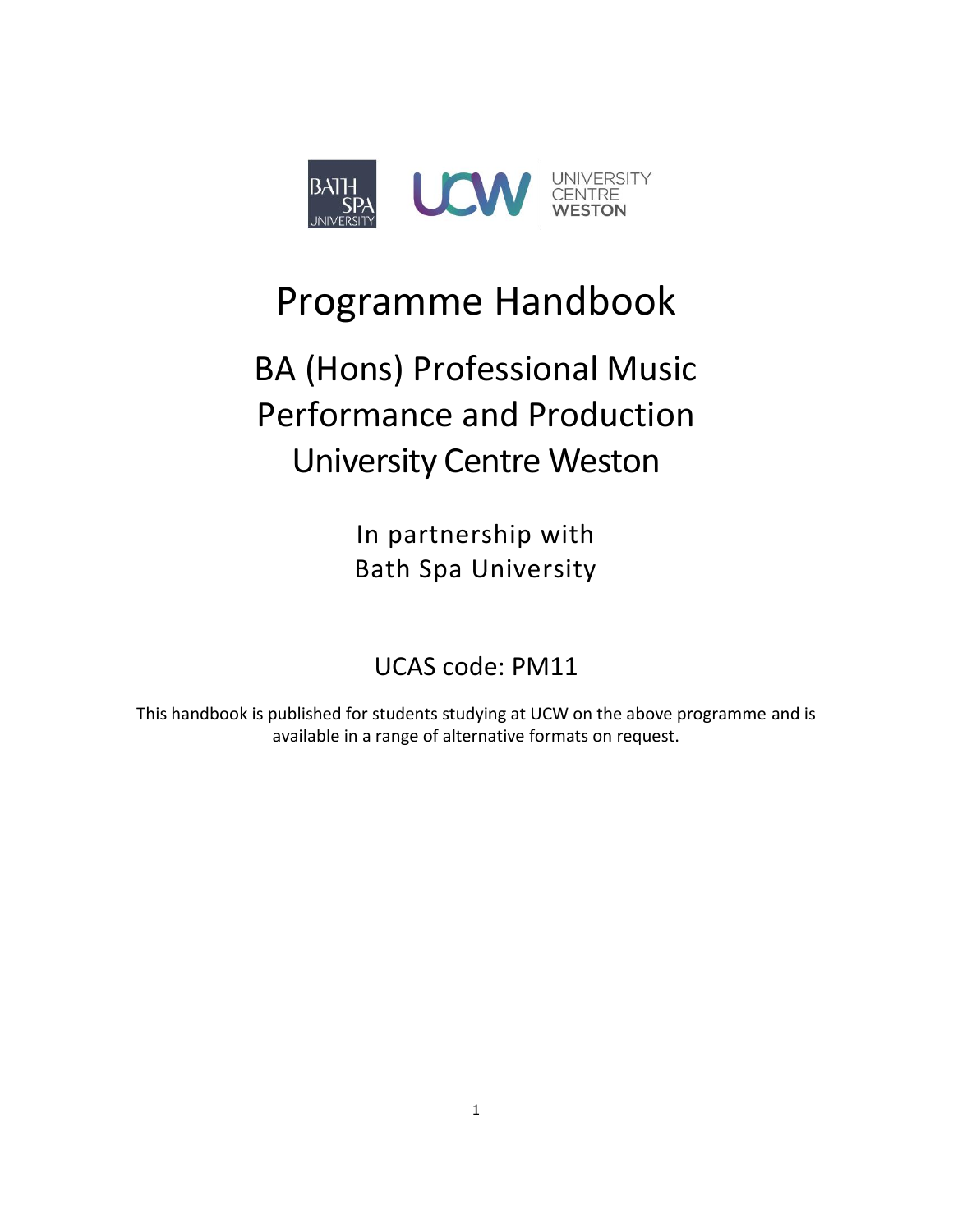#### Contents

| 1. |  |
|----|--|
|    |  |
|    |  |
| 2. |  |
|    |  |
|    |  |
|    |  |
| 3. |  |
|    |  |
|    |  |
| 4. |  |
|    |  |
|    |  |
|    |  |
|    |  |
| 5. |  |
|    |  |
|    |  |
|    |  |
| 6. |  |
|    |  |
| 7. |  |
|    |  |
|    |  |
| 8. |  |
| 9. |  |
|    |  |
|    |  |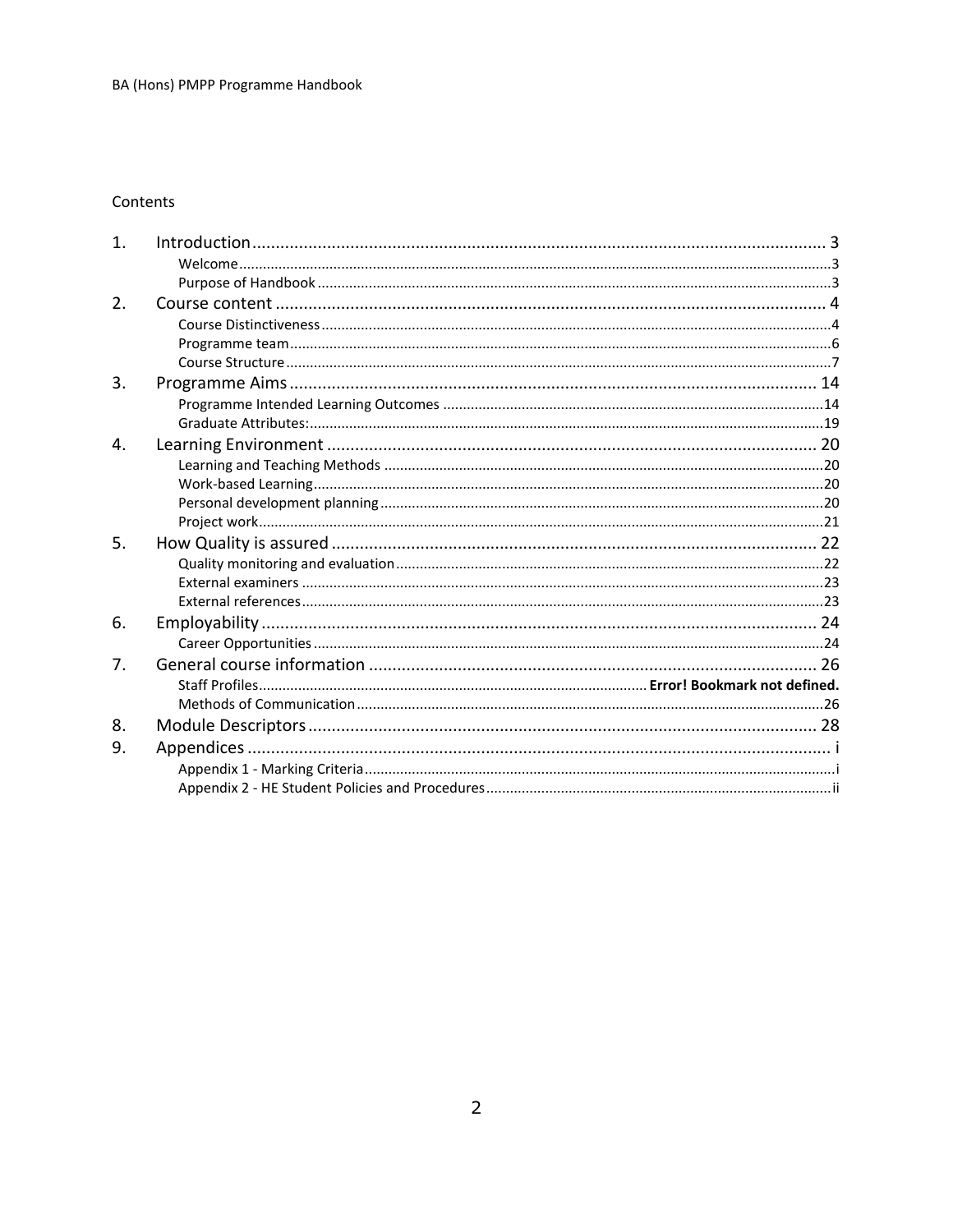### <span id="page-2-0"></span>1. Introduction

### <span id="page-2-1"></span>Welcome

Welcome to the BA (Hons) Professional Music Performance and Production Degree. This programme is offered in partnership between Bath Spa University and University Centre Weston. You are a registered student at Bath Spa University and at UCW, and you have access to services on both sites.

If you want to challenge yourself to acquire understanding and skills that stretch you to meet your full potential then this course is an excellent choice. As well as encountering high expectations and continual challenge you will be supported by approachable and highly-qualified staff members with a passion for teaching, learning and research.

### <span id="page-2-2"></span>Purpose of Handbook

This handbook gives you essential background information that will be of help in your studies on the BA (Hons) Professional Music Performance and Production programme. It provides links to the definitive data sources wherever possible. The handbook can be accessed via Microsoft Office

Please note that the electronic version will be kept up to date and you will be notified of any significant changes. If you have taken a hard copy of any information please remember to refer back to the electronic version to ensure that you are working with the most up to date information.

For detailed **module information** please see the respective Module Handbook.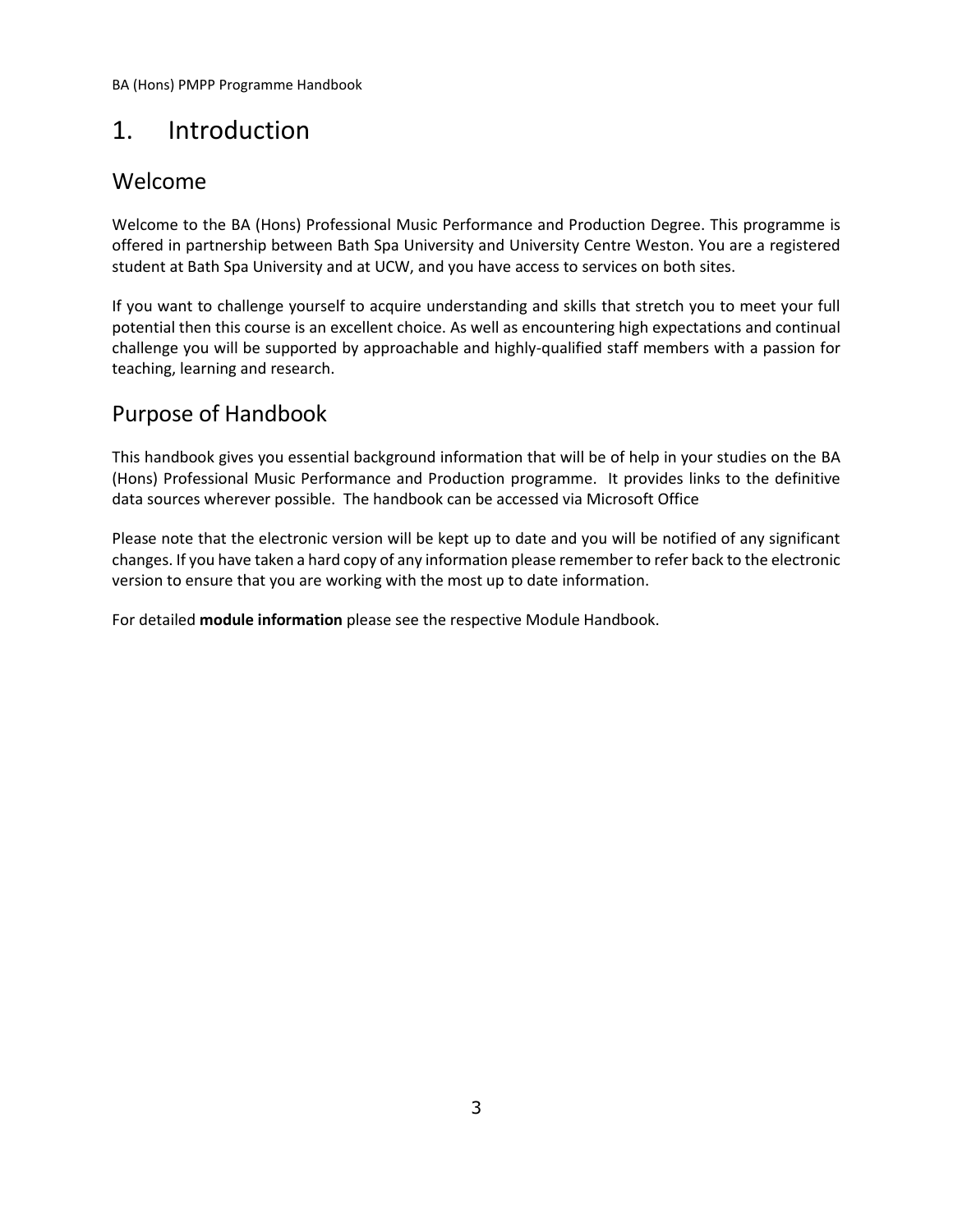### <span id="page-3-0"></span>2. Course content

| Major, Joint, Minor or Specialised         | Specialised                                  |
|--------------------------------------------|----------------------------------------------|
| Delivered at                               | <b>UCW</b>                                   |
| Faculty                                    | <b>Creative Arts and Design</b>              |
| Campus                                     | <b>University Campus Loxton</b>              |
|                                            |                                              |
| Final award                                | BA (Hons) Professional Music Performance and |
|                                            | Production                                   |
| Intermediate awards available              | Not applicable                               |
| UCAS code                                  | <b>TBA</b>                                   |
| Details of professional body accreditation | Not applicable                               |
| Relevant QAA Benchmark statements          | Subject Benchmark: Music                     |
|                                            |                                              |
| Date specification last updated            | August 2016                                  |

### <span id="page-3-1"></span>Course Distinctiveness

This full honours programme has been designed to provide music performance and production training and an academic pathway into employment within the music industry. This course will enable you to take ownership of your own creative and professional direction.

The course fuses the art of music performance with the craft of music production in order to facilitate the development of a broad range of skills required by employers and/or working as a professional freelancer. The curriculum focuses on developing high level skills and knowledge associated with your particular musical activities and disciplines, providing opportunities for you to develop in the following areas:

- Creative practice (composition, performance, improvisation, production, innovation)
- Study of music (as sound and/or notated)
- Exploration of the cultural and social contexts of music
- The application of music in related disciplines/contexts
- Working in the music industry and entrepreneurship

Professional practice, industry engagement, academic development, and the development of skills are central to the ethos of the course. You are supported in the development of skills and knowledge that lead to a professional career path within the context of discrete music disciplines. These can include: live performance; composition and song writing; music, audio and post-production; live sound; or a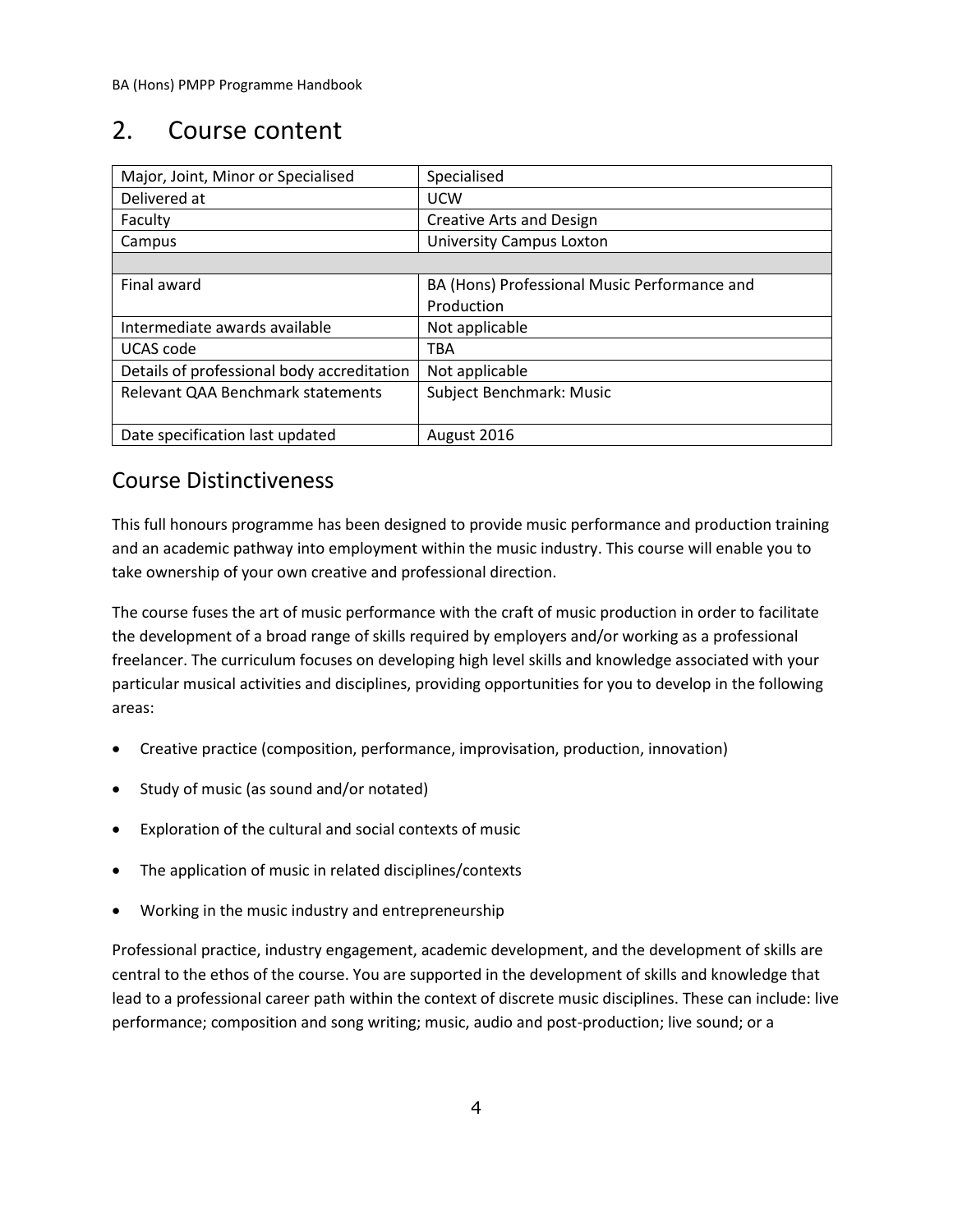combination of any of these. In addition, the programme develops the entrepreneurial, transferable and business skills that will maximise employment and self-employment opportunities.

Graduates are equipped with the skills and knowledge to pursue careers involving performing, songwriting and composing, producing music and audio, teaching, sound design, audio engineer, audio post-production, music editor, composing for games and media, interface design, foley artist, sonic art fabricator, acoustician, theatre/live events production, community musician/animateur, work as a freelancer, industry employee or develop/commence a portfolio career. Graduates will also be qualified to pursue further post-graduate study.

There are excellent links with industry specialists and facilities, and this is considered a key feature of the course. Work based learning opportunities exist in the form of studio residential visits, short work placements, gigs, short tours and participation in live events.

Teaching and learning activities are underpinned by:

- Visits to studios and recording facilities
- A varied visiting lecturer programme
- Employer engagement and work-based learning opportunities
- Regular public performances
- Commissioned work
- Industry consultation

You will have the opportunity to study issues around musical aesthetics; analysis; dissemination of music; and the reception of, and engagement with musical processes, materials and technologies. You will do this through critical review, but also via your own professional practice in composition, performance, engineering and/or production.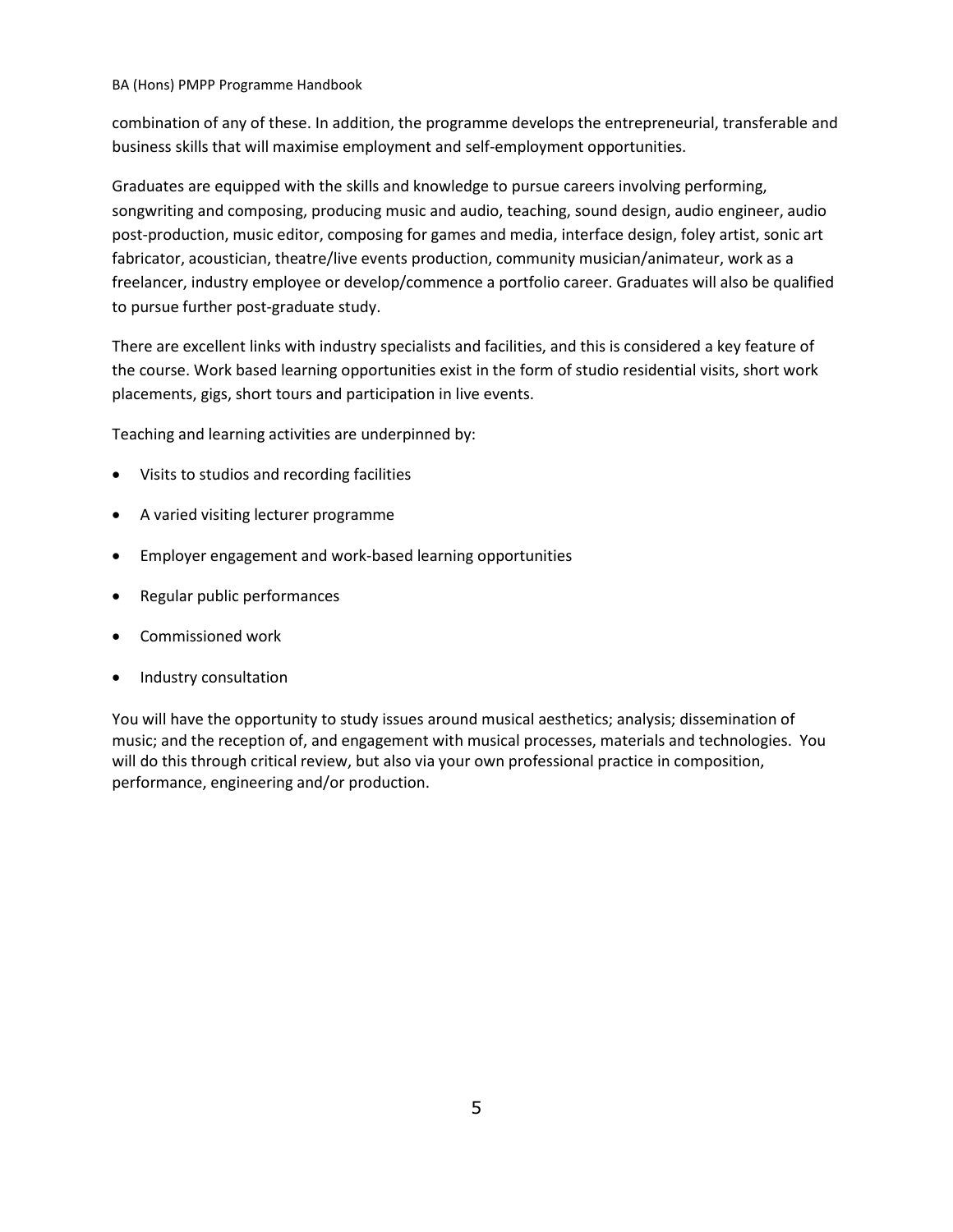### <span id="page-5-0"></span>Programme team

#### **Programme Coordinator**

The Programme Coordinator is responsible for the effective day to day delivery of the course. They have overall responsibility for the assessment of modules and the implementation of teaching and assessment procedures within the course. Please contact your Programme Coordinator if you have any questions regarding the delivery of the course.

#### **Personal Tutor**

At the start of the course you will be allocated a Personal Tutor. Your Personal Tutor's overall role is to ensure that you receive adequate guidance. They act as a first point of contact and responsible person from whom you can obtain general academic and pastoral support. You should contact your tutor if you are ill or unable attend for a session. If you need to make an appointment to see your personal tutor you can do this by approaching them personally, emailing, phoning or leaving a message on their voicemail.

#### **Module Leader**

Taught modules on the insert course title course have a designated module leader who has responsibility for the effective delivery of the module. Module Leaders are indicated on each module descriptor at the end of this handbook.

#### **Link Tutor**

Each programme has an identified link tutor from its validating partner University whose role it is to support the Weston team and students. The link tutor for your programme is:

| Name         | Role                                                        | Email                   |
|--------------|-------------------------------------------------------------|-------------------------|
| Pete Bernard | Senior Lecturer in Commercial<br>Music, Bath Spa University | p.bernard@bathspa.ac.uk |

All HE programmes at UCW are delivered as a collection of modules, which build on each other to form a complete programme of study. Each module carries a credit rating, defining how much study time it takes to complete. Notionally, 1 credit equates to 10 hours study time (so 10 credits = 100 study hours). Study hours includes lectures, seminars, tutorials, group work, independent study and research – in fact, any time that contributes to your learning on the module.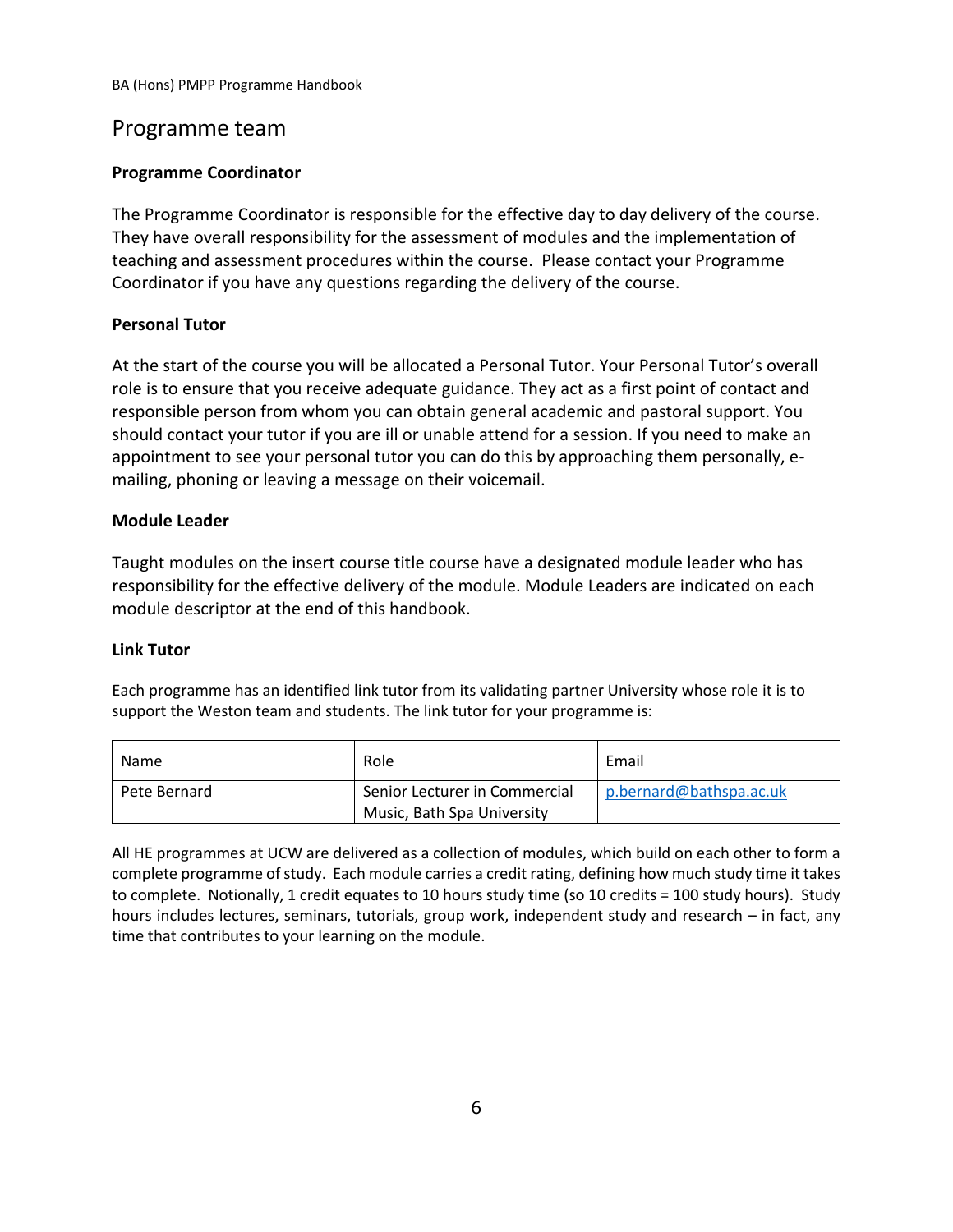### <span id="page-6-0"></span>Course Structure

#### **Year One**

| Full time Year 1 of study |                                                    |                |            |
|---------------------------|----------------------------------------------------|----------------|------------|
| Level                     | <b>Title</b>                                       | <b>Credits</b> | Code       |
|                           | Live Performance 1                                 | 40             | MPP4000-40 |
|                           | <b>Studio Practice</b>                             | 40             | MPP4001-40 |
|                           | <b>Music Performance and Production in Context</b> | -20            | MPP4002-20 |
|                           | <b>Musicianship</b>                                | 20             | MPP4003-20 |

#### **Year Two**

| Full time Year 2 of study |                                                               |                |            |  |
|---------------------------|---------------------------------------------------------------|----------------|------------|--|
| Level                     | <b>Title</b>                                                  | <b>Credits</b> | Code       |  |
|                           | Live Performance 2 (Option 1)                                 | 20             | MPP5100-20 |  |
|                           | Live Events: Planning and Operation (Option 2)                | -20            | MPP5101-20 |  |
|                           | <b>Individual Project in Music Performance and Production</b> | 20             | MPP5000-20 |  |
|                           | <b>Music Enterprise and Entrepreneurship</b>                  | 40             | MPP5001-40 |  |
|                           | <b>Composition and Songwriting</b>                            | 40             | MPP5002-40 |  |

#### **Year Three**

|       | <b>Full time Year 3 of study</b>    |                |            |  |  |
|-------|-------------------------------------|----------------|------------|--|--|
| Level | Title                               | <b>Credits</b> | Code       |  |  |
| 6     | <b>Professional Development</b>     | 40             | MPP6000-40 |  |  |
| O     | <b>Specialist Skills Portfolio</b>  | 40             | MPP6001-40 |  |  |
| o     | <b>Industry Engagement</b>          | 20             | MPP6002-20 |  |  |
|       | <b>Independent Research Project</b> | 20             | MPP6003-20 |  |  |

#### **Year 1**

#### **Live Performance 1 - MPP4000-40**

This module aims to provide you with a conceptual and practical understanding of live performance, whether you are a performer or technical operator of live performance equipment.

You devise and realise a series of live performances in collaboration with others, either as a musician and/or part of a technical crew.

The module aims to:

• Develop your understanding of the processes involved in live performance work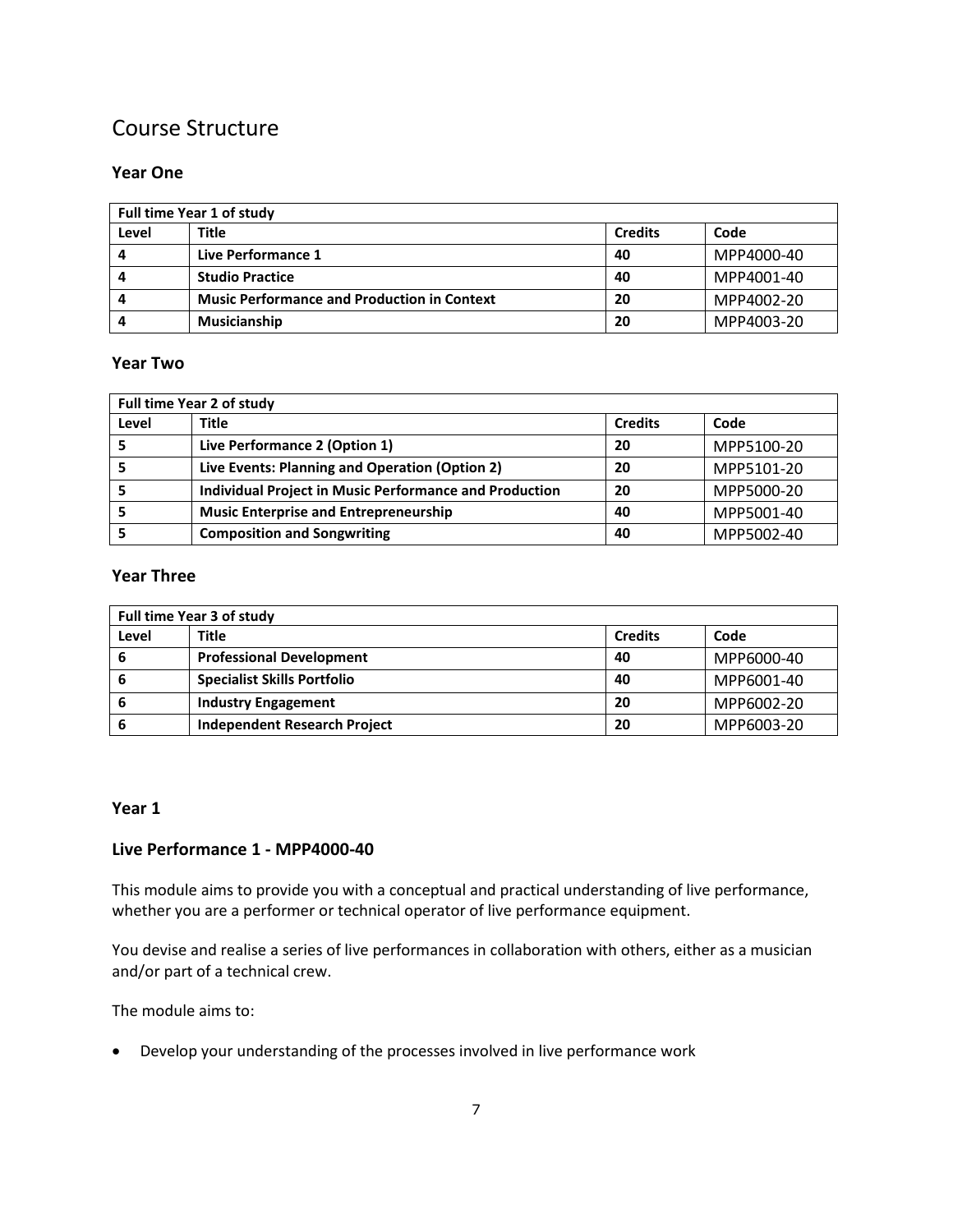- Develop skills in planning and organisation
- Provide the opportunity to collaborate effectively with others
- Equip you with the skills to perform before a live audience

#### **Studio Practice - MPP4001-40**

There are a range of professional roles involved in the studio environment. The aim of this module is for you to be able to work confidently and independently in this setting, whether as producer or performer. Studio work requires collaboration and teamwork, often even when working on solo projects.

You have the opportunity to gain knowledge and practical skills in different studio-related roles, developing your communication skills and creative voice. You will develop an aesthetic and theoretical understanding, drawing upon supporting modules such as Music Performance and Production in Context.

Learnt skills are transferrable to other studios, whether home, professional or digital audio workstation. Engaging with the underlying concepts will allow you to problem solve in any studio context.

The module aims to;

- Develop your knowledge of studio recording techniques
- Explore the various studio roles and the interplay that exists between them
- Provide opportunities for you to make original recordings
- Link theory to practice
- Develop critical listening skills

#### **Music Performance and Production in Context - MPP4002-20**

This module forms the principal academic thread at level 4 and aims to develop your critical awareness of the fundamental concepts of musicology. You explore and interrogate the key issues which have impacted on the role of the modern performing/recording artist and relate these to your own practice.

In the preparation and submission of coursework you develop skills in communicating ideas, critical thinking and academic research and writing.

The module aims to:

- Foster interest and investigation in the cultural, historical and contextual aspects of music and musicology
- Develop academic research and writing skills

#### **Musicianship - MPP4003-20**

This module introduces you to the fundamentals of music theory, sound and its application in performing, production, composition, arranging and songwriting.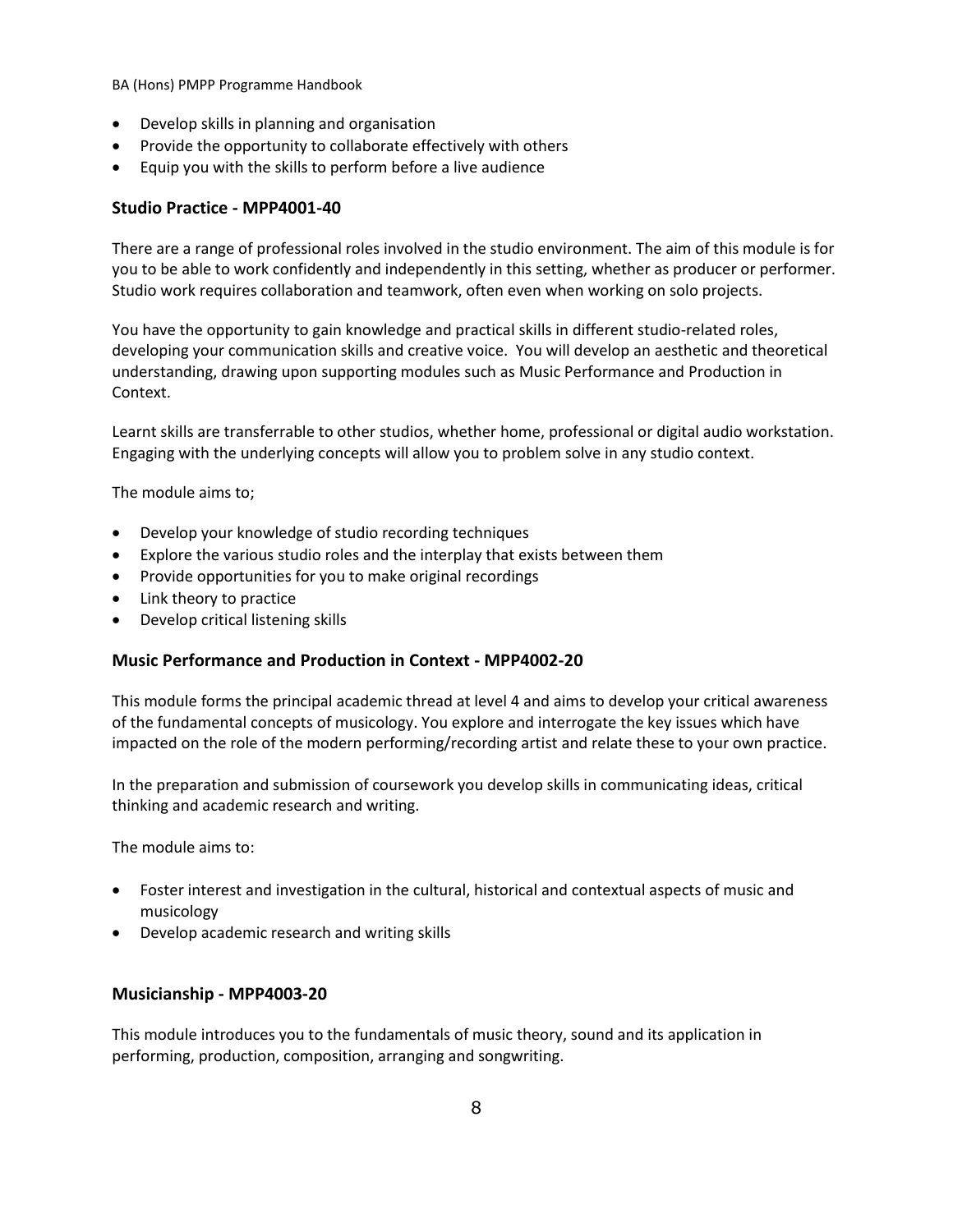You evidence your understanding and application through the realisation of short pieces of music and/or performance work in the form of a series of phase tests. Key concepts and principles can be explored using manuscript and pencil or a music sequencing and notation computer programme.

The module aims to:

- Advance your understanding of music theory and sound
- Encourage you to consider how you apply music theory within your own practice
- •

#### **Year 2**

#### **Live Performance 2 (option 1) - MPP5100-20**

In this module you explore the notion of professionalism in the context of live performance and further develop security and confidence in a performance setting.

Building on the level 4 Live Performance 1 module, you continue to receive one-to-one instrumental lessons and, therefore, it is expected that you demonstrate and evidence the ability to reflect critically and respond positively to the feedback you receive, through application within your live performance.

A feature of this module is that all assessed performance work takes place in front of an audience in a live performance setting.

The module aims to:

- Advance your performance skills and individual musicianship
- Foster self-reflection and critical analysis of personal skill and technique development
- Support opportunities for live performance

#### **Live Events: Planning and Operation (option 2) - MPP5101-20**

This module builds on the skills developed in the level four module, Live Performance 1. You explore the range of live event formats available to music creatives and work collaboratively with others to plan and deliver an event. Specifically, you explore the technical roles and practices that surround a live event.

You further develop skills that are applicable to the live events sector. This includes problem solving, utilising technologies, planning and working as part of an interdisciplinary team, and responding to ideas and briefs from artists and clients.

The module aims to:

- Advance your planning and operational skills in relation to live events
- Foster collaboration and individual responsibility as part of team
- Enable the application of practical skills to a selected live event scenario
- Encourage creativity in the design of live event solutions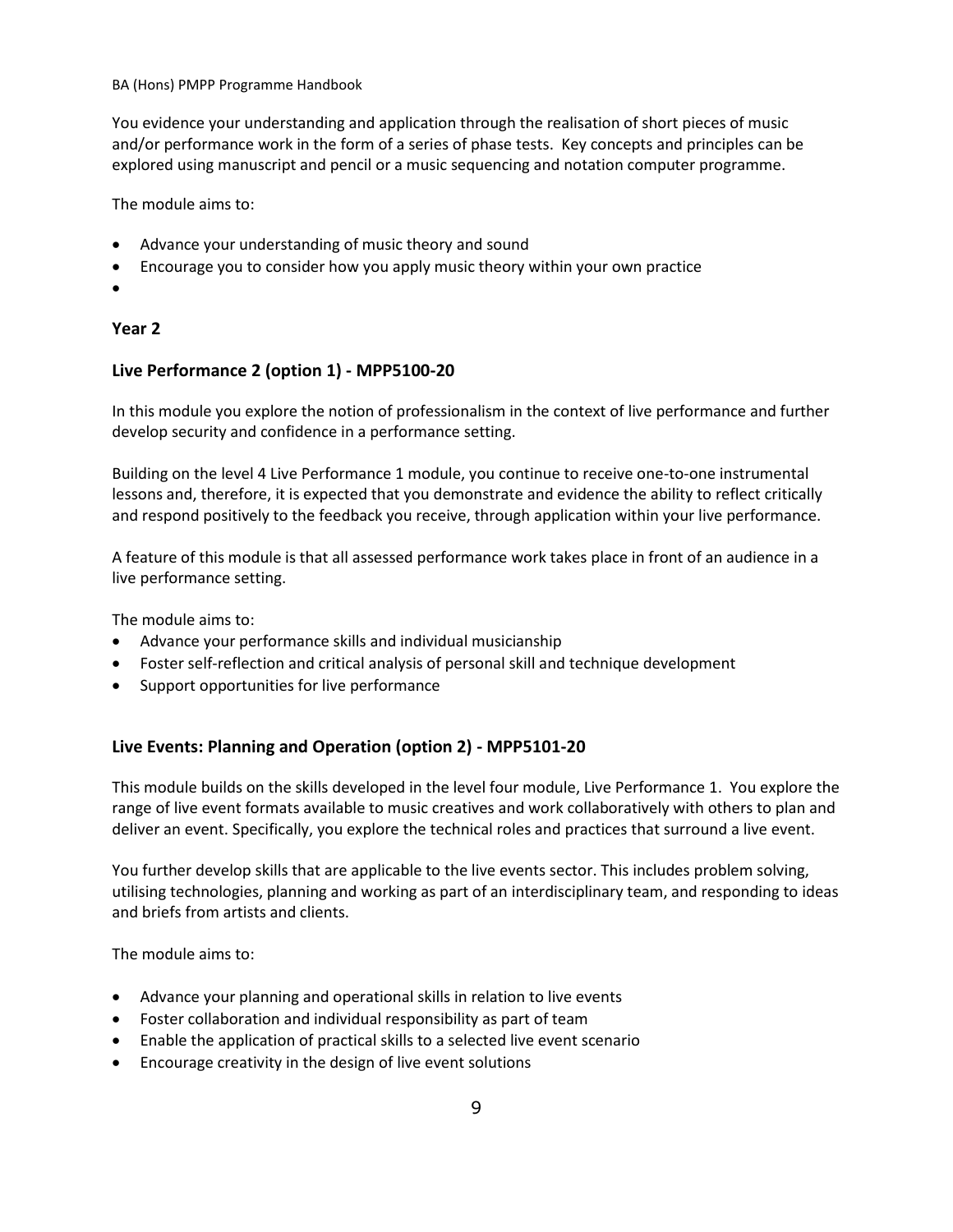• Consolidate health and safety awareness and compliance

#### **Individual Project in Music Performance and Production - MPP5000-20**

This module provides you with the opportunity to advance your autonomous learning by independently initiating, researching and developing a project within a professional context. The choice of proposed subject, subsequent research and all relevant activity is defined by you, in consultation with academic staff.

The module aims to

- Develop your skills and understanding of different research methods
- Foster independent enquiry using appropriate research techniques
- Enable you to relate theoretical and technical understanding to your own practice

#### **Music Enterprise and Entrepreneurship - MPP5001-20**

An understanding of how the business side of the music industry works is essential for a sustainable career in music. This includes finance, contracts and promotion. You explore mechanisms and strategies to identify niche markets, potential customers and networking opportunities and how to stand out in the market place.

This module provides the opportunity for you to develop your ability to apply the underlying concepts and principles of music business skills, enterprise and entrepreneurship within the context of your own specialism.

This module aims to:

- Develop your critical understanding and knowledge of core music business and enterprise skills which are relevant to commencing and sustaining a career as a self-employed/freelance musician, composer/songwriter and engineer/producer.
- Provide you with the opportunity to reflect on your career ambitions and formulate a strategy for moving this forward.

#### **Composition and Songwriting - MPP5002-20**

This module is designed to advance your understanding and ability to identify, develop and use a range of musical and production techniques applied within different compositions and original songs.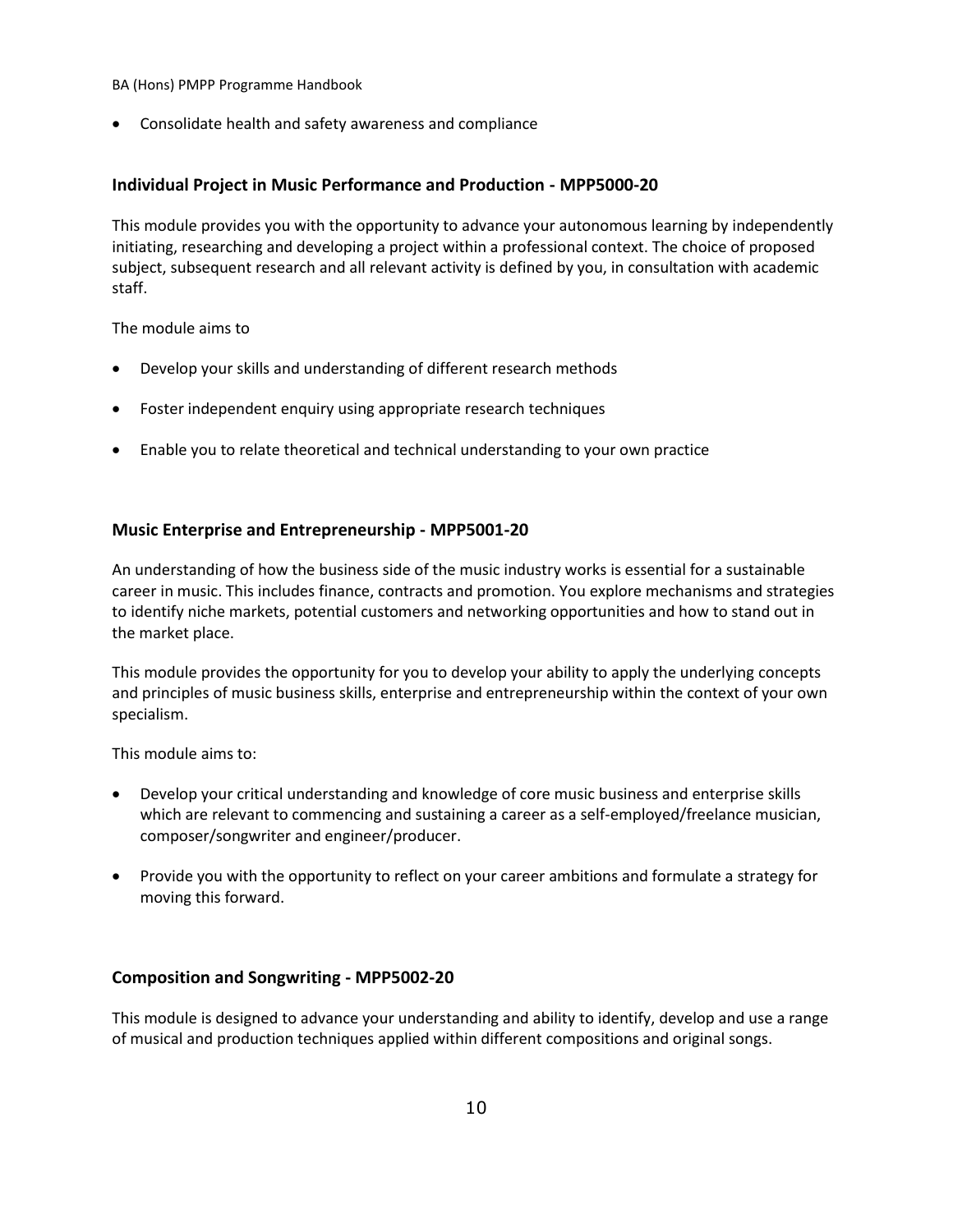Specifically, the module aims to provide an environment in which you can engage creatively and critically in songwriting and/or composing. You do this through a range of workshops, performance and recording activities liaising closely with your tutors and a variety of composition and instrumental specialists.

Creativity and flexibility will be encouraged in the implementation of new ideas and skills. It is envisaged that songwriting and composition work will relate to your own path of interest; for example, music for media and original compositions and songs.

The module aims to:

- Foster creativity and self-critique in the process of songwriting and composition
- Advance your songwriting and composition technique and skills
- Provide opportunities for you to create original work

#### **Year 3**

#### **Professional Development - MPP6000-40**

The module provides a supportive educational framework that forges the development of advanced creative processes and/or the development of new skills, informed by individual critical reflection and evaluation. You develop a portfolio of work-based evidence within your chosen specialism (such as a performer, producer, engineer or composer).

The module aims to:

- Foster reflective critical analysis and evaluation of your professional skills development requirements
- Allow you to explore appropriate career opportunities relevant to your specialism
- Develop commercial awareness and entrepreneurial skills, alongside communication and personal management skills

#### **Specialist Skills Portfolio - MPP6001-40**

This module evidences your technical and creative abilities in the pursuit of realising a final product or artefact. The outcome will be informed by your own professional aspiration and creative identity, culminating in a specialist skills portfolio to present to future employers, clients and audiences.

The specialist skills portfolio could include: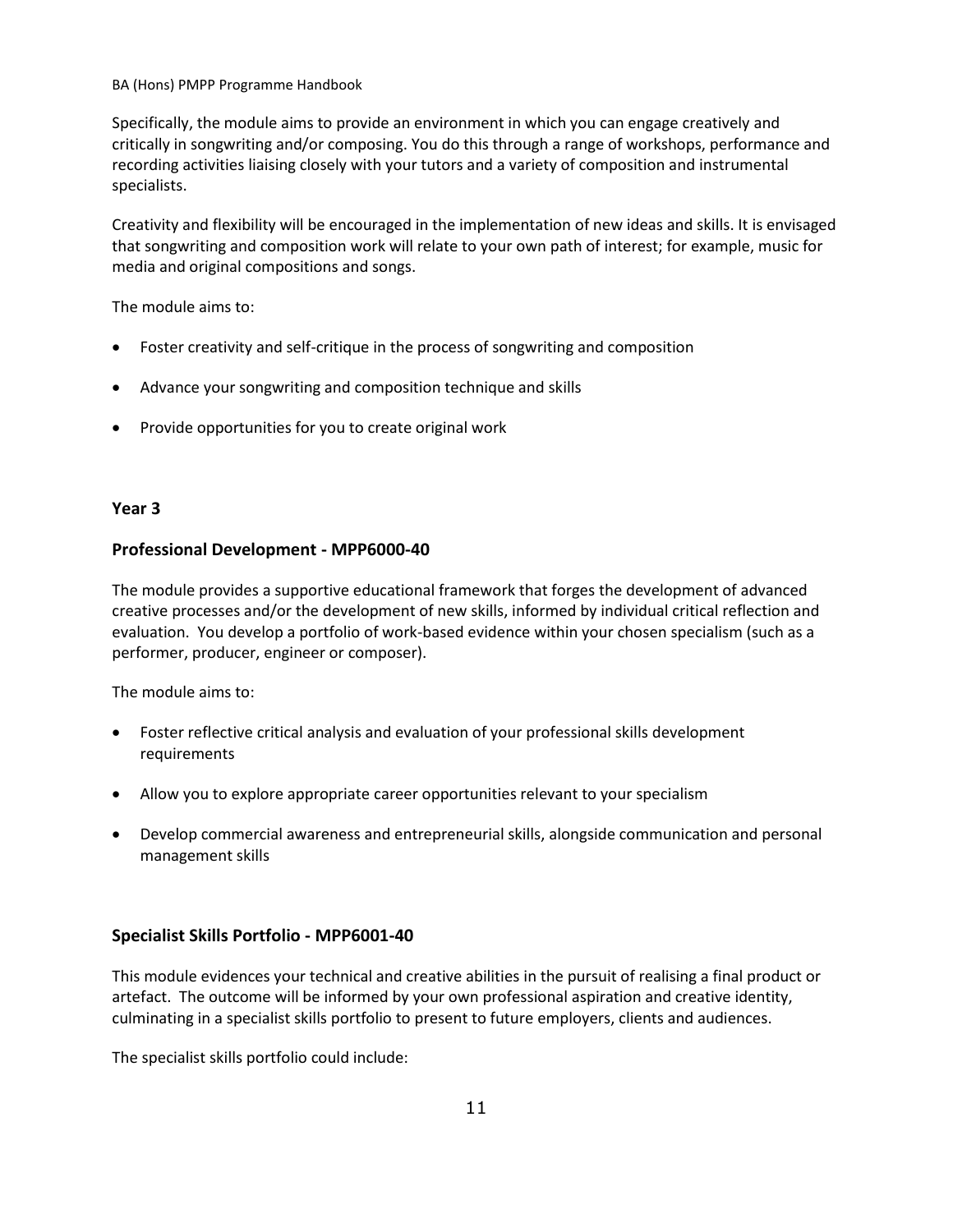- A performance or collection/evidence of numerous live performance work
- A collection of compositions and/or song writing work
- An album of studio recorded work
- A portfolio of sound design examples (film, TV, computer games)
- Work that combines specific specialisms

In all cases the content of the portfolio will be discussed and agreed with the module tutor and subject specialist.

The module aims to:

- Allow you to consolidate and demonstrate your competence in the practices, processes, techniques and methodologies required in the study of music performance or music production
- Develop your personal methodologies for self-reflection and critique
- Foster individual creativity and self-expression.

#### **Industry Engagement - MPP6002-20**

This module builds on the level 5 module, Music Business, Enterprise and Entrepreneurship.

Operating within an area of interest and specialism (performance, production, composition) you source professional opportunities (with academic support) and engage with industry and/or others in a professional setting/context. This may take the form of a work placement; series of performances; realisation of a product for a client or collaborating with others.

All activities are underpinned by evidence of sound professional practice, demonstrating an understanding of the key aspects of your chosen sector of the Music industry.

This module aims to:

- Provide the opportunity to develop and evidence professionalism in the workplace
- Facilitate the further development of your own specialist skills
- Provide the opportunity to explore and secure career opportunities and/or enterprise projects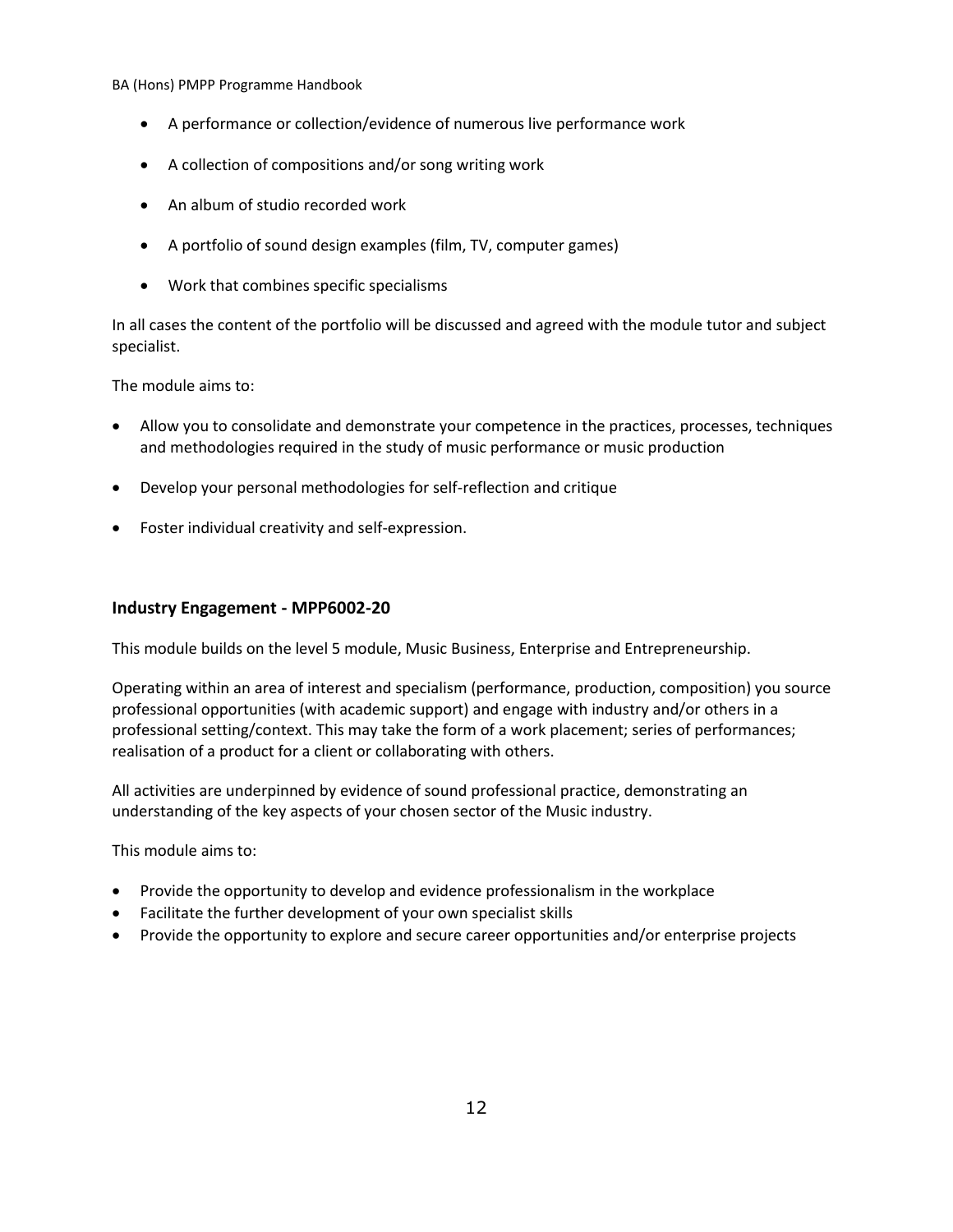#### **Independent Research Project - MPP6003-20**

This module focuses on the development of a complex idea or argument. It emphasises how to select the best means of investigating an idea and results in a significant artefact that expresses a sustained argument or creative vision. This should reflect independent research and/or practical investigation.

This module aims to:

- Provide a collaborative environment in which to develop an area of independent study
- Foster a positive approach to lifelong learning and career development
- Facilitate the expression of ideas within a professional and/or academic context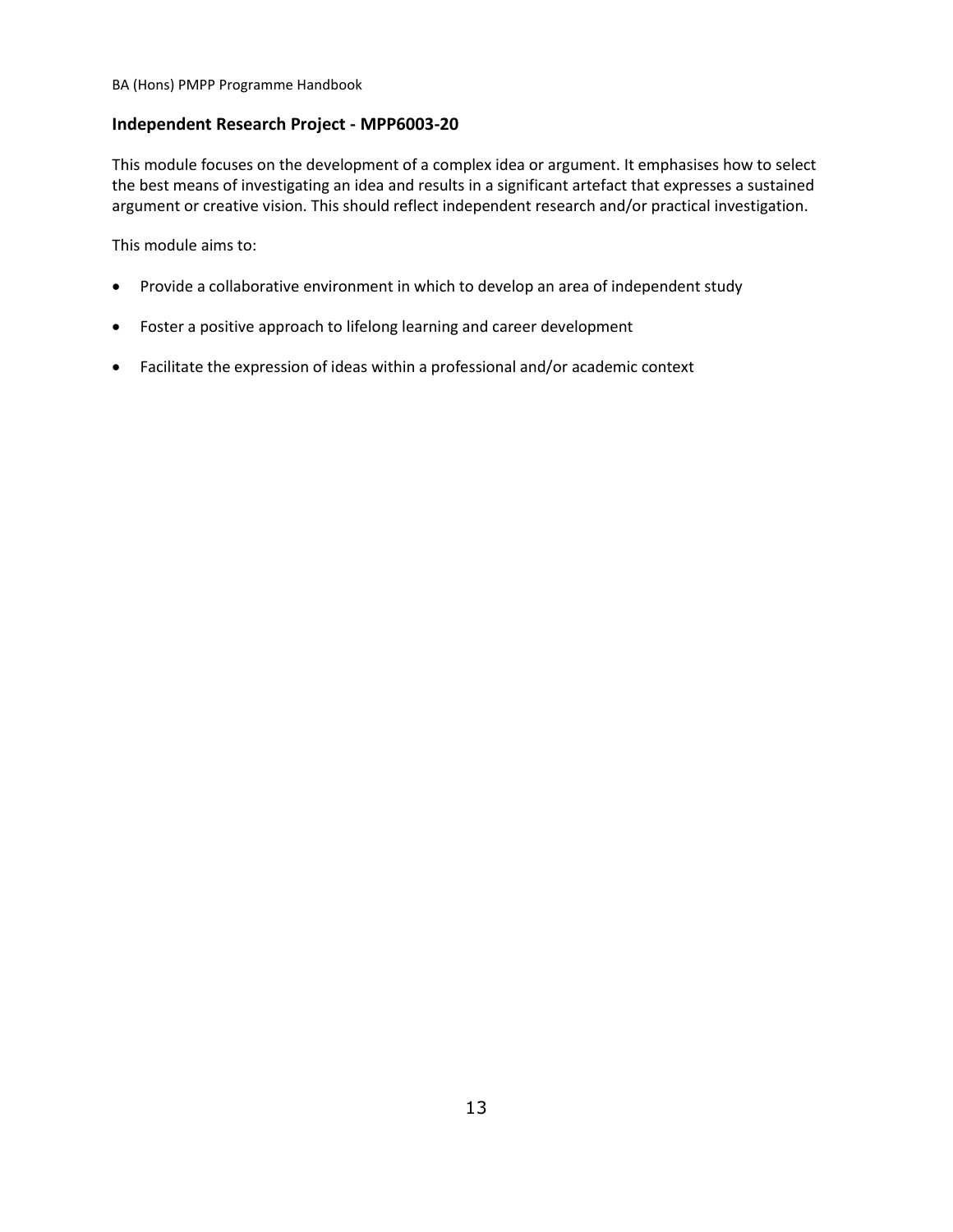### <span id="page-13-0"></span>3. Programme Aims

The aims of the BA (Hons) Professional Music Performance and Production are:

- 1. To develop and deliver sustainable, high quality higher education which reflects the needs of students, employers and both the local and national economy.
- 2. To focus on graduate employability and the development of the skills needed to ensure that individuals are ready and able to enter the world of work, further study or self-employment.
- 3. To enable the development of professional portfolio careers, as well as nurturing entrepreneurism, transferable skills; and self-employment opportunities.
- 4. To facilitate the interrogation of issues around musical aesthetics; analysis and dissemination of music, and the reception of, and engagement with musical processes, materials and technologies.
- 5. To trace the relationships between theory and practice, critically analysing the nature of musical experiences, through working across a range of applications.
- 6. To develop critical thinking and research skills which provide a framework to contextualise and inform your creative practice and approach to continuous professional development.

### <span id="page-13-1"></span>Programme Intended Learning Outcomes

Through your course of study you will explore a wide field of inquiry and enable you to develop skills and competencies in relation to it. The learning developed can be usefully divided into three areas: subjectspecific skills and knowledge, cognitive and intellectual skills and skills for life and work. Details on the expected learning in each of these areas are outlined below.

#### **A. Subject-specific Skills and Knowledge:**

|  | <b>Programme Intended Learning</b><br><b>Outcomes (ILOs)</b> | <b>On Achieving Level 5</b> | On Achieving Level 4 |
|--|--------------------------------------------------------------|-----------------------------|----------------------|
|--|--------------------------------------------------------------|-----------------------------|----------------------|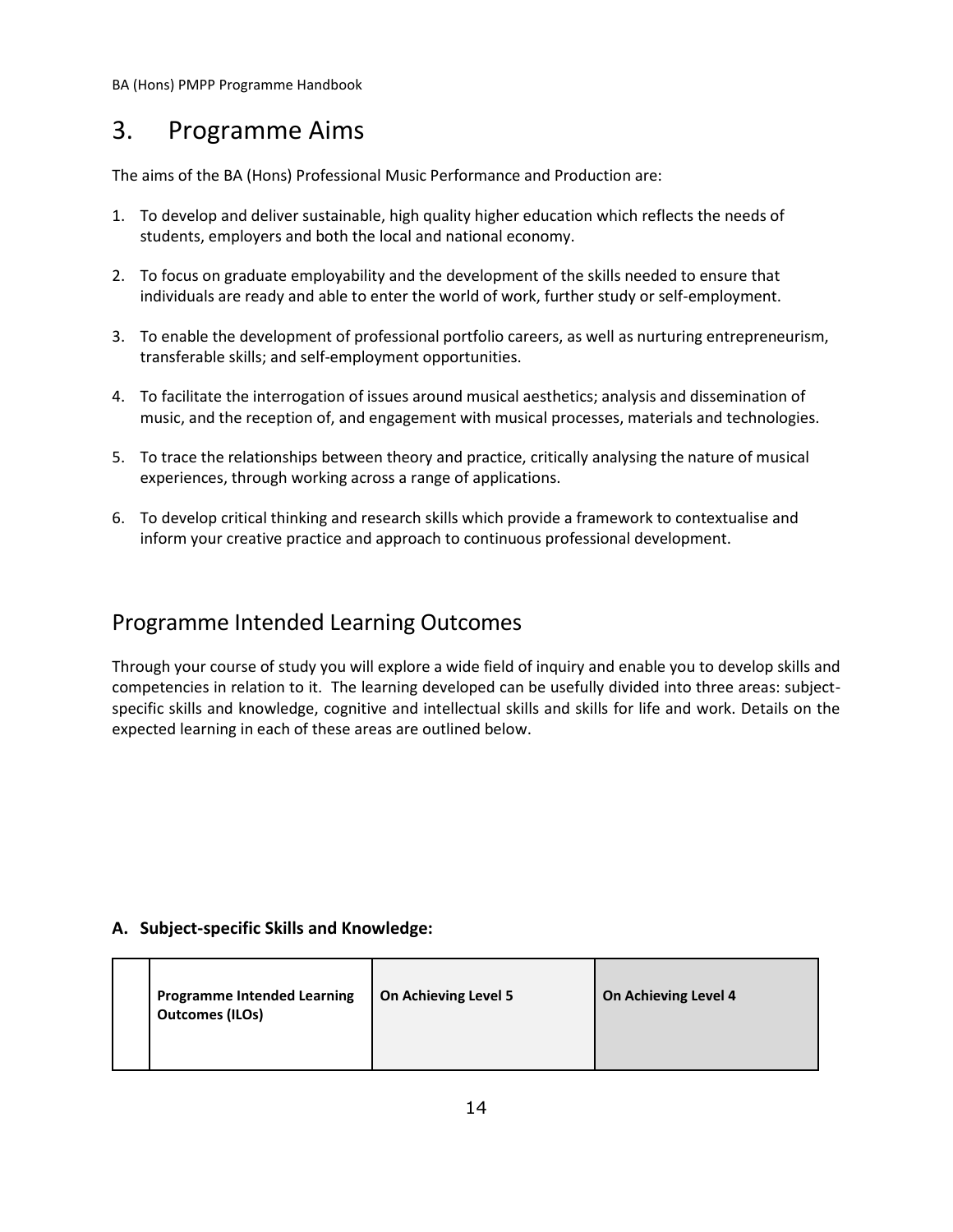|                | On Achieving Level 6                                                                                                                                             |                                                                                                                                                                                                      |                                                                                                                                             |
|----------------|------------------------------------------------------------------------------------------------------------------------------------------------------------------|------------------------------------------------------------------------------------------------------------------------------------------------------------------------------------------------------|---------------------------------------------------------------------------------------------------------------------------------------------|
| A1             | Systematic understanding of<br>current industry practice and<br>techniques in professional<br>music performance and<br>production                                | Evaluate and apply critical<br>understanding of the<br>practice, development and<br>techniques of music<br>performance and production                                                                | Demonstrate understanding<br>of the practice, development<br>and techniques of music<br>performance and production                          |
| A2             | Creative and confident<br>application of advanced<br>technical skills and/or<br>musicality in the realisation<br>of original performance and<br>production work. | Critical understanding and<br>awareness of musicality,<br>technical confidence and<br>security in the realisation of<br>performance and production<br>work                                           | Demonstrate musicality,<br>technical confidence and<br>security in the realisation of<br>performance and production<br>work                 |
| A <sub>3</sub> | Participate, contribute and<br>communicate effectively as a<br>member of team/ensemble<br>or when working<br>independently within a<br>professional setting.     | Critically reflect on own<br>participation, contribution<br>and communication when<br>working effectively as a<br>member of a team or when<br>working independently<br>within a professional setting | The ability to reflect on and<br>evaluate your own<br>professional practice in a<br>range of industry contexts.                             |
| A4             | Systematic understanding of<br>a well-established business<br>and professional practices<br>related to the UK and global<br>music industry.                      | Knowledge and critical<br>understanding of well-<br>established principles of<br>business and professional<br>practice related to the music<br>industry                                              | Knowledge and<br>understanding of the<br>underlying principles of<br>business and professional<br>practice related to the music<br>industry |
| A <sub>5</sub> | Critically evaluate and apply<br>industry standard techniques<br>and processes in the use of<br>music performance and/or<br>production software and<br>hardware  | Knowledge and critical<br>understanding of the creative<br>use of music performance<br>and/or production software<br>and hardware                                                                    | Knowledge, and<br>understanding in the use of<br>music performance and/or<br>production software and<br>hardware                            |
| A6             | Critically evaluate and<br>analyse practice and<br>techniques to solve complex                                                                                   | Critically analyse practice and<br>techniques to manage<br>challenges in a collaborative                                                                                                             | Evaluate the appropriateness<br>of different practice and<br>techniques in resolving                                                        |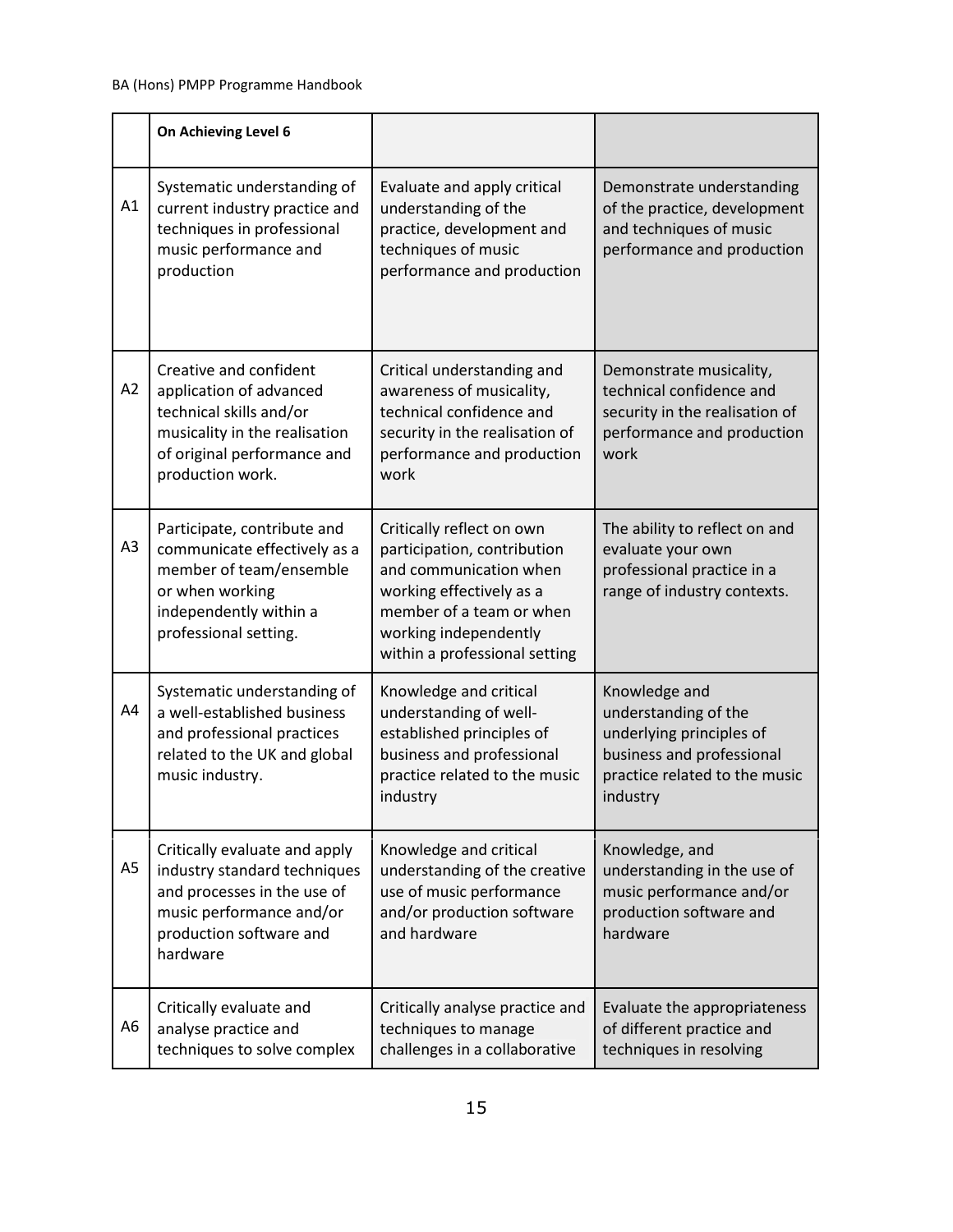|    | challenges in a range of      | or individual music             | problems within               |
|----|-------------------------------|---------------------------------|-------------------------------|
|    | music performance and/or      | performance and/or              | collaborative and/or          |
|    | production situations         | production setting              | individual work.              |
| A7 | Systematic and effective      | Apply underlying concepts       | Knowledge of the underlying   |
|    | application of project        | and principles of project       | concepts and principles       |
|    | management skills in the      | planning and implementation     | associated with the design,   |
|    | design, development and       | to the development and          | development and delivery of   |
|    | realisation of a professional | delivery of a significant music | a collaborative or individual |
|    | music project                 | project                         | music project                 |

### **B. Cognitive and Intellectual Skills:**

|                | <b>Programme Intended Learning</b><br><b>Outcomes (ILOs)</b><br>On Achieving Level 6                                                                    | On Achieving Level 5                                                                                                   | On Achieving Level 4                                                                                                             |
|----------------|---------------------------------------------------------------------------------------------------------------------------------------------------------|------------------------------------------------------------------------------------------------------------------------|----------------------------------------------------------------------------------------------------------------------------------|
| <b>B1</b>      | Conceptual understanding of<br>information and experiences<br>that enables you to make<br>judgements and form<br>reasoned arguments and<br>conclusions. | Analyse and evaluate<br>information and experiences<br>to make judgements and<br>present conclusions.                  | Collate information and<br>experiences and formulate<br>judgements and coherent<br>discussions through<br>reflection and review. |
| <b>B2</b>      | Systematic understanding of<br>the application of theory to<br>practice in relation to your<br>own creative output.                                     | Critical understanding of the<br>application of theory to<br>practice relating to music<br>performance and production. | Knowledge and<br>understanding of the<br>relationship between music<br>theory and practice                                       |
| B <sub>3</sub> | Critically evaluate and<br>analyse own practice in order<br>to implement change and<br>inform own development                                           | Critically analyse and<br>evaluate your own practice<br>and that of others, with<br>reasoned argument.                 | Evaluate and reflect on own<br>personal practice, learning<br>and development                                                    |
| <b>B4</b>      | Systematic understanding of<br>how music interconnects<br>with other disciplines and<br>how interdisciplinary                                           | Knowledge and critical<br>understanding of<br>interdisciplinary approaches<br>and the ability to respond               | Awareness of<br>interdisciplinary approaches<br>applicable to your own<br>practice and that of others                            |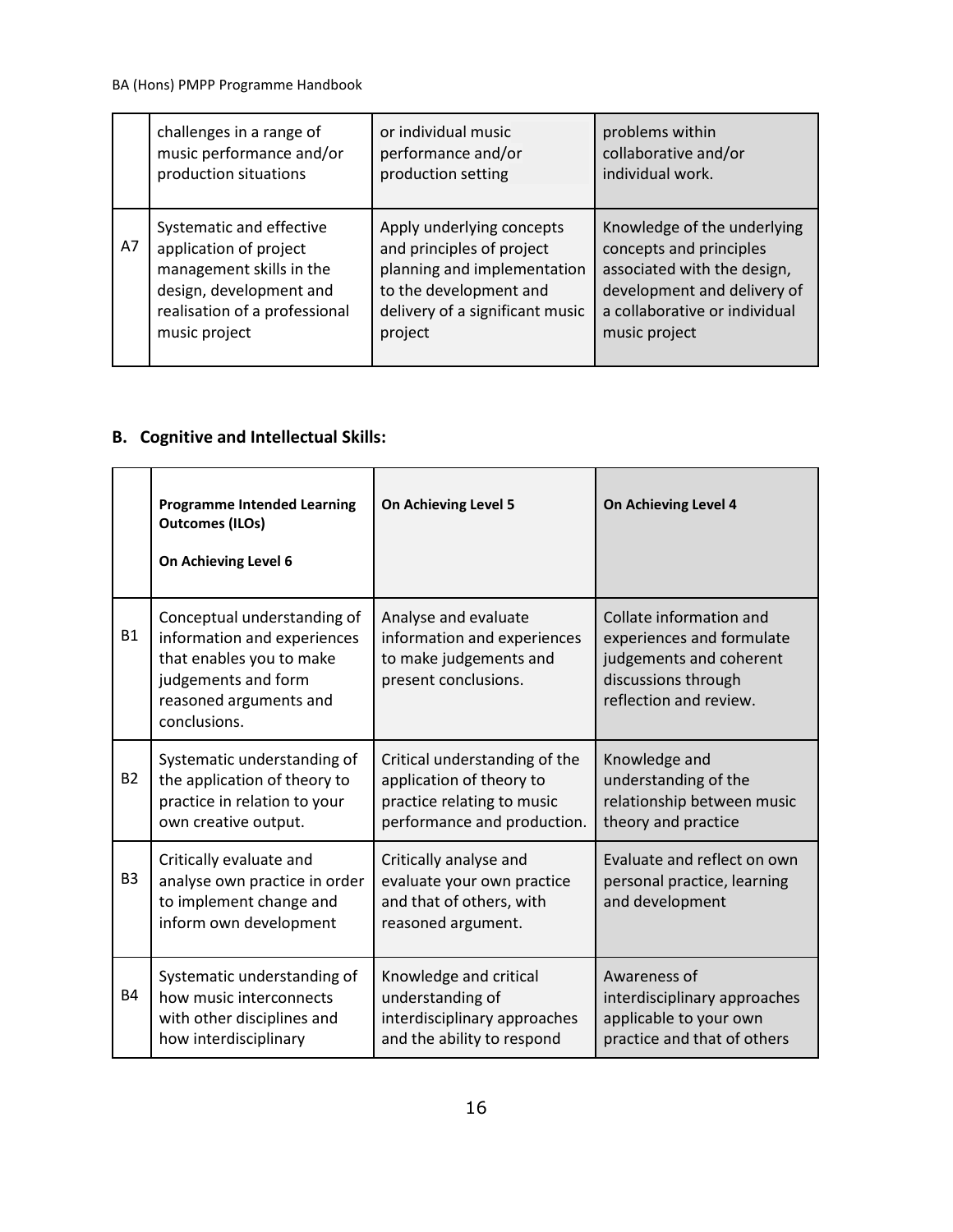| approaches influence music<br>creation and innovation. | effectively within a<br>collaborative setting |  |
|--------------------------------------------------------|-----------------------------------------------|--|
|                                                        |                                               |  |

#### **C. Skills for Life and Work:**

|                | <b>Programme Intended Learning</b><br><b>Outcomes (ILOs)</b><br>On Achieving Level 6                                                                                                                                    | On Achieving Level 5                                                                                                                                                                                                                                                             | On Achieving Level 4                                                                                                                                        |
|----------------|-------------------------------------------------------------------------------------------------------------------------------------------------------------------------------------------------------------------------|----------------------------------------------------------------------------------------------------------------------------------------------------------------------------------------------------------------------------------------------------------------------------------|-------------------------------------------------------------------------------------------------------------------------------------------------------------|
| C1             | Autonomous learning<br>(including time management)<br>that shows the exercise of<br>initiative, intuitiveness and<br>personal responsibility and<br>enables decision-making in<br>complex and unpredictable<br>contexts | Autonomous learning<br>(including time management)<br>as would be necessary for<br>employment requiring the<br>exercise of personal<br>responsibility and decision-<br>making such that<br>responsibility within<br>organisations could be<br>assumed                            | Autonomous learning<br>(including time management)<br>as would be necessary for<br>employment requiring the<br>exercise of personal<br>responsibility       |
| C <sub>2</sub> | Team working skills<br>necessary to flourish in the<br>global workplace with an<br>ability both to work in and<br>lead teams effectively                                                                                | Team work as would be<br>necessary for employment<br>requiring the exercise of<br>personal responsibility and<br>decision-making for effective<br>work with others such that<br>significant responsibility<br>within organisations could be<br>assumed                           | Team work as would be<br>necessary for employment<br>requiring the exercise of<br>personal responsibility for<br>effective work with others.                |
| C <sub>3</sub> | Communication skills that<br>ensure information, ideas,<br>problems and solutions are<br>communicated effectively<br>and clearly to both specialist<br>and non-specialist audiences                                     | <b>Communication skills</b><br>commensurate with the<br>effective communication of<br>information, arguments and<br>analysis in a variety of forms<br>to specialist and non-<br>specialist audiences in which<br>key techniques of the<br>discipline are deployed<br>effectively | Communication skills that<br>demonstrate an ability to<br>communicate outcomes<br>accurately and reliably and<br>with structured and coherent<br>arguments. |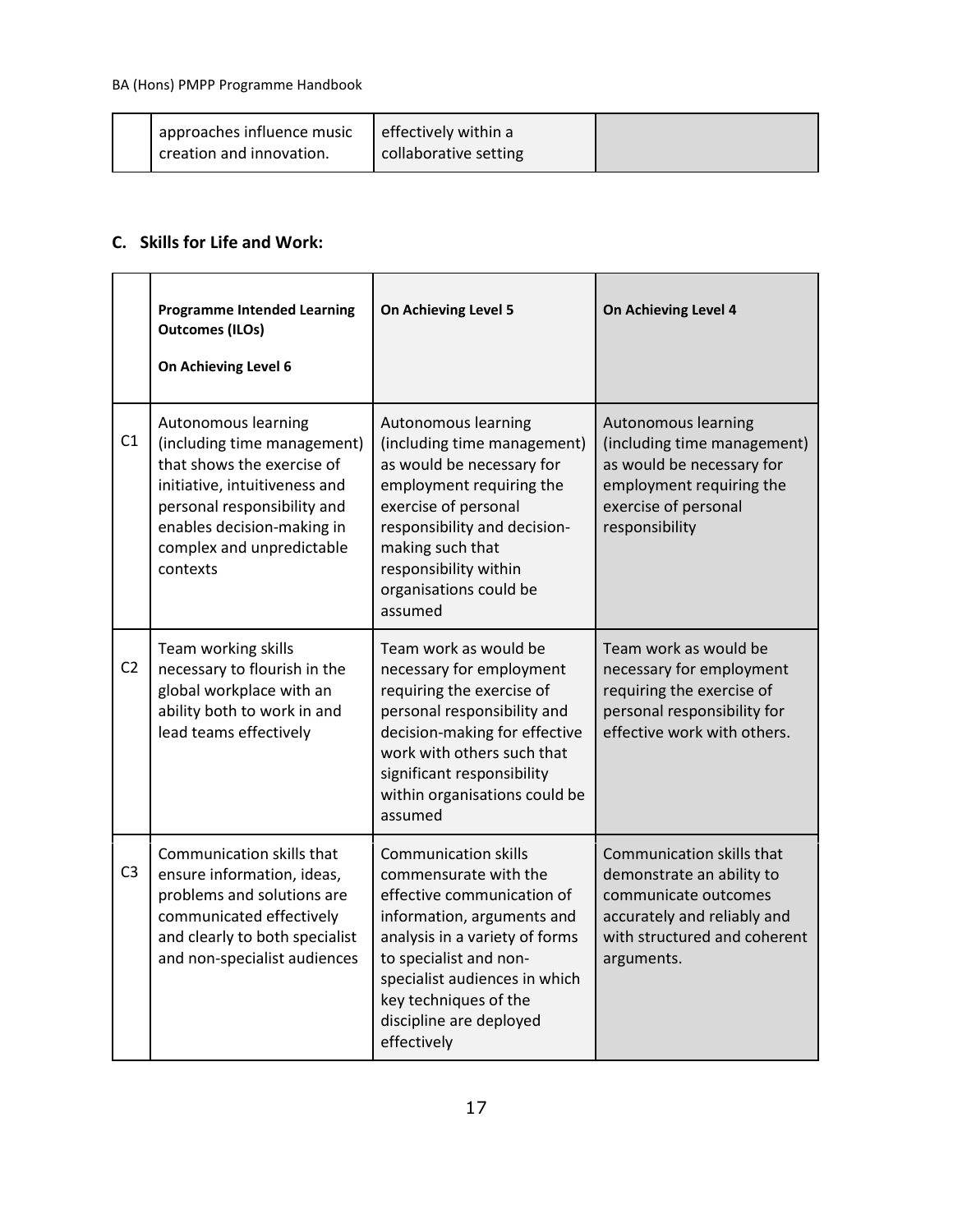| C4 | IT skills and digital literacy<br>that demonstrate core<br>competences and are<br>commensurate with an<br>ability to work at the<br>interface of creativity and<br>new technologies | IT skills and digital literacy<br>that demonstrate the<br>development of existing skills<br>and the acquisition of new<br>competences | IT skills and digital literacy<br>that provide a platform from<br>which further training can be<br>undertaken to enable<br>development of new skills<br>within a structured and<br>managed environment |
|----|-------------------------------------------------------------------------------------------------------------------------------------------------------------------------------------|---------------------------------------------------------------------------------------------------------------------------------------|--------------------------------------------------------------------------------------------------------------------------------------------------------------------------------------------------------|
|----|-------------------------------------------------------------------------------------------------------------------------------------------------------------------------------------|---------------------------------------------------------------------------------------------------------------------------------------|--------------------------------------------------------------------------------------------------------------------------------------------------------------------------------------------------------|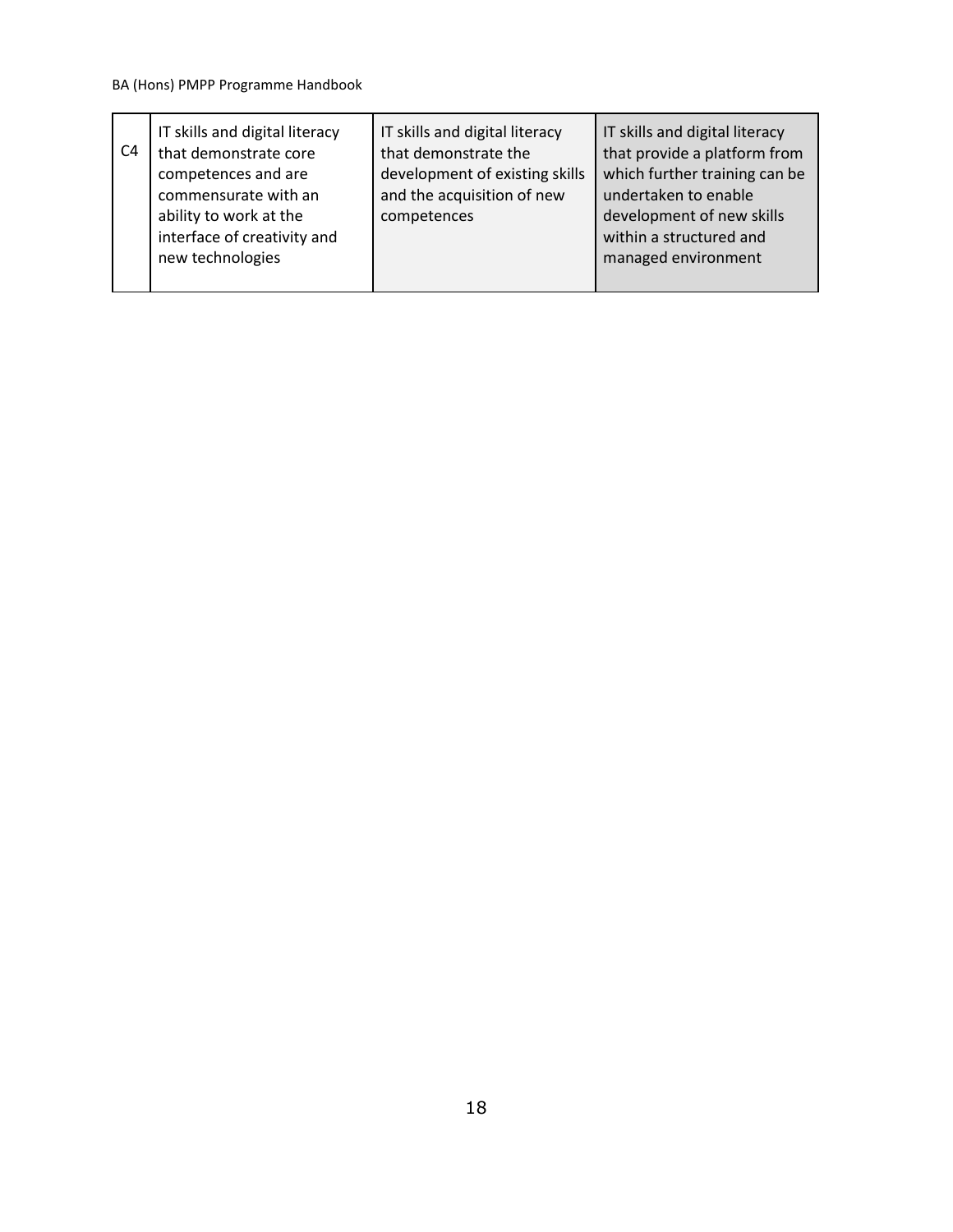### <span id="page-18-0"></span>Graduate Attributes:

| Bath Spa Graduates                          | In Professional Music Performance and               |
|---------------------------------------------|-----------------------------------------------------|
|                                             | Production we enable this                           |
| Will be employable: equipped with the       | By programme and module design. All teaching        |
| skills necessary to flourish in the global  | activities, exercises and assessment tasks are      |
| workplace, able to work in and lead         | designed to facilitate the development of           |
| teams                                       | professionalism and real-world workplace skills.    |
| Will be able to understand and manage       | By providing level appropriate challenges and       |
| complexity, diversity and change            | learning activities that provide the opportunity to |
|                                             | develop project management and problem-             |
|                                             | solving skills.                                     |
| Will be creative: able to innovate and      | By providing opportunities for interdisciplinary    |
| to solve problems by working across         | practice underpinned with theory and conceptual     |
| disciplines as professional or artistic     | understanding.                                      |
| practitioners                               |                                                     |
| Will be digitally literate: able to work at | By embedding digital literacy skills and/or         |
| the interface of creativity and             | technology across all modules and in all activities |
| technology                                  |                                                     |
| Will be internationally networked:          | Collaboration will be encouraged and supported      |
| either by studying abroad for part of       | with industry-based work and projects. The          |
| their programme, or studying alongside      | programme offers the opportunity for the study      |
| students from overseas                      | of topics with both international and cultural      |
|                                             | significance.                                       |
|                                             |                                                     |
|                                             | Students have the opportunity to participate in     |
|                                             | overseas residential visits. They may also be       |
|                                             | provided with the opportunity to participate in     |
|                                             | student exchange programmes.                        |
| Will be creative thinkers, doers and        | By exploring the notion of creativity and           |
| makers                                      | enterprise and supporting innovative practice       |
| Will be critical thinkers: able to express  | Through curriculum design that develops             |
| their ideas in written and oral form,       | academic know-how and academic rigour.              |
| and possessing information literacy         | Through peer review sessions that encourage         |
|                                             | critical commentary and enquiry. Through the        |
|                                             | support provided by academic specialists such as    |
|                                             | the Library+ team. In the completion of all         |
|                                             | research exercises and essay submissions.           |
| Will be ethically aware: prepared for       | By providing opportunities to explore cultural      |
| citizenship in a local, national and        | perspectives across borders and recognising         |
| global context                              | interconnectedness.                                 |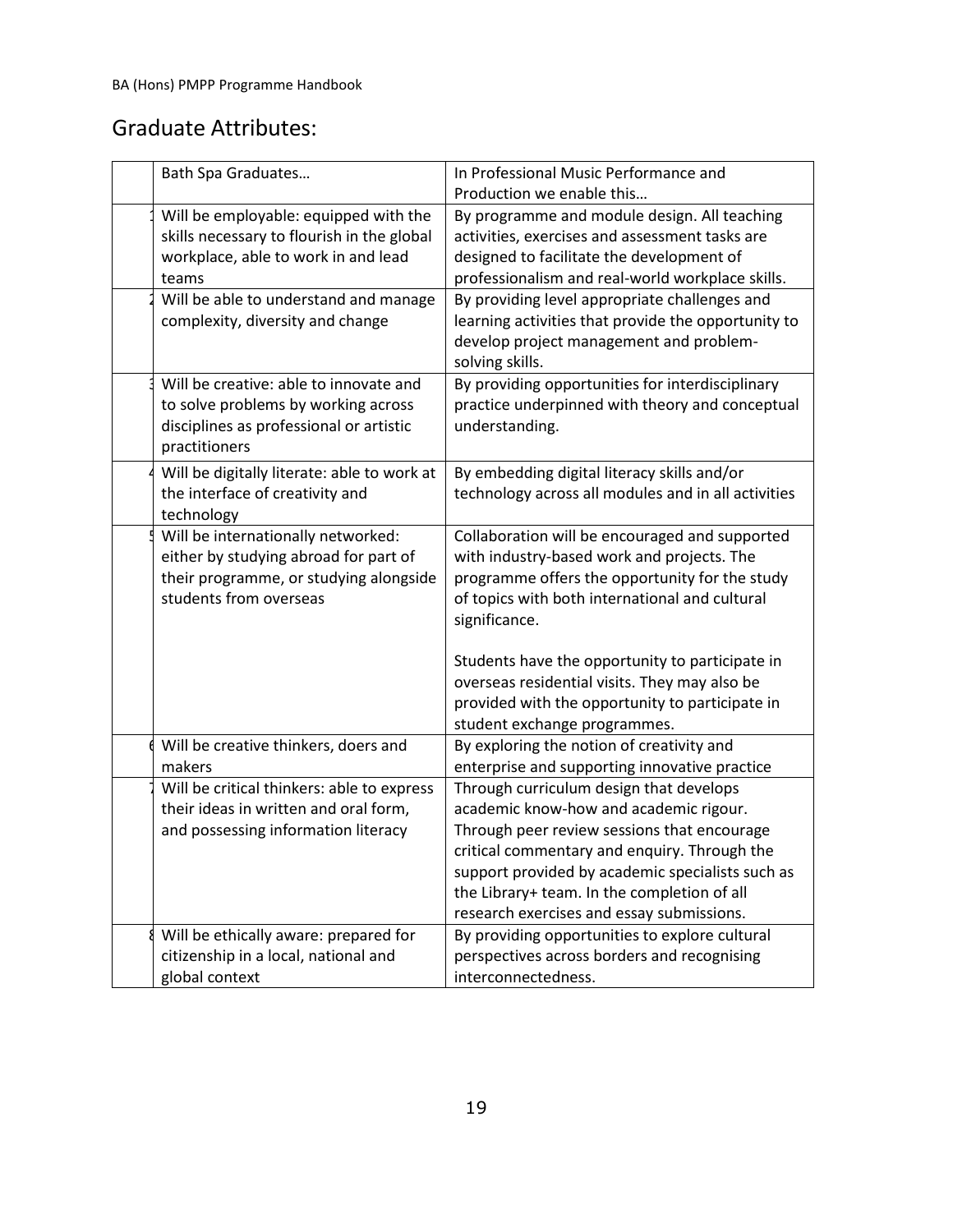### <span id="page-19-0"></span>4. Learning Environment

### <span id="page-19-1"></span>Learning and Teaching Methods

UCW has a Learning and Teaching Strategy for Higher Education, which underpins our approach.

We intend that the learning programme should be both stimulating and demanding, and should lead you through progressive stages of development, towards increasingly complex and open-ended tasks, increasingly sophisticated application of intellectual/conceptual and personal (transferable) skills, and increasingly independent study.

A variety of learning methods will be used, which might include:

- Lectures
- Seminars
- Experiential learning
- Reflective learning
- Skills practice
- Group work and group discussions
- Workshops
- Fieldwork
- Supervised studio/lab-based activity
- Case studies
- Student presentations
- Information and communications technology (ICT) based activities
- Visiting speakers/expert practitioners will be used during the programme

UCW actively encourages the development of technology enhanced learning and you will find staff utilising new teaching methods to enhance your learning experience.

### <span id="page-19-2"></span>Work-based Learning

Throughout the year there will be opportunities for you to undertake work-based learning opportunities. These might include:

- Studio residential trips
- Performances, exhibitions
- Work placements

### <span id="page-19-3"></span>Personal development planning

Throughout the course you will be asked to consider your level of skill and understanding and plan ways to progress both through directed study and more independently organized work. Lectures will generally provide areas for further investigation and you will be supported in determining and pursuing the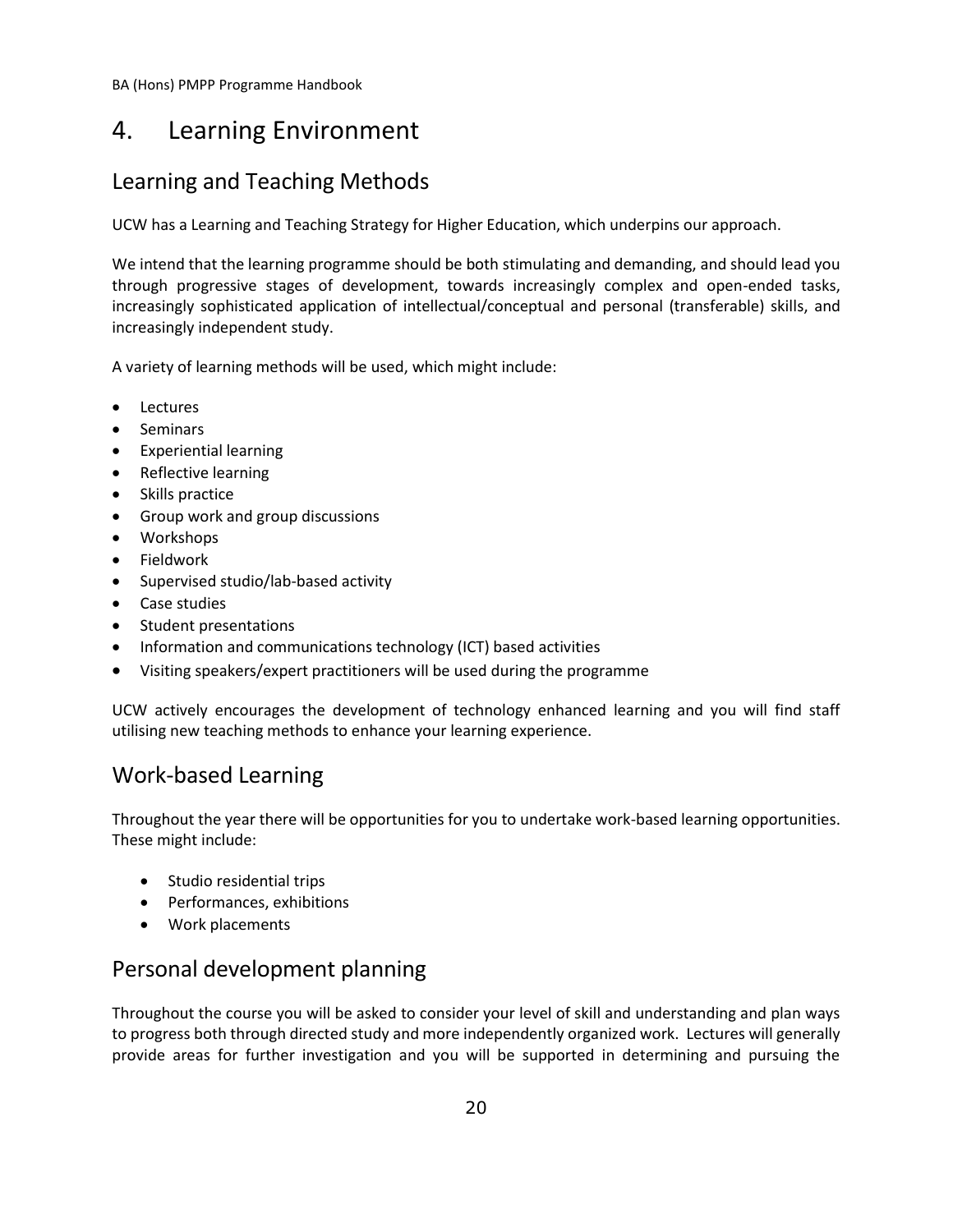specialisms you wish to develop. In your work for Professional Development you will have specific opportunities to develop key specialisms but in all areas you will be expected to consider how your skills, interests and aptitudes might be developed to successfully engage the music industry. A key aspect of this process is the ability to reflect on your practice and this will be encouraged both formally and informally throughout the course.

### <span id="page-20-0"></span>Project work

Most of your work on your BA (Hons) Professional Music Performance and Production will be project work with the exception of the level 6 Independent Research Project module. Your deadlines will tend to be towards the end of the year which means that you will need to continuously develop your assignments and use effective time-management strategies to ensure you remain on track.

You will have numerous opportunities to receive feedback on your projects as you work on them but the responsibility for meeting deadlines as well as setting and meeting interim deadlines will be yours. This is a vital skill for any professional occupation and will be one of the most important abilities developed on the course.

#### **Other resources**

The BA (Hons) Professional Music Performance and Production degree is equipped with a state of the art recording studio comprising a 24-channel analogue Audient Heritage mixing desk, a wide selection of outboard effect, processors, Dynaudio monitors and a wide range of classic microphones.

In addition, you will have access to a Mac computer workstation containing the latest industry standard audio software.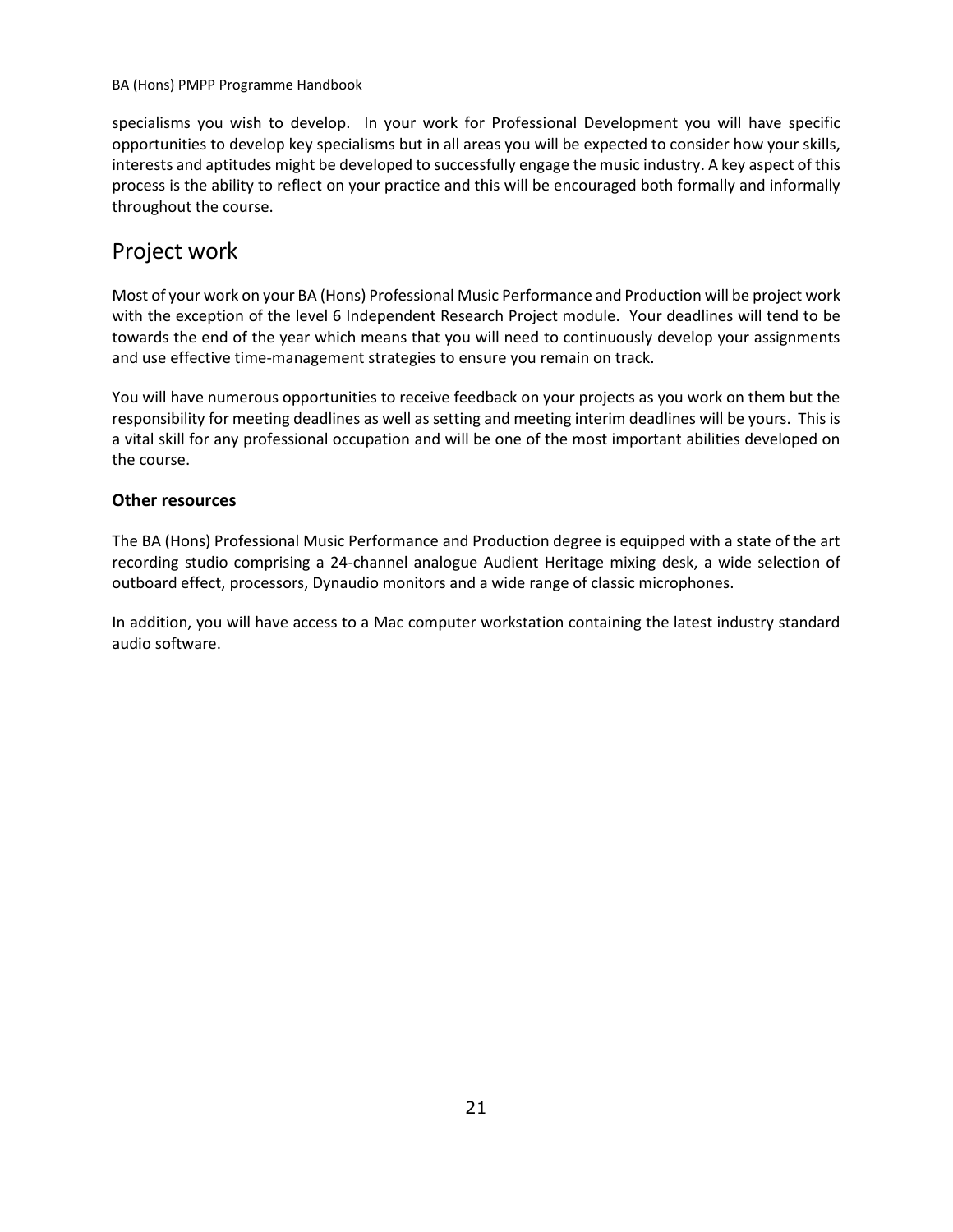### <span id="page-21-0"></span>5. How Quality is assured

### <span id="page-21-1"></span>Quality monitoring and evaluation

The programme you are studying was approved by Bath Spa University. As part of the approval process it was assured that:

- The content of the programme met national benchmark requirements;
- The programme met any professional/statutory body requirements; and
- The proposal met other internal quality criteria covering a range of issues such as admissions policy, teaching, learning and assessment strategy and student support mechanisms.

This was done through a process of programme approval which involves consulting with academic experts including subject specialists from other institutions and industry.

#### **How we monitor the quality of this programme**

The quality of this programme is monitored each year through evaluating:

- External examiner reports (considering quality and standards);
- Module reviews
- Student focus groups
- In liaison with the Bath Spa University Link Tutor
- Statistical information (considering issues such as the pass rate); and
- Student feedback including the National Student Survey (NSS).

Drawing on this, and other, information programme teams undertake an annual monitoring process, in accordance with the University's quality policy.

Once every six years an in-depth review of the subject area is undertaken by a panel that includes at least two external subject specialists. The panel considers documents, looks at student work, speaks to current and former students and speaks to staff before drawing its conclusions. The result is a report highlighting good practice and identifying areas where action is needed.

#### **The role of the Programme Committee**

This course has a Programme Committee comprising all relevant teaching staff, student representatives and others who make a contribution towards its effective operation (e.g. library/technician staff). The Programme Committee has responsibilities for the quality of the programme and plays a critical role in the University's quality assurance procedures.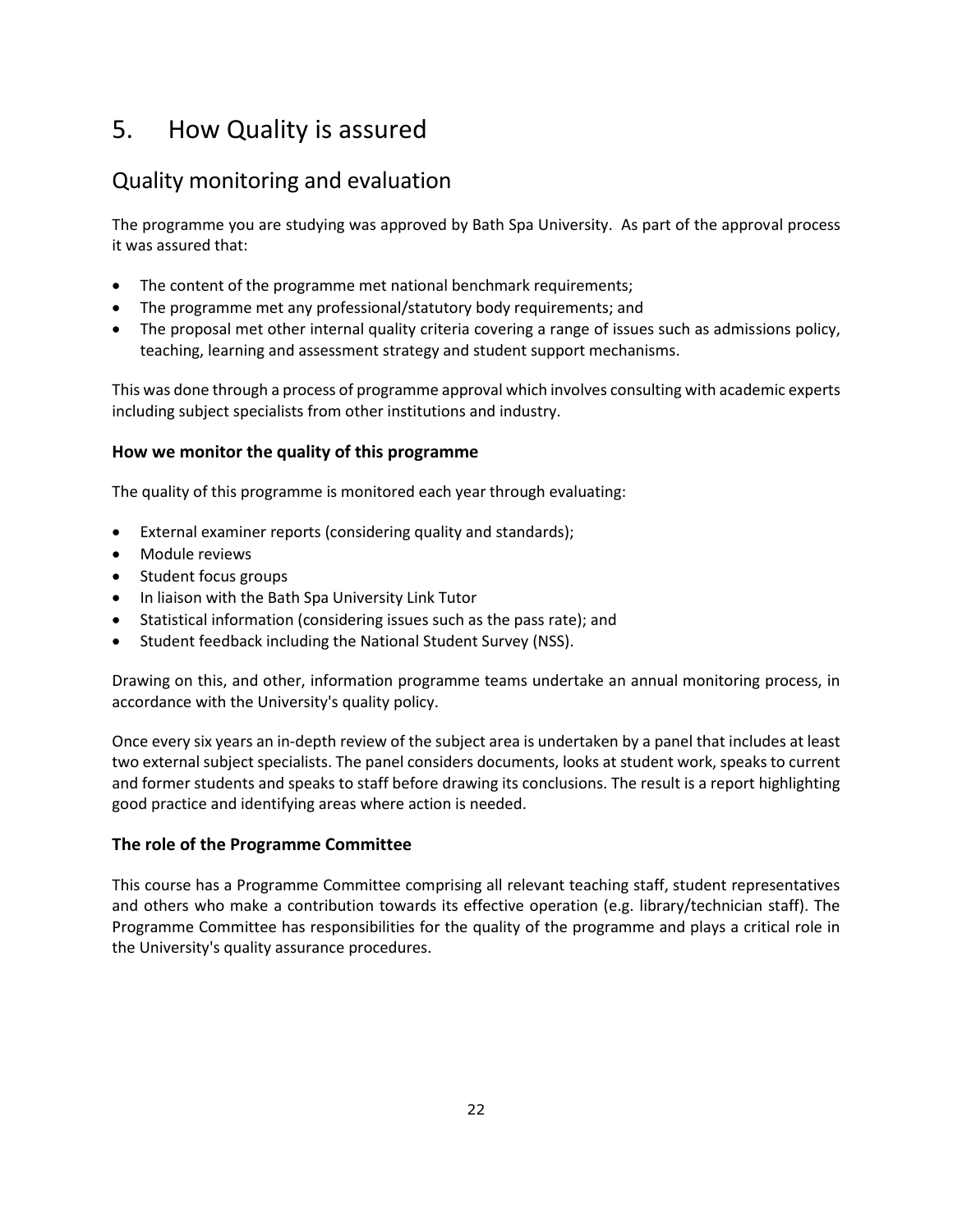### <span id="page-22-0"></span>External examiners

The standard of this programme is monitored by at least one external examiner. External examiners have two primary responsibilities:

- To ensure the standard of the programme; and
- To ensure fairness and equity.

The external examiner for your programme:

| <b>Name</b>  | <b>Role in institution</b> | <b>Name of institution</b> |
|--------------|----------------------------|----------------------------|
| David Pontin | Director of Education      | Platform One               |

As part of their role, external examiners complete an annual report for the University commenting on the learning, teaching and assessment standards of the modules and the programme overall. The report will highlight areas of good practice and identify areas for development, as well as provide assurance that your programme is of an equable standard to similar HE provision nationally.

External examiner reports, and the University's response, are shared with students. They are normally discussed at Staff/Student Liaison Committees and made available online, via Moodle.

### <span id="page-22-1"></span>External references

The following methods are used for gaining the views of other interested parties:

- Feedback from former students;
- Feedback from employers;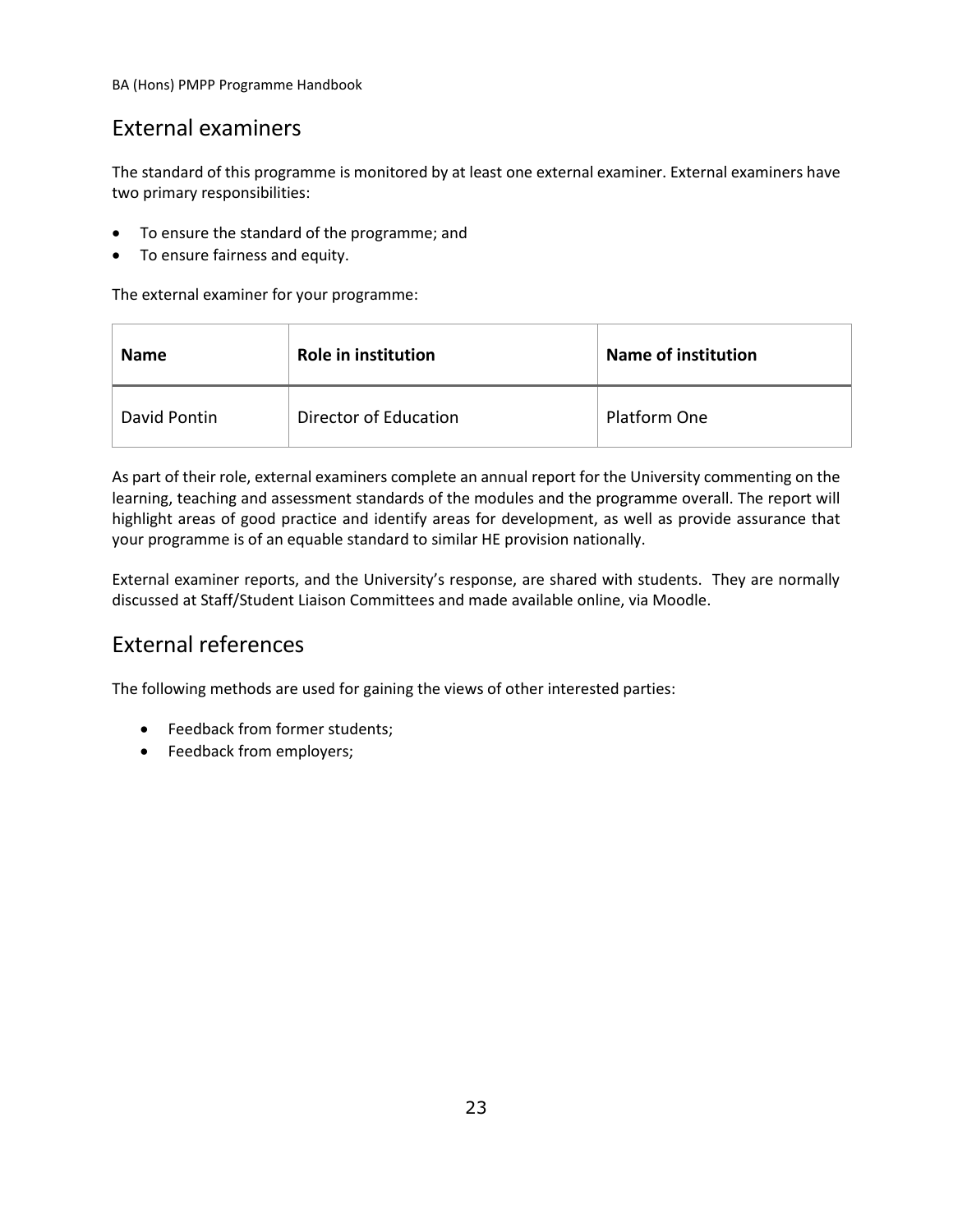### <span id="page-23-0"></span>6. Employability

### <span id="page-23-1"></span>Employability Skills

Throughout your programme of study you will develop employability skills. These are essential for the world of work and can provide you with a competitive edge when seeking employment. Employability skills are also essential when working as a freelancer or self-employed.

Assignment task will enable you to develop work ready skills and in some cases, are directly assessed and will form a part of your grade. Employability skills include:

- Communication and interpersonal skills
- Problem solving skills
- Using initiative and being self-motivated
- Working under pressure and to deadlines
- Organisational skills
- Team working
- Ability to learn and adapt
- Negotiating skills
- Commercial awareness and professionalism

### Career Opportunities

The BA (Hons) Professional Music Performance and Production degree has been designed to support students wishing to enter the music and audio production industries or further study on a postgraduate programme of study.

According to a Community and Cultural Skills report published in June 2012, the music industry in the UK has a workforce of 124,420. Of these 41% are employed in the area of live performance, 27% are involved in the production and retailing of musical instruments and audio equipment, and 12% work in the recording sector does have the highest proportion of full-time workers in the industry, however, with 89% working full-time. 25% of the workforce as a whole work in 'production, retail and distribution, instruments and audio' and a further 45% work in the area of live performance but much of this work is seasonal and, it is assumed, will be supplemented by other employment. Of the remainder, 7% earn a living through composition and publishing and 6% work in education. Retail and distribution of recordings account for 6% and surprisingly only 1% earn a living through promotion and management. Most of the industry's workers are freelance so you may find a wide range of skills (including teaching) to be the most secure foundation for a prosperous and satisfying career in music.

#### Possible future careers include:

- Sound design and/or composition for film, TV and multimedia.
- Live sound engineering
- Events management
- Sound recording and/or post production for film and TV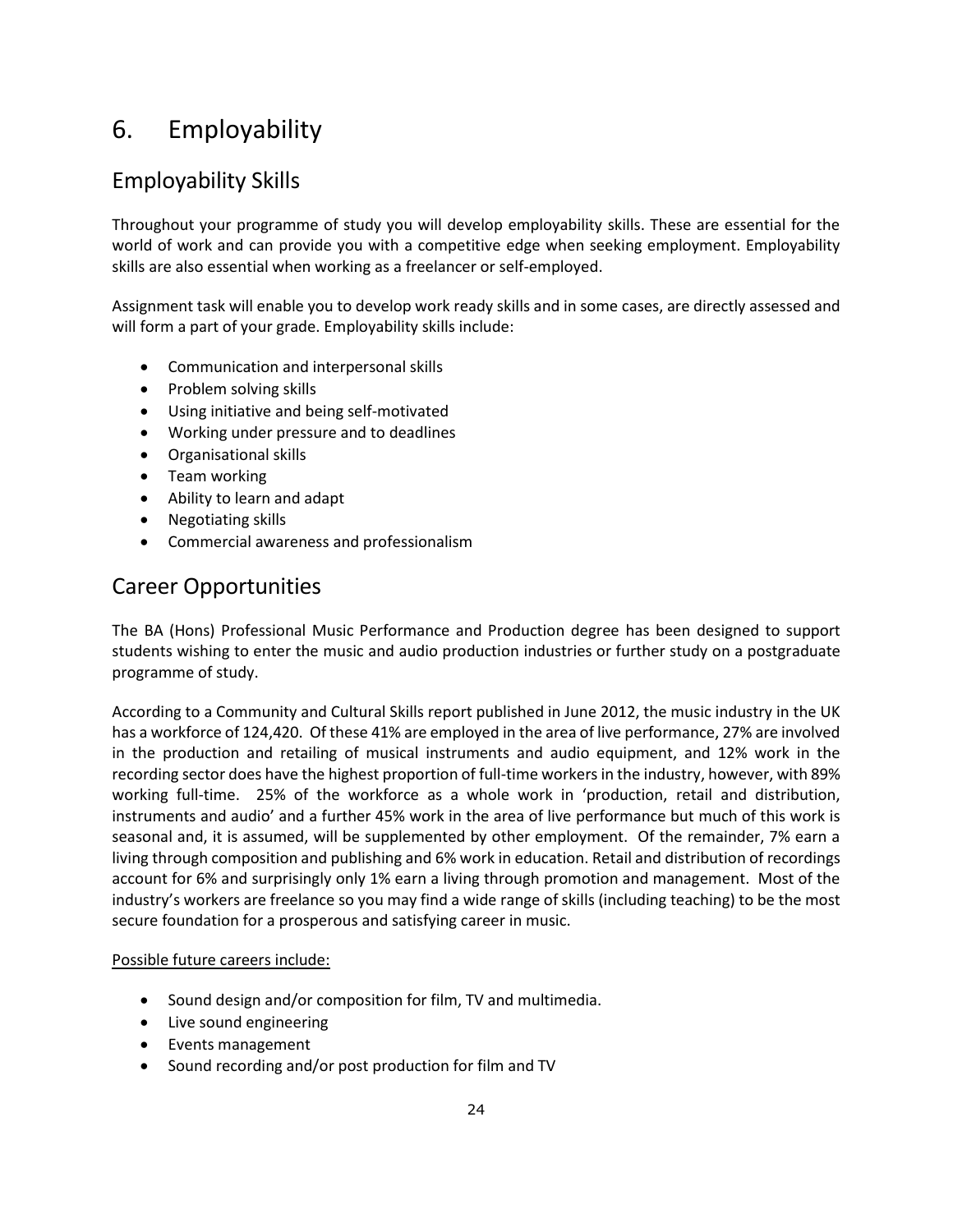- Freelance music production.
- Multimedia programming
- Audio post-production engineering
- Software development
- Independent artist.

The course has currency as a degree qualification and aims to train music technologists for the career paths listed above. The professional-studies strand aims to equip these students with a practical knowledge of the wider industry rather than train them for specific roles. However, many music technologists do find employment in some other part of the industry such as:

- Music publishing
- Collection agencies
- Musical instrument manufacture, distribution and retail
- Production and distribution
- Music Product Retail
- Managers/agents/promoters
- Record companies
- Web design
- Music education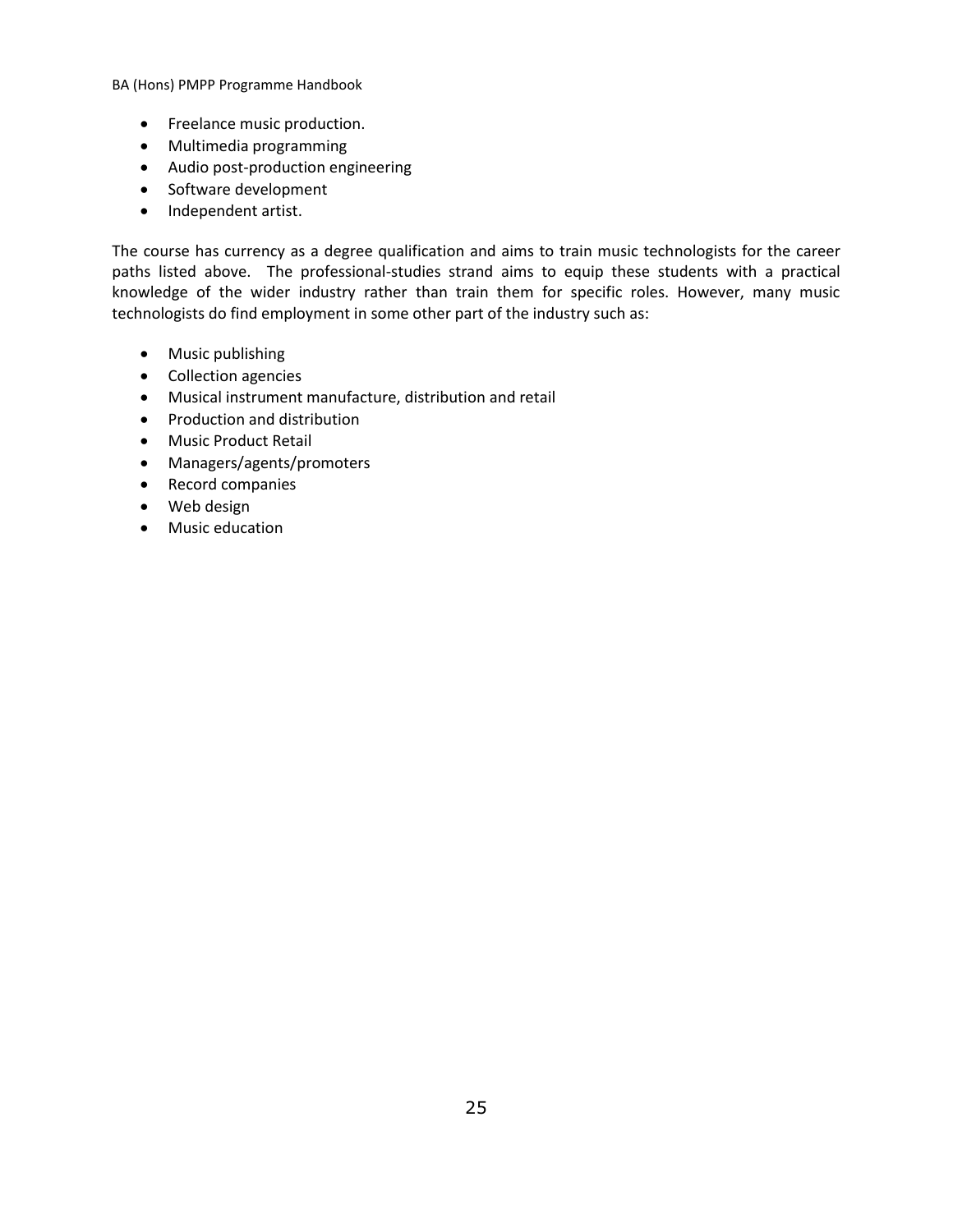### <span id="page-25-0"></span>7. General course information

### <span id="page-25-1"></span>Methods of Communication

The majority of the course material and information you need will be available via Microsoft Teams. You will be introduced to the use of Teams during the early stages of your study. Microsoft Teams is a rich eLearning and communications platform. You can expect to receive group/class messages , announcements and most one-to-one communications through the Teams chat function.

The teaching staff will exercise discretion when deciding to respond to an out-of-hours message. However some important messages/announcements may be sent from staff during out-of-hours. Therefore if you do not wish to be disturbed during a particular time span or day please read below on how to configure this in Teams.

#### **Digital Wellbeing**

The number of course related announcements and chat requests can become overwhelming for some. Therefore we suggest you make use of the 'Quiet Time' function in Teams. Those will allow you to set a specific time range (quiet hours) when you can block notifications and/or set 'Quiet Days' which will block notifications on specific days of the week.

To do this (works on Teams mobile app):

- 1. Open Teams app on your mobile device
- 2. Click on your profile picture
- 3. Select 'Notifications'
- 4. Under 'Block Notifications' select 'During Quiet Time'
- 5. Turn 'Quiet Hours' to on
- 6. Set the start and end times of when you do not wish to be disturbed
- 7. To set 'Quiet Days' turn on 'Quiet Days' and select the days you do not want to be disturbed

As part of enrolment on your course personal student email accounts will be generated automatically for both UCW and BSU. You should check these addresses regularly as although some students prefer to use their own personal accounts, the College and validating University will communicate with you via your formal accounts, so it is important that you make use of them and check them regularly. Emails sent to your student email accounts are equivalent to letters, memoranda and other forms of communication. For example, information regarding exams, timetables and assessments will be sent via these formal email channels.

Please check your UCW email inbox regularly (at least daily) for new messages or you may miss essential information relating to your studies. Likewise, you should use your Weston student email for communicating with the staff of UCW.

As part of your programme you may be asked to use social media sites, such as Facebook or Soundcloud, in a context that reflects current industry practice. As such your engagement with such sites should be of a professional standard at all times.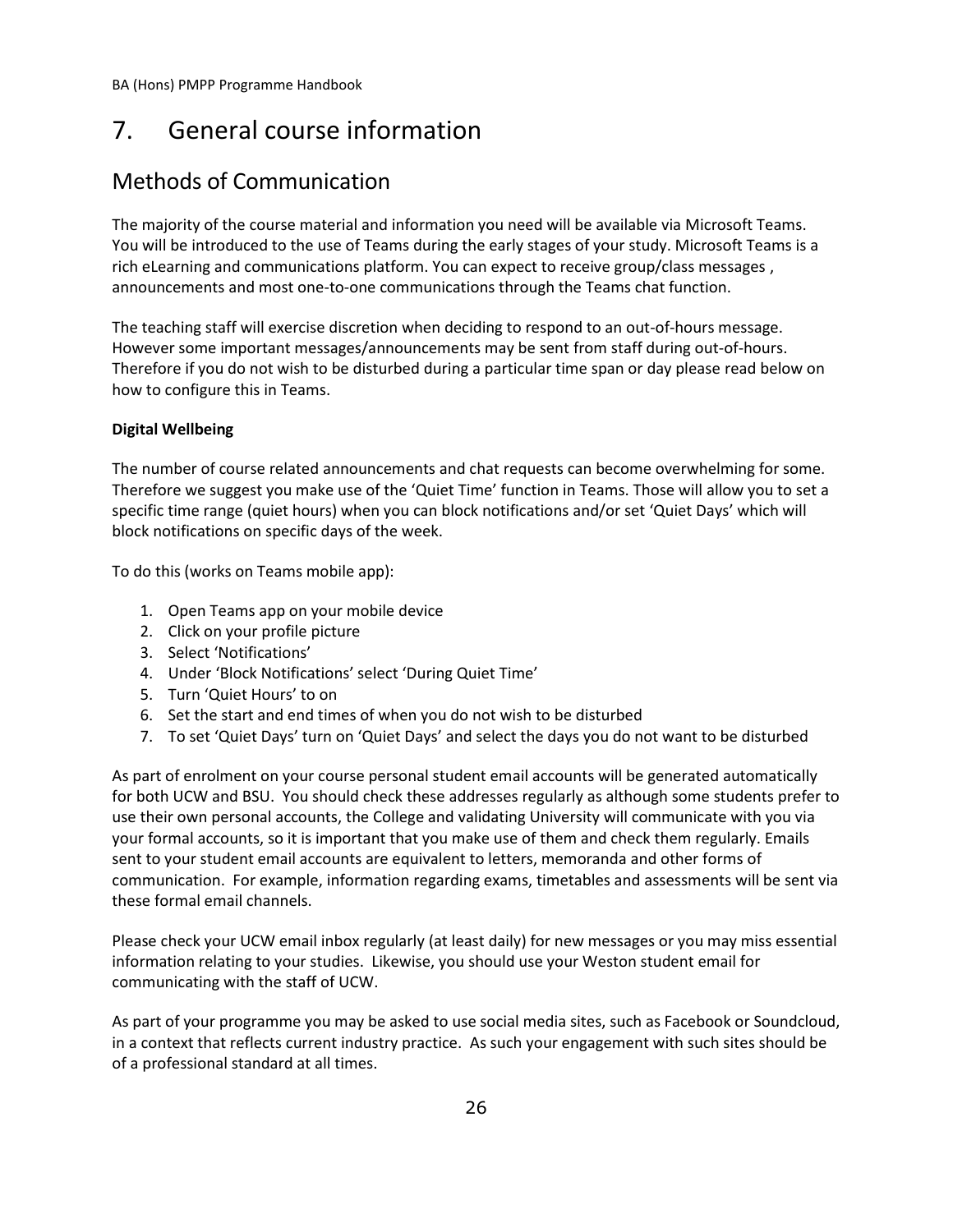You should keep UCW informed of any change in your postal addresses (home and/or term time). Please inform your Faculty Office of any change to these addresses.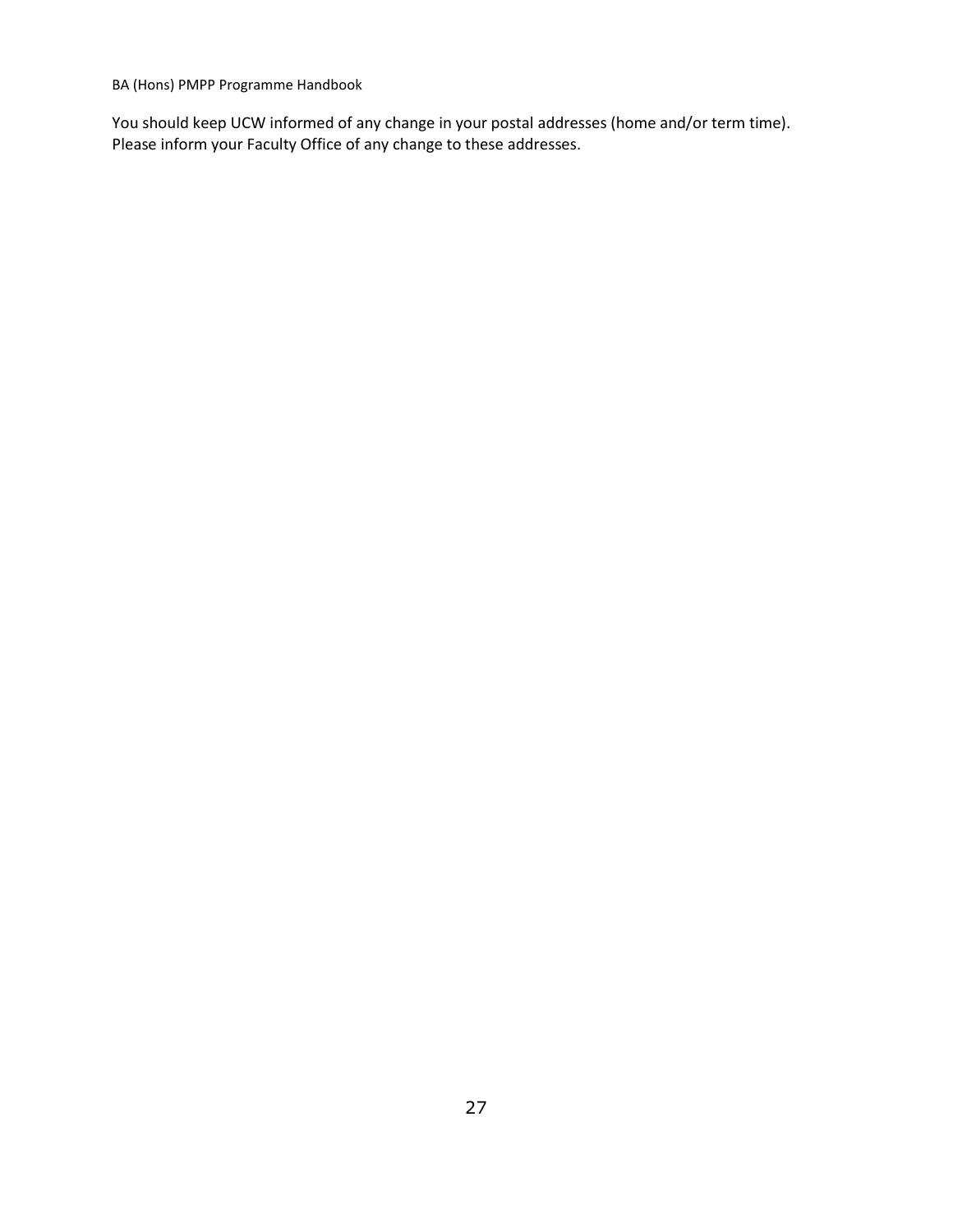## <span id="page-27-0"></span>8. Module Descriptors

#### **Year 1 Module of Study**

| 1.  |                                                                                                                                                                                                                                                                                                                                                                                                                                                                                                                                                                                                                                                    |                                               |  |
|-----|----------------------------------------------------------------------------------------------------------------------------------------------------------------------------------------------------------------------------------------------------------------------------------------------------------------------------------------------------------------------------------------------------------------------------------------------------------------------------------------------------------------------------------------------------------------------------------------------------------------------------------------------------|-----------------------------------------------|--|
|     | Module code                                                                                                                                                                                                                                                                                                                                                                                                                                                                                                                                                                                                                                        | MPP4000-40                                    |  |
| 2.  | Module title                                                                                                                                                                                                                                                                                                                                                                                                                                                                                                                                                                                                                                       | <b>Live Performance 1</b>                     |  |
| 3.  | Subject                                                                                                                                                                                                                                                                                                                                                                                                                                                                                                                                                                                                                                            | Professional Music Performance and Production |  |
| 4.  | Core for                                                                                                                                                                                                                                                                                                                                                                                                                                                                                                                                                                                                                                           | BA (Hons) Professional Music Performance and  |  |
|     |                                                                                                                                                                                                                                                                                                                                                                                                                                                                                                                                                                                                                                                    | Production                                    |  |
| 5.  | Level                                                                                                                                                                                                                                                                                                                                                                                                                                                                                                                                                                                                                                              | 4                                             |  |
| 6.  | UK credits                                                                                                                                                                                                                                                                                                                                                                                                                                                                                                                                                                                                                                         | 40                                            |  |
| 7.  | <b>ECTS</b> credits                                                                                                                                                                                                                                                                                                                                                                                                                                                                                                                                                                                                                                | 20                                            |  |
| 8.  | Optional for                                                                                                                                                                                                                                                                                                                                                                                                                                                                                                                                                                                                                                       | N/A                                           |  |
| 9.  | <b>Excluded combinations</b>                                                                                                                                                                                                                                                                                                                                                                                                                                                                                                                                                                                                                       | N/A                                           |  |
| 10. | Pre-requisite or co-requisite                                                                                                                                                                                                                                                                                                                                                                                                                                                                                                                                                                                                                      | None                                          |  |
| 11. | Class contact time: total hours                                                                                                                                                                                                                                                                                                                                                                                                                                                                                                                                                                                                                    | Total Hours: 120                              |  |
| 12. | Independent study time: total hours                                                                                                                                                                                                                                                                                                                                                                                                                                                                                                                                                                                                                | Total Hours: 260                              |  |
| 13. | Semester(s) of delivery                                                                                                                                                                                                                                                                                                                                                                                                                                                                                                                                                                                                                            | Year long                                     |  |
| 14. | Main campus location                                                                                                                                                                                                                                                                                                                                                                                                                                                                                                                                                                                                                               | <b>Loxton Campus</b>                          |  |
| 15. | Module co-ordinator                                                                                                                                                                                                                                                                                                                                                                                                                                                                                                                                                                                                                                | Lee Sullivan                                  |  |
| 16. | Additional costs involved                                                                                                                                                                                                                                                                                                                                                                                                                                                                                                                                                                                                                          | None                                          |  |
| 17. | <b>Brief description and aims of module</b>                                                                                                                                                                                                                                                                                                                                                                                                                                                                                                                                                                                                        |                                               |  |
|     | This module aims to provide you with a conceptual and practical understanding of live<br>performance, whether you are a performer or technical operator of live performance<br>equipment.<br>You devise and realise a series of live performances in collaboration with others, either as a<br>musician and/or part of a technical crew.<br>The module aims to:<br>Develop your understanding of the processes involved in live performance work<br>٠<br>Develop skills in planning and organisation<br>$\bullet$<br>Provide the opportunity to collaborate effectively with others<br>Equip you with the skills to perform before a live audience |                                               |  |
| 18. | <b>Outline syllabus</b>                                                                                                                                                                                                                                                                                                                                                                                                                                                                                                                                                                                                                            |                                               |  |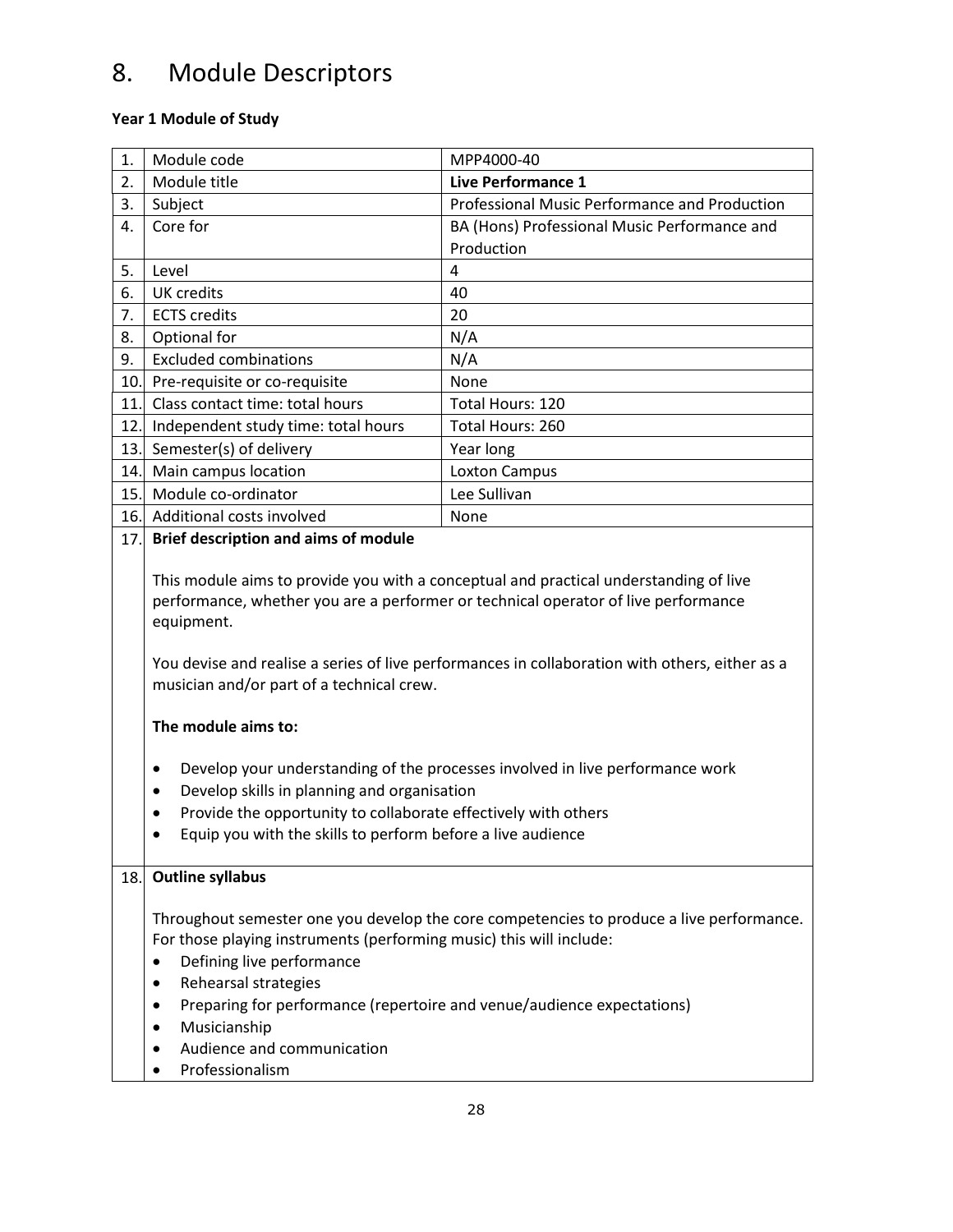|     | For those operating as technical crew this will include:                                                                                                                         |                        |  |
|-----|----------------------------------------------------------------------------------------------------------------------------------------------------------------------------------|------------------------|--|
|     | Defining live performance<br>Rigging and operating a live sound reinforcement system<br>٠                                                                                        |                        |  |
|     | Managing the live performance process<br>$\bullet$                                                                                                                               |                        |  |
|     | <b>Technical competence</b><br>٠                                                                                                                                                 |                        |  |
|     | <b>Planning and Logistics</b><br>$\bullet$                                                                                                                                       |                        |  |
|     | Health and Safety<br>$\bullet$                                                                                                                                                   |                        |  |
|     | Skills in developing and managing self will be realised through project activities<br>$\bullet$                                                                                  |                        |  |
|     | In semester two, you will reflect on your previous accomplishments and action plan for<br>improvement, further develop your skills in performance and collaborating with others. |                        |  |
|     | For those playing instruments (performing music) this will include:                                                                                                              |                        |  |
|     | Arranging for live performance<br>$\bullet$                                                                                                                                      |                        |  |
|     | Stagecraft<br>٠                                                                                                                                                                  |                        |  |
|     | Improvisation (supported with weekly improvisation workshops)                                                                                                                    |                        |  |
|     | For those operating as technical crew this will include:                                                                                                                         |                        |  |
|     | Staging and stage management<br>$\bullet$                                                                                                                                        |                        |  |
|     | <b>DMX Lighting</b><br>٠                                                                                                                                                         |                        |  |
|     | Using visual for performance work                                                                                                                                                |                        |  |
| 19. | <b>Teaching and learning activities</b>                                                                                                                                          |                        |  |
|     | Knowledge, understanding and wide range of skills will be developed through lectures,                                                                                            |                        |  |
|     | seminars, workshops, practical demonstrations and one to one instrumental tuition, which                                                                                         |                        |  |
|     | will be realised, in the form of a series of live performances attended by an audience.                                                                                          |                        |  |
|     | You will be encouraged to regularly reflect upon your own performance and identify areas for                                                                                     |                        |  |
|     | development. There will also be a significant element of peer critique and formative feedback                                                                                    |                        |  |
|     | in tutor facilitated rehearsals and workshops.                                                                                                                                   |                        |  |
|     | The summative assessment for this module consists of two performances, each of four songs,                                                                                       |                        |  |
|     | which can be covers or your original compositions, or a combination of both.                                                                                                     |                        |  |
| 20. | <b>Intended learning outcomes</b>                                                                                                                                                | How assessed           |  |
|     | By successful completion of the module, you will be able to                                                                                                                      |                        |  |
|     | demonstrate:                                                                                                                                                                     |                        |  |
|     | 1.<br>The ability to effectively plan and prepare for performance                                                                                                                | F1, F2, F3, F4, S1, S2 |  |
|     | 2.<br>Knowledge of the principles of professionalism in rehearsal<br>and performance                                                                                             | F1, F2, F3, F4, S1, S2 |  |
|     | Technical and/or musical ability in the realisation and<br>3.                                                                                                                    |                        |  |
|     | presentation of performance work                                                                                                                                                 | F1, F2, F3, F4, S1, S2 |  |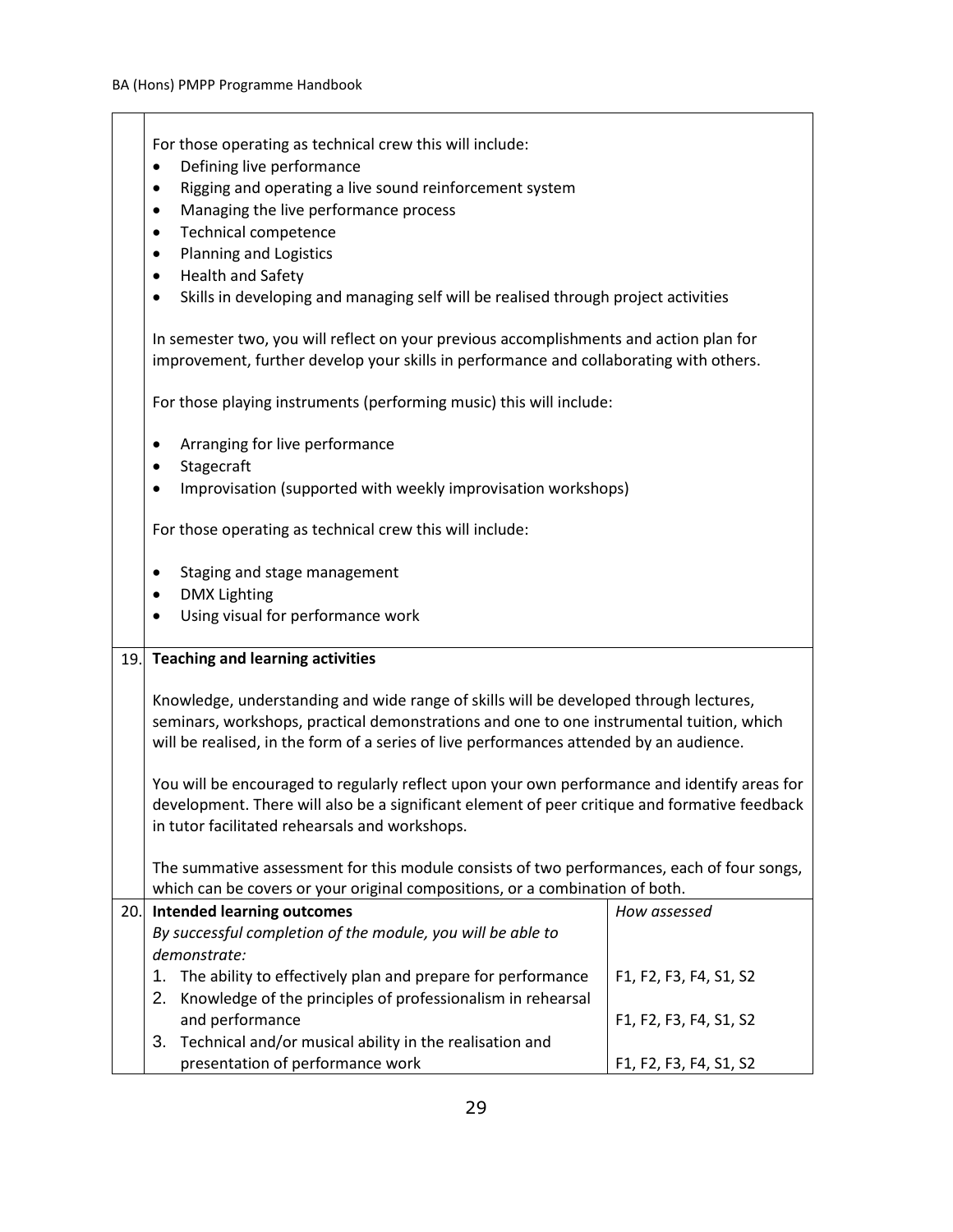|     | 4. Ability to work independently and effectively with others                                                                                                                             | F1, F2, F3, F4, S1, S2 |
|-----|------------------------------------------------------------------------------------------------------------------------------------------------------------------------------------------|------------------------|
| 21. | <b>Assessment and feedback</b>                                                                                                                                                           |                        |
|     | Formative exercises and tasks:                                                                                                                                                           |                        |
|     | F1. Performance milestone 1                                                                                                                                                              |                        |
|     | F2. Viva voce following peer critique                                                                                                                                                    |                        |
|     | F3. Performance milestone 2                                                                                                                                                              |                        |
|     | F4. Viva voce following peer critique                                                                                                                                                    |                        |
|     | Summative assessments:                                                                                                                                                                   | Weighting %            |
|     | S1. Performance 1                                                                                                                                                                        | 50%                    |
|     | S2. Performance 2                                                                                                                                                                        | 50%                    |
| 22. | <b>Learning resources</b>                                                                                                                                                                |                        |
|     | University Library print, electronic resources and Minerva:                                                                                                                              |                        |
|     | Key Texts:                                                                                                                                                                               |                        |
|     | Performance:                                                                                                                                                                             |                        |
|     | Appleman, R. Reading Contemporary Electric Bass: Performance Studies in Funk, Rock, Disco,<br>Jazz and Other Music Styles. McGraw-Hill Book Co.                                          |                        |
|     | Baym, N.K. (2018) Playing to the Crowd: Musicians, Audiences and the Intimate Work of<br>Connection. New York: New York University Press                                                 |                        |
|     | Beeching, A. M. (2010). Beyond Talent: creating a successful career in music, Worldcat.<br>Biederman R. (2013) Basic live sound reinforcement: a practical guide for starting live audio |                        |
|     | Buswell, D. (2006). Performance Strategies for Musicians                                                                                                                                 |                        |
|     | Byrne, D. (2012). How music works. San Francisco [Calif.], McSweeney's.                                                                                                                  |                        |
|     | Harding. C (2015) How We Listen Now: Essays and Conversations About Music and<br>Technology,                                                                                             |                        |
|     | Inglis, I. (2006). Performance and Popular Music: History, Place and Time. Routledge                                                                                                     |                        |
|     | Kazez, D. (1997) Rhythm Reading (2 <sup>nd</sup> ed.) London: Norton.                                                                                                                    |                        |
|     | Klickstein, G. (2009). The Musician's Way: A Guide to Practice, Performance and Wellness.<br><b>Oxford University Press (USA)</b>                                                        |                        |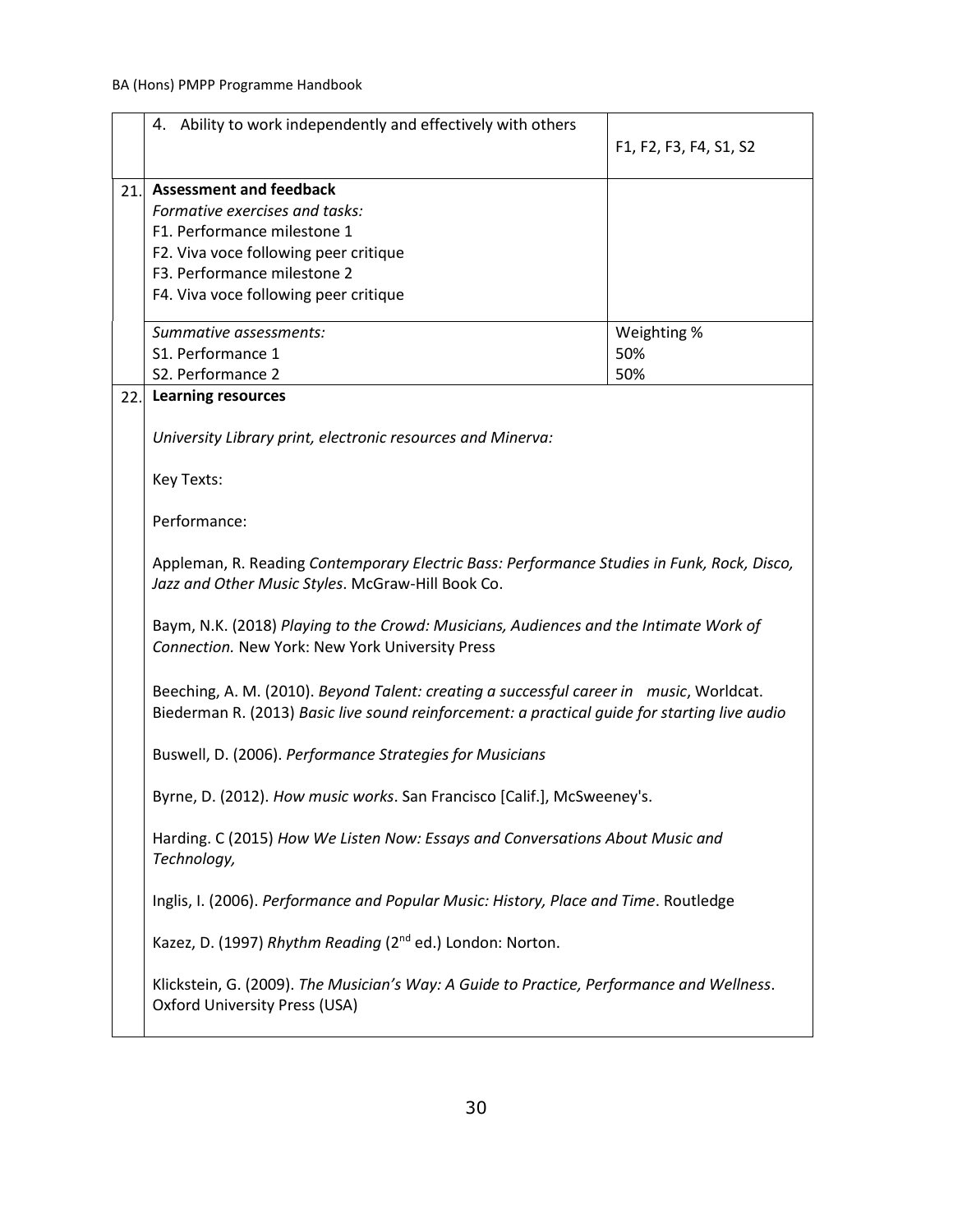|     | Oakes, D. (1998) Music Reading for the Guitar: The Complete Method. Milwaukee: Hal<br>Leonard.                                                                                                                                                                                            |
|-----|-------------------------------------------------------------------------------------------------------------------------------------------------------------------------------------------------------------------------------------------------------------------------------------------|
|     | Technicians:                                                                                                                                                                                                                                                                              |
|     | Bidner J. (1997) The lighting cookbook                                                                                                                                                                                                                                                    |
|     | Eargle J. (2002) Audio engineering for sound reinforcement                                                                                                                                                                                                                                |
|     | Eargle J. (2004) The microphone book                                                                                                                                                                                                                                                      |
|     | Evans B. (2011) Live Sound Fundamentals                                                                                                                                                                                                                                                   |
|     | Everest F. A. (2007) Critical listening skills for audio professionals                                                                                                                                                                                                                    |
|     | Fraser N. (1998) Lighting and Sound                                                                                                                                                                                                                                                       |
|     | Gainey R. (2010) Rockin' your stage sound: a musician's guide to professional live audio                                                                                                                                                                                                  |
|     | Gloman C. (2007) (Dawson Era eBook) Scenic design and lighting techniques: a basic guide for<br>theatre                                                                                                                                                                                   |
|     | Kaye D. (2015) Sound and Music for the theatre: the art and technique of design                                                                                                                                                                                                           |
|     | Leppert R. (1993) The sight of sound                                                                                                                                                                                                                                                      |
|     | White, P. (2000) Basic Live Sound                                                                                                                                                                                                                                                         |
|     | White P. (1997) The Sound on Sound book of music technology: a survivor's guide                                                                                                                                                                                                           |
|     | Contextual viewing & listening identified by the tutor                                                                                                                                                                                                                                    |
|     | Specialist resources:                                                                                                                                                                                                                                                                     |
|     | Performance space<br>Rehearsal rooms                                                                                                                                                                                                                                                      |
|     | Equipment and instruments from the technician's stores                                                                                                                                                                                                                                    |
| 23. | <b>Preparatory work</b>                                                                                                                                                                                                                                                                   |
|     | Before commencing this module you must attend the health and safety briefing provided at<br>the start of the year. Whilst simple ear protectors will be provided you may wish to invest in<br>custom moulded ear protectors (details will be provided in the health and safety briefing). |
|     | For performers, you should ensure your instrument and your equipment is fit for purpose<br>and PAT tested.                                                                                                                                                                                |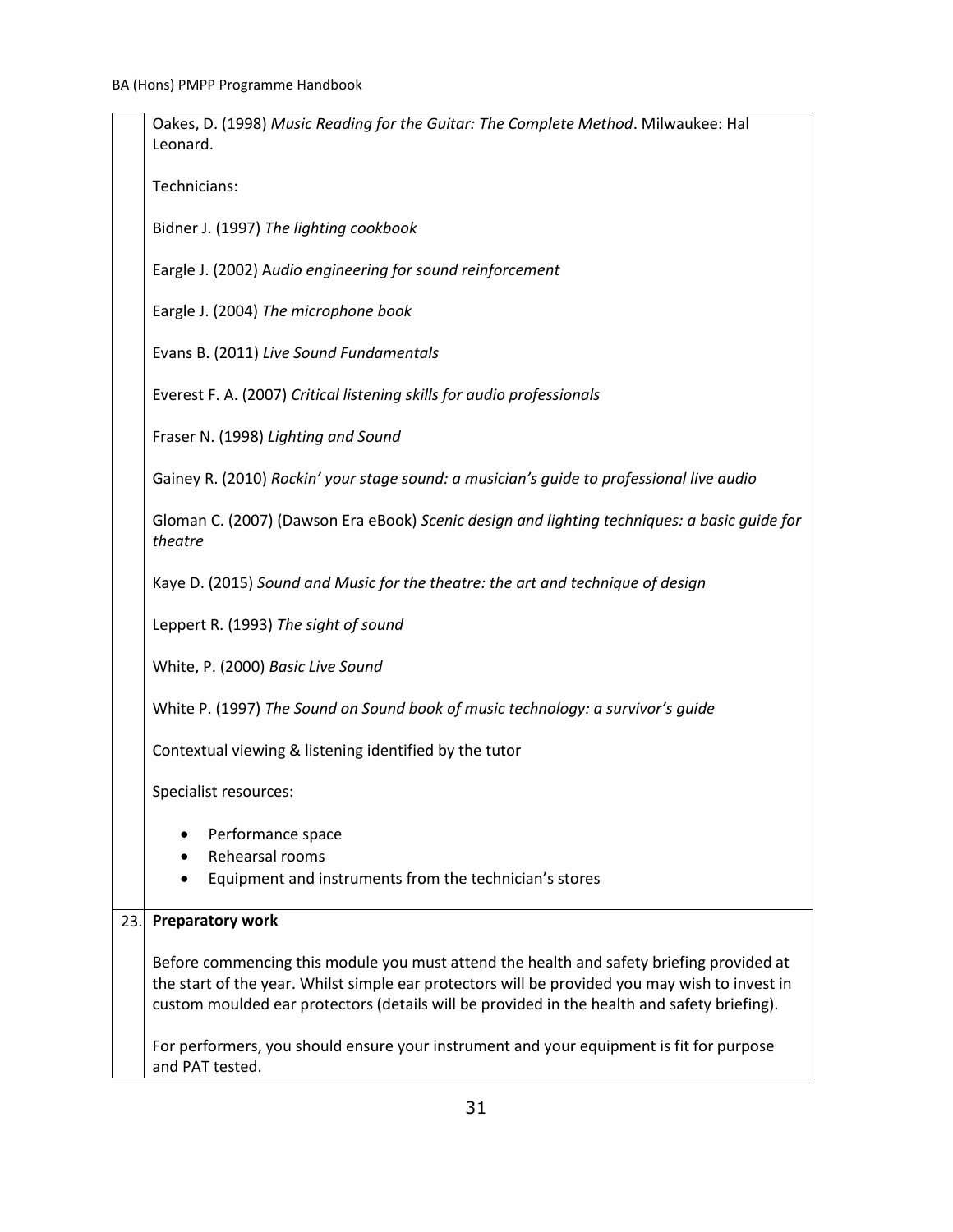| 1.  | Module code                         | MPP4001-40                         |
|-----|-------------------------------------|------------------------------------|
| 2.  | Module title                        | <b>Studio Practice</b>             |
| 3.  | Subject                             | Professional Music Performance and |
|     |                                     | Production                         |
| 4.  | Core for                            | BA (Hons) Professional Music       |
|     |                                     | Performance and Production         |
| 5.  | Level                               | 4                                  |
| 6.  | UK credits                          | 40                                 |
| 7.  | <b>ECTS</b> credits                 | 20                                 |
| 8.  | Optional for                        | <b>NA</b>                          |
| 9.  | <b>Excluded combinations</b>        | <b>NA</b>                          |
| 10. | Pre-requisite or co-requisite       | None                               |
| 11. | Class contact time: total hours     | Total Hours: 120                   |
| 12. | Independent study time: total hours | Total Hours: 280                   |
| 13. | Semester(s) of delivery             | Year long                          |
| 14. | Main campus location                | <b>UCW Loxton Campus</b>           |
| 15. | Module co-ordinator                 | Barnabas Yianni                    |
| 16. | Additional costs involved           | None                               |

#### 17. **Brief description and aims of module**

There are a range of professional roles involved in the studio environment. The aim of this module is for you to be able to work confidently and independently in this setting, whether as producer or performer. Studio work requires collaboration and teamwork, often even when working on solo projects.

You have the opportunity to gain knowledge and practical skills in different studio-related roles, developing your communication skills and creative voice. You will develop an aesthetic and theoretical understanding, drawing upon supporting modules such as Music Performance and Production in Context.

Learnt skills are transferrable to other studios, whether home, professional or digital audio workstation. Engaging with the underlying concepts will allow you to problem solve in any studio context.

#### **The module aims to;**

- Develop your knowledge of studio recording techniques
- Explore the various studio roles and the interplay that exists between them
- Provide opportunities for you to make original recordings
- Link theory to practice
- Develop critical listening skills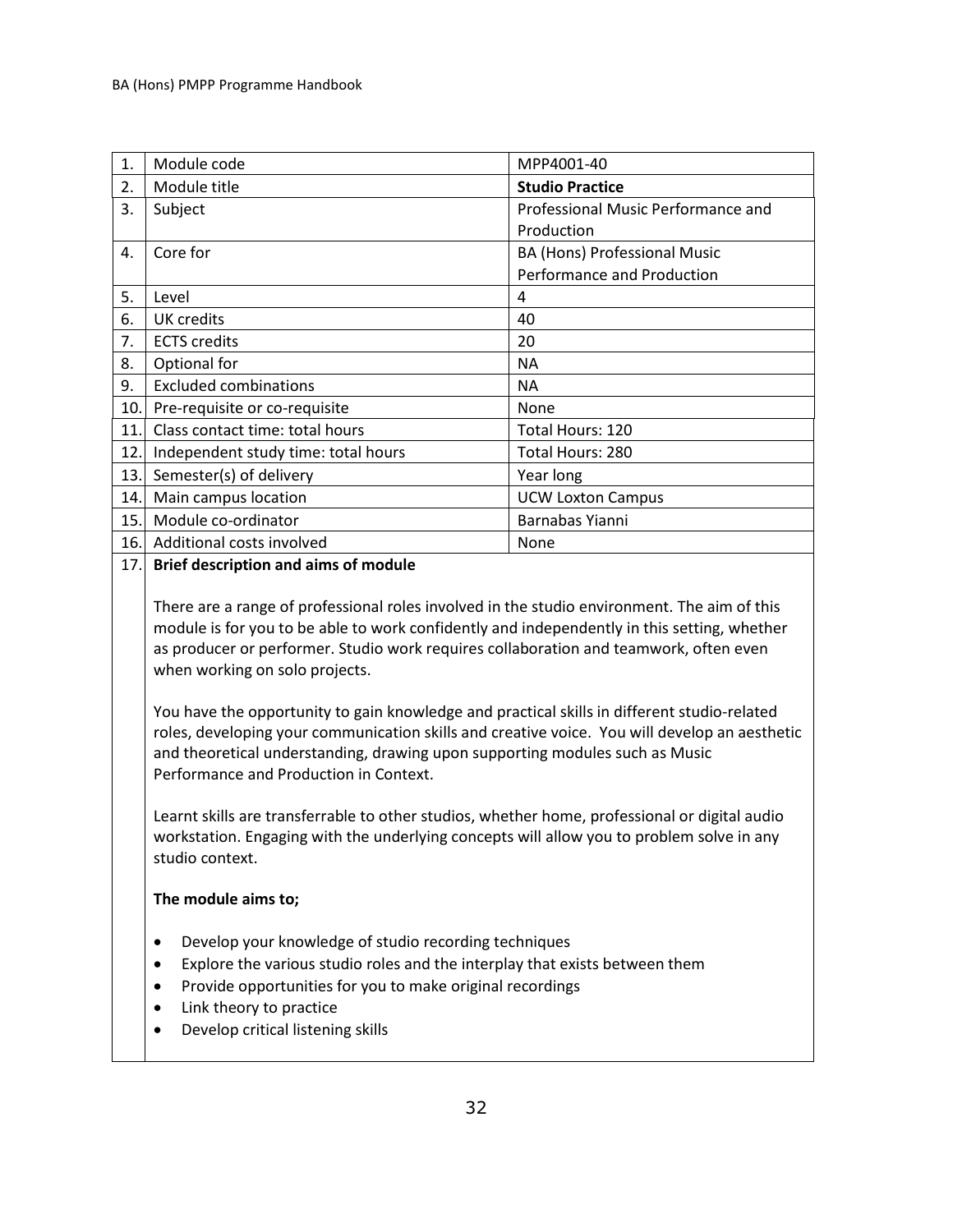| 18. | Outline syllabus                                                                                                                                                                                                                                                                                                                                                                     |                                 |
|-----|--------------------------------------------------------------------------------------------------------------------------------------------------------------------------------------------------------------------------------------------------------------------------------------------------------------------------------------------------------------------------------------|---------------------------------|
|     | In this module you extensively explore a variety of creative audio applications and apply<br>these within creative projects. By way of extensive practical activity, you develop an<br>understanding of digital and analogue audio theories and how to apply these in practice.                                                                                                      |                                 |
|     | Indicative study areas include:                                                                                                                                                                                                                                                                                                                                                      |                                 |
|     | Pro Tools and related software<br>Mixing Consoles / Audient ASP8024he<br>Microphone Technique (see * for kit list)<br><b>Studio Performance</b><br><b>Studio Engineering</b><br><b>Recording Techniques</b><br><b>Acoustics</b><br>Routing<br>Mixing<br>FX processing<br>Location recording<br><b>Critical Listening</b><br><b>Production Aesthetics</b><br><b>Health and Safety</b> |                                 |
|     |                                                                                                                                                                                                                                                                                                                                                                                      |                                 |
| 19. | <b>Teaching and learning activities</b>                                                                                                                                                                                                                                                                                                                                              |                                 |
|     | A lecture series is complimented by seminars, workshops, guest lecturers and, is further<br>supported by online resources. You have opportunities to practice techniques learnt from<br>the lecture series and apply them to your own projects, as well as the core creative<br>projects that form the summative assessments.                                                        |                                 |
| 20. | <b>Intended learning outcomes</b><br>By successful completion of the module, you will be able to demonstrate:<br>1. Understanding of the underlying concepts and principles of recording<br>studio practices,                                                                                                                                                                        | How assessed<br>F1, S1, S2      |
|     | Knowledge of relevant management practices, roles, communication<br>2.<br>and teamwork expectations within the professional studio<br>environment<br>The ability to apply effective use of practical studio skills<br>3.                                                                                                                                                             | F <sub>2</sub> , S <sub>2</sub> |
|     |                                                                                                                                                                                                                                                                                                                                                                                      | F1, F2, S1, S2                  |
| 21. | <b>Assessment and feedback</b>                                                                                                                                                                                                                                                                                                                                                       |                                 |
|     | Formative exercises and tasks:                                                                                                                                                                                                                                                                                                                                                       |                                 |
|     | F1. Practical observations                                                                                                                                                                                                                                                                                                                                                           |                                 |
|     | F2. Developmental portfolio reviews<br>Summative assessments:                                                                                                                                                                                                                                                                                                                        | Weighting%                      |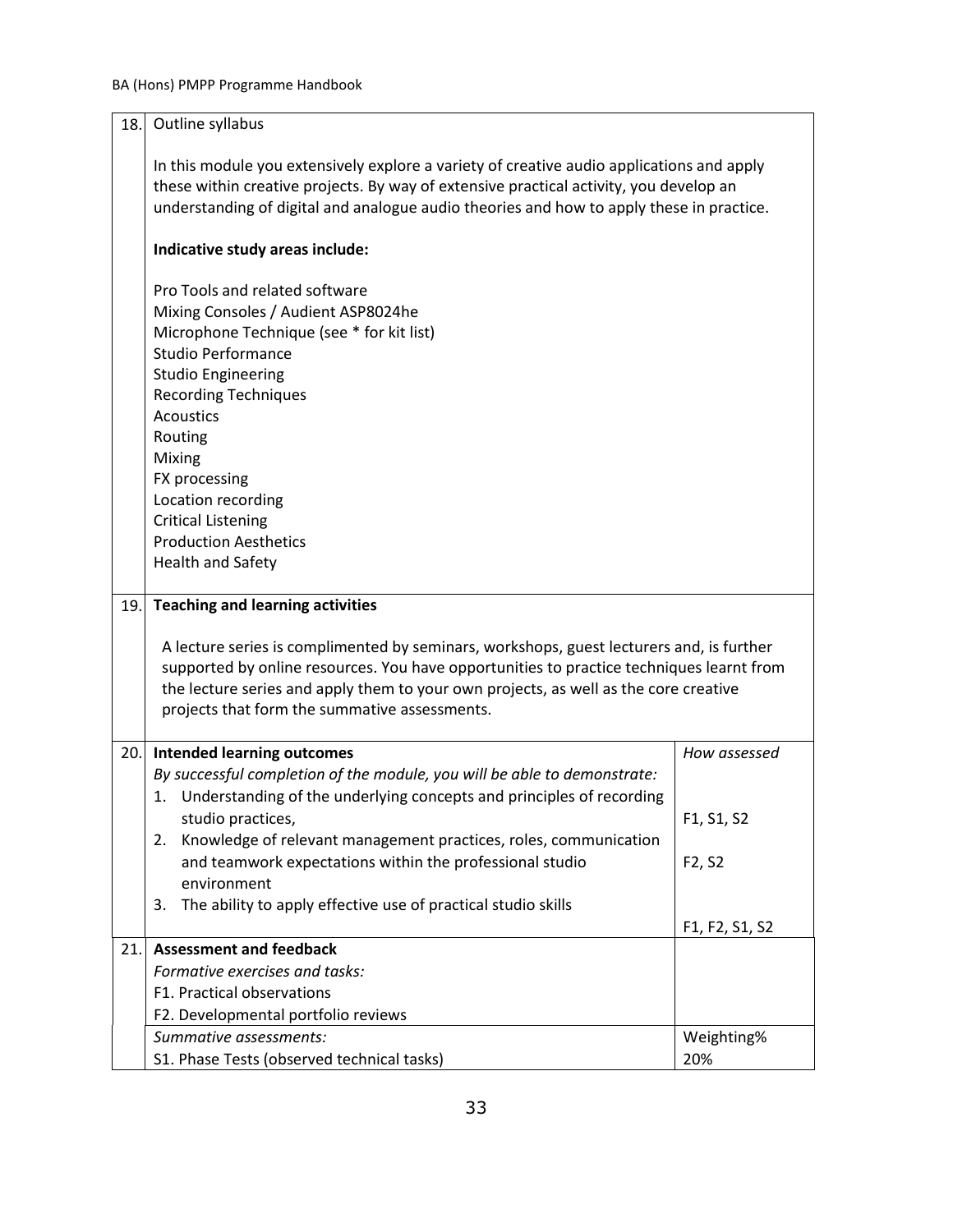| presentation (10 minutes)<br>22.<br><b>Learning resources</b><br>University Library print, electronic resources and Minerva:<br>Key Flip-Learning resources (specific content directed by module leader):<br>Lynda.com<br>puremix.net<br>Key Texts:<br>Bazil, Eddie (2009) The Art of Drum Layering. PC Publishing.<br>Bazil, Eddie (2009) Sound Equalisation Tips and Tricks. PC Publishing.<br>Collins, Mike (2014) Pro Tools 11 Music Production, Recording, Editing and Mixing. Focal Press<br>Epic Drums: Guide to Recording and Mixing Drums. Alfred Publishing.<br>Izhaki, Roey (2011) Mixing Audio: Concepts Practices and Tools. Focal Press<br>Huber, David (2013) Modern Recording Techniques. Focal Press.<br>Katz, Bob (2007) Mastering Audio: The Art and the Science. Focal Press.<br>Massey, Howard (2009) Volume 2 Behind The Glass: Top Record Producers Tell How They<br>Craft the Hits. Backbeat Books.<br>Massey, Sylvia (2016) Recording Unhinged: Creative and Unconventional Music. Music Pro<br>Guides.<br>Owinski, Bobby (2009) The Drum Recording Handbook. Music Pro Guides. Scott, Ken (2011) |
|----------------------------------------------------------------------------------------------------------------------------------------------------------------------------------------------------------------------------------------------------------------------------------------------------------------------------------------------------------------------------------------------------------------------------------------------------------------------------------------------------------------------------------------------------------------------------------------------------------------------------------------------------------------------------------------------------------------------------------------------------------------------------------------------------------------------------------------------------------------------------------------------------------------------------------------------------------------------------------------------------------------------------------------------------------------------------------------------------------------------------|
|                                                                                                                                                                                                                                                                                                                                                                                                                                                                                                                                                                                                                                                                                                                                                                                                                                                                                                                                                                                                                                                                                                                            |
|                                                                                                                                                                                                                                                                                                                                                                                                                                                                                                                                                                                                                                                                                                                                                                                                                                                                                                                                                                                                                                                                                                                            |
|                                                                                                                                                                                                                                                                                                                                                                                                                                                                                                                                                                                                                                                                                                                                                                                                                                                                                                                                                                                                                                                                                                                            |
|                                                                                                                                                                                                                                                                                                                                                                                                                                                                                                                                                                                                                                                                                                                                                                                                                                                                                                                                                                                                                                                                                                                            |
|                                                                                                                                                                                                                                                                                                                                                                                                                                                                                                                                                                                                                                                                                                                                                                                                                                                                                                                                                                                                                                                                                                                            |
|                                                                                                                                                                                                                                                                                                                                                                                                                                                                                                                                                                                                                                                                                                                                                                                                                                                                                                                                                                                                                                                                                                                            |
|                                                                                                                                                                                                                                                                                                                                                                                                                                                                                                                                                                                                                                                                                                                                                                                                                                                                                                                                                                                                                                                                                                                            |
|                                                                                                                                                                                                                                                                                                                                                                                                                                                                                                                                                                                                                                                                                                                                                                                                                                                                                                                                                                                                                                                                                                                            |
|                                                                                                                                                                                                                                                                                                                                                                                                                                                                                                                                                                                                                                                                                                                                                                                                                                                                                                                                                                                                                                                                                                                            |
|                                                                                                                                                                                                                                                                                                                                                                                                                                                                                                                                                                                                                                                                                                                                                                                                                                                                                                                                                                                                                                                                                                                            |
|                                                                                                                                                                                                                                                                                                                                                                                                                                                                                                                                                                                                                                                                                                                                                                                                                                                                                                                                                                                                                                                                                                                            |
|                                                                                                                                                                                                                                                                                                                                                                                                                                                                                                                                                                                                                                                                                                                                                                                                                                                                                                                                                                                                                                                                                                                            |
|                                                                                                                                                                                                                                                                                                                                                                                                                                                                                                                                                                                                                                                                                                                                                                                                                                                                                                                                                                                                                                                                                                                            |
|                                                                                                                                                                                                                                                                                                                                                                                                                                                                                                                                                                                                                                                                                                                                                                                                                                                                                                                                                                                                                                                                                                                            |
| Senior, Mike (2011) Mixing Secrets for the Small Studio. Focal Press                                                                                                                                                                                                                                                                                                                                                                                                                                                                                                                                                                                                                                                                                                                                                                                                                                                                                                                                                                                                                                                       |
| White, Paul (2011) The Producer's Manual. Sample Magic                                                                                                                                                                                                                                                                                                                                                                                                                                                                                                                                                                                                                                                                                                                                                                                                                                                                                                                                                                                                                                                                     |
| Key web-based and electronic resources:                                                                                                                                                                                                                                                                                                                                                                                                                                                                                                                                                                                                                                                                                                                                                                                                                                                                                                                                                                                                                                                                                    |
| Link to Library Plus search: http://tinyurl.com/y5poblet<br>Oxford Music Online (BSU)<br>Naxos Music Library (BSU)                                                                                                                                                                                                                                                                                                                                                                                                                                                                                                                                                                                                                                                                                                                                                                                                                                                                                                                                                                                                         |
| Garland Encyclopedia of World Music Online (BSU)                                                                                                                                                                                                                                                                                                                                                                                                                                                                                                                                                                                                                                                                                                                                                                                                                                                                                                                                                                                                                                                                           |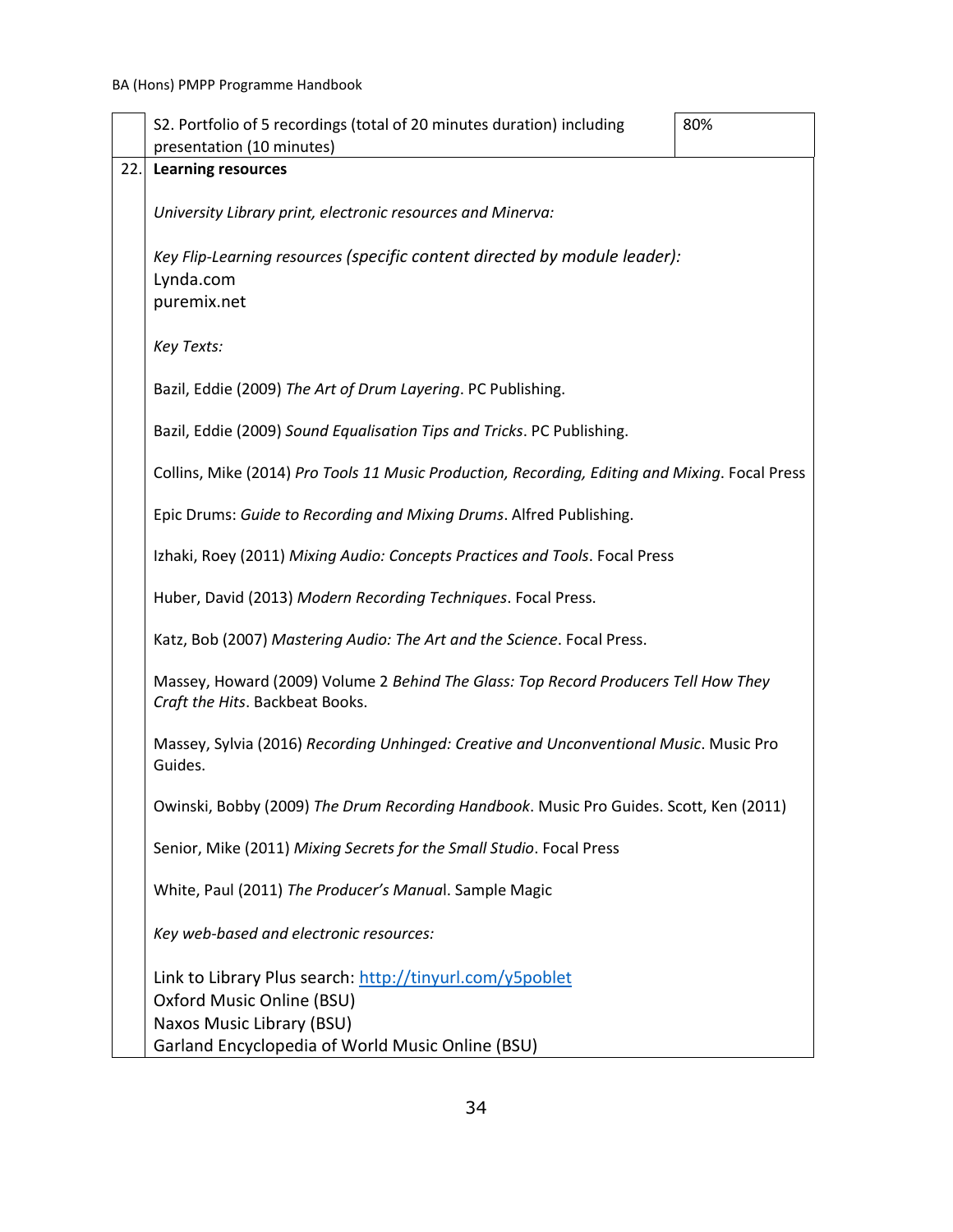Rock's Backpages (BSU) Mintel (Weston and BSU) *Current Journals and Popular Music Press:*

Journal on the Art of Music Production (BSU online) Music Tech Magazine (Print at Weston) Tape Op (faculty internal online) Sound on Sound (Print at Weston) Popular Music History (BSU online) Popular Music and Society (BSU online) Music Trades (BSU online)

#### 23. **Preparatory work**

Research the production processes of your favourite producers, artists and bands, through interviews, technical articles, and focused listening. Come ready with questions about how to achieve the specific sounds you want in your own productions.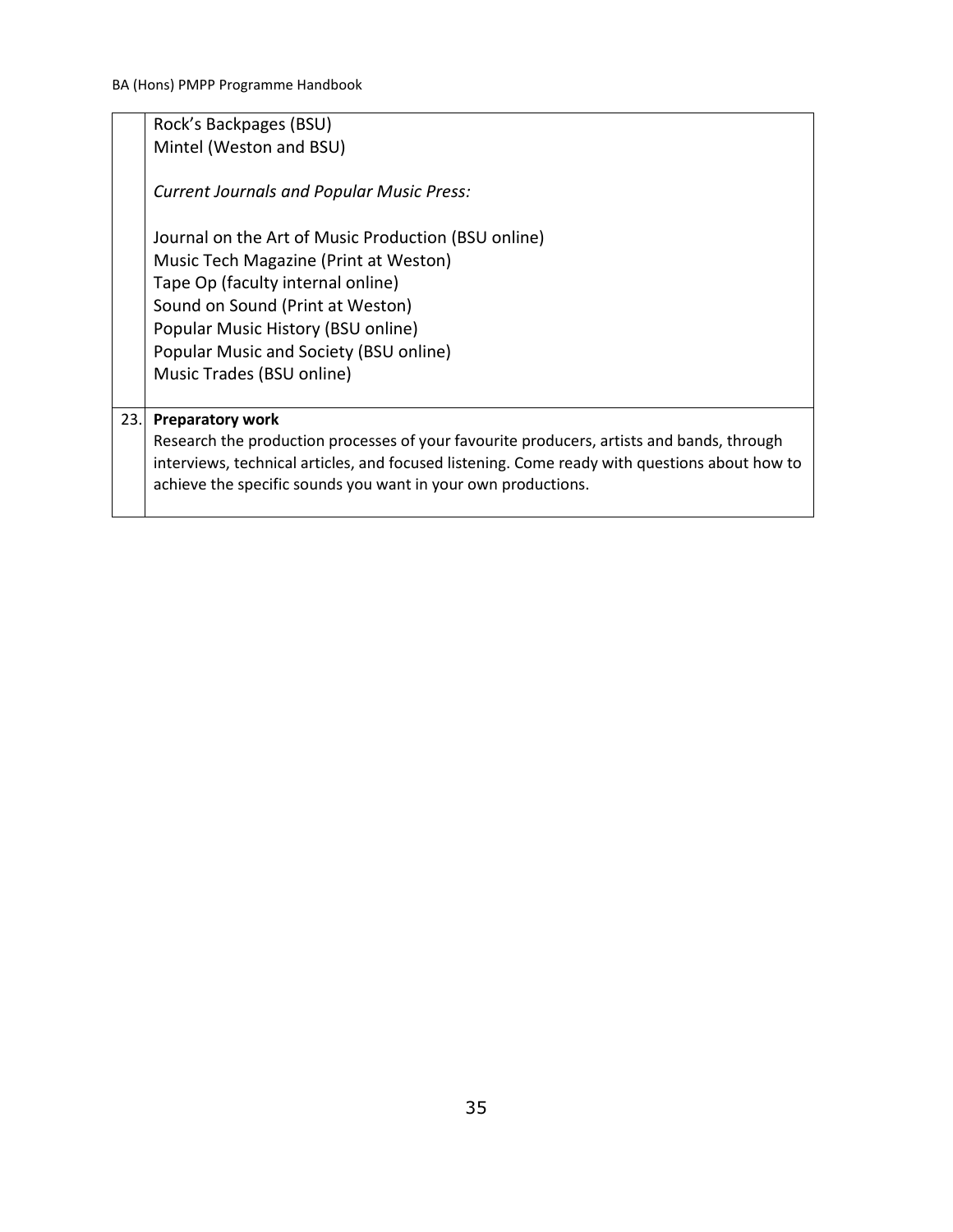| 1.  | Module code                                                                                                                                                                                                                                                                                                                                                                                                                                                                                                                                                                                                                                                            | MPP4002-20                                 |  |
|-----|------------------------------------------------------------------------------------------------------------------------------------------------------------------------------------------------------------------------------------------------------------------------------------------------------------------------------------------------------------------------------------------------------------------------------------------------------------------------------------------------------------------------------------------------------------------------------------------------------------------------------------------------------------------------|--------------------------------------------|--|
| 2.  | Module title                                                                                                                                                                                                                                                                                                                                                                                                                                                                                                                                                                                                                                                           | <b>Music Performance and Production in</b> |  |
|     |                                                                                                                                                                                                                                                                                                                                                                                                                                                                                                                                                                                                                                                                        | <b>Context</b>                             |  |
| 3.  | Subject                                                                                                                                                                                                                                                                                                                                                                                                                                                                                                                                                                                                                                                                | Professional Music Performance and         |  |
|     |                                                                                                                                                                                                                                                                                                                                                                                                                                                                                                                                                                                                                                                                        | Production                                 |  |
| 4.  | Core for                                                                                                                                                                                                                                                                                                                                                                                                                                                                                                                                                                                                                                                               | BA (Hons) Professional Music               |  |
|     |                                                                                                                                                                                                                                                                                                                                                                                                                                                                                                                                                                                                                                                                        | Performance and Production                 |  |
| 5.  | Level                                                                                                                                                                                                                                                                                                                                                                                                                                                                                                                                                                                                                                                                  | $\overline{4}$                             |  |
| 6.  | <b>UK</b> credits                                                                                                                                                                                                                                                                                                                                                                                                                                                                                                                                                                                                                                                      | 20                                         |  |
| 7.  | <b>ECTS</b> credits                                                                                                                                                                                                                                                                                                                                                                                                                                                                                                                                                                                                                                                    | 10                                         |  |
| 8.  | Optional for                                                                                                                                                                                                                                                                                                                                                                                                                                                                                                                                                                                                                                                           | N/A                                        |  |
| 9.  | <b>Excluded combinations</b>                                                                                                                                                                                                                                                                                                                                                                                                                                                                                                                                                                                                                                           | N/A                                        |  |
| 10. | Pre-requisite or co-requisite                                                                                                                                                                                                                                                                                                                                                                                                                                                                                                                                                                                                                                          | None                                       |  |
| 11. | Class contact time: total hours                                                                                                                                                                                                                                                                                                                                                                                                                                                                                                                                                                                                                                        | Total Hours: 60                            |  |
| 12. | Independent study time: total hours                                                                                                                                                                                                                                                                                                                                                                                                                                                                                                                                                                                                                                    | Total Hours: 140                           |  |
| 13. | Semester(s) of delivery                                                                                                                                                                                                                                                                                                                                                                                                                                                                                                                                                                                                                                                | Semester one                               |  |
| 14. | Main campus location                                                                                                                                                                                                                                                                                                                                                                                                                                                                                                                                                                                                                                                   | <b>UCW Knightstone Campus</b>              |  |
| 15. | Module co-ordinator                                                                                                                                                                                                                                                                                                                                                                                                                                                                                                                                                                                                                                                    | Susannah Leitch                            |  |
| 16. | Additional costs involved                                                                                                                                                                                                                                                                                                                                                                                                                                                                                                                                                                                                                                              | None                                       |  |
| 17. | <b>Brief description and aims of module</b>                                                                                                                                                                                                                                                                                                                                                                                                                                                                                                                                                                                                                            |                                            |  |
|     | This module forms the principal academic thread at level 4 and aims to develop your critical<br>awareness of the fundamental concepts of musicology. You explore and interrogate the key<br>issues which have impacted on the role of the modern performing/recording artist and relate<br>these to your own practice.<br>In the preparation and submission of coursework you develop skills in communicating ideas,<br>critical thinking and academic research and writing.<br>The module aims to:<br>Foster interest and investigation in the cultural, historical and contextual aspects of music<br>and musicology<br>Develop academic research and writing skills |                                            |  |
| 18. | <b>Outline syllabus</b>                                                                                                                                                                                                                                                                                                                                                                                                                                                                                                                                                                                                                                                |                                            |  |
|     | The principle focus of the syllabus is the history of music performance and production over<br>the last five decades, although wider historical and contextual references are considered<br>where appropriate. The module also investigates how technology and the democratisation of<br>the music industry has facilitated a shift away from the traditional music model, thus<br>providing new opportunities for performers and producers.<br>Indicative areas of study include:                                                                                                                                                                                     |                                            |  |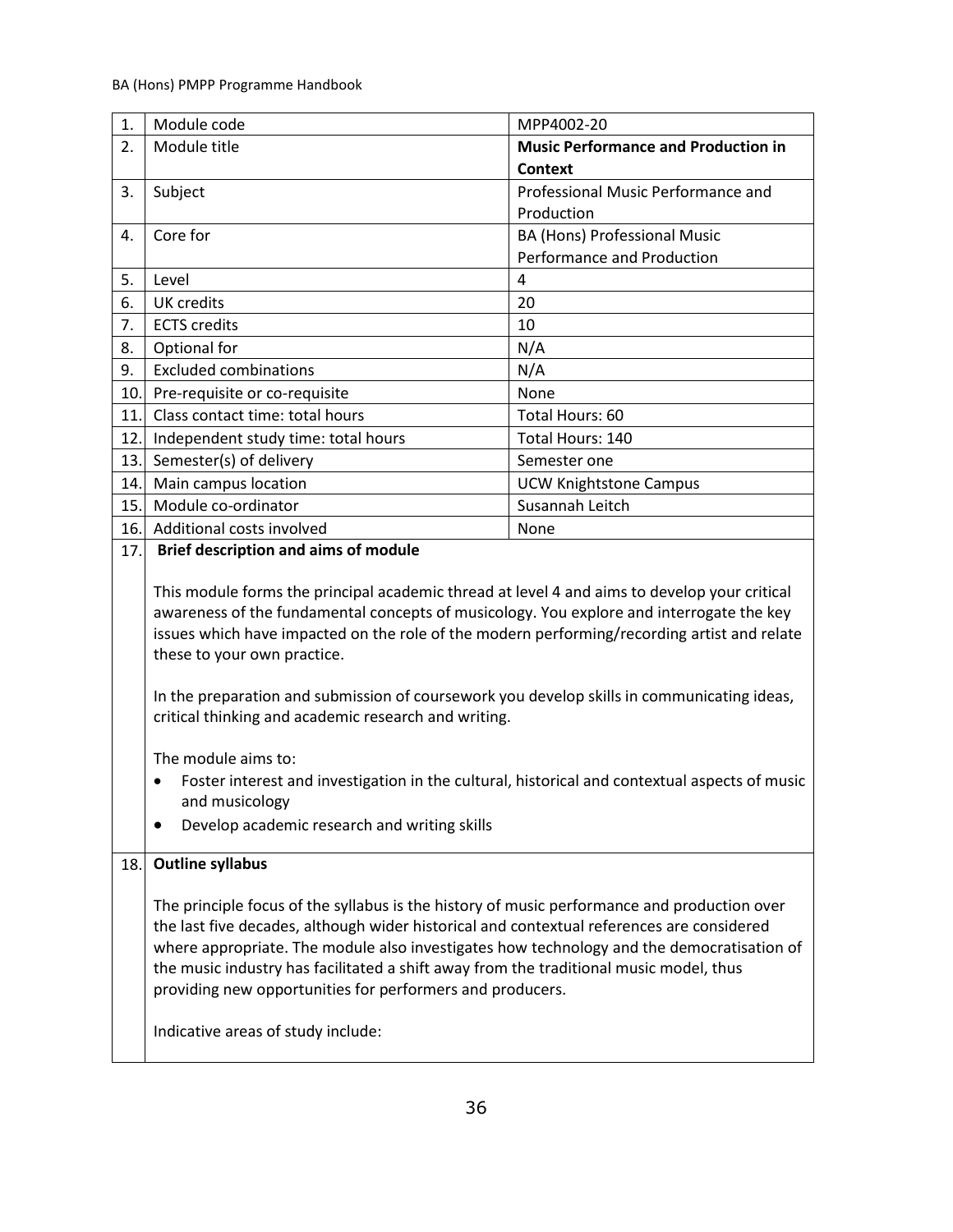|      | Introduction to musicology and its value to own practice<br>$\bullet$                                                                                                                                                                                                                                                                                                                                                                            |                                 |
|------|--------------------------------------------------------------------------------------------------------------------------------------------------------------------------------------------------------------------------------------------------------------------------------------------------------------------------------------------------------------------------------------------------------------------------------------------------|---------------------------------|
|      | Genres and their significance over the last five decades<br>$\bullet$                                                                                                                                                                                                                                                                                                                                                                            |                                 |
|      | The function of music performance and production in society<br>$\bullet$                                                                                                                                                                                                                                                                                                                                                                         |                                 |
|      | Key influential movements in music performance and production<br>٠                                                                                                                                                                                                                                                                                                                                                                               |                                 |
|      | The democratisation of the music industry<br>$\bullet$                                                                                                                                                                                                                                                                                                                                                                                           |                                 |
|      | Research informed practice<br>$\bullet$                                                                                                                                                                                                                                                                                                                                                                                                          |                                 |
| 19.  | <b>Teaching and learning activities</b>                                                                                                                                                                                                                                                                                                                                                                                                          |                                 |
|      | Teaching will take the form of lectures, seminars and class debates. In seminars, you will be<br>expected to prepare topics to present to your peers and respond to critical questioning. In<br>class debates you will contribute by examining and challenging the status quo. In lectures<br>there will be a mix of tutor lead presentations where students will listen to music and<br>comment critically on it as part of a class discussion. |                                 |
|      | For the summative assessment, you lead an in-class seminar discussion on a specific area of<br>music performance or production. You also complete a 2000 word research-informed<br>written assignment, which could take the form of an essay, case study or review.                                                                                                                                                                              |                                 |
| 20.1 | <b>Intended learning outcomes</b>                                                                                                                                                                                                                                                                                                                                                                                                                | How assessed                    |
|      | By successful completion of the module, you will be able to demonstrate:                                                                                                                                                                                                                                                                                                                                                                         |                                 |
|      | The ability to evaluate and comment critically on music performance<br>1.                                                                                                                                                                                                                                                                                                                                                                        |                                 |
|      | and production within a cultural context                                                                                                                                                                                                                                                                                                                                                                                                         | F1, S1                          |
|      | The ability to identify and apply appropriate research methods<br>2.                                                                                                                                                                                                                                                                                                                                                                             |                                 |
|      | The ability to apply basic theories and concepts of musicology to<br>3.                                                                                                                                                                                                                                                                                                                                                                          | F <sub>2</sub> , S <sub>2</sub> |
|      | develop lines of argument.                                                                                                                                                                                                                                                                                                                                                                                                                       | F2, S2                          |
| 21.  | <b>Assessment and feedback</b>                                                                                                                                                                                                                                                                                                                                                                                                                   |                                 |
|      | Formative exercises and tasks:                                                                                                                                                                                                                                                                                                                                                                                                                   |                                 |
|      | F1. Class discussions and debate                                                                                                                                                                                                                                                                                                                                                                                                                 |                                 |
|      | F2. Draft submission and follow-up tutorial                                                                                                                                                                                                                                                                                                                                                                                                      |                                 |
|      | Summative assessments:                                                                                                                                                                                                                                                                                                                                                                                                                           | Weighting %                     |
|      | S1. Seminar presentation (15 minutes)                                                                                                                                                                                                                                                                                                                                                                                                            | 50%                             |
|      | S2. Written assignment (2000 words)                                                                                                                                                                                                                                                                                                                                                                                                              | 50%                             |
| 22.  | <b>Learning resources</b>                                                                                                                                                                                                                                                                                                                                                                                                                        |                                 |
|      | University Library print, electronic resources and Minerva:                                                                                                                                                                                                                                                                                                                                                                                      |                                 |
|      | Key Texts:                                                                                                                                                                                                                                                                                                                                                                                                                                       |                                 |
|      | Bailey, J. (2014) Philosophy and Hip Hop: Ruminations on Postmodern Cultural Form                                                                                                                                                                                                                                                                                                                                                                |                                 |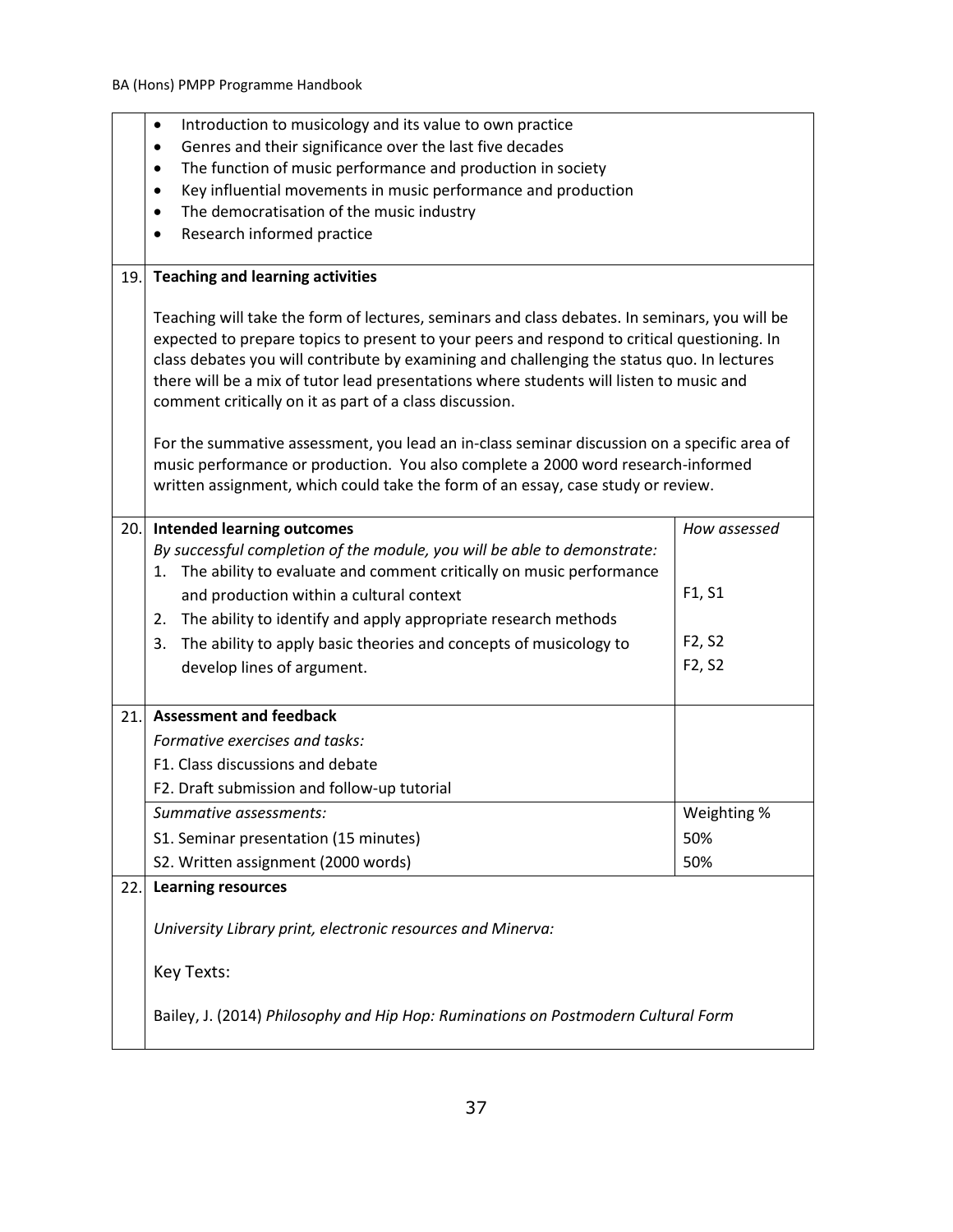Baym, N.K. (2018) *Playing to the Crowd: Musicians, Audiences and the Intimate Work of Connection.* New York: New York University Press

Bicknell, J. (2009) *Why Music Moves Us*

Bromell, N. (2002) *Tomorrow Never Knows: Rock and Psychedelics in the 1960s*. Chicago: University of Chicago Press.

Butler, M. J. (2006) *Unlocking the Groove: Rhythm, Meter, and Musical Design in Electronic Dance Music*. Bloomington: Indiana University Press.

Cateforis, T. (2011) *Are We Not New Wave? Modern Pop at the Turn of the 1980s*. University of Michigan Press.

Covach, J. and Flory, A. (2012) *What's That Sound: An Introduction to Rock and its History* (3rd ed.) London: W. W. Norton.

Christie, I. (2003) *Sound of the Beast: The Complete Headbanging History of Heavy Metal*. Harper.

Danielsen, A. (2006) *Presence and Pleasure: The Funk Grooves of James Brown and Parliament*. Wesleyan University Press.

DeCurtis, A and Henke, J., eds. (1992) *The Rolling Stone Illustrated History of Rock Music*. London: Random House.

Echols, A. (2011) *Hot Stuff: Disco and the Remaking of American Culture.* London: W. W. Norton.

Hancox, D. (2018) *Inner City Pressure*

Harrison, T. (2011) *Music of the 1980s*. Greenwood.

Lynsky D (2012) *33 Revolutions Per Minute: A History of Protest Songs*

Meizel, K. L. (2011) *Idolized: Music, Media, and Identity in American Idol.* Bloomington: Indiana University Press.

McDonnell, E (2018) *Women who Rock*

Miles, B. (2009) *The British Invasion: The Music, The Times, The Era*. Stirling.

Miller, K. (2012) *Playing Along: Digital Games, YouTube, and Virtual Performance*. Oxford: Oxford University Press.

Moore, A. (2001) *Rock: The Primary Text.* Aldershot: Ashgate.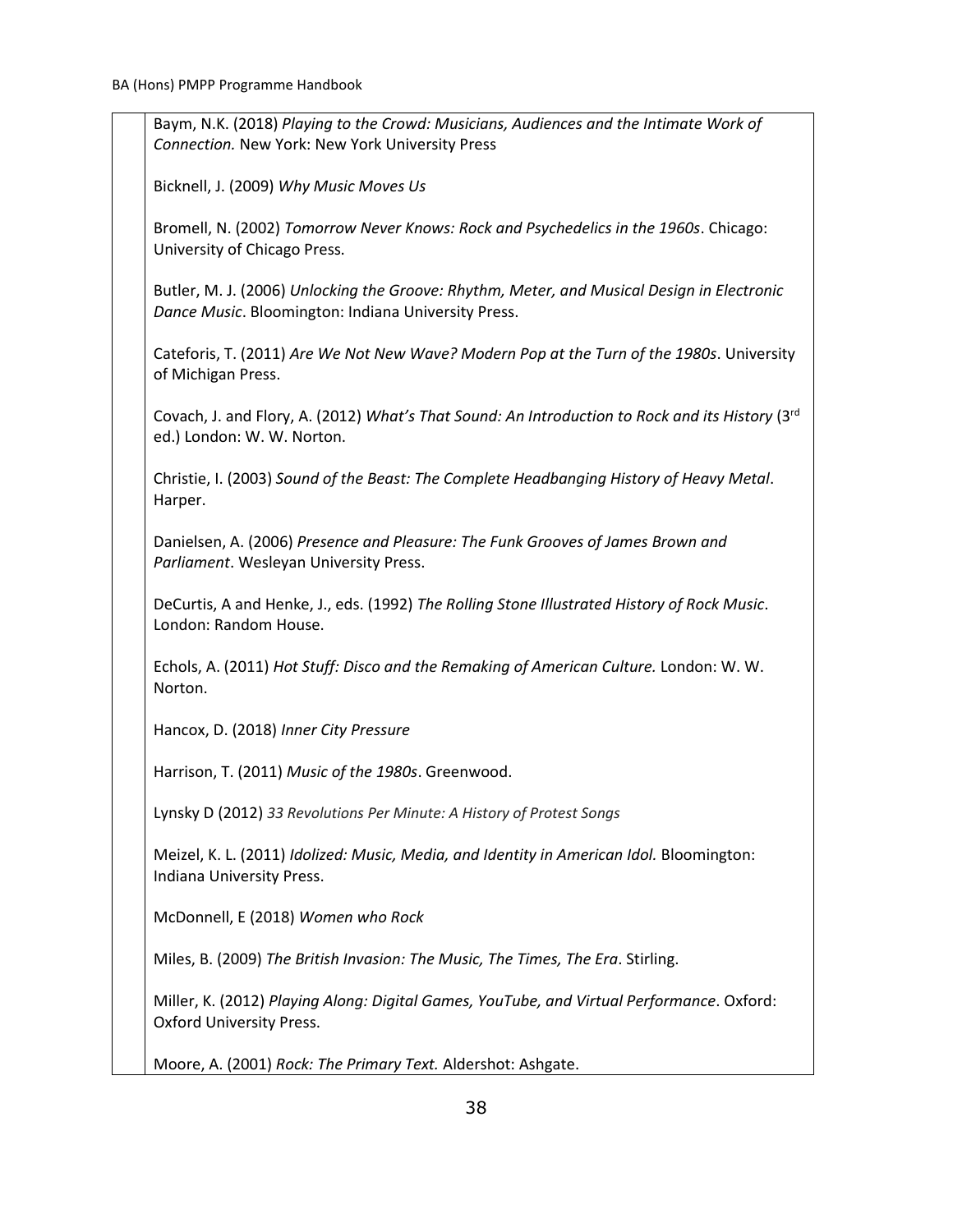|      | Moore, A. (2003) Analyzing Popular Music. Cambridge: Cambridge University Press.                                                                                                                                                       |  |
|------|----------------------------------------------------------------------------------------------------------------------------------------------------------------------------------------------------------------------------------------|--|
|      | Oaks, K. (2009) Slanted and Enchanted: The Evolution of Indie Culture. Holt.                                                                                                                                                           |  |
|      | Shuker, R. (2002) Popular Music: The Key Concepts. London: Routledge.                                                                                                                                                                  |  |
|      | Shuker, R. (2007) Understanding Popular Music Culture. London: Routledge.                                                                                                                                                              |  |
|      | Stump. P (1997) The Music's All That Matters: A History of Progressive Rock. Quartet Books.                                                                                                                                            |  |
|      | Smudits, A (Ed.) (2019) Roads to Music Sociology                                                                                                                                                                                       |  |
|      | Walsh, R. (2018) Astral Weeks: A Secret History of 1968                                                                                                                                                                                |  |
| 23.1 | <b>Preparatory work</b>                                                                                                                                                                                                                |  |
|      | Prior to the start of the module you are encouraged to listen to a wide variety of music and<br>music genres in preparation for the discussions. Readers will be provided on key topics and<br>should be reviewed before each lecture. |  |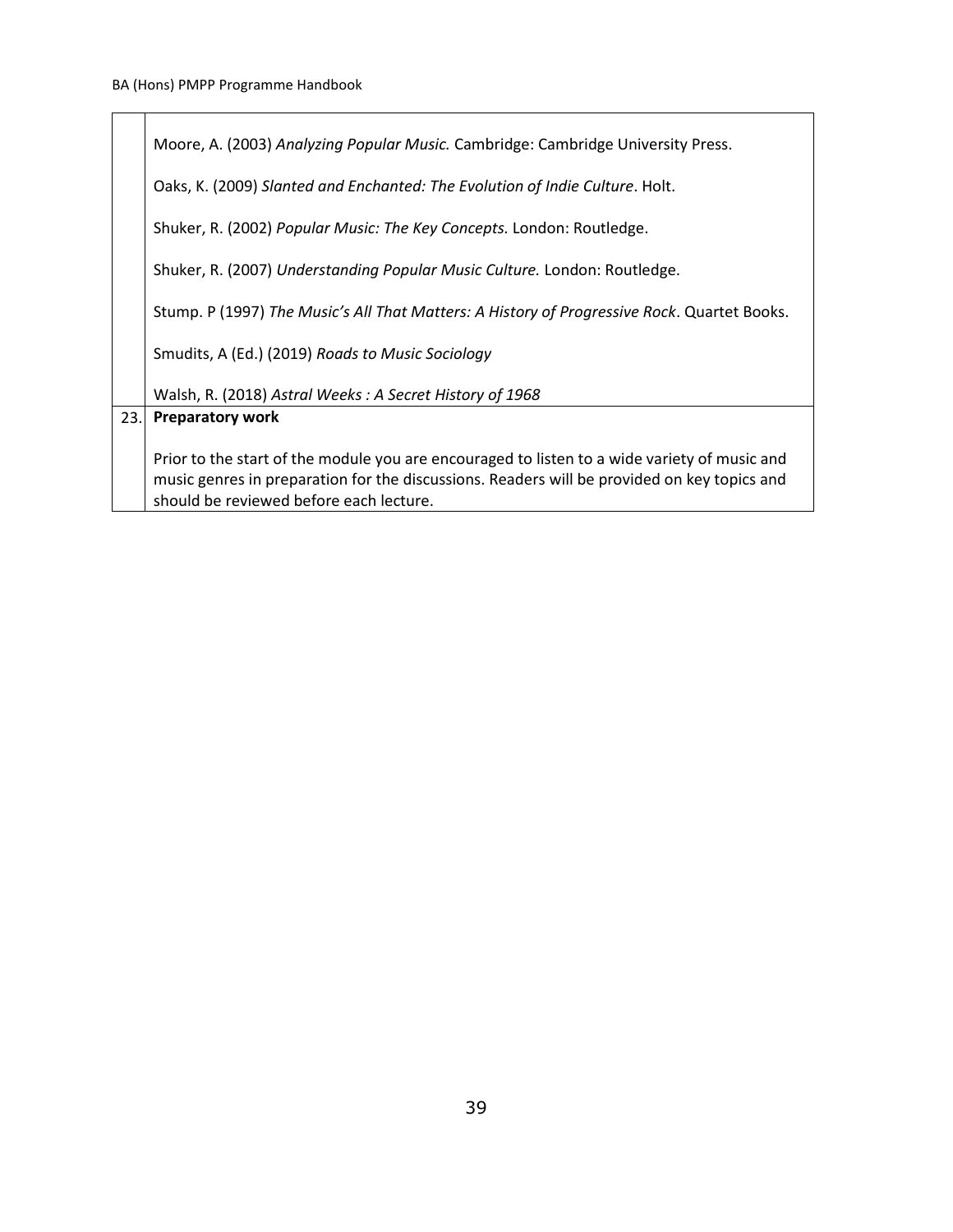| 1.  | Module code                                                                                                                                                                                                                                                                                                                                                                                                                                                                                                                                | MPP4003-20                         |
|-----|--------------------------------------------------------------------------------------------------------------------------------------------------------------------------------------------------------------------------------------------------------------------------------------------------------------------------------------------------------------------------------------------------------------------------------------------------------------------------------------------------------------------------------------------|------------------------------------|
| 2.  | Module title                                                                                                                                                                                                                                                                                                                                                                                                                                                                                                                               | Musicianship                       |
| 3.  | Subject                                                                                                                                                                                                                                                                                                                                                                                                                                                                                                                                    | Professional Music Performance and |
|     |                                                                                                                                                                                                                                                                                                                                                                                                                                                                                                                                            | Production                         |
| 4.  | Core for                                                                                                                                                                                                                                                                                                                                                                                                                                                                                                                                   | BA (Hons) Professional Music       |
|     |                                                                                                                                                                                                                                                                                                                                                                                                                                                                                                                                            | Performance and Production         |
| 5.  | Level                                                                                                                                                                                                                                                                                                                                                                                                                                                                                                                                      | 4                                  |
| 6.  | <b>UK</b> credits                                                                                                                                                                                                                                                                                                                                                                                                                                                                                                                          | 20                                 |
| 7.  | <b>ECTS</b> credits                                                                                                                                                                                                                                                                                                                                                                                                                                                                                                                        | 10                                 |
| 8.  | Optional for                                                                                                                                                                                                                                                                                                                                                                                                                                                                                                                               | N/A                                |
| 9.  | <b>Excluded combinations</b>                                                                                                                                                                                                                                                                                                                                                                                                                                                                                                               | N/A                                |
| 10. | Pre-requisite or co-requisite                                                                                                                                                                                                                                                                                                                                                                                                                                                                                                              | None                               |
| 11. | Class contact time: total hours                                                                                                                                                                                                                                                                                                                                                                                                                                                                                                            | Total Hours: 60                    |
| 12. | Independent study time: total hours                                                                                                                                                                                                                                                                                                                                                                                                                                                                                                        | Total Hours: 140                   |
| 13. | Semester(s) of delivery                                                                                                                                                                                                                                                                                                                                                                                                                                                                                                                    | Semester two                       |
| 14. | Main campus location                                                                                                                                                                                                                                                                                                                                                                                                                                                                                                                       | <b>UCW Loxton Campus</b>           |
| 15. | Module co-ordinator                                                                                                                                                                                                                                                                                                                                                                                                                                                                                                                        | Susannah Leitch                    |
| 16. | Additional costs involved                                                                                                                                                                                                                                                                                                                                                                                                                                                                                                                  | None                               |
| 17. | <b>Brief description and aims of module</b>                                                                                                                                                                                                                                                                                                                                                                                                                                                                                                |                                    |
|     | performing, production, composition, arranging and songwriting<br>You evidence your understanding and application through the realisation of short pieces of<br>music and/or performance work in the form of a series of phase tests. Key concepts and<br>principles can be explored using manuscript and pencil or a music sequencing and notation<br>computer programme.<br>The module aims to:<br>Advance your understanding of music theory and sound<br>Encourage you to consider how you apply music theory within your own practice |                                    |
| 18. | <b>Outline syllabus</b><br>The syllabus has been designed to facilitate a developmental approach to learning the<br>fundamentals of music theory considered relevant to music performance, composition and<br>production.<br>Indicative areas of study include:<br>Musical sound<br>٠<br>Pitch, notation and tuning<br>٠<br>Rhythm, tempo, groove<br>٠                                                                                                                                                                                     |                                    |
|     | Note length and syncopation                                                                                                                                                                                                                                                                                                                                                                                                                                                                                                                |                                    |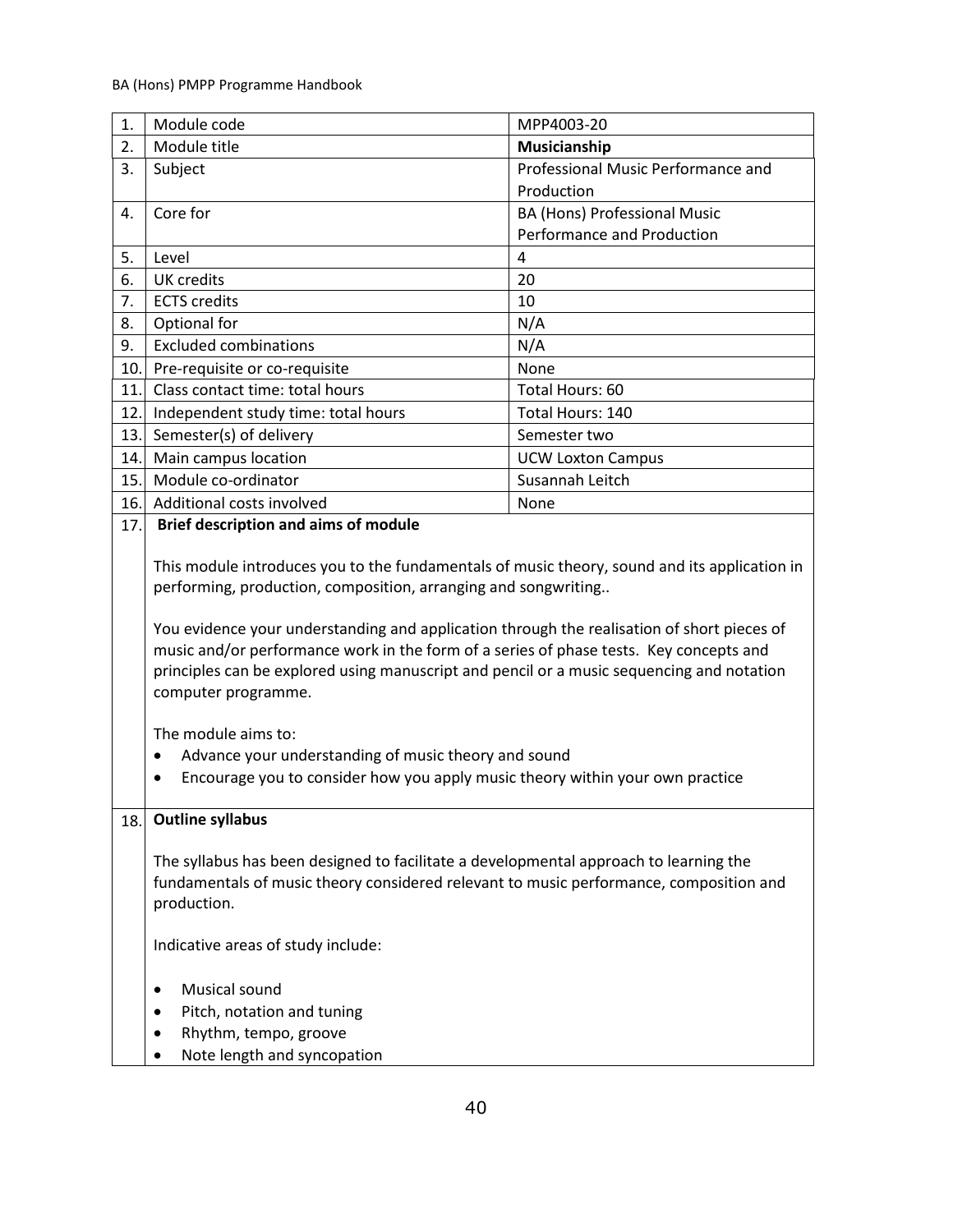|      | Time and key Signatures<br>$\bullet$<br>Circle of 5ths<br>$\bullet$<br>Scales (major, natural, harmonic, melodic minor, pentatonic, chromatic, whole tone)<br>$\bullet$<br>Intervals (major, minor, augmented, diminished, scalic intervals)<br>$\bullet$<br>Chords, triads and inversions<br>$\bullet$<br>Chord progressions and cadences<br>$\bullet$<br>Melody and harmony<br>$\bullet$<br>Dynamics |                                 |
|------|--------------------------------------------------------------------------------------------------------------------------------------------------------------------------------------------------------------------------------------------------------------------------------------------------------------------------------------------------------------------------------------------------------|---------------------------------|
| 19.  | <b>Teaching and learning activities</b>                                                                                                                                                                                                                                                                                                                                                                |                                 |
|      | Teaching will take place in the form of lectures, seminars and demonstrations.                                                                                                                                                                                                                                                                                                                         |                                 |
|      | Seminars and class activities will investigate and analyse how the theory explained is applied<br>to a wide range of genres and styles of music (rock, pop, blues, funk, soul, EDM). Phase tests<br>will enable you to develop a portfolio which evidences your knowledge and understanding of<br>the key concepts covered in class sessions.                                                          |                                 |
|      | Assignment two will enable you to demonstrate and exercise critical judgement when<br>contrasting two different examples of the same piece of music.                                                                                                                                                                                                                                                   |                                 |
| 20.1 | <b>Intended learning outcomes</b>                                                                                                                                                                                                                                                                                                                                                                      | How assessed                    |
|      | By successful completion of the module, you will be able to demonstrate:<br>Knowledge of the underlying concepts and principles of music theory<br>1.                                                                                                                                                                                                                                                  |                                 |
|      | The ability to recognise, interpret and evaluate a range of musical<br>2.<br>devices within music                                                                                                                                                                                                                                                                                                      | F1, S1                          |
|      | The ability to apply the results of your music theory study accurately<br>3.                                                                                                                                                                                                                                                                                                                           | F <sub>2</sub> , S <sub>2</sub> |
|      | and reliably                                                                                                                                                                                                                                                                                                                                                                                           | F1, S1,                         |
| 21.1 | Assessment and feedback                                                                                                                                                                                                                                                                                                                                                                                |                                 |
|      | Formative exercises and tasks:                                                                                                                                                                                                                                                                                                                                                                         |                                 |
|      | F1. Completion of phase tests                                                                                                                                                                                                                                                                                                                                                                          |                                 |
|      | F2. Class discussions                                                                                                                                                                                                                                                                                                                                                                                  |                                 |
|      | <b>Summative assessments:</b>                                                                                                                                                                                                                                                                                                                                                                          | Weighting %                     |
|      | S1. Portfolio of assessed phase tests                                                                                                                                                                                                                                                                                                                                                                  | 50%                             |
|      | S2. Presentation (15 minutes) with full annotated musical analysis                                                                                                                                                                                                                                                                                                                                     | 50%                             |

 $\overline{\phantom{a}}$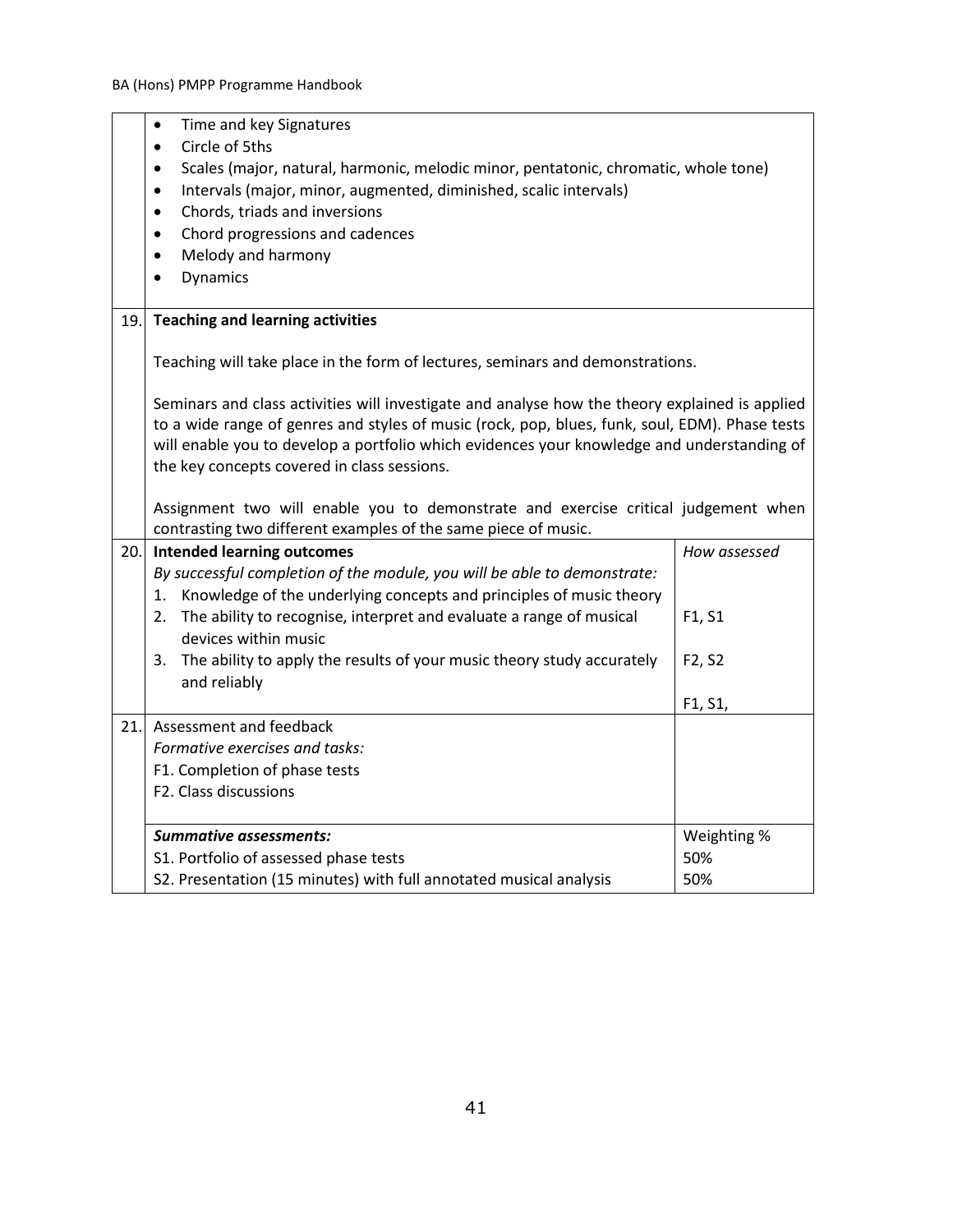| 22. | <b>Learning resources</b>                                                                                                                                                                                                                                                 |
|-----|---------------------------------------------------------------------------------------------------------------------------------------------------------------------------------------------------------------------------------------------------------------------------|
|     |                                                                                                                                                                                                                                                                           |
|     | University Library print, electronic resources and Minerva:                                                                                                                                                                                                               |
|     | Key Texts:                                                                                                                                                                                                                                                                |
|     | Byrne, D. (2012). How music works. San Francisco [Calif.], McSweeney's.                                                                                                                                                                                                   |
|     | Harding, C. (2015) How We Listen Now: Essays and Conversations About Music and<br>Technology,                                                                                                                                                                             |
|     | Harrison, M. (1999) Contemporary Music Theory Level 1 and 2. Milwaukee: Hal Leonard.                                                                                                                                                                                      |
|     | Hewitt, M. (2008) Music Theory for Computer Musicians, Boston MA                                                                                                                                                                                                          |
|     | Moore, A. (2003) Analyzing Popular Music. Cambridge: Cambridge University Press.                                                                                                                                                                                          |
|     | Shuker, R. (2002) Popular Music: The Key Concepts. London: Routledge.                                                                                                                                                                                                     |
|     | Shuker, R. (2007) Understanding Popular Music Culture. London: Routledge.                                                                                                                                                                                                 |
|     | Beinhorn, M. (2014) Unlocking Creativity: A Producer's guide to making Music and Art                                                                                                                                                                                      |
|     |                                                                                                                                                                                                                                                                           |
| 23. | <b>Preparatory work</b>                                                                                                                                                                                                                                                   |
|     | Prior to the start of the module, you are advised to study the fundamentals of music theory,<br>approximately up to grade 5 standard. However, all content will be covered from the very<br>basics so you will have the opportunity to catch up if this is not an option. |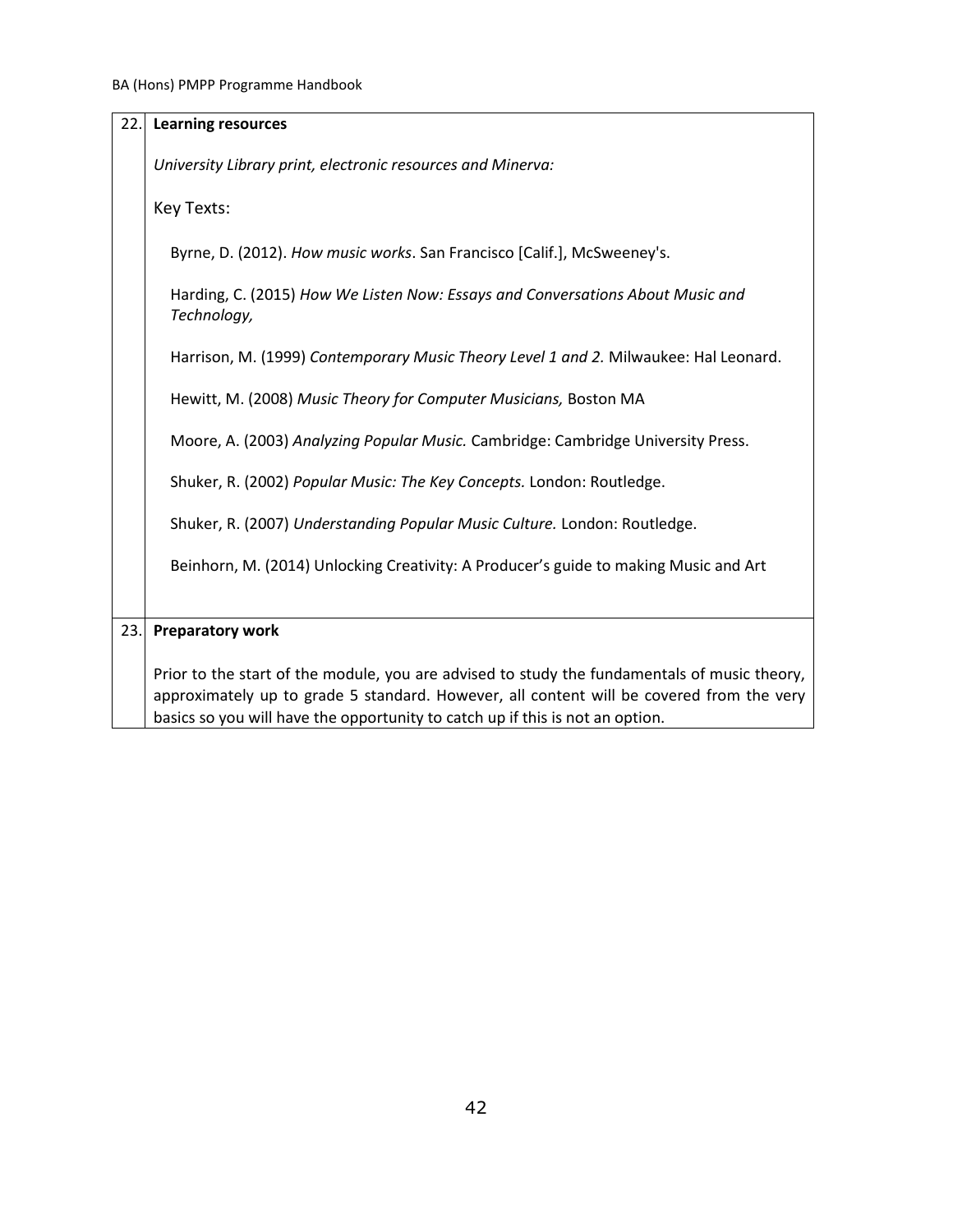## BA (Hons) PMPP Programme Handbook

# **Year Two**

| 1.  | Module code                                                                                                                                                                                                                                                                                                                                                                                                                                                                                                                                                                                                                                                                                                                                                                                                                                                                                                                 | MPP5100-20                          |
|-----|-----------------------------------------------------------------------------------------------------------------------------------------------------------------------------------------------------------------------------------------------------------------------------------------------------------------------------------------------------------------------------------------------------------------------------------------------------------------------------------------------------------------------------------------------------------------------------------------------------------------------------------------------------------------------------------------------------------------------------------------------------------------------------------------------------------------------------------------------------------------------------------------------------------------------------|-------------------------------------|
| 2.  | Module title                                                                                                                                                                                                                                                                                                                                                                                                                                                                                                                                                                                                                                                                                                                                                                                                                                                                                                                | <b>Live Performance 2</b>           |
| 3.  | Subject                                                                                                                                                                                                                                                                                                                                                                                                                                                                                                                                                                                                                                                                                                                                                                                                                                                                                                                     | Professional Music Performance and  |
|     |                                                                                                                                                                                                                                                                                                                                                                                                                                                                                                                                                                                                                                                                                                                                                                                                                                                                                                                             | Production                          |
| 4.  | Core for                                                                                                                                                                                                                                                                                                                                                                                                                                                                                                                                                                                                                                                                                                                                                                                                                                                                                                                    | N/A                                 |
| 5.  | Level                                                                                                                                                                                                                                                                                                                                                                                                                                                                                                                                                                                                                                                                                                                                                                                                                                                                                                                       | 5                                   |
| 6.  | <b>UK</b> credits                                                                                                                                                                                                                                                                                                                                                                                                                                                                                                                                                                                                                                                                                                                                                                                                                                                                                                           | 20                                  |
| 7.  | <b>ECTS</b> credits                                                                                                                                                                                                                                                                                                                                                                                                                                                                                                                                                                                                                                                                                                                                                                                                                                                                                                         | 10                                  |
| 8.  | Optional for                                                                                                                                                                                                                                                                                                                                                                                                                                                                                                                                                                                                                                                                                                                                                                                                                                                                                                                | BA (Hons) Professional Music        |
|     |                                                                                                                                                                                                                                                                                                                                                                                                                                                                                                                                                                                                                                                                                                                                                                                                                                                                                                                             | Performance and Production          |
| 9.  | <b>Excluded combinations</b>                                                                                                                                                                                                                                                                                                                                                                                                                                                                                                                                                                                                                                                                                                                                                                                                                                                                                                | Live Events: Planning and Operation |
| 10. | Pre-requisite or co-requisite                                                                                                                                                                                                                                                                                                                                                                                                                                                                                                                                                                                                                                                                                                                                                                                                                                                                                               | N/A                                 |
| 11. | Class contact time: total hours                                                                                                                                                                                                                                                                                                                                                                                                                                                                                                                                                                                                                                                                                                                                                                                                                                                                                             | Total Hours: 80                     |
| 12. | Independent study time: total hours                                                                                                                                                                                                                                                                                                                                                                                                                                                                                                                                                                                                                                                                                                                                                                                                                                                                                         | Total Hours: 120                    |
| 13. | Semester(s) of delivery                                                                                                                                                                                                                                                                                                                                                                                                                                                                                                                                                                                                                                                                                                                                                                                                                                                                                                     | Semester one                        |
| 14. | Main campus location                                                                                                                                                                                                                                                                                                                                                                                                                                                                                                                                                                                                                                                                                                                                                                                                                                                                                                        | <b>Loxton Campus</b>                |
| 15. | Module co-ordinator                                                                                                                                                                                                                                                                                                                                                                                                                                                                                                                                                                                                                                                                                                                                                                                                                                                                                                         | Susannah Leitch                     |
| 16. | Additional costs involved                                                                                                                                                                                                                                                                                                                                                                                                                                                                                                                                                                                                                                                                                                                                                                                                                                                                                                   | None                                |
|     | <b>Brief description and aims of module</b><br>In this module you explore the notion of professionalism in the context of live performance<br>and further develop security and confidence in a performance setting.<br>Building on the level 4 Live Performance 1 module, you continue to receive one-to-one<br>instrumental lessons and, therefore, it is expected that you demonstrate and evidence the<br>ability to reflect critically and respond positively to the feedback you receive, through<br>application within your live performance.<br>A feature of this module is that all assessed performance work takes place in front of an<br>audience in a live performance setting.<br>The module aims to:<br>Advance your performance skills and individual musicianship<br>Foster self-reflection and critical analysis of personal skill and technique development<br>Support opportunities for live performance |                                     |
| 18. | <b>Outline syllabus</b><br>This module further explores performance techniques, effective rehearsal strategies and<br>ensemble/solo work. You are encouraged to reflect on your practice and apply this to your<br>own development.                                                                                                                                                                                                                                                                                                                                                                                                                                                                                                                                                                                                                                                                                         |                                     |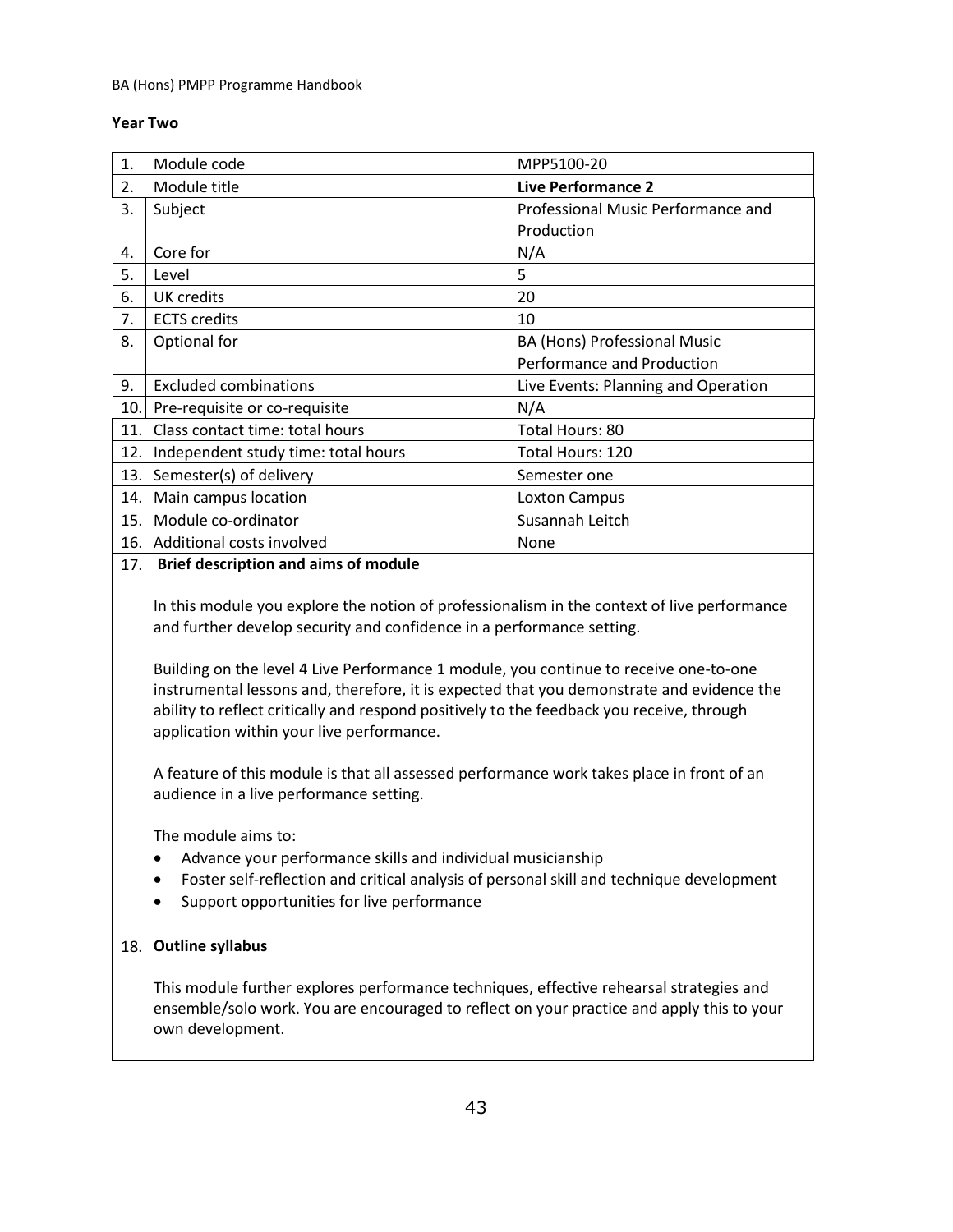|     | Indicative content includes:                                                                                                                                                                                                                                                                                                                                                                                                                    |                           |
|-----|-------------------------------------------------------------------------------------------------------------------------------------------------------------------------------------------------------------------------------------------------------------------------------------------------------------------------------------------------------------------------------------------------------------------------------------------------|---------------------------|
|     | Technical competence of instrument/voice<br>٠<br>Performing as a soloist<br>$\bullet$<br>Repertoire<br>$\bullet$<br>Artistic expression and communication<br>٠<br>Presentation and stage skills<br>٠<br>Improvisation and interpretation<br>$\bullet$<br>Ensemble skills: Performing effectively as part of a group<br>٠<br>Visiting specialists and the analysis of successful performance work will enable you to                             |                           |
|     | evaluate your own potential as a practicing musician.                                                                                                                                                                                                                                                                                                                                                                                           |                           |
| 19. | <b>Teaching and learning activities</b>                                                                                                                                                                                                                                                                                                                                                                                                         |                           |
|     | Through a series of lectures, seminars, workshops and set rehearsal pieces you are supported<br>in your musical development. Lectures and seminars provide you with the training required<br>to perform a variety of styles, in a variety of settings, and develop versatility as a performer.<br>You have the opportunity to perform in a range of workshop and rehearsal situations,<br>culminating in an assessed solo or group performance. |                           |
| 20. | <b>Intended learning outcomes</b>                                                                                                                                                                                                                                                                                                                                                                                                               | How assessed              |
|     | By successful completion of the module, you will be able to demonstrate:<br>1. Effective technical and musical ability with your chosen instrument,<br>in either solo or group contexts<br>The ability to effectively communicate a well-prepared performance<br>2.<br>to a live audience                                                                                                                                                       | F1, F2, S1<br>F1, F2, S2, |
| 21. | <b>Assessment and feedback</b>                                                                                                                                                                                                                                                                                                                                                                                                                  |                           |
|     | Formative exercises and tasks:<br>F1. Work-in-progress session and peer review of work<br>F2. Rehearsal observations                                                                                                                                                                                                                                                                                                                            |                           |
|     | Summative assessments:<br>S1. Live performance with a duration of 18-20 minutes and reflective viva<br>voce                                                                                                                                                                                                                                                                                                                                     | Weighting %<br>100%       |
| 22. | <b>Learning resources</b>                                                                                                                                                                                                                                                                                                                                                                                                                       |                           |
|     | Appleman, R. Reading Contemporary Electric Bass: Performance Studies in Funk, Rock, Disco,<br>Jazz and Other Music Styles. McGraw-Hill Book Co.                                                                                                                                                                                                                                                                                                 |                           |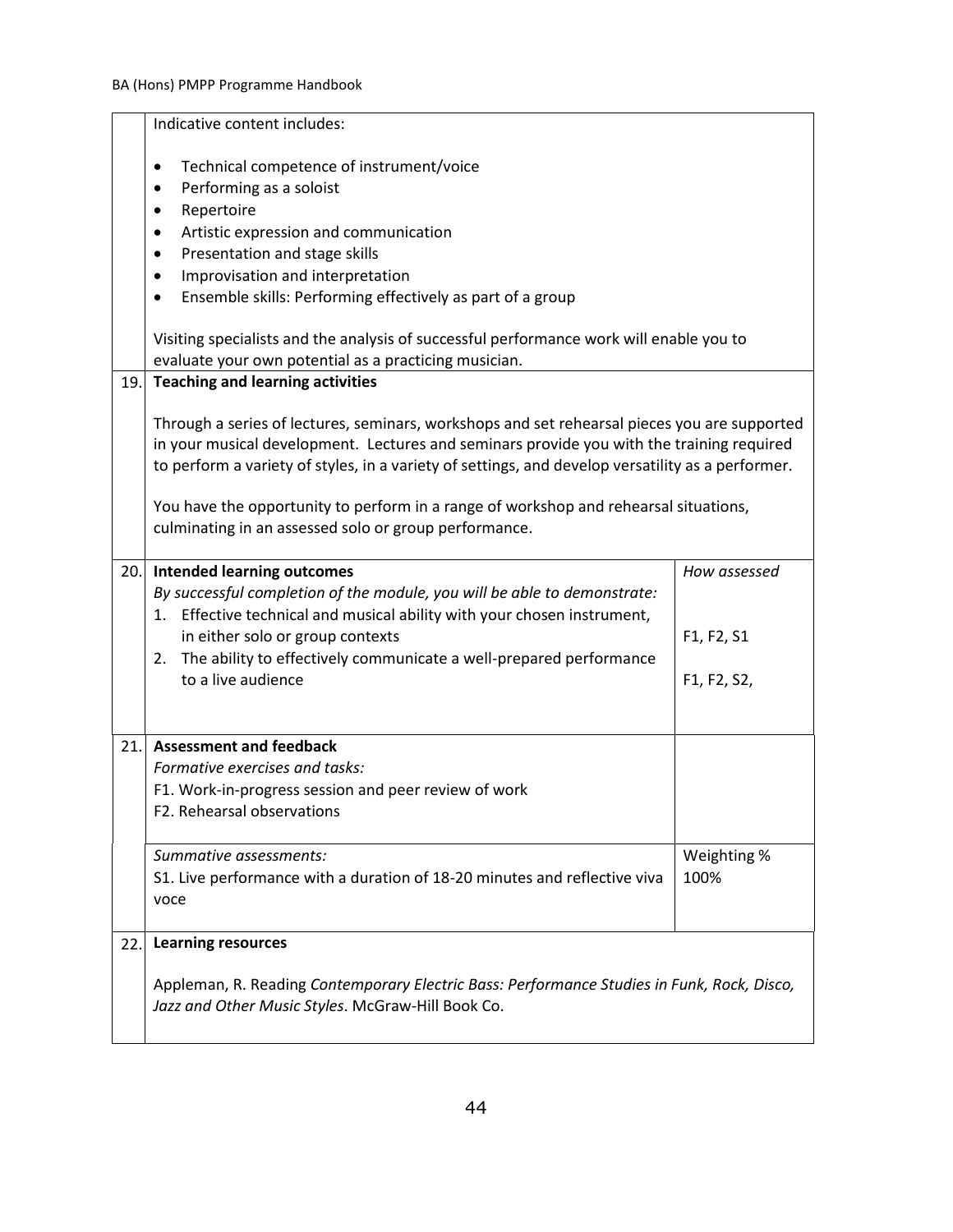|     | Baym, N.K. (2018) Playing to the Crowd: Musicians, Audiences and the Intimate Work of<br>Connection. New York: New York University Press                                                                                                                                          |
|-----|-----------------------------------------------------------------------------------------------------------------------------------------------------------------------------------------------------------------------------------------------------------------------------------|
|     | Beeching, A. M. (2010). Beyond Talent: creating a successful career in music, Worldcat.                                                                                                                                                                                           |
|     | Buswell, D. (2006). Performance Strategies for Musicians                                                                                                                                                                                                                          |
|     | Byrne, D. (2012). How music works. San Francisco [Calif.], McSweeney's.                                                                                                                                                                                                           |
|     | Gordon, S.(2005) Mastering The Art of Performance: A Primer for Musicians. Oxford: Oxford<br>University Press.                                                                                                                                                                    |
|     | Harding. C (2015) How We Listen Now: Essays and Conversations About Music and<br>Technology,                                                                                                                                                                                      |
|     | Kazez, D. (1997) Rhythm Reading (2 <sup>nd</sup> ed.) London: Norton.                                                                                                                                                                                                             |
|     | Kenny D. T. (2011) The psychology of music performance anxiety                                                                                                                                                                                                                    |
|     | Klickstein, G. (2009). The Musician's Way: A Guide to Practice, Performance and Wellness.<br><b>Oxford University Press (USA)</b>                                                                                                                                                 |
|     | Inglis, I. (2006). Performance and Popular Music: History, Place and Time. Routledge                                                                                                                                                                                              |
|     | Jackson, T. Live Music Method                                                                                                                                                                                                                                                     |
|     | Oakes, D. (1998) Music Reading for the Guitar: The Complete Method. Milwaukee: Hal<br>Leonard.                                                                                                                                                                                    |
|     | Phillips, J., Murphy, P. and Marvin, E. and Clendinning, J. P. (2011) The Musician's Guide to<br>Aural Skills: Sight-Singing, Rhythm-Reading, Improvisation, and Keyboard Skills, Second<br>Edition. London: Norton.                                                              |
|     | Contextual viewing & listening identified by the tutor.                                                                                                                                                                                                                           |
| 23. | <b>Preparatory work</b>                                                                                                                                                                                                                                                           |
|     | You are encouraged to listen to a wide variety of popular music in preparation for this<br>module. Ensure you attend all one-to-one instrument lessons and practice as directed, and<br>that all performance pieces have been fully rehearsed before attending the class session. |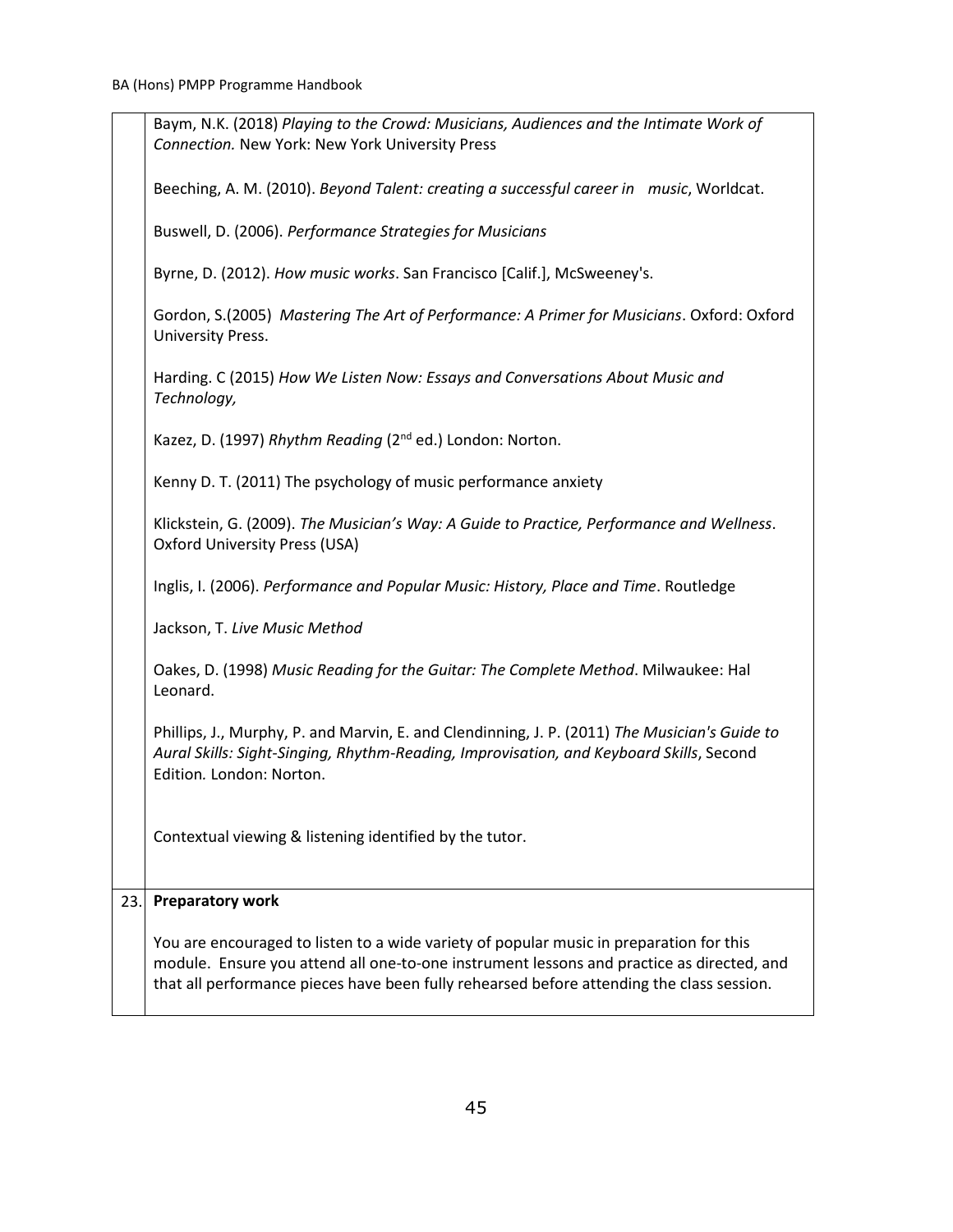| 1.  | Module code                                                                                                                                                                                                                                                                                                                                                                                                                                                                                                                                                                                                                                                                                                                                                                                                                                                                                                                                                                                                                                   | MPP5101-20                              |
|-----|-----------------------------------------------------------------------------------------------------------------------------------------------------------------------------------------------------------------------------------------------------------------------------------------------------------------------------------------------------------------------------------------------------------------------------------------------------------------------------------------------------------------------------------------------------------------------------------------------------------------------------------------------------------------------------------------------------------------------------------------------------------------------------------------------------------------------------------------------------------------------------------------------------------------------------------------------------------------------------------------------------------------------------------------------|-----------------------------------------|
| 2.  | Module title                                                                                                                                                                                                                                                                                                                                                                                                                                                                                                                                                                                                                                                                                                                                                                                                                                                                                                                                                                                                                                  | Live Events: Planning and Operation     |
| 3.  | Subject                                                                                                                                                                                                                                                                                                                                                                                                                                                                                                                                                                                                                                                                                                                                                                                                                                                                                                                                                                                                                                       | <b>Music Performance and Production</b> |
| 4.  | Core for                                                                                                                                                                                                                                                                                                                                                                                                                                                                                                                                                                                                                                                                                                                                                                                                                                                                                                                                                                                                                                      | N/A                                     |
| 5.  | Level                                                                                                                                                                                                                                                                                                                                                                                                                                                                                                                                                                                                                                                                                                                                                                                                                                                                                                                                                                                                                                         | 5                                       |
| 6.  | <b>UK</b> credits                                                                                                                                                                                                                                                                                                                                                                                                                                                                                                                                                                                                                                                                                                                                                                                                                                                                                                                                                                                                                             | 20                                      |
| 7.  | <b>ECTS</b> credits                                                                                                                                                                                                                                                                                                                                                                                                                                                                                                                                                                                                                                                                                                                                                                                                                                                                                                                                                                                                                           | 10                                      |
| 8.  | Optional for                                                                                                                                                                                                                                                                                                                                                                                                                                                                                                                                                                                                                                                                                                                                                                                                                                                                                                                                                                                                                                  | BA (Hons) Professional Music            |
|     |                                                                                                                                                                                                                                                                                                                                                                                                                                                                                                                                                                                                                                                                                                                                                                                                                                                                                                                                                                                                                                               | Performance and Production              |
| 9.  | <b>Excluded combinations</b>                                                                                                                                                                                                                                                                                                                                                                                                                                                                                                                                                                                                                                                                                                                                                                                                                                                                                                                                                                                                                  | Live Performance 2                      |
| 10. | Pre-requisite or co-requisite                                                                                                                                                                                                                                                                                                                                                                                                                                                                                                                                                                                                                                                                                                                                                                                                                                                                                                                                                                                                                 | None                                    |
| 11. | Class contact time: total hours                                                                                                                                                                                                                                                                                                                                                                                                                                                                                                                                                                                                                                                                                                                                                                                                                                                                                                                                                                                                               | Total Hours: 80                         |
| 12. | Independent study time: total hours                                                                                                                                                                                                                                                                                                                                                                                                                                                                                                                                                                                                                                                                                                                                                                                                                                                                                                                                                                                                           | Total Hours: 120                        |
| 13. | Semester(s) of delivery                                                                                                                                                                                                                                                                                                                                                                                                                                                                                                                                                                                                                                                                                                                                                                                                                                                                                                                                                                                                                       | Semester one                            |
| 14. | Main campus location                                                                                                                                                                                                                                                                                                                                                                                                                                                                                                                                                                                                                                                                                                                                                                                                                                                                                                                                                                                                                          | <b>UCW Loxton Campus</b>                |
| 15. | Module co-ordinator                                                                                                                                                                                                                                                                                                                                                                                                                                                                                                                                                                                                                                                                                                                                                                                                                                                                                                                                                                                                                           | Barnabas Yianni                         |
| 16. | Additional costs involved                                                                                                                                                                                                                                                                                                                                                                                                                                                                                                                                                                                                                                                                                                                                                                                                                                                                                                                                                                                                                     | None                                    |
|     | <b>Brief description and aims of module</b><br>17.<br>This module builds on the skills developed in the level four module, Live Performance 1. You<br>explore the range of live event formats available to music creatives and work collaboratively<br>with others to plan and deliver an event. Specifically, you explore the technical roles and<br>practices that surround a live event.<br>You further develop skills that are applicable to the live events sector. This includes problem<br>solving, utilising technologies, planning and working as part of an interdisciplinary team, and<br>responding to ideas and briefs from artists and clients.<br>The module aims to:<br>Advance your planning and operational skills in relation to live events<br>Foster collaboration and individual responsibility as part of team<br>Enable the application of practical skills to a selected live event scenario<br>Encourage creativity in the design of live event solutions<br>Consolidate health and safety awareness and compliance |                                         |
| 18. | <b>Outline syllabus</b><br>The module explores a range of practical, theoretical and contextual considerations relevant<br>to the production of a live event; for example, logistics, planning and technical operation.<br>Indicative study areas include:<br>Contextual PA setup and operation                                                                                                                                                                                                                                                                                                                                                                                                                                                                                                                                                                                                                                                                                                                                               |                                         |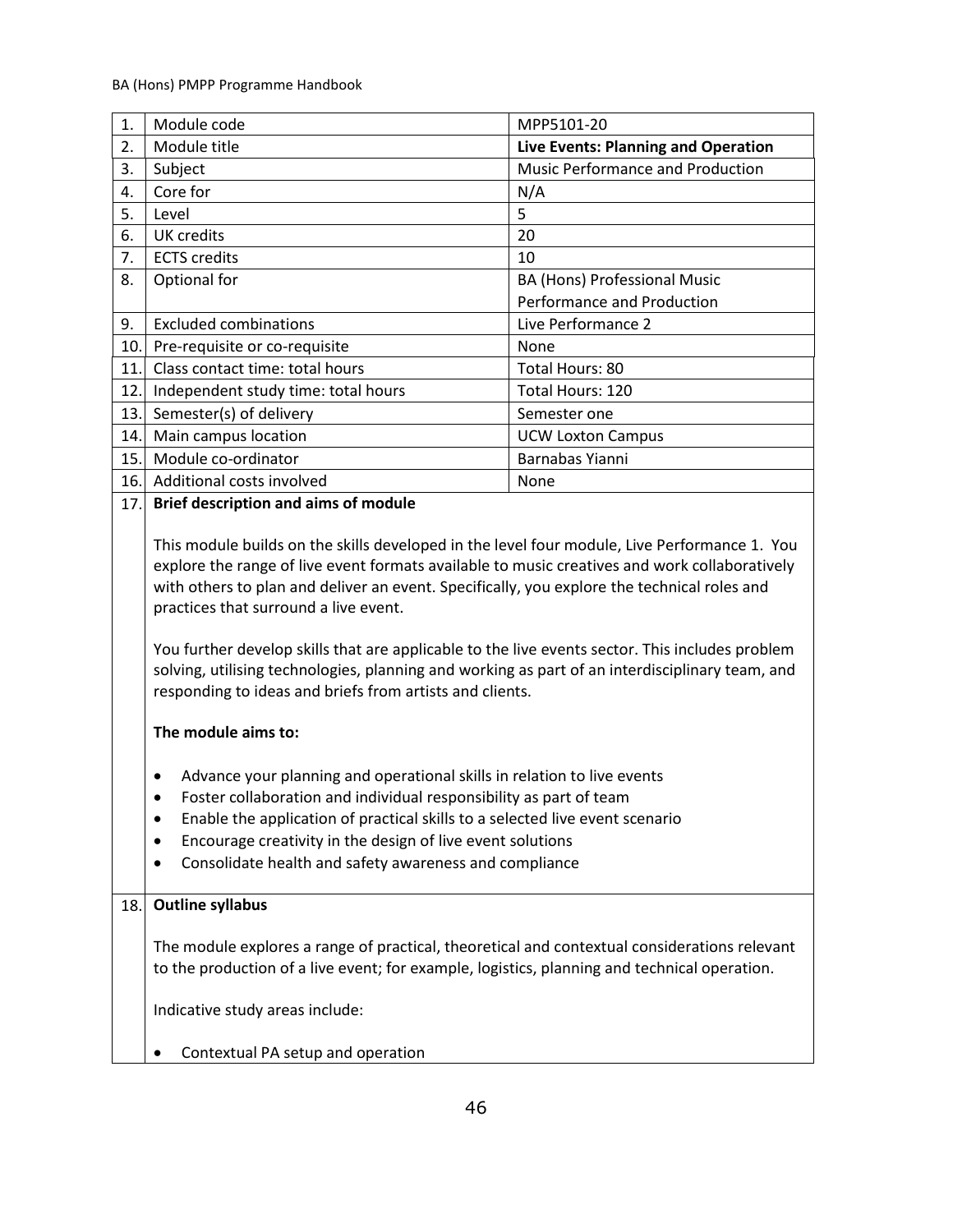|     | Digital desks for live engineering<br>$\bullet$                                                                                                                                                                                                                                                                  |                |
|-----|------------------------------------------------------------------------------------------------------------------------------------------------------------------------------------------------------------------------------------------------------------------------------------------------------------------|----------------|
|     | Stage design, lighting and projections (visuals)<br>$\bullet$                                                                                                                                                                                                                                                    |                |
|     | Professional roles and operations<br>$\bullet$                                                                                                                                                                                                                                                                   |                |
|     | Health and Safety, including risk assessment and method statements<br>٠                                                                                                                                                                                                                                          |                |
|     | Venue/artist liaison<br>$\bullet$                                                                                                                                                                                                                                                                                |                |
|     | Marketing and promoting an event<br>$\bullet$                                                                                                                                                                                                                                                                    |                |
|     | Audience considerations                                                                                                                                                                                                                                                                                          |                |
|     | Environmental impact                                                                                                                                                                                                                                                                                             |                |
| 19. | <b>Teaching and learning activities</b>                                                                                                                                                                                                                                                                          |                |
|     | The module is delivered through a series of lectures, seminars, practical workshops and<br>individual and group tutorials. Tutor and peer critique of rehearsals provide formative<br>feedback of work in progress.<br>For the summative assessment you are required to individually produce a folder evidencing |                |
|     | your involvement and activity in the planning and realisation of the event. An individual viva<br>voce will also form part of the final assessment.                                                                                                                                                              |                |
| 20. | <b>Intended learning outcomes</b>                                                                                                                                                                                                                                                                                | How assessed   |
|     | By successful completion of the module, you will be able to demonstrate:                                                                                                                                                                                                                                         |                |
|     | Critical understanding of the roles and responsibilities relevant to the<br>1.                                                                                                                                                                                                                                   |                |
|     | production of a live event                                                                                                                                                                                                                                                                                       | F1, F2, F3, S1 |
|     | The ability to apply specialist practical, technical skills, creativity and<br>2.                                                                                                                                                                                                                                |                |
|     | contextual awareness within your own practice                                                                                                                                                                                                                                                                    | F1, F2, S1     |
|     |                                                                                                                                                                                                                                                                                                                  |                |
| 21. | <b>Assessment and feedback</b>                                                                                                                                                                                                                                                                                   |                |
|     | Formative exercises and tasks:                                                                                                                                                                                                                                                                                   |                |
|     | F1. Practical workshops                                                                                                                                                                                                                                                                                          |                |
|     | F2. Participation in preparatory exercises                                                                                                                                                                                                                                                                       |                |
|     | F3. Developmental reviews via individual/group tutorials                                                                                                                                                                                                                                                         |                |
|     | Summative assessments:                                                                                                                                                                                                                                                                                           | Weighting%     |
|     | S1. Individual evidence folder and reflective viva voce                                                                                                                                                                                                                                                          | 100%           |
| 22. | <b>Learning resources</b>                                                                                                                                                                                                                                                                                        |                |
|     |                                                                                                                                                                                                                                                                                                                  |                |
|     | University Library print, electronic resources and Minerva:                                                                                                                                                                                                                                                      |                |
|     | Key texts:                                                                                                                                                                                                                                                                                                       |                |
|     | Barlett B. (2014) Recording music on location: capturing the live performance                                                                                                                                                                                                                                    |                |
|     | Biederman, Raven (2013) Basic Live Sound: A Practical Guide. Focal Press.                                                                                                                                                                                                                                        |                |
|     | Bladen, Charles (2012) Events Management. An Introduction. Routledge.                                                                                                                                                                                                                                            |                |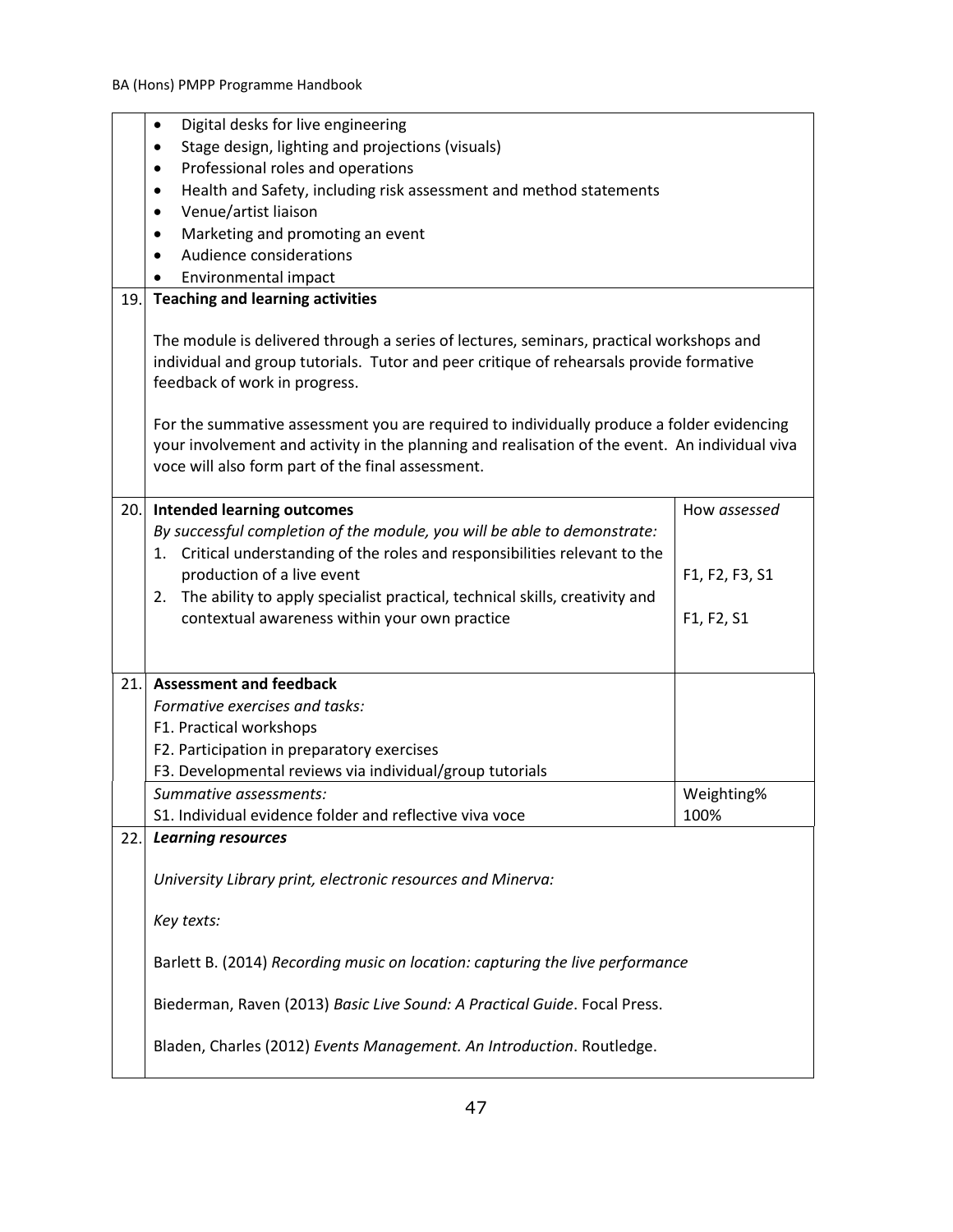|     | Bailey, John (2013) Glastonbury: A Complete History of the Festival. Halsgrove                                                                                                                                                                                                                   |
|-----|--------------------------------------------------------------------------------------------------------------------------------------------------------------------------------------------------------------------------------------------------------------------------------------------------|
|     | Boonstra, Gregg (2014) Mixing Live Sound: An Application Guide for The Audio Technician.<br>Create Space.                                                                                                                                                                                        |
|     | Boyce, Teddy (2014) Introduction to Live Sound Reinforcement                                                                                                                                                                                                                                     |
|     | Carver R. K. (2009) Stagecraft fundamentals: a guide and reference for a theatrical production                                                                                                                                                                                                   |
|     | Feist J. (2013) Project management for musicians: recordings, concerts, tours, studios, and<br>more                                                                                                                                                                                              |
|     | Gibson, Bill (2011) The Ultimate Live Sound Operator's Book. Hal Leonard.                                                                                                                                                                                                                        |
|     | James P. (2002) The Live Sound Manual                                                                                                                                                                                                                                                            |
|     | Knab, Chris and Bartley Day (2013) Music Is Your Business. Four Front Media.                                                                                                                                                                                                                     |
|     | Reynolds, Andy (2012) Roadie Inc: How To Gain and Keep a Career in the Live Music Industry.<br>Createspace.                                                                                                                                                                                      |
|     | White, Paul (2014) The SOS Guide TO Live Sound. Focal Press                                                                                                                                                                                                                                      |
|     | Yakabuski J. (2001) Professional sound reinforcement techniques: tips and tricks of a concert<br>sound engineer                                                                                                                                                                                  |
|     | Specialist resources:                                                                                                                                                                                                                                                                            |
|     | PA equipment                                                                                                                                                                                                                                                                                     |
|     | Lighting and projection equipment                                                                                                                                                                                                                                                                |
|     | <b>Equipment transport</b>                                                                                                                                                                                                                                                                       |
| 23. | <b>Preparatory work</b>                                                                                                                                                                                                                                                                          |
|     | Before commencing this module you may wish to consider the role you will undertake. You<br>might consider attending and/or viewing a variety of live events to inspire your potential<br>direction. You will be required to attend a health and safety seminar before commencing this<br>module. |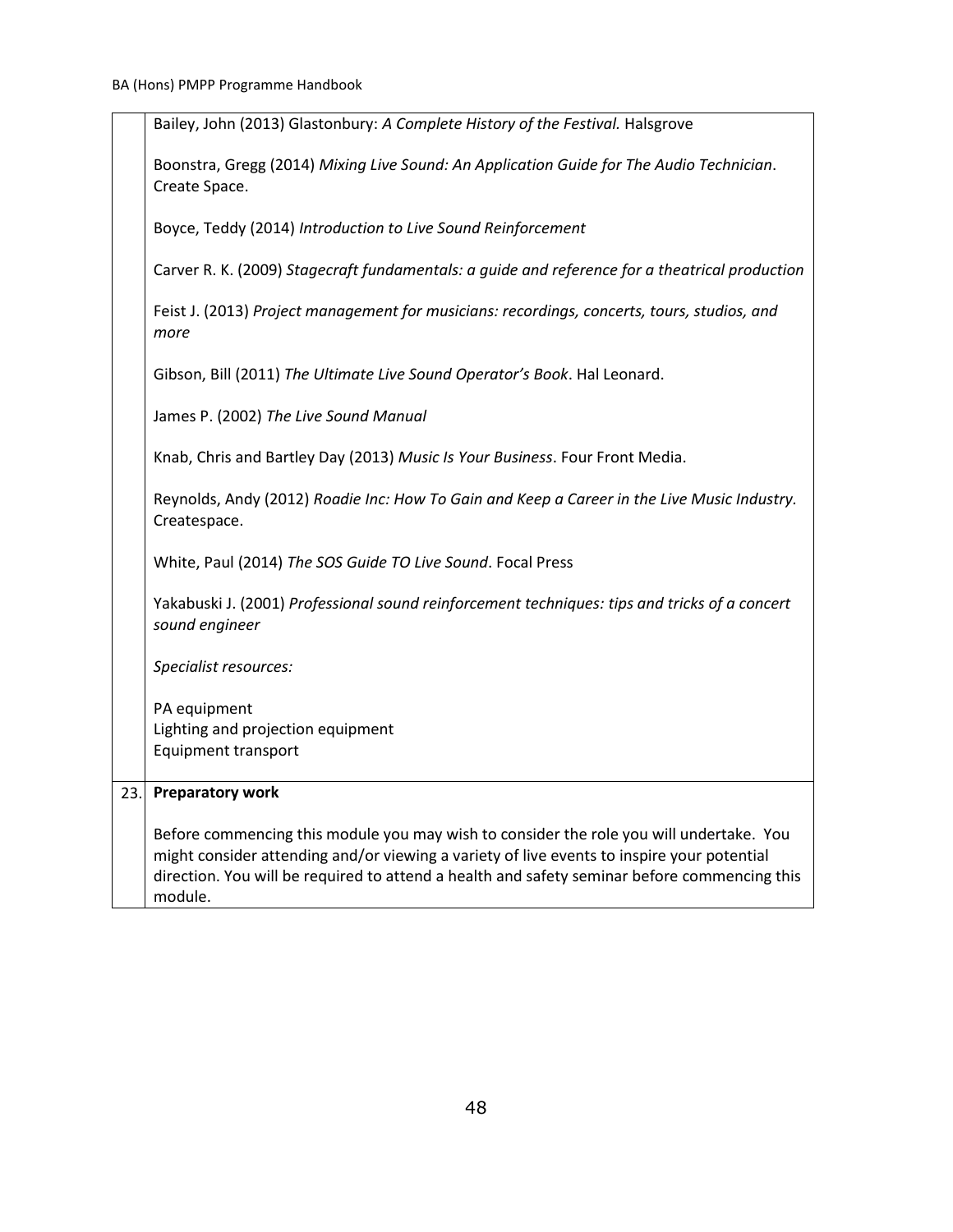| 1.  | Module code                                                                                                                                                                                                                                                                                                                                                                                                                                                                                                                                                                                                                    | MPP5000-20                                     |
|-----|--------------------------------------------------------------------------------------------------------------------------------------------------------------------------------------------------------------------------------------------------------------------------------------------------------------------------------------------------------------------------------------------------------------------------------------------------------------------------------------------------------------------------------------------------------------------------------------------------------------------------------|------------------------------------------------|
| 2.  | Module title                                                                                                                                                                                                                                                                                                                                                                                                                                                                                                                                                                                                                   | <b>Individual Project in Music Performance</b> |
|     |                                                                                                                                                                                                                                                                                                                                                                                                                                                                                                                                                                                                                                | and Production                                 |
| 3.  | Subject                                                                                                                                                                                                                                                                                                                                                                                                                                                                                                                                                                                                                        | Professional Music Performance and             |
|     |                                                                                                                                                                                                                                                                                                                                                                                                                                                                                                                                                                                                                                | Production                                     |
| 4.  | Core for                                                                                                                                                                                                                                                                                                                                                                                                                                                                                                                                                                                                                       | BA (Hons) Professional Music                   |
|     |                                                                                                                                                                                                                                                                                                                                                                                                                                                                                                                                                                                                                                | Performance and Production                     |
| 5.  | Level                                                                                                                                                                                                                                                                                                                                                                                                                                                                                                                                                                                                                          | 5                                              |
| 6.  | <b>UK</b> credits                                                                                                                                                                                                                                                                                                                                                                                                                                                                                                                                                                                                              | 20                                             |
| 7.  | <b>ECTS</b> credits                                                                                                                                                                                                                                                                                                                                                                                                                                                                                                                                                                                                            | 10                                             |
| 8.  | Optional for                                                                                                                                                                                                                                                                                                                                                                                                                                                                                                                                                                                                                   | N/A                                            |
| 9.  | <b>Excluded combinations</b>                                                                                                                                                                                                                                                                                                                                                                                                                                                                                                                                                                                                   | N/A                                            |
| 10. | Pre-requisite or co-requisite                                                                                                                                                                                                                                                                                                                                                                                                                                                                                                                                                                                                  | None                                           |
| 11. | Class contact time: total hours                                                                                                                                                                                                                                                                                                                                                                                                                                                                                                                                                                                                | Total Hours: 80                                |
| 12. | Independent study time: total hours                                                                                                                                                                                                                                                                                                                                                                                                                                                                                                                                                                                            | Total Hours: 120                               |
| 13. | Semester(s) of delivery                                                                                                                                                                                                                                                                                                                                                                                                                                                                                                                                                                                                        | Semester one                                   |
| 14. | Main campus location                                                                                                                                                                                                                                                                                                                                                                                                                                                                                                                                                                                                           | <b>UCW Knightstone Campus</b>                  |
| 15. | Module co-ordinator                                                                                                                                                                                                                                                                                                                                                                                                                                                                                                                                                                                                            | Lee Sullivan                                   |
| 16. | Additional costs involved                                                                                                                                                                                                                                                                                                                                                                                                                                                                                                                                                                                                      | None                                           |
| 17. | <b>Brief description and aims of module</b>                                                                                                                                                                                                                                                                                                                                                                                                                                                                                                                                                                                    |                                                |
|     | This module provides you with the opportunity to advance your autonomous learning by<br>independently initiating, researching and developing a project within a professional context.<br>The choice of proposed subject, subsequent research and all relevant activity is defined by<br>you, in consultation with academic staff.<br>The module aims to<br>Develop your skills and understanding of different research methods<br>$\bullet$<br>Foster independent enquiry using appropriate research techniques<br>$\bullet$<br>Enable you to relate theoretical and technical understanding to your own practice<br>$\bullet$ |                                                |
| 18. | <b>Outline syllabus</b>                                                                                                                                                                                                                                                                                                                                                                                                                                                                                                                                                                                                        |                                                |
|     | You engage with guided learning activities and mentorship, which is further supported by<br>visiting lecturers, industry specialists and field trips. You are expected to apply the underlying<br>concepts and principles of project management, underpinned with critical theoretical and<br>technical understanding, to realise the project.                                                                                                                                                                                                                                                                                 |                                                |
|     | Specific areas of study will include:                                                                                                                                                                                                                                                                                                                                                                                                                                                                                                                                                                                          |                                                |
|     | Developing self<br>Defining, planning and proposing a project<br>٠<br>Project management<br>٠<br>The application of specific skills relevant to the project                                                                                                                                                                                                                                                                                                                                                                                                                                                                    |                                                |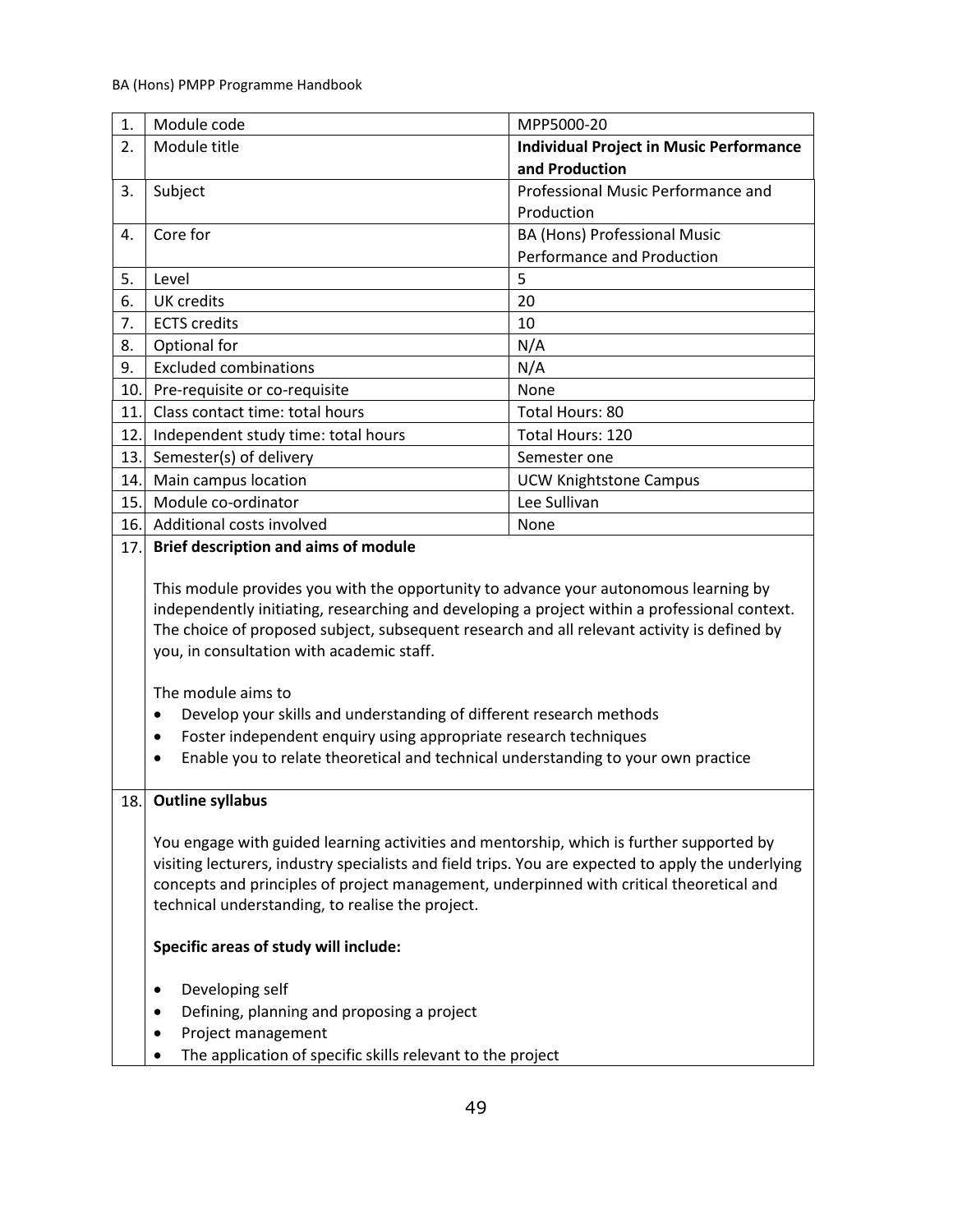|     | Project presentation / final performance / final product                                                                                                                                                                                                                                                                                                                                                                   |                                 |
|-----|----------------------------------------------------------------------------------------------------------------------------------------------------------------------------------------------------------------------------------------------------------------------------------------------------------------------------------------------------------------------------------------------------------------------------|---------------------------------|
|     | The module also provides the opportunity for collaboration between performance and<br>production specialists, whilst allowing for each to fulfil the intended learning outcomes. The<br>module provides opportunity to work in partnership, respond to leadership and lead others<br>in teamwork scenarios, developing the key communication and interaction skills required to<br>work effectively in the music industry. |                                 |
| 19. | <b>Teaching and learning activities</b>                                                                                                                                                                                                                                                                                                                                                                                    |                                 |
|     | Teaching and learning activities will include lectures, seminars, group work and tutorials,<br>presentations, practical workshops and one-to-one tutorials.                                                                                                                                                                                                                                                                |                                 |
|     | Educational visits, employer engagement and specialist visiting lecturers drawn from regional<br>and national contacts will further support on-campus learning activities.                                                                                                                                                                                                                                                 |                                 |
|     | Within this module you will use peer and self-assessment at formative assessment points to<br>review progress and identify areas for improvement.                                                                                                                                                                                                                                                                          |                                 |
|     | Summative assessment is through final presentation of the project. This might include:<br>Participation in the organisation of the final event and own performance in an event<br>٠<br>A portfolio of recordings, songs or other composition pieces                                                                                                                                                                        |                                 |
| 20. | <b>Intended learning outcomes</b>                                                                                                                                                                                                                                                                                                                                                                                          | How assessed                    |
|     | By successful completion of the module, you will be able to demonstrate:<br>The ability to identify, select and apply a range of established<br>1.                                                                                                                                                                                                                                                                         |                                 |
|     | theories, techniques and processes to your own work.                                                                                                                                                                                                                                                                                                                                                                       | F1, F2, S1                      |
|     | Effective application of creative enquiry and self-management in the<br>2.<br>realisation of a final product.<br>The ability to effectively analyse and evaluate critically the<br>3.                                                                                                                                                                                                                                      | F2, F3, S1                      |
|     | appropriateness of the different approaches you have applied to<br>your project.                                                                                                                                                                                                                                                                                                                                           | F <sub>2</sub> , S <sub>2</sub> |
| 21. | <b>Assessment and feedback</b><br>Formative exercises and tasks:<br>F1. Project planning presentations to an audience, class<br>discussion/debate<br>F2. Milestone Presentations to an audience, class discussion/debate<br>F3. Tutor and peer review of work in progress                                                                                                                                                  |                                 |
|     | Summative assessments:<br>S1. Individual Portfolio and final product<br>S2. Presentation (10 minutes)                                                                                                                                                                                                                                                                                                                      | Weighting %<br>80%<br>20%       |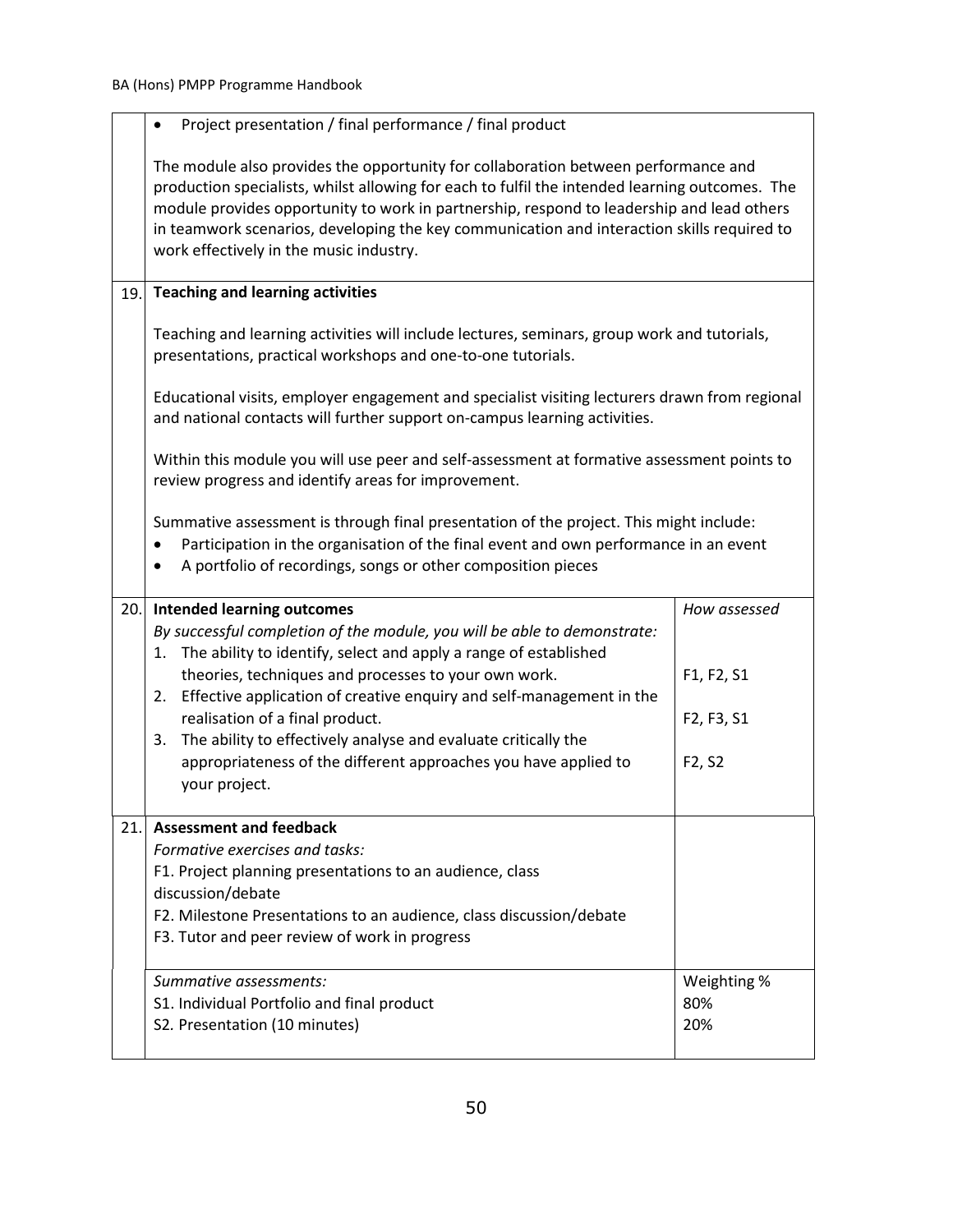| 22.1 | <b>Learning resources</b>                                                                                                                                                                                                                                                                                                                                                                                                                                                                       |
|------|-------------------------------------------------------------------------------------------------------------------------------------------------------------------------------------------------------------------------------------------------------------------------------------------------------------------------------------------------------------------------------------------------------------------------------------------------------------------------------------------------|
|      | University Library print, electronic resources and Minerva:                                                                                                                                                                                                                                                                                                                                                                                                                                     |
|      | Key Texts:                                                                                                                                                                                                                                                                                                                                                                                                                                                                                      |
|      | *Reading list will be specific to the area of specialism realised                                                                                                                                                                                                                                                                                                                                                                                                                               |
|      | Bassot, B. (2013) The reflective journal. Basingstoke: Palgrave Macmillan                                                                                                                                                                                                                                                                                                                                                                                                                       |
|      | Bassot, B. (2015) The reflective practice quide: An interdisciplinary approach to critical<br>reflection. London: Routledge                                                                                                                                                                                                                                                                                                                                                                     |
|      | Beeching, A. (2005) Beyond talent: creating a successful career in music. Oxford: Oxford<br><b>University Press</b>                                                                                                                                                                                                                                                                                                                                                                             |
|      | Bolton, G. (2014) Reflective practice: Writing and professional development. London: Sage                                                                                                                                                                                                                                                                                                                                                                                                       |
|      | Cottrell, S. (2015) Skills for success: personal development and employability. Palgrave<br>Macmillan                                                                                                                                                                                                                                                                                                                                                                                           |
|      | Feist, J. (2013) Project management for musicians: Recordings, performances, tours, studios<br>and more. Berklee: Berklee Press                                                                                                                                                                                                                                                                                                                                                                 |
|      | Purkiss, J. & Royston-Lee, D. (2012) Brand you: Turn your unique talents into a winning<br>formula. London: Pearson                                                                                                                                                                                                                                                                                                                                                                             |
|      | Ryan et al (ed) (2004) Teaching reflective learning in Higher Education                                                                                                                                                                                                                                                                                                                                                                                                                         |
|      |                                                                                                                                                                                                                                                                                                                                                                                                                                                                                                 |
| 23.  | <b>Preparatory work</b>                                                                                                                                                                                                                                                                                                                                                                                                                                                                         |
|      | On completion of level four and level five (semester one) you will have developed the<br>technical/musical/artistic ability to produce an independent project in the field of music<br>performance and/or production. During semester one in year two, you begin to think how<br>your skills might be applied to your own devised project. You should begin to identify the<br>scope of the proposed project and commence some initial enquiries including consultation<br>with academic staff. |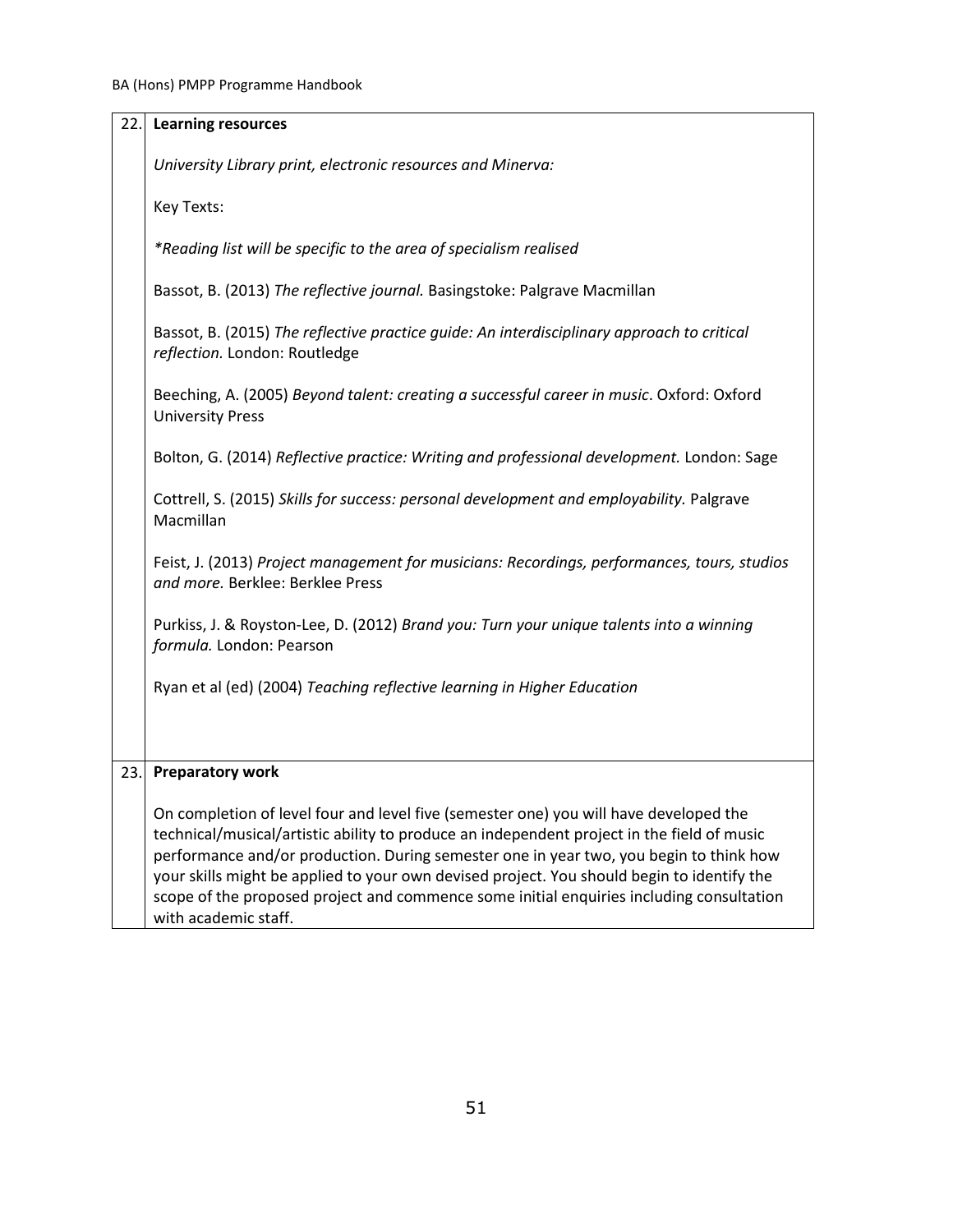| 1.  | Module code                                                                                                                                                  | MPP5001-40                                                                                                                                                                                                                                                                                                                                                                                                                                                                                                                                                                                                                                                                                                                                                                                                                  |
|-----|--------------------------------------------------------------------------------------------------------------------------------------------------------------|-----------------------------------------------------------------------------------------------------------------------------------------------------------------------------------------------------------------------------------------------------------------------------------------------------------------------------------------------------------------------------------------------------------------------------------------------------------------------------------------------------------------------------------------------------------------------------------------------------------------------------------------------------------------------------------------------------------------------------------------------------------------------------------------------------------------------------|
| 2.  | Module title                                                                                                                                                 | <b>Music Business, Enterprise and Entrepreneurship</b>                                                                                                                                                                                                                                                                                                                                                                                                                                                                                                                                                                                                                                                                                                                                                                      |
| 3.  | Subject                                                                                                                                                      | Professional Music Performance and Production                                                                                                                                                                                                                                                                                                                                                                                                                                                                                                                                                                                                                                                                                                                                                                               |
| 4.  | Core for                                                                                                                                                     | BA (Hons) Professional Music Performance and                                                                                                                                                                                                                                                                                                                                                                                                                                                                                                                                                                                                                                                                                                                                                                                |
|     |                                                                                                                                                              | Production                                                                                                                                                                                                                                                                                                                                                                                                                                                                                                                                                                                                                                                                                                                                                                                                                  |
| 5.  | Level                                                                                                                                                        | 5                                                                                                                                                                                                                                                                                                                                                                                                                                                                                                                                                                                                                                                                                                                                                                                                                           |
| 6.  | <b>UK</b> credits                                                                                                                                            | 40                                                                                                                                                                                                                                                                                                                                                                                                                                                                                                                                                                                                                                                                                                                                                                                                                          |
| 7.  | <b>ECTS</b> credits                                                                                                                                          | 20                                                                                                                                                                                                                                                                                                                                                                                                                                                                                                                                                                                                                                                                                                                                                                                                                          |
| 8.  | Optional for                                                                                                                                                 | N/A                                                                                                                                                                                                                                                                                                                                                                                                                                                                                                                                                                                                                                                                                                                                                                                                                         |
| 9.  | <b>Excluded combinations</b>                                                                                                                                 | N/A                                                                                                                                                                                                                                                                                                                                                                                                                                                                                                                                                                                                                                                                                                                                                                                                                         |
| 10. | Pre-requisite or co-requisite                                                                                                                                | None                                                                                                                                                                                                                                                                                                                                                                                                                                                                                                                                                                                                                                                                                                                                                                                                                        |
| 11. | Class contact time: total hours                                                                                                                              | Total Hours: 120                                                                                                                                                                                                                                                                                                                                                                                                                                                                                                                                                                                                                                                                                                                                                                                                            |
| 12. | Independent study time: total hours                                                                                                                          | Total Hours: 280                                                                                                                                                                                                                                                                                                                                                                                                                                                                                                                                                                                                                                                                                                                                                                                                            |
| 13. | Semester(s) of delivery                                                                                                                                      | Year long                                                                                                                                                                                                                                                                                                                                                                                                                                                                                                                                                                                                                                                                                                                                                                                                                   |
| 14. | Main campus location                                                                                                                                         | <b>UCW Knightstone Campus</b>                                                                                                                                                                                                                                                                                                                                                                                                                                                                                                                                                                                                                                                                                                                                                                                               |
| 15. | Module co-ordinator                                                                                                                                          | Lee Sullivan                                                                                                                                                                                                                                                                                                                                                                                                                                                                                                                                                                                                                                                                                                                                                                                                                |
| 16. | Additional costs involved                                                                                                                                    | There may be variable start-up costs depending on                                                                                                                                                                                                                                                                                                                                                                                                                                                                                                                                                                                                                                                                                                                                                                           |
|     |                                                                                                                                                              | the projects undertaken.                                                                                                                                                                                                                                                                                                                                                                                                                                                                                                                                                                                                                                                                                                                                                                                                    |
|     | opportunities and how to stand out in the market place.<br>context of your own specialism.<br>This module aims to:<br>٠<br>strategy for moving this forward. | An understanding of how the business side of the music industry works is essential for a<br>sustainable career in music. This includes finance, contracts and promotion. You explore<br>mechanisms and strategies to identify niche markets, potential customers and networking<br>This module provides the opportunity for you to develop your ability to apply the underlying<br>concepts and principles of music business skills, enterprise and entrepreneurship within the<br>Develop your critical understanding and knowledge of core music business and<br>enterprise skills which are relevant to commencing and sustaining a career as a self-<br>employed/freelance musician, composer/songwriter and engineer/producer.<br>Provide you with the opportunity to reflect on your career ambitions and formulate a |
| 18. | <b>Outline syllabus</b>                                                                                                                                      |                                                                                                                                                                                                                                                                                                                                                                                                                                                                                                                                                                                                                                                                                                                                                                                                                             |
|     |                                                                                                                                                              | Key aspects of music business practice which relate to self-employment will be explored.<br>Specifically, portfolio and practice-based assessment outcomes provide you with the<br>opportunity to apply your knowledge and understanding to a real-world enterprise project.                                                                                                                                                                                                                                                                                                                                                                                                                                                                                                                                                |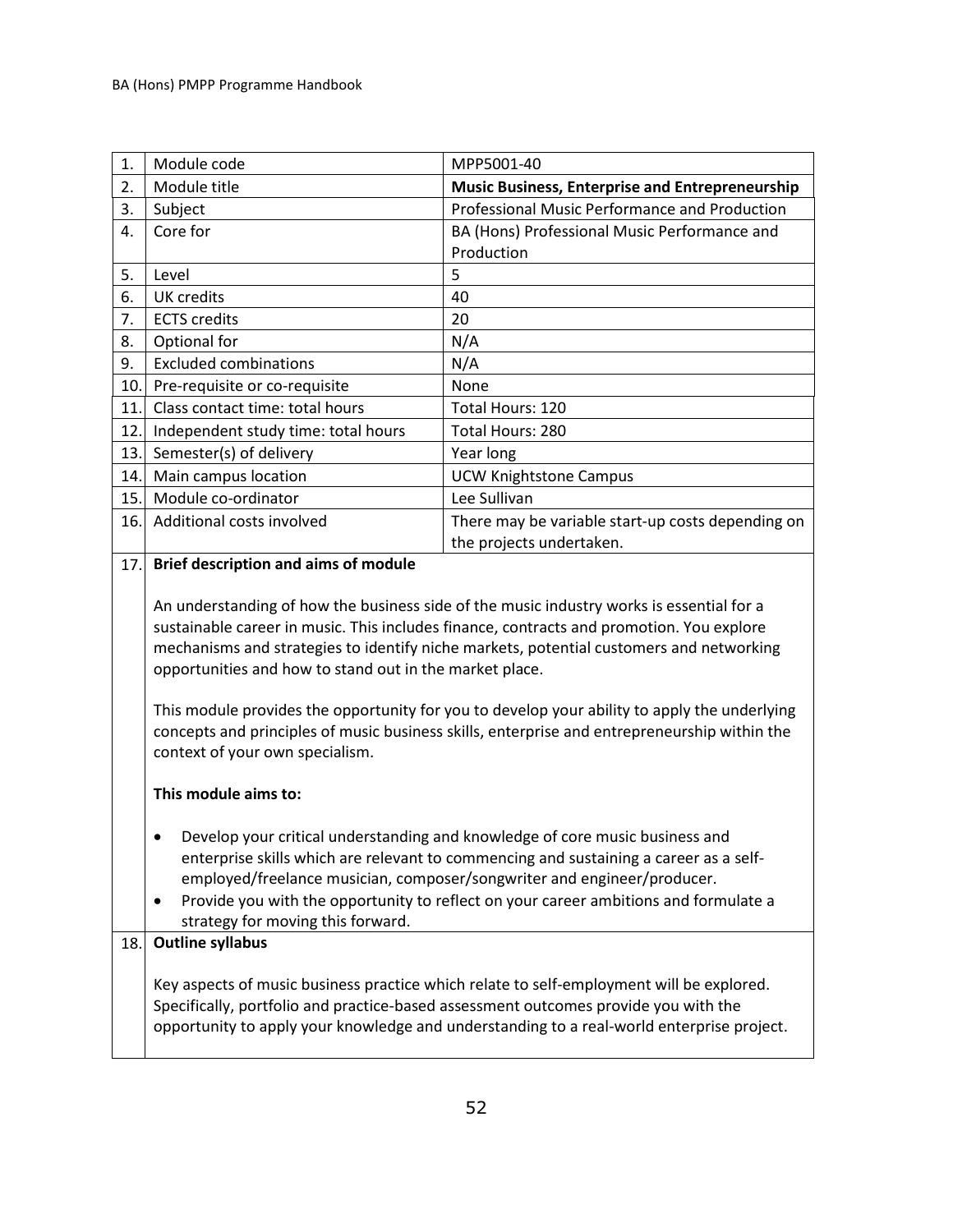There are two parts to this module. In the first part of the module you explore core music business skills and practices. The syllabus includes:

- Idea and production development
- Brand identity and aesthetic
- Brand communication,
- Social media marketing
- Essential finance management for freelance musicians (e.g. budgeting, pricing, accounts, contracts, annual returns)
- Essential legal requirements for freelance musicians (insurance, PAYE)
- Intellectual property and copyright
- Public relations, promotion and marketing
- The nature of enterprise and entrepreneurship

In the second part of the module you undertake a music enterprise project. The syllabus includes:

- Networking and communicating with clients
- Market research
- Testing an idea and/or concept
- Producing an electronic press kit
- Promotion and marketing

### 19. **Teaching and learning activities**

Taught sessions include lectures, seminars and input from visiting specialists. You undertake exercises in predicting and calculating turnover; estimate profit and losses and complete mock annual return exercises. You explore the most appropriate marketing and promotion strategy that relate to your own professional ambitions and activities.

You are required to reflect on your career ambitions and formulate ideas for moving this forward. You explore the notion of enterprise and entrepreneurship and evidence these in the realisation of an enterprise project. For example, the release of a product or provision of a service.

Visiting specialists provide focused advice on industry practice, careers guidance, potential networking opportunities and work with you on specific areas of business practice.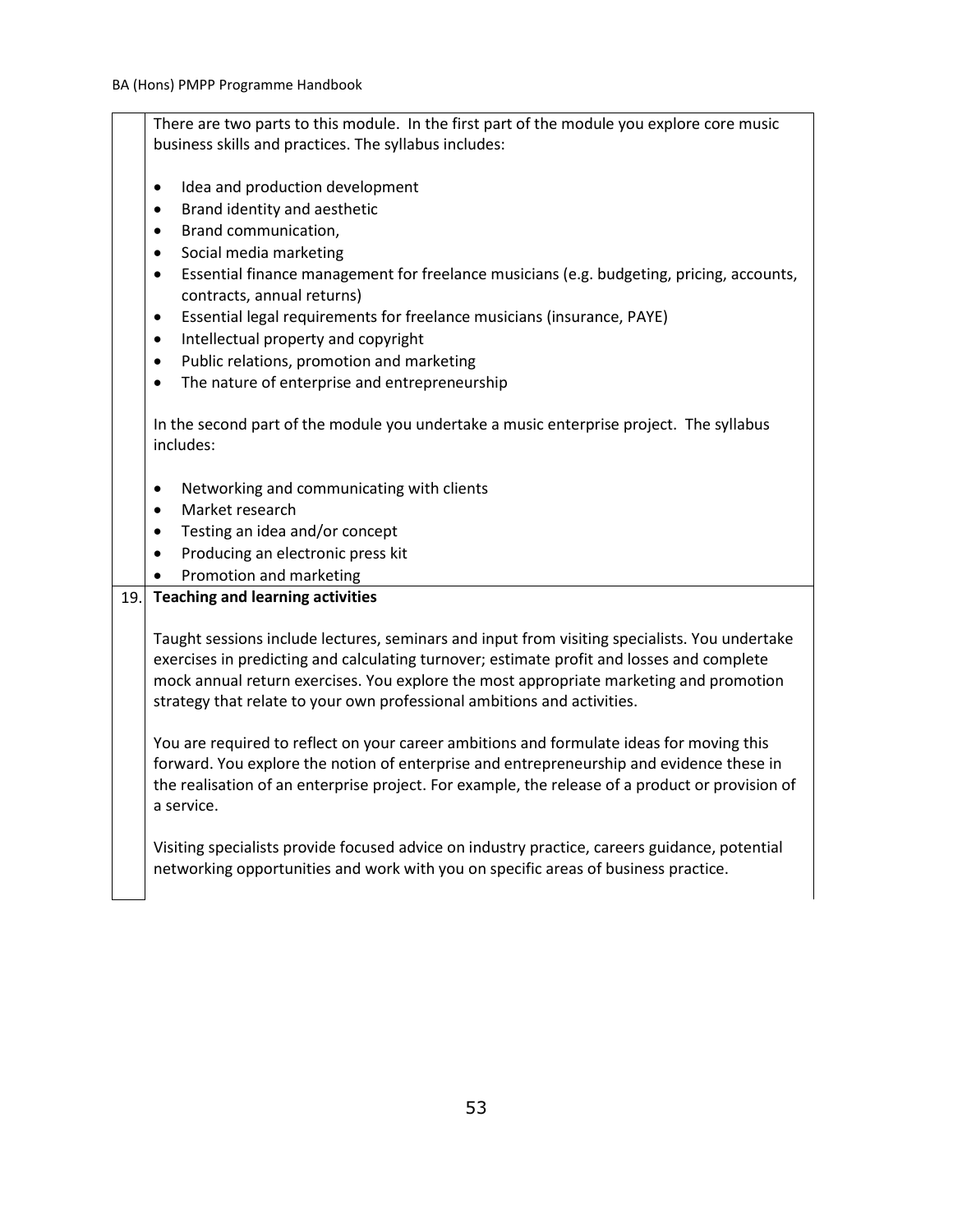| 20. | <b>Intended learning outcomes</b>                                                                                               | How assessed |
|-----|---------------------------------------------------------------------------------------------------------------------------------|--------------|
|     | By successful completion of the module, you will be able to demonstrate:                                                        |              |
|     | 1. Knowledge and critical understanding of business practice and                                                                |              |
|     | marketing methods relating to music.                                                                                            | F1, F2, S1   |
|     | The ability to apply underlying concepts and principles of enterprise<br>2.                                                     |              |
|     | and entrepreneurship in the realisation of a commercial project                                                                 | F3, S2       |
|     | The ability to reflect and evaluate critically on your own enterprise<br>3.                                                     |              |
|     | project                                                                                                                         |              |
|     |                                                                                                                                 |              |
|     |                                                                                                                                 | F3, S2       |
| 21. | <b>Assessment and feedback</b>                                                                                                  |              |
|     | Formative exercises and tasks:                                                                                                  |              |
|     | F1. Presentation of key finances                                                                                                |              |
|     | F2. Presentation on legal issues                                                                                                |              |
|     | F3. Progress report                                                                                                             |              |
|     |                                                                                                                                 |              |
|     | Summative assessments:                                                                                                          | Weighting %  |
|     | S1. Portfolio of evidence                                                                                                       | 50%          |
|     | S2. Music enterprise project, including evaluation                                                                              | 50%          |
|     |                                                                                                                                 |              |
| 22. | <b>Learning resources</b>                                                                                                       |              |
|     |                                                                                                                                 |              |
|     | University Library print, electronic resources and Minerva:                                                                     |              |
|     |                                                                                                                                 |              |
|     | Key Texts:                                                                                                                      |              |
|     | Allen, P. (2014) Artist Management for the music business. London: Routledge                                                    |              |
|     |                                                                                                                                 |              |
|     | Anderton, C. (2013) Understanding the Music Industries. London: Sage                                                            |              |
|     | Bassot, B. (2013) The reflective journal. Basingstoke: Palgrave Macmillan                                                       |              |
|     | Bassot, B. (2015) The reflective practice guide: An interdisciplinary approach to critical<br>reflection. London: Routledge     |              |
|     | Beeching, A. (2005) Beyond talent: creating a successful career in music. Oxford: Oxford<br><b>University Press</b>             |              |
|     | Bolton, G. (2014) Reflective practice: Writing and professional development. London: Sage                                       |              |
|     | Cottrell, S. (2015) Skills for success: personal development and employability. Palgrave<br>Macmillan                           |              |
|     | Feist, J. (2013) Project management for musicians: Recordings, performances, tours, studios<br>and more. Berklee: Berklee Press |              |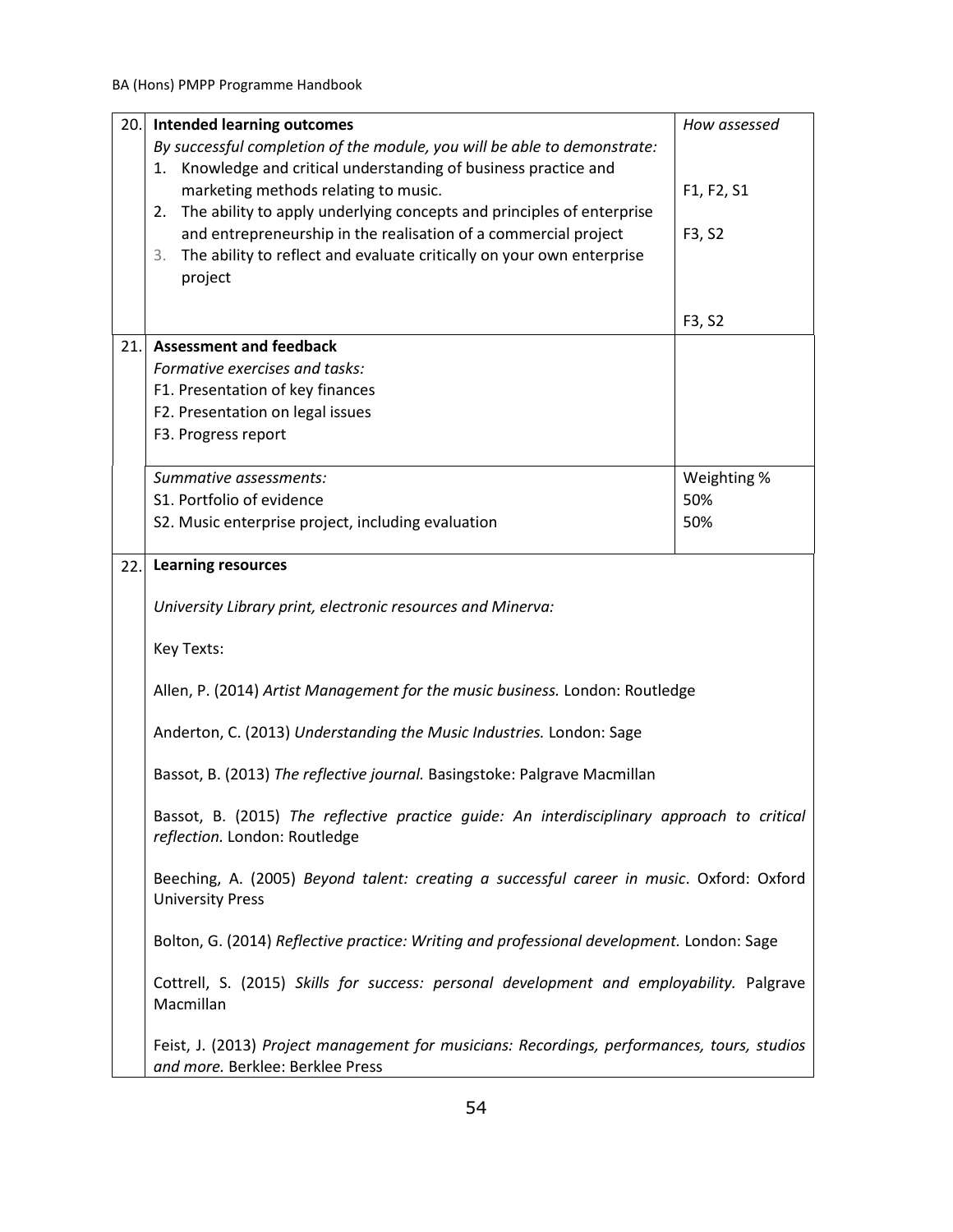T

| Hallam, S. (2015) The power of music. London: iMerc                                                                                                                                                                                                                                                                                                                                                                                                                                   |
|---------------------------------------------------------------------------------------------------------------------------------------------------------------------------------------------------------------------------------------------------------------------------------------------------------------------------------------------------------------------------------------------------------------------------------------------------------------------------------------|
| Harrison, A. (2014) Music: The Business. 6 <sup>th</sup> ed. London: Virgin                                                                                                                                                                                                                                                                                                                                                                                                           |
| King, M. (2009) Music Marketing: Press, promotion, distribution and retail. Berklee: Berklee<br>Press                                                                                                                                                                                                                                                                                                                                                                                 |
| Mulligan, M. (2015) Awakening: The music industry in the digital age. CreateSpace                                                                                                                                                                                                                                                                                                                                                                                                     |
| Purkiss, J. & Royston-Lee, D. (2012) Brand you: Turn your unique talents into a winning formula.<br>London: Pearson                                                                                                                                                                                                                                                                                                                                                                   |
| <b>Current Journals and Popular Music/Music Production Press:</b>                                                                                                                                                                                                                                                                                                                                                                                                                     |
| Popular Music (print at Weston, BSU online)<br>Popular Music History (BSU online)<br>Popular Music and Society (BSU online)<br>Music Trades (BSU online)<br>The Song Writing magazine [online] www.songwritingmagazine.co.uk<br>Rolling Stone magazine www.rollingstone.com (print subscription to be confirmed)<br>Q Magazine www.qthemusic.com (print subscription)<br>Sound On Sound Magazine www.soundonsound.com<br>Resolution - Audio Production Magazine www.resolutionmag.com |
| Key web-based and electronic resources:<br>Oxford Music Online (BSU)<br>Naxos Music Library (BSU)<br>Garland Encyclopaedia of World Music Online (BSU)<br>Rock's Backpages (BSU)<br>Mintel (Weston and BSU)                                                                                                                                                                                                                                                                           |
| 23. Preparatory work                                                                                                                                                                                                                                                                                                                                                                                                                                                                  |
| Before commencing this module you should reflect on your successes in all level 4 modules of<br>study. You should ensure you have attended all HE Library+ sessions and seek additional<br>support should you require a refresher session on writing essays and Harvard referencing.                                                                                                                                                                                                  |

٦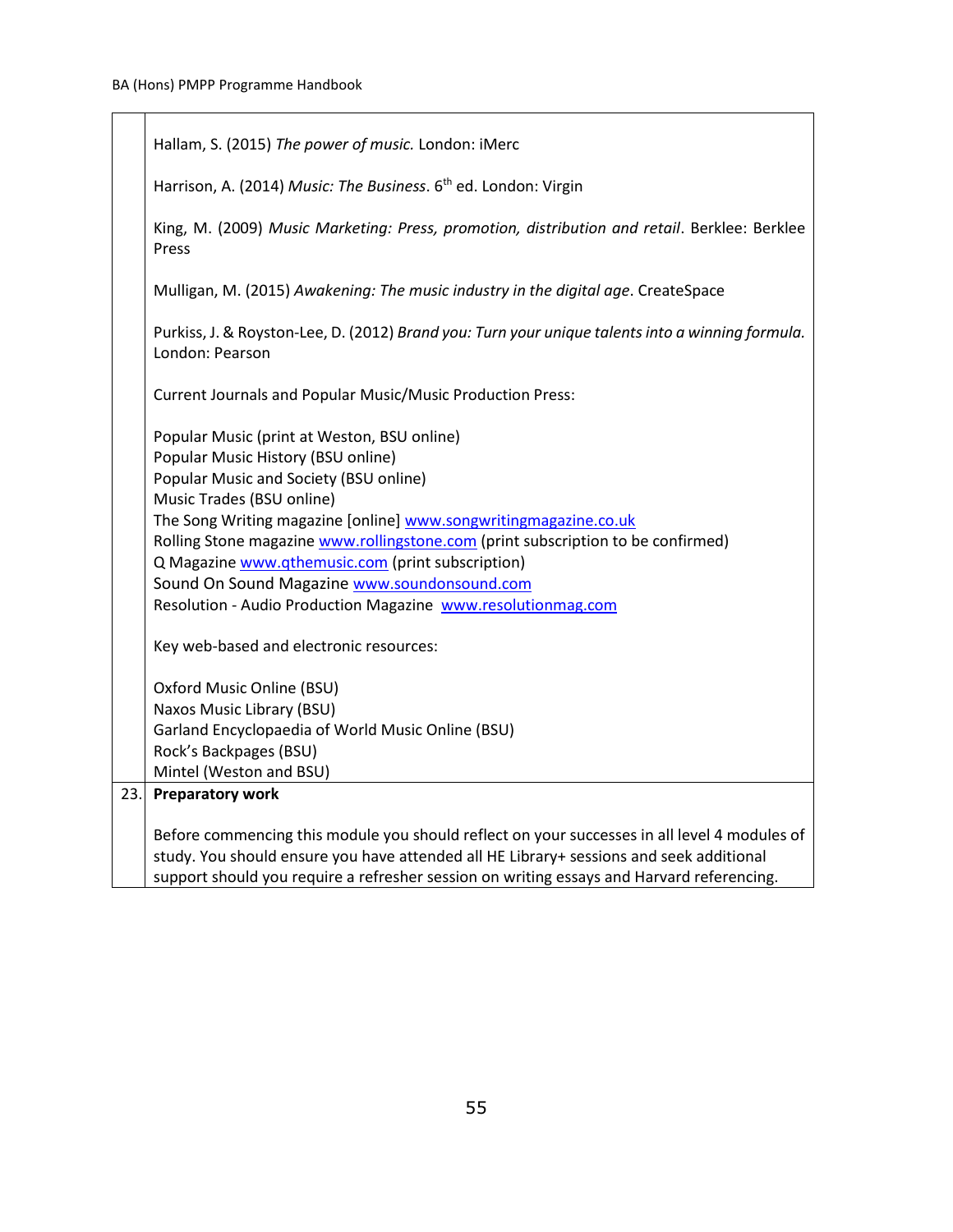| 1.  | Module code                                                                                                                                                                                                                                                                                                                                                                                                                                                                                                                                                                                                                                                                                                             | tba                                |
|-----|-------------------------------------------------------------------------------------------------------------------------------------------------------------------------------------------------------------------------------------------------------------------------------------------------------------------------------------------------------------------------------------------------------------------------------------------------------------------------------------------------------------------------------------------------------------------------------------------------------------------------------------------------------------------------------------------------------------------------|------------------------------------|
| 2.  | Module title                                                                                                                                                                                                                                                                                                                                                                                                                                                                                                                                                                                                                                                                                                            | <b>Composition and Songwriting</b> |
| 3.  | Subject                                                                                                                                                                                                                                                                                                                                                                                                                                                                                                                                                                                                                                                                                                                 | Professional Music Performance and |
|     |                                                                                                                                                                                                                                                                                                                                                                                                                                                                                                                                                                                                                                                                                                                         | Production                         |
| 4.  | Core for                                                                                                                                                                                                                                                                                                                                                                                                                                                                                                                                                                                                                                                                                                                | BA (Hons) Professional Music       |
|     |                                                                                                                                                                                                                                                                                                                                                                                                                                                                                                                                                                                                                                                                                                                         | Performance and Production         |
| 5.  | Level                                                                                                                                                                                                                                                                                                                                                                                                                                                                                                                                                                                                                                                                                                                   | 5                                  |
| 6.  | <b>UK</b> credits                                                                                                                                                                                                                                                                                                                                                                                                                                                                                                                                                                                                                                                                                                       | 40                                 |
| 7.  | <b>ECTS</b> credits                                                                                                                                                                                                                                                                                                                                                                                                                                                                                                                                                                                                                                                                                                     | 20                                 |
| 8.  | Optional for                                                                                                                                                                                                                                                                                                                                                                                                                                                                                                                                                                                                                                                                                                            | N/A                                |
| 9.  | <b>Excluded combinations</b>                                                                                                                                                                                                                                                                                                                                                                                                                                                                                                                                                                                                                                                                                            | N/A                                |
| 10. | Pre-requisite or co-requisite                                                                                                                                                                                                                                                                                                                                                                                                                                                                                                                                                                                                                                                                                           | None                               |
| 11. | Class contact time: total hours                                                                                                                                                                                                                                                                                                                                                                                                                                                                                                                                                                                                                                                                                         | Total Hours: 120                   |
| 12. | Independent study time: total hours                                                                                                                                                                                                                                                                                                                                                                                                                                                                                                                                                                                                                                                                                     | Total Hours: 280                   |
| 13. | Semester(s) of delivery                                                                                                                                                                                                                                                                                                                                                                                                                                                                                                                                                                                                                                                                                                 | Year long                          |
| 14. | Main campus location                                                                                                                                                                                                                                                                                                                                                                                                                                                                                                                                                                                                                                                                                                    | <b>UCW Loxton Campus</b>           |
| 15. | Module co-ordinator                                                                                                                                                                                                                                                                                                                                                                                                                                                                                                                                                                                                                                                                                                     | Susannah Leitch                    |
| 16. | Additional costs involved                                                                                                                                                                                                                                                                                                                                                                                                                                                                                                                                                                                                                                                                                               | None                               |
| 17. | <b>Brief description and aims of module</b>                                                                                                                                                                                                                                                                                                                                                                                                                                                                                                                                                                                                                                                                             |                                    |
|     | use a range of musical and production techniques applied within different compositions and<br>original songs.<br>Specifically the module aims to provide an environment in which you can engage creatively<br>and critically in songwriting and/or composing. You do this through a range of workshops,<br>performance and recording activities liaising closely with your tutors and a variety of<br>composition and instrumental specialists.<br>Creativity and flexibility will be encouraged in the implementation of new ideas and skills. It is<br>envisaged that songwriting and composition work will relate to your own path of interest; for<br>example, music for media and original compositions and songs. |                                    |
| 18. | The module aims to:<br>Foster creativity and self-critique in the process of songwriting and composition<br>٠<br>Advance your songwriting and composition technique and skills<br>٠<br>Provide opportunities for you to create original work<br><b>Outline syllabus</b><br>You are encouraged to explore and engage with a variety of musical styles, and identify the                                                                                                                                                                                                                                                                                                                                                  |                                    |
|     | compositional techniques used. Specifically, you analyse the work of others that will inform<br>your approach to the creation of your own original work.<br>Indicative content includes:                                                                                                                                                                                                                                                                                                                                                                                                                                                                                                                                |                                    |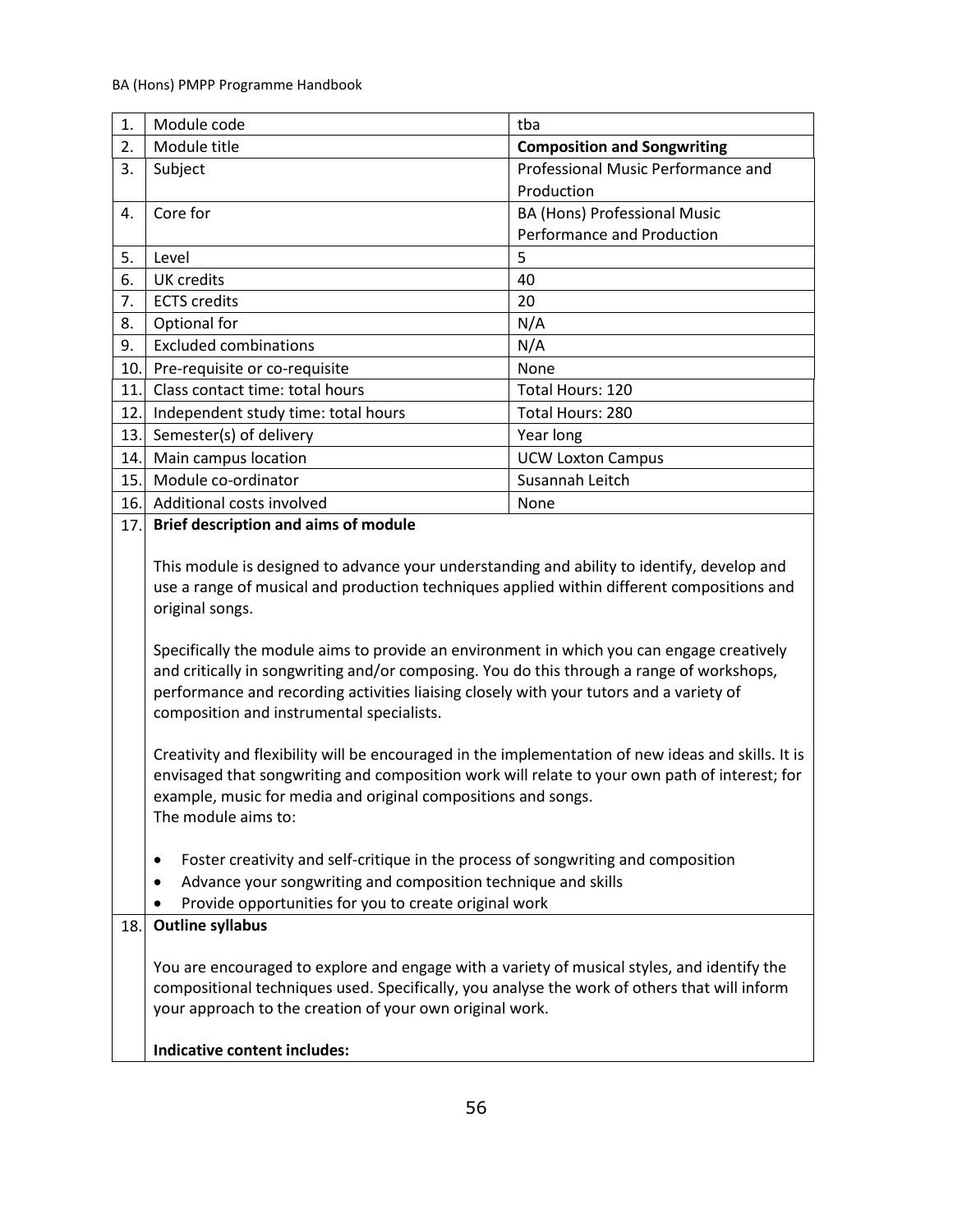BA (Hons) PMPP Programme Handbook

|      | Lyric writing<br>٠                                                                              |                                                  |
|------|-------------------------------------------------------------------------------------------------|--------------------------------------------------|
|      | Meaning and purpose<br>$\bullet$                                                                |                                                  |
|      | Instrumentation<br>$\bullet$                                                                    |                                                  |
|      | Using software to develop composition ideas<br>٠                                                |                                                  |
|      | Arranging<br>٠                                                                                  |                                                  |
|      | Developing melodies<br>$\bullet$                                                                |                                                  |
|      | <b>Exploring harmonic structures</b><br>$\bullet$<br>Chord progressions                         |                                                  |
|      |                                                                                                 |                                                  |
|      | Weekly workshops will provide you with the opportunity to explore composition techniques in     |                                                  |
|      | a number of contexts.                                                                           |                                                  |
| 19.  | <b>Teaching and learning activities</b>                                                         |                                                  |
|      | Teaching will take place in the form of lectures, seminars and workshops. Lectures and class    |                                                  |
|      | activities facilitate the analysis of a broad range of various composition and songwriting work |                                                  |
|      | spanning a range of genres, styles and applications.                                            |                                                  |
|      |                                                                                                 |                                                  |
|      | Seminar sessions and peer critique sessions will provide you with the opportunity to give and   |                                                  |
|      | receive critical feedback on your ideas.                                                        |                                                  |
|      | Demonstrations and workshops in using computer software to realise composition work will        |                                                  |
|      | be provided.                                                                                    |                                                  |
|      |                                                                                                 |                                                  |
| 20.  | <b>Intended learning outcomes</b>                                                               | How assessed                                     |
|      | By successful completion of the module, you will be able to demonstrate:                        |                                                  |
|      | The ability to critically evaluate a range of compositional principles,<br>1.                   |                                                  |
|      | styles and genres within original work (including songs)                                        | F1, S1                                           |
|      | The ability to apply underlying concepts and principles of structure,<br>2.                     |                                                  |
|      | form and musicality in the creation of your own composition work.                               |                                                  |
|      | Knowledge and critical understanding of professional standards in<br>3.                         | F2, S2                                           |
|      | the context of music presentation and performance                                               |                                                  |
|      |                                                                                                 |                                                  |
|      | <b>Assessment and feedback</b>                                                                  | F <sub>2</sub> , S <sub>1</sub> , S <sub>2</sub> |
| 21.1 | Formative exercises and tasks:                                                                  |                                                  |
|      | F1. Draft assessment                                                                            |                                                  |
|      | F2. Work-in-progress session and peer review of work                                            |                                                  |
|      |                                                                                                 |                                                  |
|      | Summative assessments:                                                                          | Weighting %                                      |
|      | S1. Presentation (individual) 15 minutes with full annotated and musical                        | 25%                                              |
|      | analysis                                                                                        |                                                  |
|      | S2. Portfolio of compositions with viva voce                                                    | 75%                                              |
|      |                                                                                                 |                                                  |

٦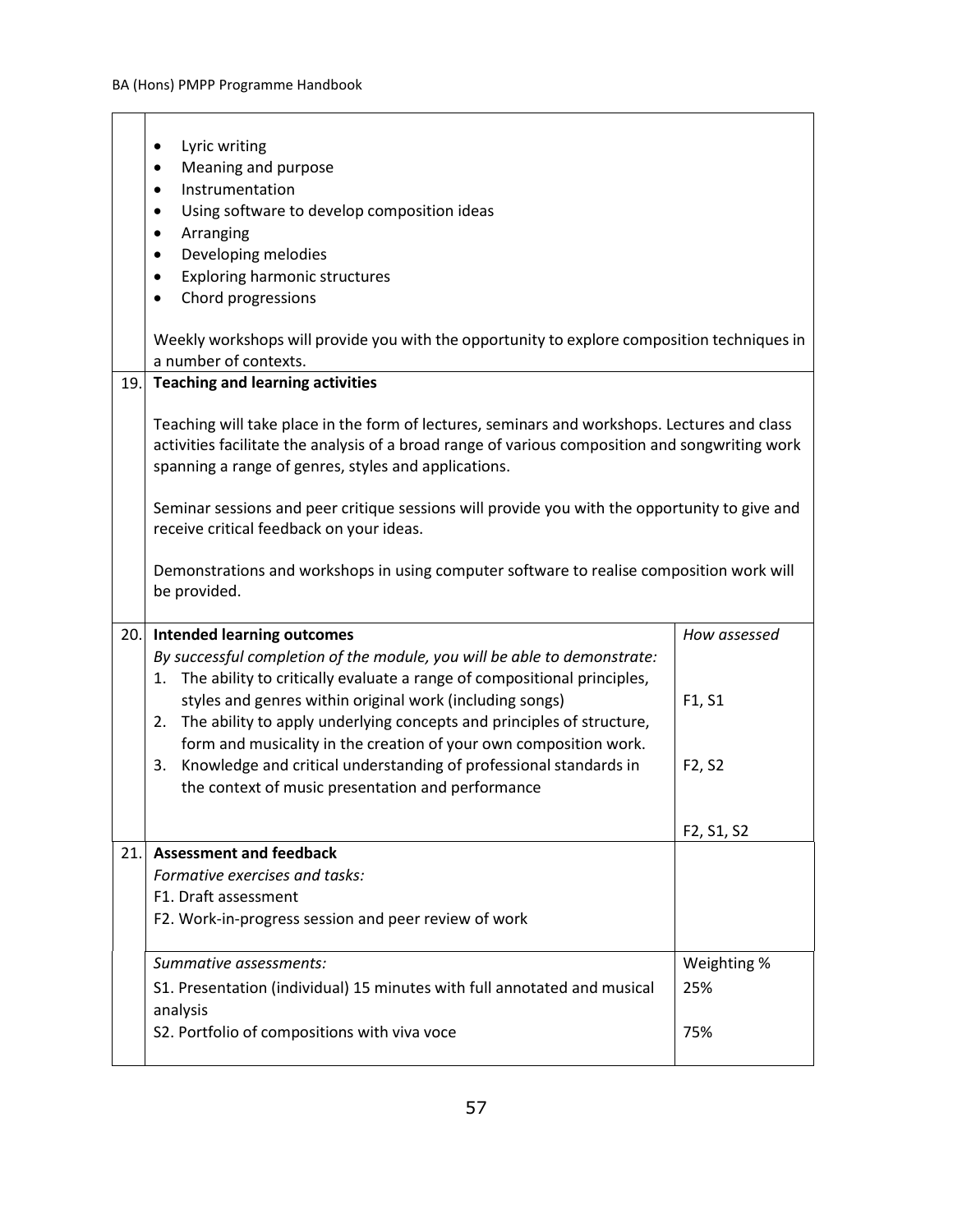| 22. | <b>Learning resources</b>                                                                                                                                                                            |
|-----|------------------------------------------------------------------------------------------------------------------------------------------------------------------------------------------------------|
|     | University Library print, electronic resources and Minerva:                                                                                                                                          |
|     | <b>Key Texts:</b>                                                                                                                                                                                    |
|     | Baker, D. (1988) David Baker's Arranging & Composing: For the Small Ensemble, Jazz, R & B,<br>Jazz-Rock: Alfred                                                                                      |
|     | Black, D. (1998) The Essential Dictionary of Orchestration. London: Alfred Publishing Company.                                                                                                       |
|     | Braheny, J. (2006) The Craft and Business of Songwriting (3rd ed.) Cincinnati: Writer's Digest<br>Books.                                                                                             |
|     | Blume, J. (2008) Six Steps to Songwriting Success: The Comprehensive Guide to Writing and<br>Marketing Hit Songs: Crown Publishing Group                                                             |
|     | Davis, R. (2010) Complete Guide to Film Scoring: Berklee Press                                                                                                                                       |
|     | Davis, S. (1992) The Songwriter's Idea Book: ASIN: B008PMIH2S                                                                                                                                        |
|     | Deena, K. & Lesbrecht, J. (2009) Sound and Music for the Theatre: Focal Press                                                                                                                        |
|     | Fergusson, R. (1985) The Penguin Rhyming Dictionary: Penguin                                                                                                                                         |
|     | Frederick, R. (2008) Shortcuts to Hit Songwriting: 126 Proven Techniques for Writing Songs That<br>Sell: Taxi Music Books                                                                            |
|     | Gerou, T. (1999) Essential Dictionary of Orchestration: Ranges, General Characteristics,<br>Technical Considerations, Scoring Tips: The Most Practical and Comprehensive: Alfred Music<br>Publishing |
|     | Harrison, M. (1999) Contemporary Music Theory Level 1 and 2. Milwaukee: Hal Leonard.                                                                                                                 |
|     | Pattinson, P. (1991) Essential Guide to Lyric Form and Structure: Tools and Techniques for<br><b>Writing Better Lyrics: Berklee Press</b>                                                            |
|     | Pattison, P. (2010) Writing Better Lyrics: The Essential Guide to Powerful Songwriting.<br>Cincinnati: Writer's Digest Books                                                                         |
| 23. | <b>Preparatory work</b>                                                                                                                                                                              |
|     | Prior to the start of the module, you are advised to have thought about possible sources of<br>inspiration                                                                                           |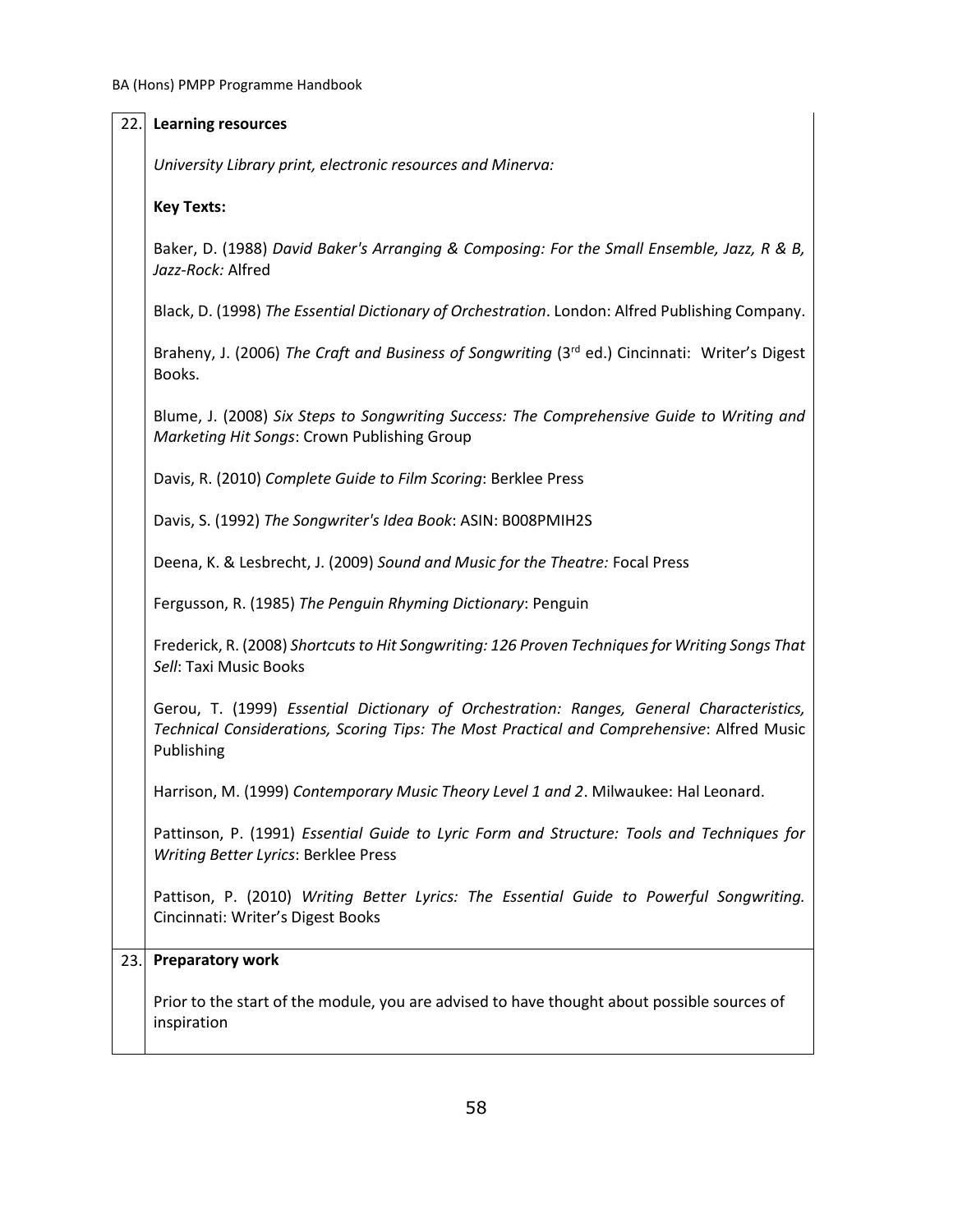Year Three

| 1.  | Module code                                 | MPP6000-40                         |
|-----|---------------------------------------------|------------------------------------|
| 2.  | Module title                                | <b>Professional Development</b>    |
| 3.  | Subject                                     | Professional Music Performance and |
|     |                                             | Production                         |
| 4.  | Core for                                    | BA (Hons) Professional Music       |
|     |                                             | Performance and Music              |
| 5.  | Level                                       | 6                                  |
| 6.  | UK credits                                  | 40                                 |
| 7.  | <b>ECTS</b> credits                         | 20                                 |
| 8.  | Optional for                                | N/A                                |
| 9.  | <b>Excluded combinations</b>                | N/A                                |
| 10. | Pre-requisite or co-requisite               | None                               |
| 11. | Class contact time: total hours             | Total Hours: 120                   |
| 12. | Independent study time: total hours         | Total Hours: 280                   |
| 13. | Semester(s) of delivery                     | Year long                          |
| 14. | Main campus location                        | <b>UCW Knightstone Campus</b>      |
| 15. | Module co-ordinator                         | Lee Sullivan                       |
| 16. | Additional costs involved                   | None                               |
| 17. | <b>Brief description and aims of module</b> |                                    |

The module provides a supportive educational framework that forges the development of advanced creative processes and/or the development of new skills, informed by individual critical reflection and evaluation. You develop a portfolio of work-based evidence within your chosen specialism (such as a performer, producer, engineer or composer).

#### **The module aims to:**

- Foster reflective critical analysis and evaluation of your professional skills development requirements
- Allow you to explore appropriate career opportunities relevant to your specialism
- Develop commercial awareness and entrepreneurial skills, alongside communication and personal management skills

## 18. **Outline syllabus**

In addition to the development of skills, you receive training in, and explore, employment opportunities within your chosen discipline, critically analysing potential career trajectories. This includes practical workshops, group exploration tasks and lectures delivered by industry and academic practitioners. The module is enriched through work-related projects, workplacements and/or real-world project scenarios; encouraging the development of an in-depth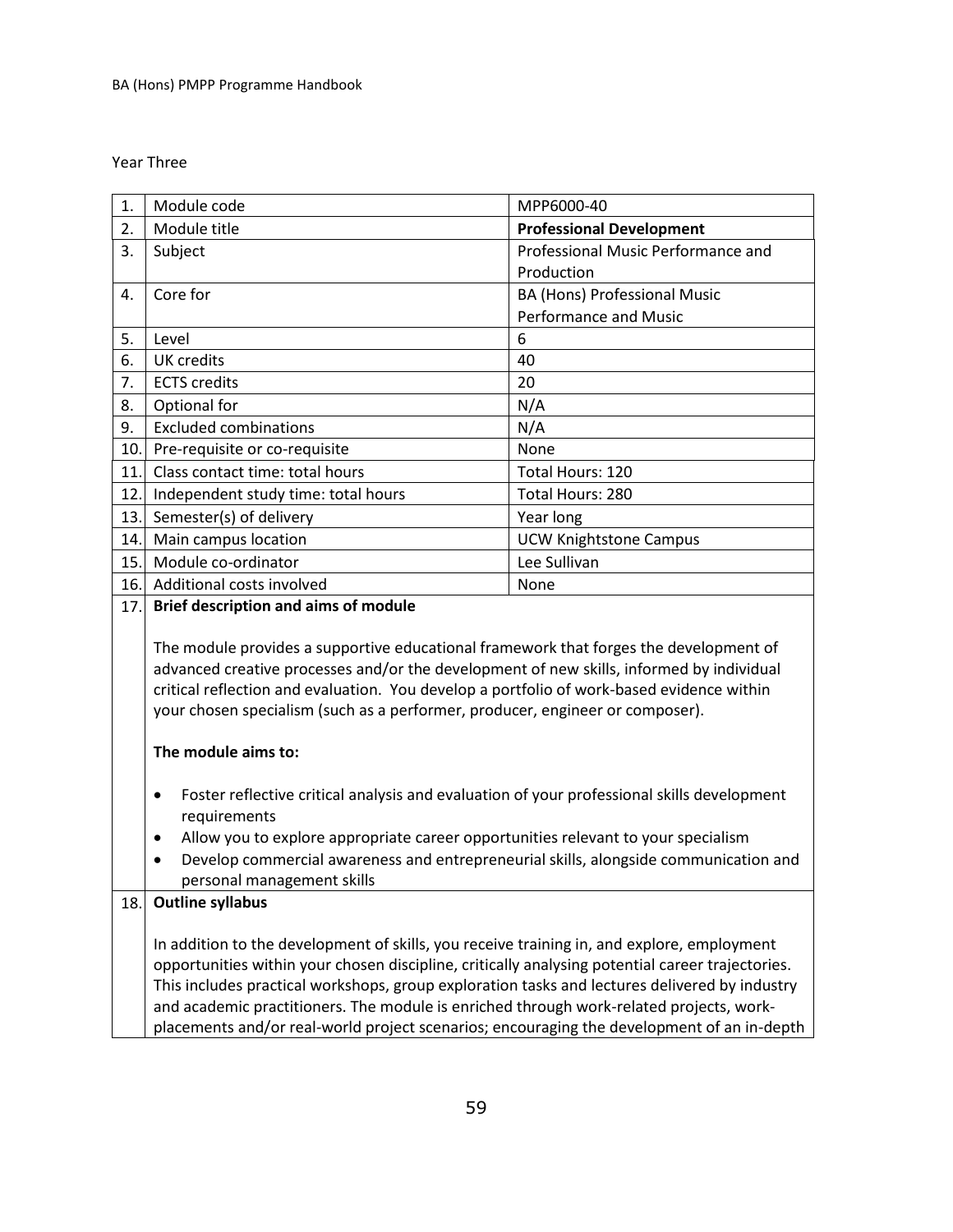|      | understanding of project management, professional engagement, and effective collaboration                                                                                                                                                                                                                                                                                                                                                                                                                                                                                                                                                                                                                                                       |              |
|------|-------------------------------------------------------------------------------------------------------------------------------------------------------------------------------------------------------------------------------------------------------------------------------------------------------------------------------------------------------------------------------------------------------------------------------------------------------------------------------------------------------------------------------------------------------------------------------------------------------------------------------------------------------------------------------------------------------------------------------------------------|--------------|
|      | with professionals in your chosen sector.                                                                                                                                                                                                                                                                                                                                                                                                                                                                                                                                                                                                                                                                                                       |              |
|      | Indicative areas of study include:                                                                                                                                                                                                                                                                                                                                                                                                                                                                                                                                                                                                                                                                                                              |              |
|      | How to identify and analyse career opportunities and specifically how these relate to<br>$\bullet$<br>chosen path of development<br>Professionalism in the workplace<br>$\bullet$<br>Higher level communication skills (both written and verbal)<br>$\bullet$<br>Reflective practice and how this relates to the development of new skills<br>$\bullet$<br><b>Employment and enterprise</b><br>$\bullet$<br>Building, developing and maintaining effective working relationships<br>$\bullet$<br>Identifying and forecasting industry market trends (locally, nationally and globally)<br>$\bullet$<br>How to consider and develop a careers portfolio<br>$\bullet$<br>How a sample of industry sectors are structured and operate<br>$\bullet$ |              |
|      | You carry out independent study and have one to one tutorials (with a designated supervisor)                                                                                                                                                                                                                                                                                                                                                                                                                                                                                                                                                                                                                                                    |              |
|      | to check progress throughout the duration of the module.<br>The chosen area of development must be agreed with the designated supervisor and you can                                                                                                                                                                                                                                                                                                                                                                                                                                                                                                                                                                                            |              |
|      | expect tutor support throughout the professional development process.                                                                                                                                                                                                                                                                                                                                                                                                                                                                                                                                                                                                                                                                           |              |
| 19.1 | <b>Teaching and learning activities</b>                                                                                                                                                                                                                                                                                                                                                                                                                                                                                                                                                                                                                                                                                                         |              |
|      | Teaching and learning activities include lectures, seminars, group work and tutorials,<br>presentations, practical workshops, one-to-one tutorials. Educational visits, employer<br>engagement and specialist visiting lecturers drawn from regional and national contacts will<br>further support on-campus learning activities. You are encouraged to explore, and engage in,<br>a range of activities such as forums, performances, careers fairs and employer engagement<br>exercises (local, regional, national and international). Relevant topics, such as legal and<br>financial aspects of the music industry, and business planning will be delivered as part of the<br>syllabus for this module.                                     |              |
|      | Through a process of defined research based activities, you implement self-evaluation in your<br>chosen discipline, defining the market you aspire to work in. You produce a portfolio that<br>evidences, collectively, a sequenced approach to personal and professional development.                                                                                                                                                                                                                                                                                                                                                                                                                                                          |              |
|      | The module also provides the opportunity for collaboration between performance and<br>production specialists, whilst allowing for each to fulfil the intended learning outcomes. The<br>module provides opportunity to work in partnership, respond to leadership and lead others<br>in teamwork scenarios, developing the key communication and interaction skills required to<br>work effectively in the music industry.                                                                                                                                                                                                                                                                                                                      |              |
| 20.1 | <b>Intended learning outcomes</b>                                                                                                                                                                                                                                                                                                                                                                                                                                                                                                                                                                                                                                                                                                               | How assessed |
|      | By successful completion of the module, you will be able to demonstrate:                                                                                                                                                                                                                                                                                                                                                                                                                                                                                                                                                                                                                                                                        |              |
|      | Advanced skills in analytical research and critical enquiry<br>1.                                                                                                                                                                                                                                                                                                                                                                                                                                                                                                                                                                                                                                                                               |              |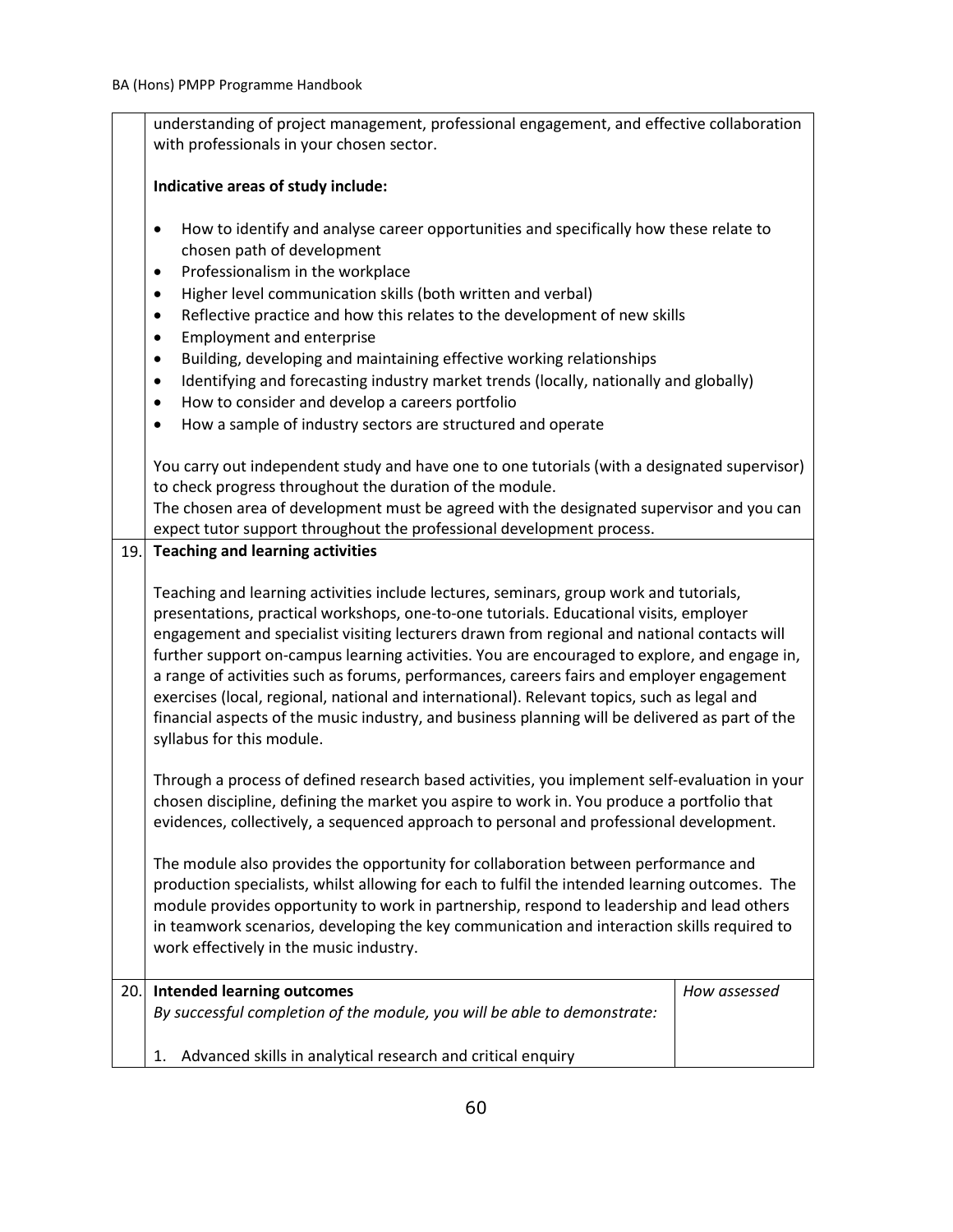|     | 2. The ability to design, develop and implement an effective                                                                    | F1, S1, S2, |
|-----|---------------------------------------------------------------------------------------------------------------------------------|-------------|
|     | professional development project                                                                                                | F1, S1, S2  |
|     | Critical reflection and evaluation of self and your own professional<br>3.                                                      |             |
|     | development requirements                                                                                                        | F2, S1, S2, |
| 21. | <b>Assessment and feedback</b>                                                                                                  |             |
|     | Formative exercises and tasks:                                                                                                  |             |
|     | F1. Project research presentations to an audience, class                                                                        |             |
|     | discussion/debate<br>F2. Milestone Presentations to an audience, class discussion/debate                                        |             |
|     |                                                                                                                                 |             |
|     | Summative assessments:                                                                                                          | Weighting % |
|     | S1. Project Proposal (2000 words)                                                                                               | 20%         |
|     | S2. Individual Portfolio with viva voce                                                                                         | 80%         |
| 22. | <b>Learning resources</b>                                                                                                       |             |
|     | University Library print, electronic resources and Minerva:                                                                     |             |
|     | <b>Key Texts:</b>                                                                                                               |             |
|     | Allen, P. (2014) Artist Management for the music business. London: Routledge                                                    |             |
|     | Anderton, C. (2013) Understanding the Music Industries. London: Sage                                                            |             |
|     | Bassot, B. (2013) The reflective journal. Basingstoke: Palgrave Macmillan                                                       |             |
|     | Bassot, B. (2015) The reflective practice guide: An interdisciplinary approach to critical<br>reflection. London: Routledge     |             |
|     | Beeching, A. (2005) Beyond talent: creating a successful career in music. Oxford: Oxford<br><b>University Press</b>             |             |
|     | Bolton, G. (2014) Reflective practice: Writing and professional development. London: Sage                                       |             |
|     | Cottrell, S. (2015) Skills for success: personal development and employability. Palgrave<br>Macmillan                           |             |
|     | Feist, J. (2013) Project management for musicians: Recordings, performances, tours, studios<br>and more. Berklee: Berklee Press |             |
|     | Hallam, S. (2015) The power of music. London: iMerc                                                                             |             |
|     | Harrison, A. (2014) Music: The Business. 6 <sup>th</sup> ed. London: Virgin                                                     |             |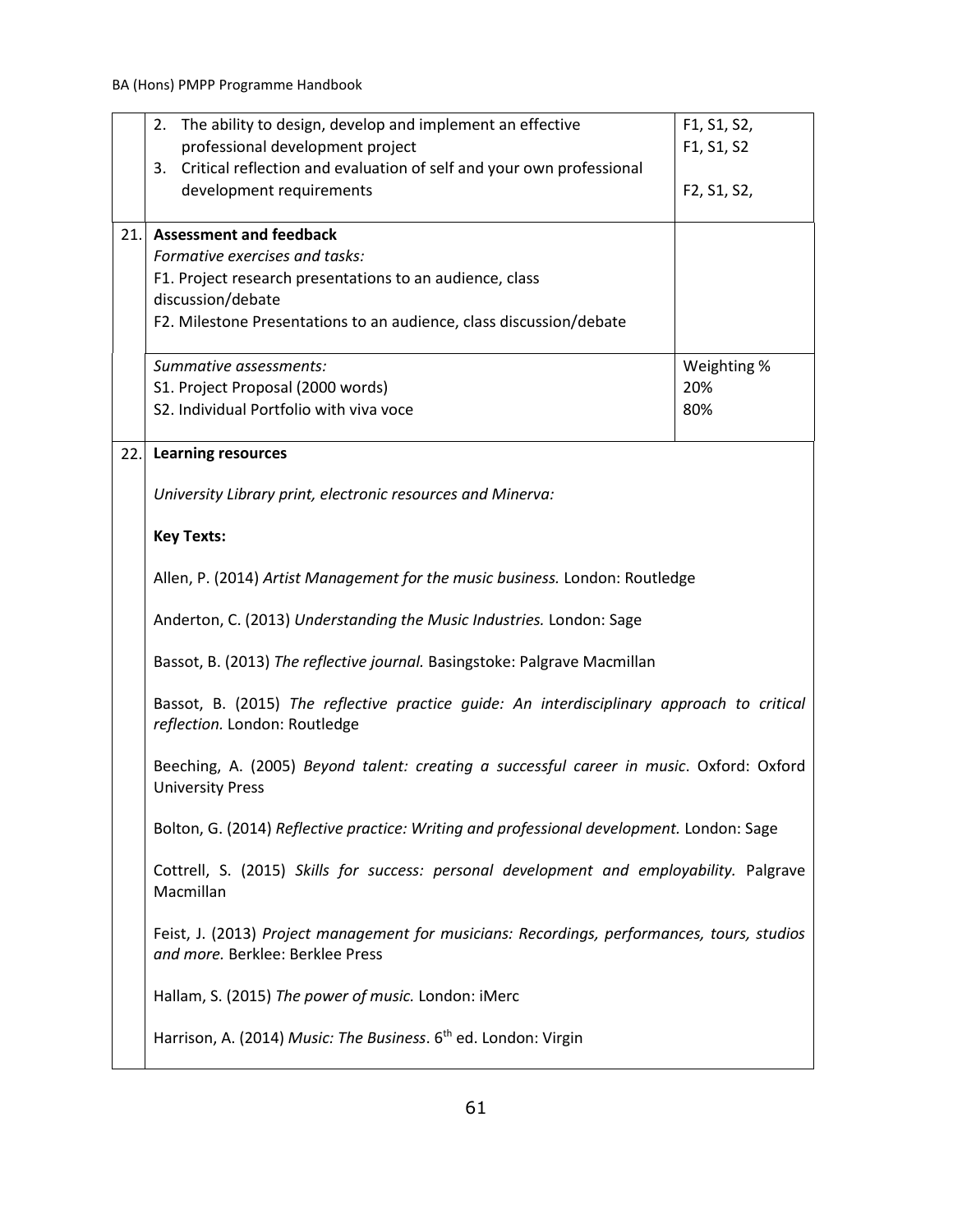|     | King, M. (2009) Music Marketing: Press, promotion, distribution and retail. Berklee: Berklee<br>Press                                                                                                                                                                                                                                                                                                                                                                                                                            |
|-----|----------------------------------------------------------------------------------------------------------------------------------------------------------------------------------------------------------------------------------------------------------------------------------------------------------------------------------------------------------------------------------------------------------------------------------------------------------------------------------------------------------------------------------|
|     | Mulligan, M. (2015) Awakening: The music industry in the digital age. CreateSpace                                                                                                                                                                                                                                                                                                                                                                                                                                                |
|     | Purkiss, J. & Royston-Lee, D. (2012) Brand you: Turn your unique talents into a winning formula.<br>London: Pearson                                                                                                                                                                                                                                                                                                                                                                                                              |
|     | <b>Current Journals and Popular Music/Music Production Press:</b>                                                                                                                                                                                                                                                                                                                                                                                                                                                                |
|     | Popular Music (print at Weston, BSU online)<br>Popular Music History (BSU online)<br>Popular Music and Society (BSU online)<br>Music Trades (BSU online)<br>The Song writing magazine [online] www.songwritingmagazine.co.uk<br>Rolling Stone magazine www.rollingstone.com (print subscription to be confirmed)<br>Q Magazine www.qthemusic.com (print subscription)<br>Sound On Sound Magazine www.soundonsound.com<br>Resolution - Audio Production Magazine www.resolutionmag.com<br>Key web-based and electronic resources: |
|     |                                                                                                                                                                                                                                                                                                                                                                                                                                                                                                                                  |
|     | Oxford Music Online (BSU)<br>Naxos Music Library (BSU)                                                                                                                                                                                                                                                                                                                                                                                                                                                                           |
|     | Garland Encyclopaedia of World Music Online (BSU)                                                                                                                                                                                                                                                                                                                                                                                                                                                                                |
|     | Rock's Backpages (BSU)                                                                                                                                                                                                                                                                                                                                                                                                                                                                                                           |
| 23. | Mintel (Weston and BSU)<br><b>Preparatory work</b>                                                                                                                                                                                                                                                                                                                                                                                                                                                                               |
|     |                                                                                                                                                                                                                                                                                                                                                                                                                                                                                                                                  |
|     | At levels 4 and 5 you will have begun to consider your career trajectory. You may reflect on<br>your previous experiences and career intent to inform an approach to this module.                                                                                                                                                                                                                                                                                                                                                |
|     | Independent thinking, reading and research relating to aspects of the music industry will<br>provide a broad context for the module. You should consider your career options and<br>understand the importance of developing a 'portfolio' career. Familiarity with developments<br>in the industry is considered valuable, therefore you are encouraged to read journals, blogs<br>etc.                                                                                                                                          |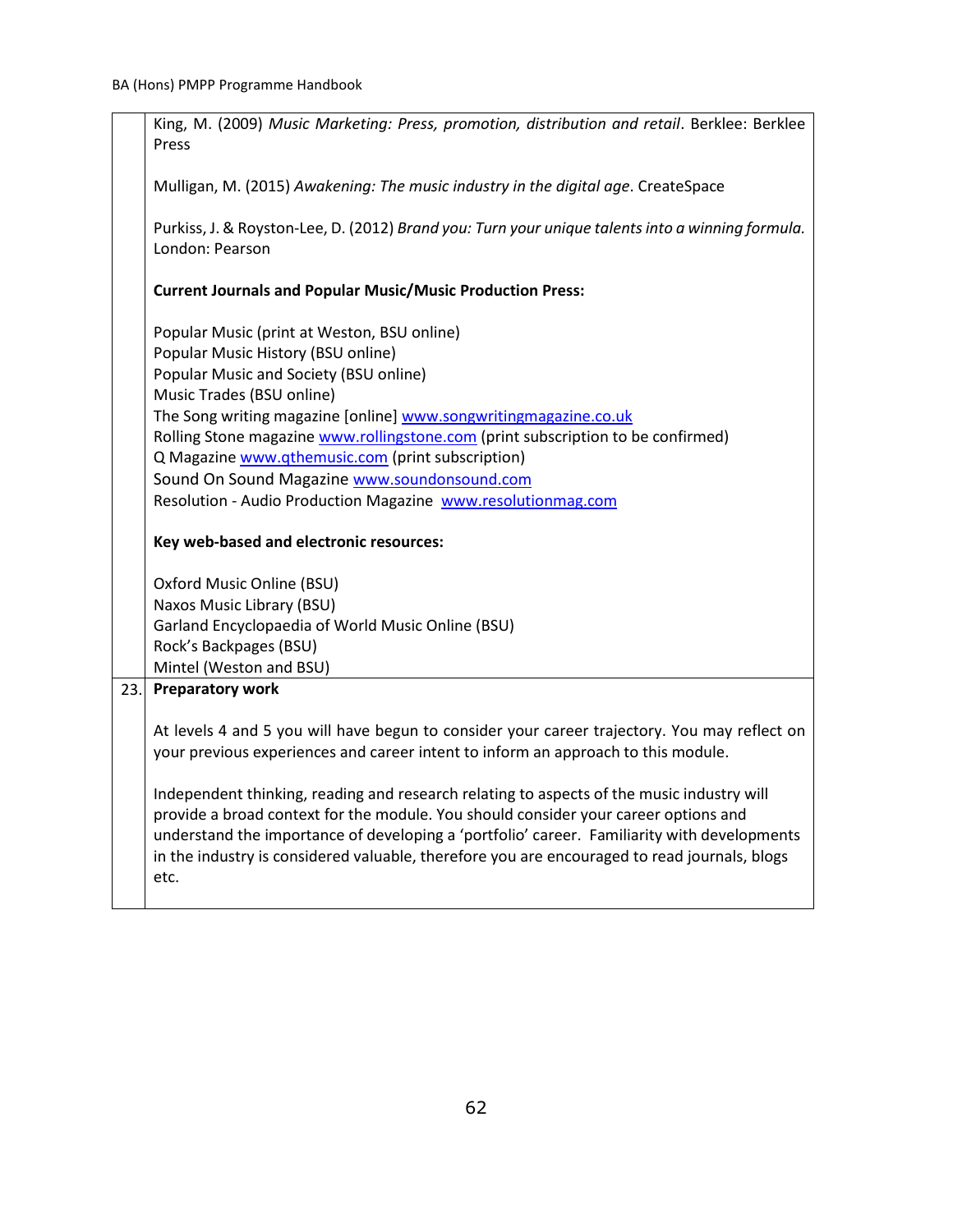| 1.  | Module code                                 | MPP6001-40                         |
|-----|---------------------------------------------|------------------------------------|
| 2.  | Module title                                | <b>Specialist Skills Portfolio</b> |
| 3.  | Subject                                     | Professional Music Performance and |
|     |                                             | Production                         |
| 4.  | Core for                                    | BA (Hons) Professional Music       |
|     |                                             | Performance and Production         |
| 5.  | Level                                       | 6                                  |
| 6.  | <b>UK</b> credits                           | 40                                 |
| 7.  | <b>ECTS</b> credits                         | 20                                 |
| 8.  | Optional for                                | N/A                                |
| 9.  | <b>Excluded combinations</b>                | N/A                                |
| 10. | Pre-requisite or co-requisite               | None                               |
| 11. | Class contact time: total hours             | Total Hours: 120                   |
| 12. | Independent study time: total hours         | Total Hours: 280                   |
| 13. | Semester(s) of delivery                     | Year long                          |
| 14. | Main campus location                        | <b>UCW Knightstone Campus</b>      |
| 15. | Module co-ordinator                         | Lee Sullivan                       |
| 16. | Additional costs involved                   | None                               |
| 17. | <b>Brief description and aims of module</b> |                                    |

## This module evidences your technical and creative abilities in the pursuit of realising a final product or artefact. The outcome will be informed by your own professional aspiration and creative identity, culminating in a specialist skills portfolio to present to future employers, clients and audiences.

The specialist skills portfolio could include:

- A performance or collection/evidence of numerous live performance work
- A collection of compositions and/or song writing work
- An album of studio recorded work
- A portfolio of sound design examples (film, TV, computer games)
- Work that combines specific specialisms

In all cases the content of the portfolio will be discussed and agreed with the module tutor and subject specialist.

### **The module aims to:**

- Allow you to consolidate and demonstrate your competence in the practices, processes, techniques and methodologies required in the study of music performance or music production
- Develop your personal methodologies for self-reflection and critique
- Foster individual creativity and self-expression.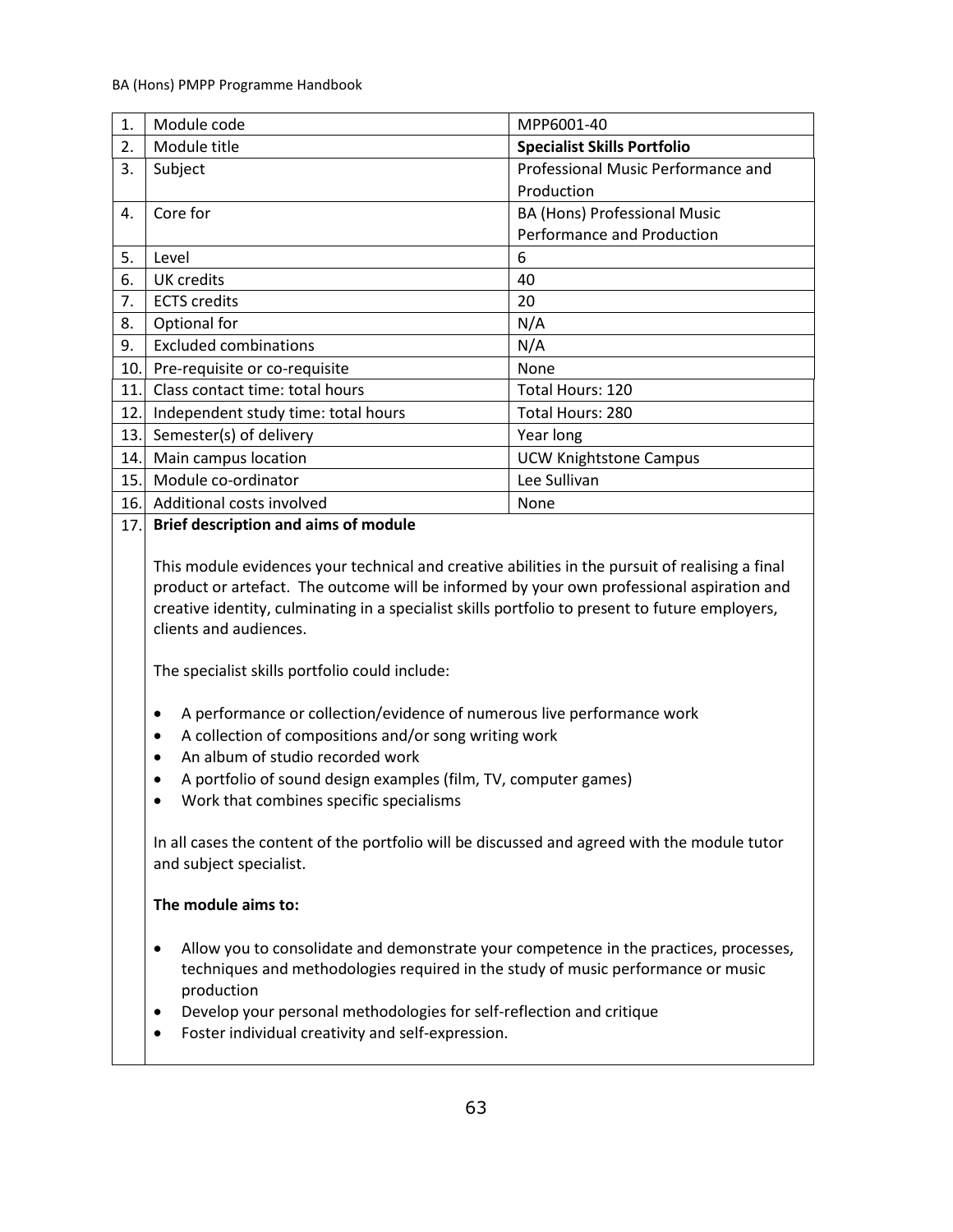| 18. | Outline syllabus                                                                                                                                                                                                                                                                                                                                                                                                                                                                                                                                                                                                                                                                                                                                                                                                                                                             |                                   |
|-----|------------------------------------------------------------------------------------------------------------------------------------------------------------------------------------------------------------------------------------------------------------------------------------------------------------------------------------------------------------------------------------------------------------------------------------------------------------------------------------------------------------------------------------------------------------------------------------------------------------------------------------------------------------------------------------------------------------------------------------------------------------------------------------------------------------------------------------------------------------------------------|-----------------------------------|
|     | The module explores the use of appropriate practice-led research techniques, such as: critical<br>analysis; case studies; practice-based research; and aural investigation (non-exclusively). You<br>are supported in applying advanced music production and/or music performance techniques,<br>alongside the necessary associated project management skills required to produce a<br>comprehensive skills portfolio that demonstrate a professional level of technical and creative<br>ability.                                                                                                                                                                                                                                                                                                                                                                            |                                   |
|     | Indicative areas of study will include:                                                                                                                                                                                                                                                                                                                                                                                                                                                                                                                                                                                                                                                                                                                                                                                                                                      |                                   |
|     | The application of theory to practice<br>٠<br>Identify purpose and meaning of your product<br>$\bullet$<br>Research informed practice<br>٠<br>Self-evaluation and reflective practice<br>$\bullet$<br>Working with others in the creative domain<br>$\bullet$<br>Project management skills<br>$\bullet$<br>Critiquing the work of others and the peer review process<br>$\bullet$<br>Time management skills<br>$\bullet$<br>Project panning for logistics and resources<br>The chosen area/s studied will be negotiated with academic staff to ensure a breadth of<br>study at level 6. Portfolio contents could include:<br>A collection of song writing examples<br>٠<br>An album of studio recordings<br>$\bullet$<br>A show reel of live performance work<br>٠<br>A portfolio of sound design/composition work<br>$\bullet$<br>Composition for visual media<br>$\bullet$ |                                   |
|     | A score for a musical or play<br><b>Teaching and learning activities</b>                                                                                                                                                                                                                                                                                                                                                                                                                                                                                                                                                                                                                                                                                                                                                                                                     |                                   |
| 19. |                                                                                                                                                                                                                                                                                                                                                                                                                                                                                                                                                                                                                                                                                                                                                                                                                                                                              |                                   |
|     | Teaching and learning activities will include: one-to-one tutorials, lectures, seminars,<br>presentations, peer critique and specialist workshops from visiting lecturers and industry<br>specialists.                                                                                                                                                                                                                                                                                                                                                                                                                                                                                                                                                                                                                                                                       |                                   |
|     | You carry out independent study and have one to one tutorials (with a designated supervisor)<br>to check progress throughout the duration of the module.                                                                                                                                                                                                                                                                                                                                                                                                                                                                                                                                                                                                                                                                                                                     |                                   |
| 20. | <b>Intended learning outcomes</b><br>By successful completion of the module, you will be able to demonstrate:                                                                                                                                                                                                                                                                                                                                                                                                                                                                                                                                                                                                                                                                                                                                                                | How assessed                      |
|     | A systematic understanding in processes of design, development and<br>1.<br>production of a major project                                                                                                                                                                                                                                                                                                                                                                                                                                                                                                                                                                                                                                                                                                                                                                    | F <sub>1</sub> , S <sub>1</sub> , |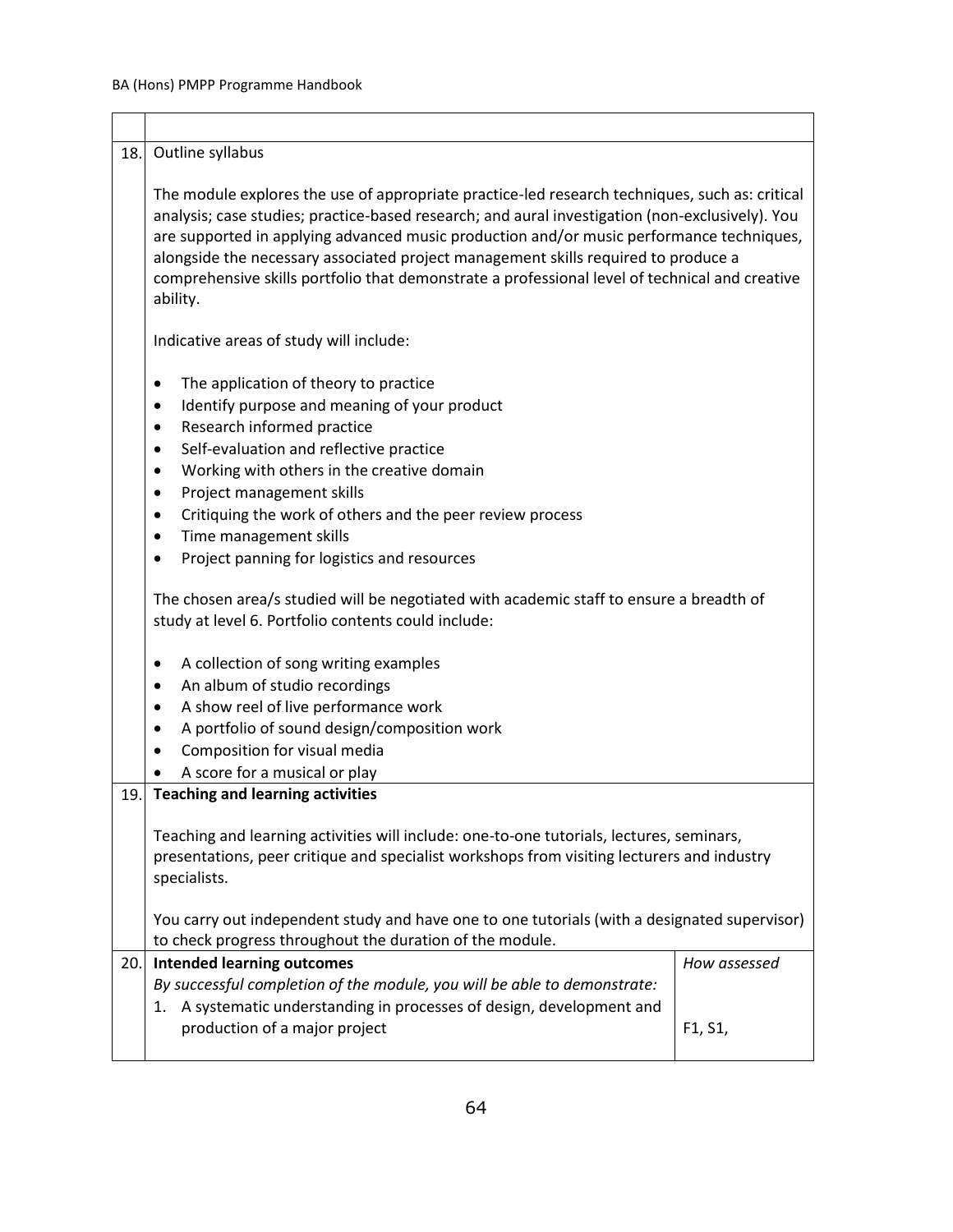|     | The ability to select and deploy established research methodologies<br>2.                                                       | F1, F2, S1, |
|-----|---------------------------------------------------------------------------------------------------------------------------------|-------------|
|     | and critical enquiry in the realisation of a defined portfolio                                                                  |             |
|     | Conceptual understanding and technical/practical ability in music<br>3.                                                         |             |
|     | performance, composition, production                                                                                            |             |
|     |                                                                                                                                 | F2, F3, S1  |
| 21. | <b>Assessment and feedback</b>                                                                                                  |             |
|     | Formative exercises and tasks:                                                                                                  |             |
|     | F1. Project proposal presentation                                                                                               |             |
|     | F2. Milestone Presentation 1                                                                                                    |             |
|     | F3. Milestone Presentation 2                                                                                                    |             |
|     | Summative assessments:                                                                                                          | Weighting%  |
|     | S1. Specialist Skills Portfolio                                                                                                 | 100%        |
|     |                                                                                                                                 |             |
| 22. | <b>Learning resources</b>                                                                                                       |             |
|     | Individual reading will be dependent on topic of specialist enquiry and recommendations                                         |             |
|     | made.                                                                                                                           |             |
|     | University Library print, electronic resources and Minerva:                                                                     |             |
|     | Key texts:                                                                                                                      |             |
|     | Bassot, B. (2013) The reflective journal. Basingstoke: Palgrave Macmillan                                                       |             |
|     | Bassot, B. (2015) The reflective practice guide: An interdisciplinary approach to critical<br>reflection. London: Routledge     |             |
|     | Billingham, V. (2008) Project Management: Planning and delivering a successful project.<br>[eBook] Abergele: StudyMates         |             |
|     | Bolton, G. (2014) Reflective practice: Writing and professional development. London: Sage                                       |             |
|     | Cottrell, S. (2015) Skills for success: personal development and employability. Basingstoke:<br>Palgrave Macmillan              |             |
|     | Feist, J. (2013) Project management for musicians: Recordings, performances, tours, studios<br>and more. Berklee: Berklee Press |             |
|     | <b>Current Journals and Popular Music Press:</b>                                                                                |             |
|     | Popular Music (print at Weston, BSU online)                                                                                     |             |
|     | Popular Music History (BSU online)                                                                                              |             |
|     | Popular Music and Society (BSU online)                                                                                          |             |
|     | Music Trades (BSU online)                                                                                                       |             |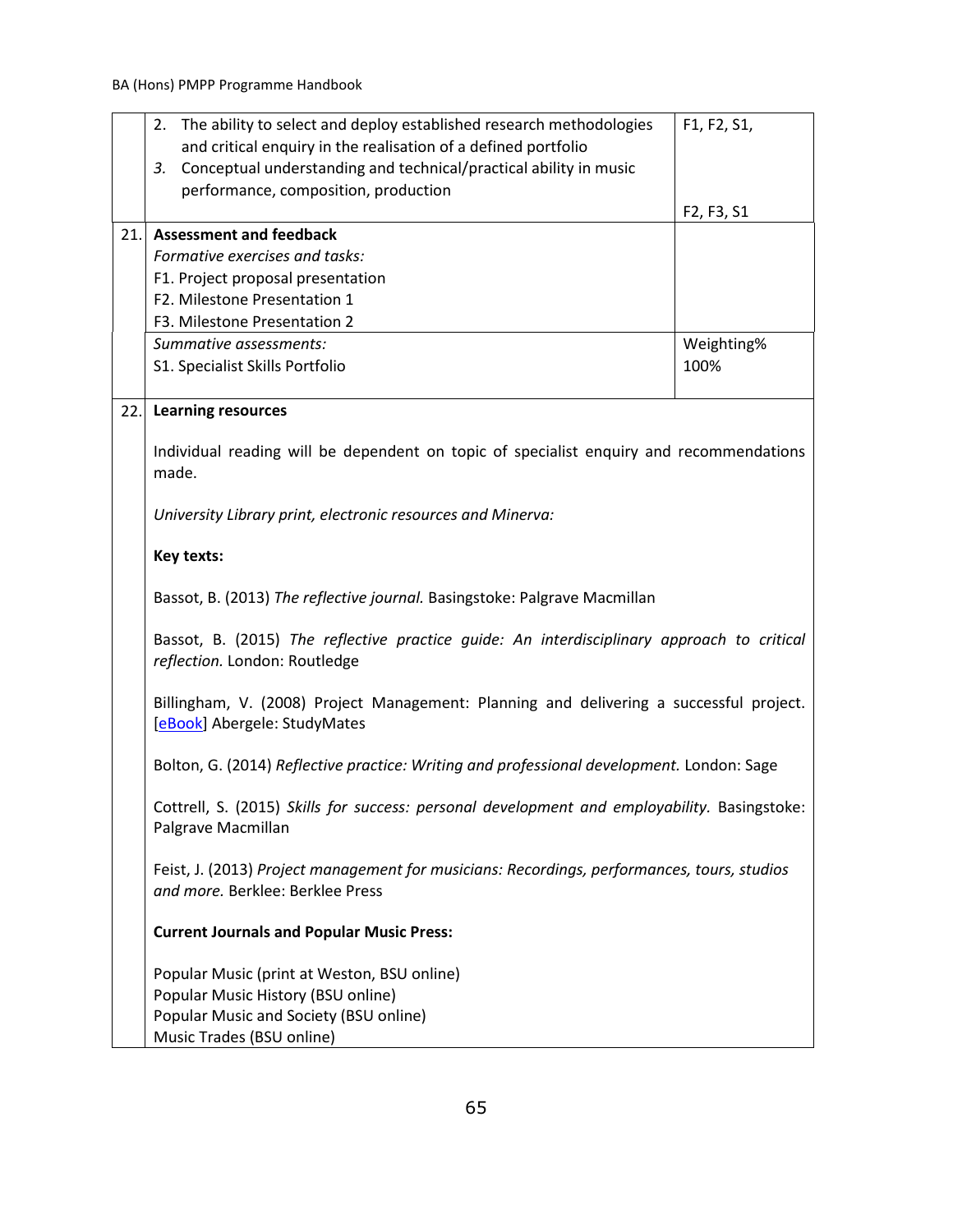|     | The Song writing magazine [online] www.songwritingmagazine.co.uk (individual subscriptions           |
|-----|------------------------------------------------------------------------------------------------------|
|     | required for full text)                                                                              |
|     | Rolling Stone magazine www.rollingstone.com (print subscription to be confirmed)                     |
|     | Q Magazine www.qthemusic.com (print subscription)                                                    |
|     | Music Theory (details TBC - several similar with this name)                                          |
|     | Key web-based and electronic resources:                                                              |
|     | Oxford Music Online (BSU)                                                                            |
|     | Naxos Music Library (BSU)                                                                            |
|     | Garland Encyclopedia of World Music Online (BSU)                                                     |
|     | Rock's Backpages (BSU)                                                                               |
|     | Mintel (Weston and BSU)                                                                              |
|     | MACProvideo.com                                                                                      |
|     | Groove3.com                                                                                          |
|     | Musicnotes.com                                                                                       |
|     | Linda.com                                                                                            |
|     |                                                                                                      |
|     | Specialist resources: The programme area has a wide range of music resources available for<br>study. |
| 23. | <b>Preparatory work</b>                                                                              |
|     |                                                                                                      |
|     | You should give consideration to longer term career or study plans prior to the start of the         |
|     | module in order to make appropriate choices for the areas of specialist enquiry. You should          |
|     | analyse your results and feedback achieved/received at levels 4 and 5 and explore the                |
|     | potential to further develop in your chosen specialism. You should exercise sound judgement          |
|     | in developing your ideas by looking for possible links to the Professional Practice and              |
|     | Research Project modules of study.                                                                   |
|     |                                                                                                      |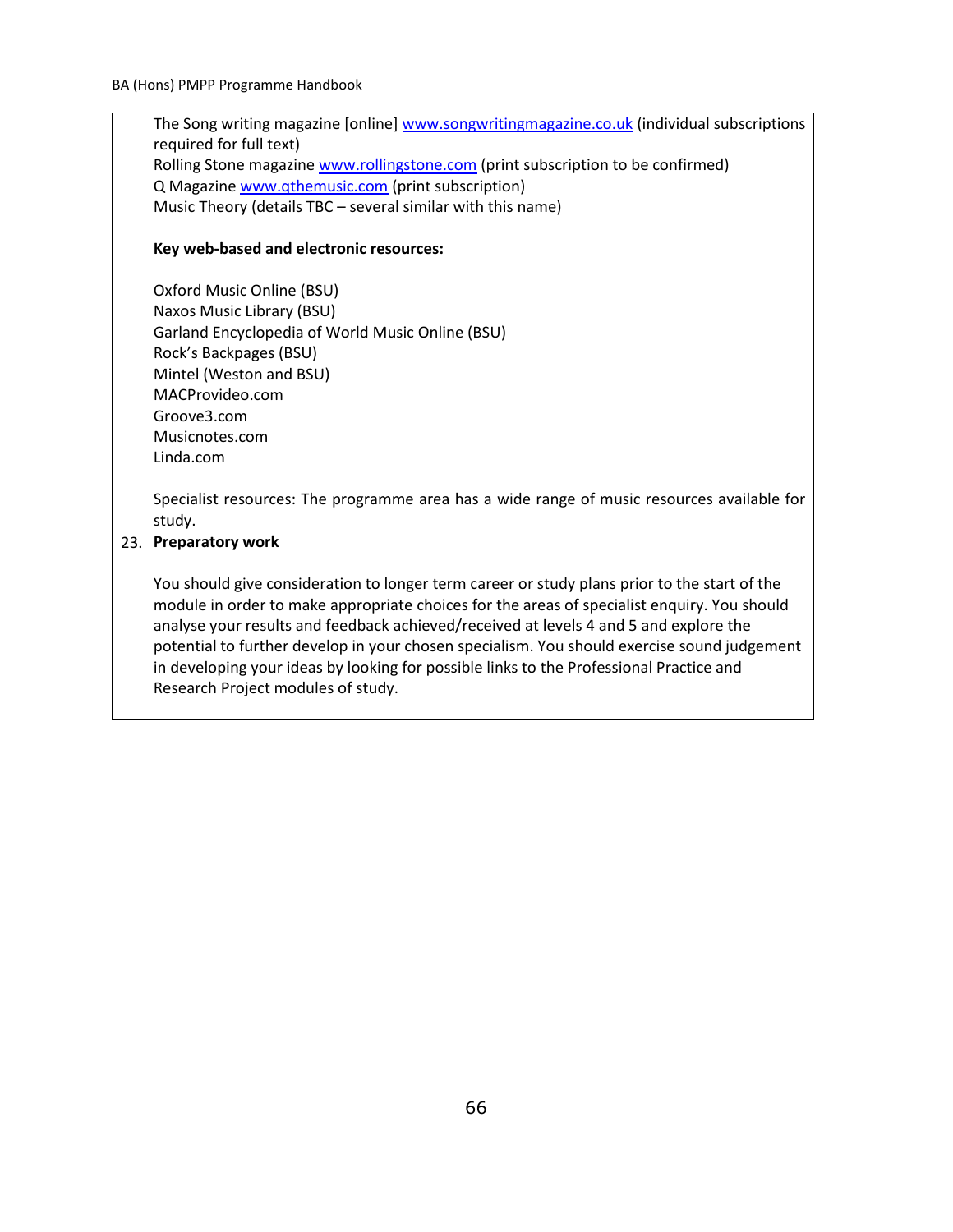| 1.  | Module code                                                                                                                                                                                                                                                                                                                                                                                                                                                                                                                                                                                                                                                                                                                                                                                                                                                                                                                                                          | MPP6002-20                         |
|-----|----------------------------------------------------------------------------------------------------------------------------------------------------------------------------------------------------------------------------------------------------------------------------------------------------------------------------------------------------------------------------------------------------------------------------------------------------------------------------------------------------------------------------------------------------------------------------------------------------------------------------------------------------------------------------------------------------------------------------------------------------------------------------------------------------------------------------------------------------------------------------------------------------------------------------------------------------------------------|------------------------------------|
| 2.  | Module title                                                                                                                                                                                                                                                                                                                                                                                                                                                                                                                                                                                                                                                                                                                                                                                                                                                                                                                                                         | <b>Industry Engagement</b>         |
| 3.  | Subject                                                                                                                                                                                                                                                                                                                                                                                                                                                                                                                                                                                                                                                                                                                                                                                                                                                                                                                                                              | Professional Music Performance and |
|     |                                                                                                                                                                                                                                                                                                                                                                                                                                                                                                                                                                                                                                                                                                                                                                                                                                                                                                                                                                      | Production                         |
| 4.  | Core for                                                                                                                                                                                                                                                                                                                                                                                                                                                                                                                                                                                                                                                                                                                                                                                                                                                                                                                                                             | BA (Hons) Professional Music       |
|     |                                                                                                                                                                                                                                                                                                                                                                                                                                                                                                                                                                                                                                                                                                                                                                                                                                                                                                                                                                      | Performance and Production         |
| 5.  | Level                                                                                                                                                                                                                                                                                                                                                                                                                                                                                                                                                                                                                                                                                                                                                                                                                                                                                                                                                                | 6                                  |
| 6.  | <b>UK</b> credits                                                                                                                                                                                                                                                                                                                                                                                                                                                                                                                                                                                                                                                                                                                                                                                                                                                                                                                                                    | 20                                 |
| 7.  | <b>ECTS</b> credits                                                                                                                                                                                                                                                                                                                                                                                                                                                                                                                                                                                                                                                                                                                                                                                                                                                                                                                                                  | 10                                 |
| 8.  | Optional for                                                                                                                                                                                                                                                                                                                                                                                                                                                                                                                                                                                                                                                                                                                                                                                                                                                                                                                                                         | N/A                                |
| 9.  | <b>Excluded combinations</b>                                                                                                                                                                                                                                                                                                                                                                                                                                                                                                                                                                                                                                                                                                                                                                                                                                                                                                                                         | N/A                                |
| 10. | Pre-requisite or co-requisite                                                                                                                                                                                                                                                                                                                                                                                                                                                                                                                                                                                                                                                                                                                                                                                                                                                                                                                                        | None                               |
| 11. | Class contact time: total hours                                                                                                                                                                                                                                                                                                                                                                                                                                                                                                                                                                                                                                                                                                                                                                                                                                                                                                                                      | Total Hours: 60                    |
| 12. | Independent study time: total hours                                                                                                                                                                                                                                                                                                                                                                                                                                                                                                                                                                                                                                                                                                                                                                                                                                                                                                                                  | Total Hours: 140                   |
| 13. | Semester(s) of delivery                                                                                                                                                                                                                                                                                                                                                                                                                                                                                                                                                                                                                                                                                                                                                                                                                                                                                                                                              | Semester two                       |
| 14. | Main campus location                                                                                                                                                                                                                                                                                                                                                                                                                                                                                                                                                                                                                                                                                                                                                                                                                                                                                                                                                 | <b>UCW Winter Gardens Campus</b>   |
| 15. | Module co-ordinator                                                                                                                                                                                                                                                                                                                                                                                                                                                                                                                                                                                                                                                                                                                                                                                                                                                                                                                                                  | Barnabas Yianni                    |
| 16. | Additional costs involved                                                                                                                                                                                                                                                                                                                                                                                                                                                                                                                                                                                                                                                                                                                                                                                                                                                                                                                                            | None                               |
| 17. | <b>Brief description and aims of module</b>                                                                                                                                                                                                                                                                                                                                                                                                                                                                                                                                                                                                                                                                                                                                                                                                                                                                                                                          |                                    |
|     | This module builds on the level 5 module, Music Business, Enterprise and Entrepreneurship.<br>Operating within an area of interest and specialism (performance, production, composition)<br>you source professional opportunities (with academic support) and engage with industry<br>and/or others in a professional setting/context. This may take the form of a work placement;<br>series of performances; realisation of a product for a client or collaborating with others.<br>All activities are underpinned by evidence of sound professional practice, demonstrating an<br>understanding of the key aspects of your chosen sector of the Music industry.<br>This module aims to:<br>Provide the opportunity to develop and evidence professionalism in the workplace<br>٠<br>Facilitate the further development of your own specialist skills<br>٠<br>Provide the opportunity to explore and secure career opportunities and/or enterprise<br>٠<br>projects |                                    |
| 18. | <b>Outline syllabus</b>                                                                                                                                                                                                                                                                                                                                                                                                                                                                                                                                                                                                                                                                                                                                                                                                                                                                                                                                              |                                    |
|     | You undertake work-based activity where you engage with the processes, timescales and<br>expectations of industry.                                                                                                                                                                                                                                                                                                                                                                                                                                                                                                                                                                                                                                                                                                                                                                                                                                                   |                                    |
|     | The initial, formative stage is to negotiate a project brief with tutors. The final submission is a                                                                                                                                                                                                                                                                                                                                                                                                                                                                                                                                                                                                                                                                                                                                                                                                                                                                  |                                    |
|     | 5,000-word account of practice; a placement and/or project of equivalent scale; or a portfolio                                                                                                                                                                                                                                                                                                                                                                                                                                                                                                                                                                                                                                                                                                                                                                                                                                                                       |                                    |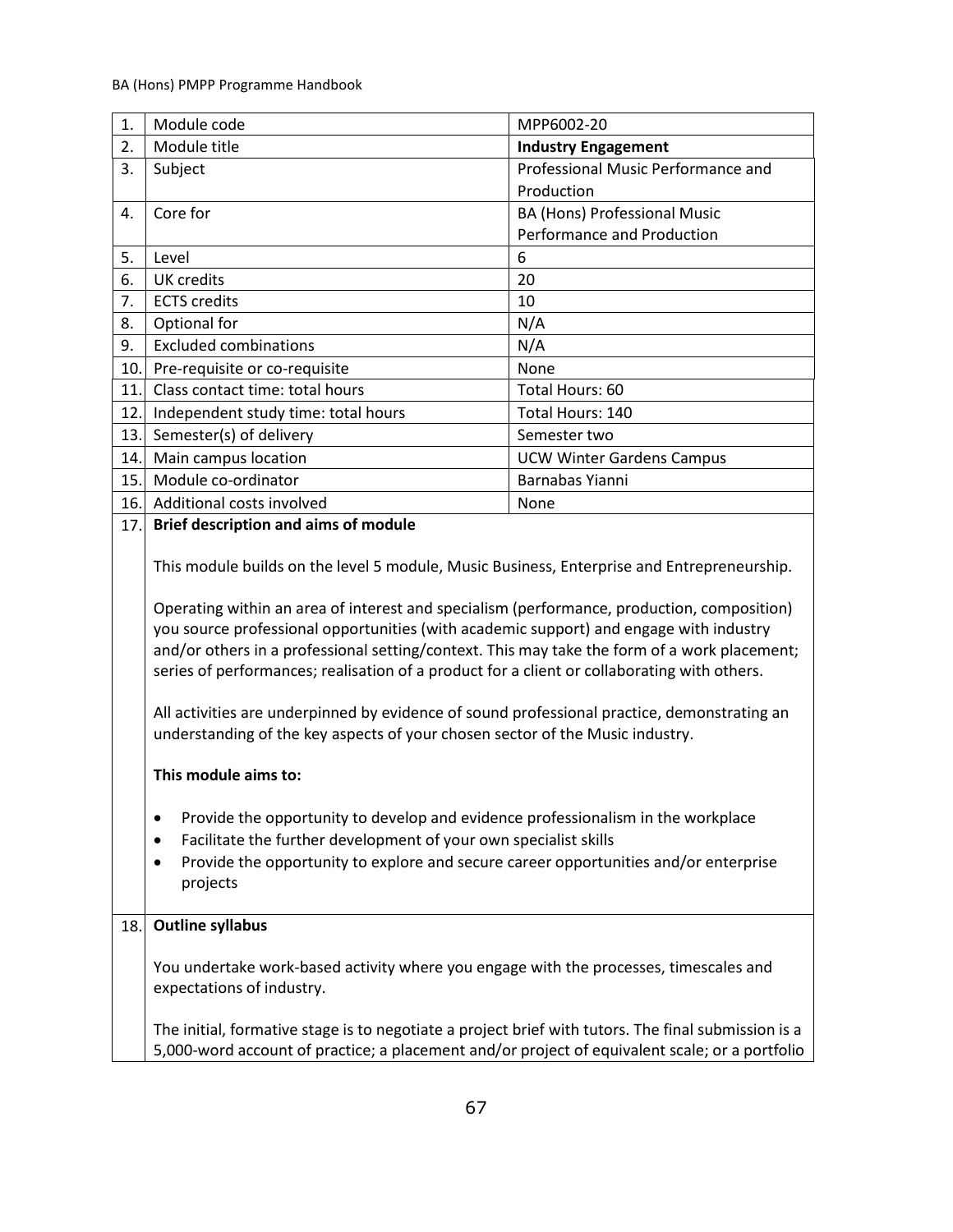|      | of evidence that balances practical and written elements. You test this in tutorials and agree                                                                                                                                                                                                                           |              |
|------|--------------------------------------------------------------------------------------------------------------------------------------------------------------------------------------------------------------------------------------------------------------------------------------------------------------------------|--------------|
|      | on a project negotiation.                                                                                                                                                                                                                                                                                                |              |
|      | Industry engagement might be evidenced through a broad range of activities such as:                                                                                                                                                                                                                                      |              |
|      | A work placement or series of work experience opportunities<br>$\bullet$                                                                                                                                                                                                                                                 |              |
|      | A series of live performances<br>$\bullet$                                                                                                                                                                                                                                                                               |              |
|      | The realisation of a product either for a client or for general release<br>٠                                                                                                                                                                                                                                             |              |
|      | The development of a business idea<br>$\bullet$                                                                                                                                                                                                                                                                          |              |
|      | Volunteering in the community                                                                                                                                                                                                                                                                                            |              |
| 19.  | <b>Teaching and learning activities</b>                                                                                                                                                                                                                                                                                  |              |
|      | There is some initial lecture delivery around careers planning, conducting a review of<br>opportunities and professional approaches but in the main tutor contact is through advisory<br>tutorials to support the placement and/or activity. There are a number of progress checks<br>throughout the span of the module. |              |
|      | Producing an accurate account of your activities and generating an evidence base is key to<br>the success of this module.                                                                                                                                                                                                |              |
| 20.1 | <b>Intended learning outcomes</b>                                                                                                                                                                                                                                                                                        | How assessed |
|      | By successful completion of the module, you will be able to demonstrate:                                                                                                                                                                                                                                                 |              |
|      | 1. Critical awareness of the professional requirements in the workplace                                                                                                                                                                                                                                                  |              |
|      | 2. Effective application of transferable skills reflecting best industry<br>practices                                                                                                                                                                                                                                    | F1, S1       |
|      | 3. Communicate effectively and appropriately to a range of audiences                                                                                                                                                                                                                                                     | F1, S1       |
|      |                                                                                                                                                                                                                                                                                                                          | F1, S1       |
| 21.  | <b>Assessment and feedback</b>                                                                                                                                                                                                                                                                                           |              |
|      | Formative exercises and tasks:                                                                                                                                                                                                                                                                                           |              |
|      | F1. A negotiated project brief                                                                                                                                                                                                                                                                                           |              |
|      | Summative assessments:                                                                                                                                                                                                                                                                                                   | Weighting%   |
|      | S1. Industry engagement portfolio                                                                                                                                                                                                                                                                                        | 100%         |
| 22.  | <b>Learning resources</b>                                                                                                                                                                                                                                                                                                |              |
|      | Individual reading will be dependent on topic of specialist enquiry and recommendations<br>made.                                                                                                                                                                                                                         |              |
|      | University Library print, electronic resources and Minerva:                                                                                                                                                                                                                                                              |              |
|      | Bolton, G., (2010) Reflective Practice: Writing and Professional Development<br>London: Sage Publications                                                                                                                                                                                                                |              |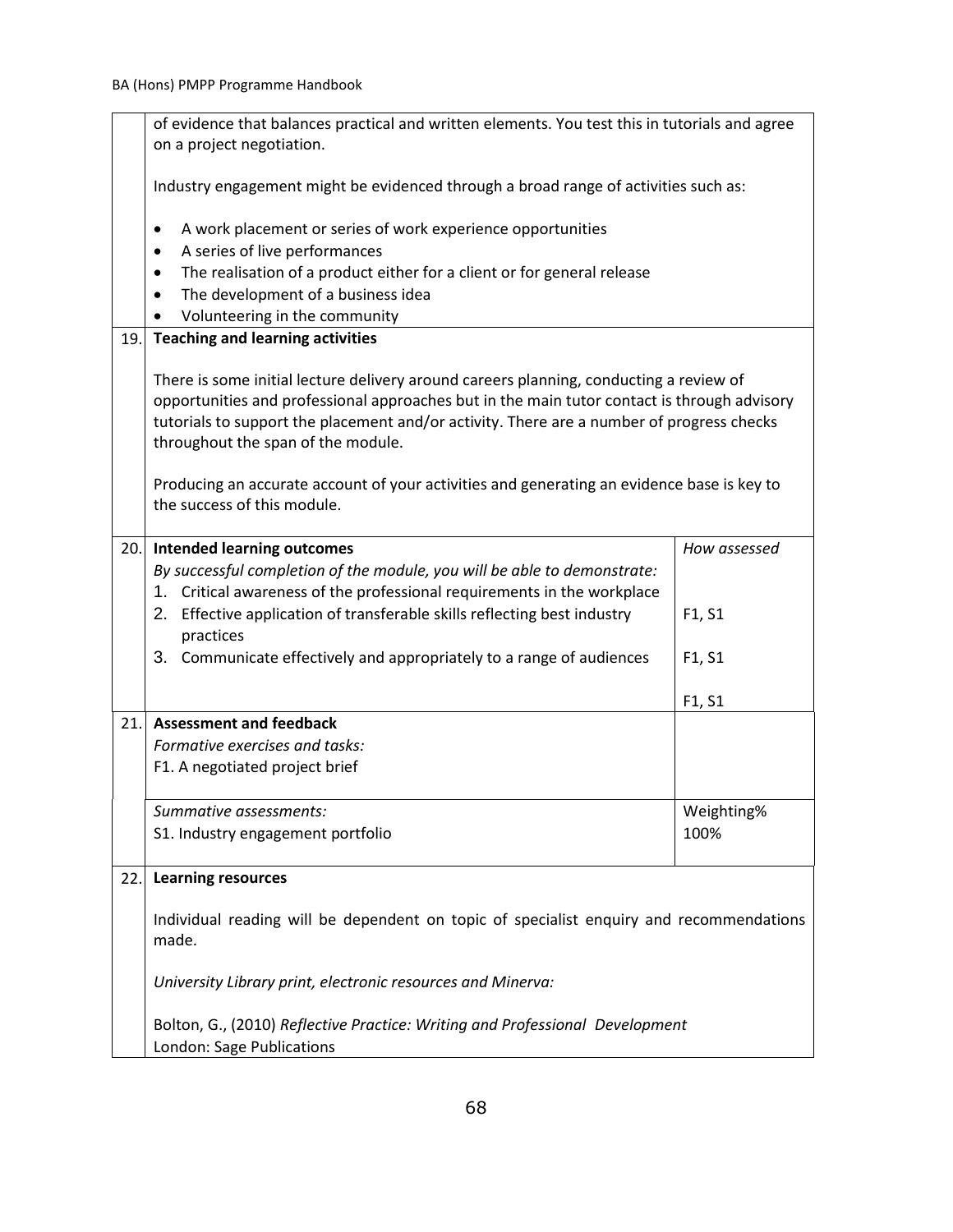|     | Fanthome, C., (2004) Work Placements: A Survival Guide for Students, London: Palgrave<br>Macmillan.                                                                                                                                                                                                                                             |
|-----|-------------------------------------------------------------------------------------------------------------------------------------------------------------------------------------------------------------------------------------------------------------------------------------------------------------------------------------------------|
|     | Herbert, I., Rothwell, A., (2004), Managing Your Placement: A Skills-Based Approach,<br>Hampshire, Palgrave MacMillan                                                                                                                                                                                                                           |
|     | Sweitzer, H. F., and King, M. A., (2014) The successful internship: personal, professional and<br>civic development in experiential learning, Cengage.                                                                                                                                                                                          |
|     | Key web-based and electronic resources<br>National Council for Work experience, http://www.work-experience.org/ncwe.rd/index.jsp                                                                                                                                                                                                                |
|     | Grad South West - http://www.gradsouthwest.com                                                                                                                                                                                                                                                                                                  |
|     | Tool Kits for Success - http://www.disabilitytoolkits.ac.uk/students/before.asp                                                                                                                                                                                                                                                                 |
|     | Business Source Complete, Newsbank and Mintel (accessible through the library)                                                                                                                                                                                                                                                                  |
|     | Bath Spa CareerHub (http://www.careerhub.bathspa.ac.uk/)                                                                                                                                                                                                                                                                                        |
|     | National Council for Work Experience (http://www.work-experience.org/)                                                                                                                                                                                                                                                                          |
|     | Prospects: Work Experience and Internships<br>(http://www.prospects.ac.uk/work_experience.htm)                                                                                                                                                                                                                                                  |
| 23. | <b>Preparatory work</b>                                                                                                                                                                                                                                                                                                                         |
|     | We advise you to prepare for this module over the summer prior to the start of your final year.<br>You should do this by scoping the sector for opportunities and laying the foundations for a<br>successful placement. Advice and guidance from the UCW Careers Advice Team will be<br>provided to you at the end of your second year studies. |

| -- | Module<br>code | -20<br>MPP6003<br>. |
|----|----------------|---------------------|
|    |                |                     |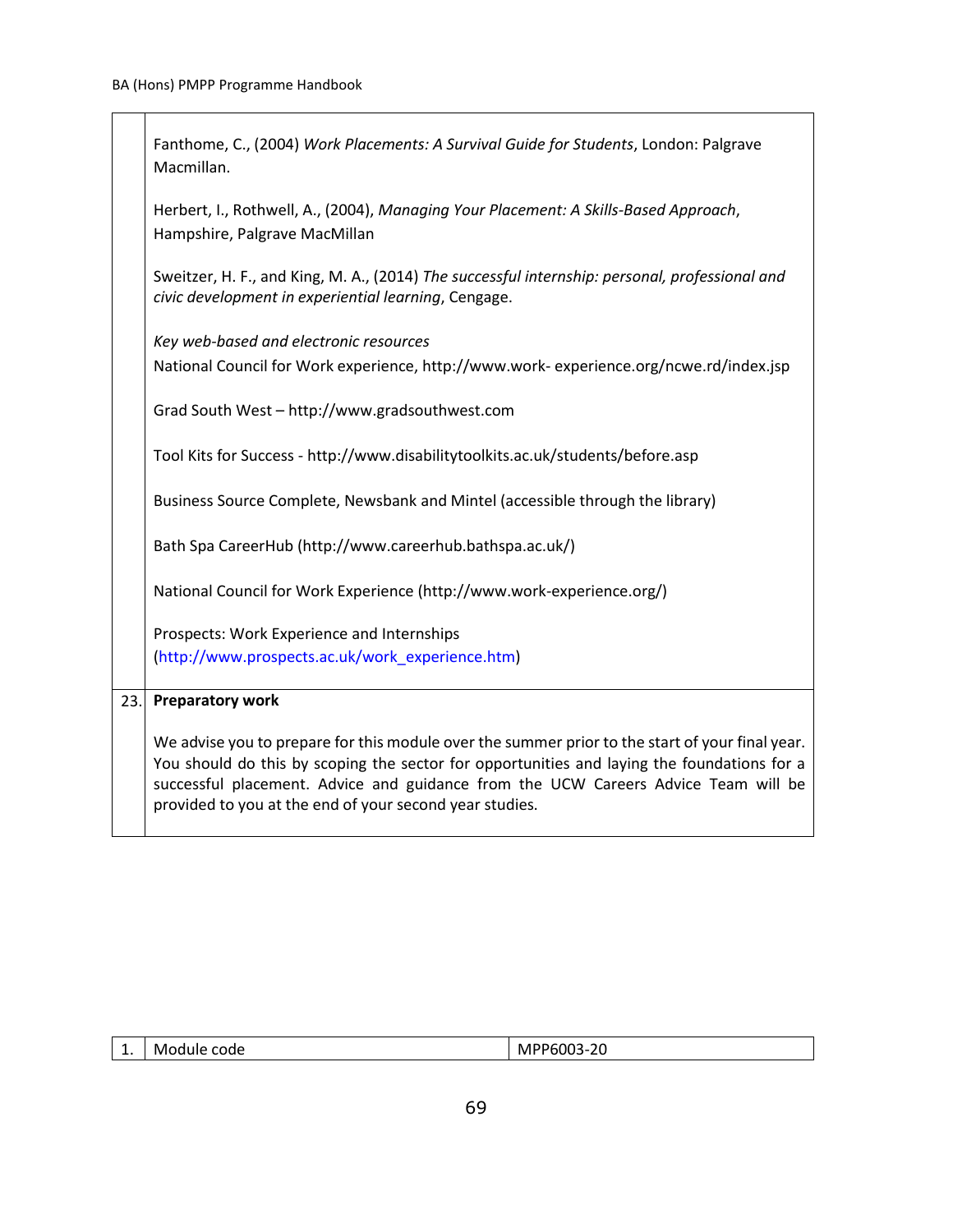| 3.<br>4.<br>5.<br>6.<br>7.<br>8.<br>9. | Subject<br>Core for<br>Level                                                                                                                                                                                                                                                                                                                                                                                                                                                                                                                                                                                                                                                                                                                                                          | Professional Music Performance and<br>Production<br><b>BA (Hons) Professional Music</b><br>Performance and Production |
|----------------------------------------|---------------------------------------------------------------------------------------------------------------------------------------------------------------------------------------------------------------------------------------------------------------------------------------------------------------------------------------------------------------------------------------------------------------------------------------------------------------------------------------------------------------------------------------------------------------------------------------------------------------------------------------------------------------------------------------------------------------------------------------------------------------------------------------|-----------------------------------------------------------------------------------------------------------------------|
|                                        |                                                                                                                                                                                                                                                                                                                                                                                                                                                                                                                                                                                                                                                                                                                                                                                       |                                                                                                                       |
|                                        |                                                                                                                                                                                                                                                                                                                                                                                                                                                                                                                                                                                                                                                                                                                                                                                       |                                                                                                                       |
|                                        |                                                                                                                                                                                                                                                                                                                                                                                                                                                                                                                                                                                                                                                                                                                                                                                       |                                                                                                                       |
|                                        |                                                                                                                                                                                                                                                                                                                                                                                                                                                                                                                                                                                                                                                                                                                                                                                       |                                                                                                                       |
|                                        |                                                                                                                                                                                                                                                                                                                                                                                                                                                                                                                                                                                                                                                                                                                                                                                       | 6                                                                                                                     |
|                                        | <b>UK</b> credits                                                                                                                                                                                                                                                                                                                                                                                                                                                                                                                                                                                                                                                                                                                                                                     | 20                                                                                                                    |
|                                        | <b>ECTS</b> credits                                                                                                                                                                                                                                                                                                                                                                                                                                                                                                                                                                                                                                                                                                                                                                   | 10                                                                                                                    |
|                                        | Optional for                                                                                                                                                                                                                                                                                                                                                                                                                                                                                                                                                                                                                                                                                                                                                                          | N/A                                                                                                                   |
|                                        | <b>Excluded combinations</b>                                                                                                                                                                                                                                                                                                                                                                                                                                                                                                                                                                                                                                                                                                                                                          | N/A                                                                                                                   |
| 10.                                    | Pre-requisite or co-requisite                                                                                                                                                                                                                                                                                                                                                                                                                                                                                                                                                                                                                                                                                                                                                         | None                                                                                                                  |
| 11.                                    | Class contact time: total hours                                                                                                                                                                                                                                                                                                                                                                                                                                                                                                                                                                                                                                                                                                                                                       | Total Hours: 60                                                                                                       |
| 12.                                    | Independent study time: total hours                                                                                                                                                                                                                                                                                                                                                                                                                                                                                                                                                                                                                                                                                                                                                   | Total Hours: 140                                                                                                      |
| 13.                                    | Semester(s) of delivery                                                                                                                                                                                                                                                                                                                                                                                                                                                                                                                                                                                                                                                                                                                                                               | Semester 1                                                                                                            |
| 14.                                    | Main campus location                                                                                                                                                                                                                                                                                                                                                                                                                                                                                                                                                                                                                                                                                                                                                                  | <b>UCW Knightstone Campus (Winter</b>                                                                                 |
|                                        |                                                                                                                                                                                                                                                                                                                                                                                                                                                                                                                                                                                                                                                                                                                                                                                       | Gardens)                                                                                                              |
| 15.                                    | Module co-ordinator                                                                                                                                                                                                                                                                                                                                                                                                                                                                                                                                                                                                                                                                                                                                                                   | Barnabas Yianni                                                                                                       |
| 16.                                    | Additional costs involved                                                                                                                                                                                                                                                                                                                                                                                                                                                                                                                                                                                                                                                                                                                                                             | None                                                                                                                  |
| 17.                                    | <b>Brief description and aims of module</b>                                                                                                                                                                                                                                                                                                                                                                                                                                                                                                                                                                                                                                                                                                                                           |                                                                                                                       |
|                                        | This module focuses on the development of a complex idea or argument. It emphasises how<br>to select the best means of investigating an idea and results in a significant artefact that<br>expresses a sustained argument or creative vision. This should reflect independent research<br>and/or practical investigation.<br>This module aims to:<br>Provide a collaborative environment in which to develop an area of independent study<br>$\bullet$<br>Foster a positive approach to lifelong learning and career development<br>$\bullet$<br>Facilitate the expression of ideas within a professional and/or academic context<br>$\bullet$                                                                                                                                        |                                                                                                                       |
| 18.                                    | <b>Outline syllabus</b>                                                                                                                                                                                                                                                                                                                                                                                                                                                                                                                                                                                                                                                                                                                                                               |                                                                                                                       |
|                                        | The initial, formative stage is to negotiate a project brief with tutors. The final submission is a<br>5,000-word essay; a practical study of equivalent scale; or study that balances practical and<br>written elements. You test this in tutorials and agree on a project negotiation.<br>You can work individually on a single study, or choose to work collaboratively on a piece of<br>shared research, performance or blended project. Staff encourage such collaboration.<br>For any shared project, you must in your project negotiations indicate your roles and focus in<br>the study. A group submission is not allowed. In negotiating the project, it must be clear that<br>each member of the group has clearly identified their role in the project and their topic of |                                                                                                                       |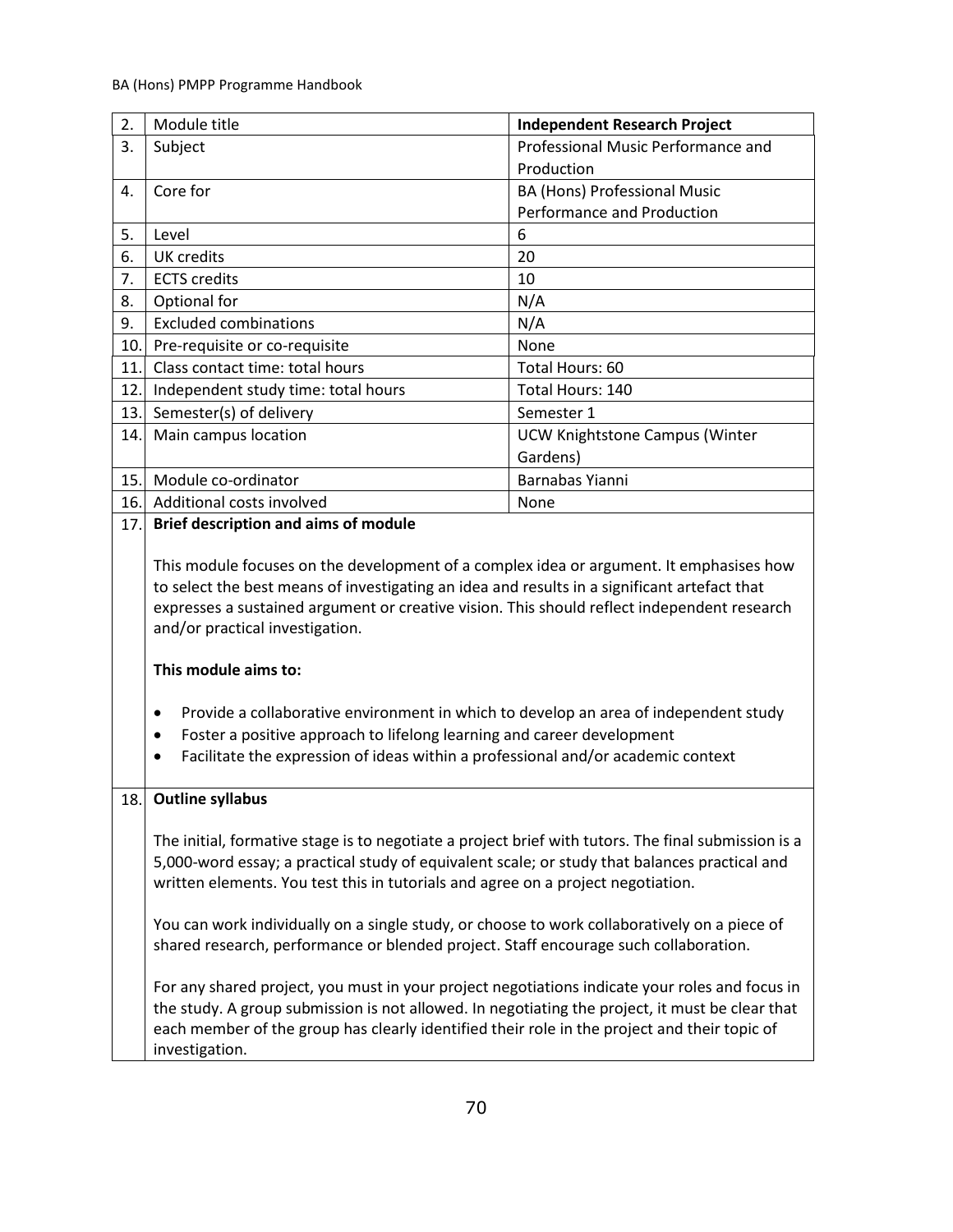|     | How you present the final submission is integral to demonstrating the advanced critical<br>thinking at the heart of this module. An indicative final submission might be a performance<br>piece with an accompanying analysis. It could be a conventional essay. It could be a<br>combination of a personal write-up drawing on a shared experiment. It could be a portfolio of<br>work, but this must not exceed the word count or equivalent.                                                                                                                                                                                                                                                                            |                            |
|-----|----------------------------------------------------------------------------------------------------------------------------------------------------------------------------------------------------------------------------------------------------------------------------------------------------------------------------------------------------------------------------------------------------------------------------------------------------------------------------------------------------------------------------------------------------------------------------------------------------------------------------------------------------------------------------------------------------------------------------|----------------------------|
| 19. | <b>Teaching and learning activities</b>                                                                                                                                                                                                                                                                                                                                                                                                                                                                                                                                                                                                                                                                                    |                            |
|     | This study module focuses on independent learning. There is some initial lecture delivery<br>around research and planning, but in the main, tutor contact is through advisory tutorials to<br>support your study choice and planning. There are subsequent check-up points scheduled<br>throughout the module. In developing a project brief, you should articulate clearly how you<br>intend to process your learning and manage it over the duration of the module.<br>The formative assessment is though tutorials and a discussion of a draft project brief.<br>The summative assessment is the negotiated project brief (or a revised version drawing on<br>research outcomes) and then the final project submission. |                            |
| 20. | <b>Intended learning outcomes</b>                                                                                                                                                                                                                                                                                                                                                                                                                                                                                                                                                                                                                                                                                          | How assessed               |
|     | By successful completion of the module, you will be able to demonstrate:<br>The ability to deploy coherent and detailed knowledge of a discipline<br>1.<br>of music in order to carry out a project<br>Planning and time-management skills necessary for the completion<br>2.<br>of a project<br>The ability to apply the methods and techniques you have learned in<br>3.<br>order to solve problems and make judgements                                                                                                                                                                                                                                                                                                  | F1, S1<br>F1, S1<br>F1, S1 |
| 21. | <b>Assessment and feedback</b>                                                                                                                                                                                                                                                                                                                                                                                                                                                                                                                                                                                                                                                                                             |                            |
|     | Formative exercises and tasks:                                                                                                                                                                                                                                                                                                                                                                                                                                                                                                                                                                                                                                                                                             |                            |
|     | F1. A negotiated project brief                                                                                                                                                                                                                                                                                                                                                                                                                                                                                                                                                                                                                                                                                             |                            |
|     | Summative assessments:<br>S1. Final project (5,000 words or equivalent)                                                                                                                                                                                                                                                                                                                                                                                                                                                                                                                                                                                                                                                    | Weighting%<br>100%         |
| 22. | <b>Learning resources</b>                                                                                                                                                                                                                                                                                                                                                                                                                                                                                                                                                                                                                                                                                                  |                            |
|     | Workshops, Seminars, Reference Materials (books, journal articles, etc.), VLE, DVDs, live<br>performances, etc. Given that this is an independent module, the reading list is minimal and<br>centres on study and research skills. You should develop a subject specific reading list as part<br>of their research.<br>University Library print, electronic resources and Minerva:                                                                                                                                                                                                                                                                                                                                         |                            |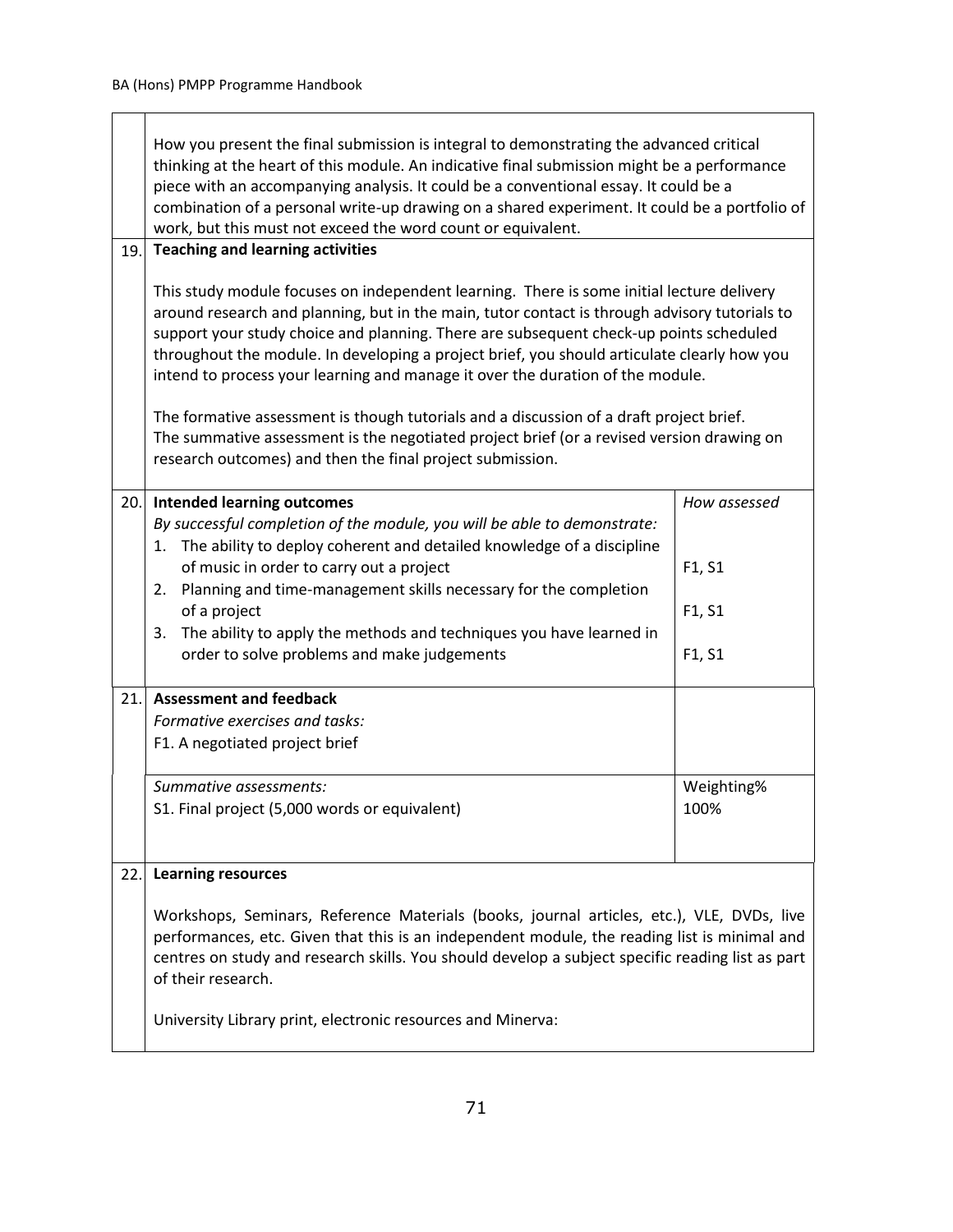|     | Allison, B. 1997. The Students' Guide to Preparing Dissertations and Theses. London:<br>Routledge                                                                                                                                                                                                                                                                                                                                                                    |
|-----|----------------------------------------------------------------------------------------------------------------------------------------------------------------------------------------------------------------------------------------------------------------------------------------------------------------------------------------------------------------------------------------------------------------------------------------------------------------------|
|     | Bowdin, G. (2006) Project Management. London: Butterworth-Heinemann                                                                                                                                                                                                                                                                                                                                                                                                  |
|     | Denscombe, M. (2014) The Good Research Guide OUP (ebook)                                                                                                                                                                                                                                                                                                                                                                                                             |
|     | Berry, R. (2004) The Research Project - How to Write It. London: Routledge                                                                                                                                                                                                                                                                                                                                                                                           |
|     | Greetham, B. (2009) How to Write your Undergraduate Dissertation. London: Palgrave<br>Macmillan                                                                                                                                                                                                                                                                                                                                                                      |
|     | Hill, L. & Paris, H. 2004. The Guerilla Guide to Performance Art: How to make a living as an<br>Artist. London: Continuum                                                                                                                                                                                                                                                                                                                                            |
|     | Holmes, K. 2011. What Employers Want: The work skills handbook. Richmond: Trotman                                                                                                                                                                                                                                                                                                                                                                                    |
|     | Parrish, D. (2007) T-shirts and Suits: A Guide to the Business of Creativity. Liverpool:<br>Merseyside ACME                                                                                                                                                                                                                                                                                                                                                          |
|     | Schwalbe, K. (2005) Introduction to Project Management. London: Thomson Course<br>Technology                                                                                                                                                                                                                                                                                                                                                                         |
| 23. | <b>Preparatory work</b>                                                                                                                                                                                                                                                                                                                                                                                                                                              |
|     | We advise you to precede this module by considering areas you wish to explore. You should<br>have considered how you can best present your ideas and have undertaken wider reading<br>around the subject. Ideally, you will arrive for your first tutorial with an initial reading list; an<br>indication of the kind project you would like to submit; any potential for collaborative work;<br>and some idea of timescales. These will maximise the tutorial time. |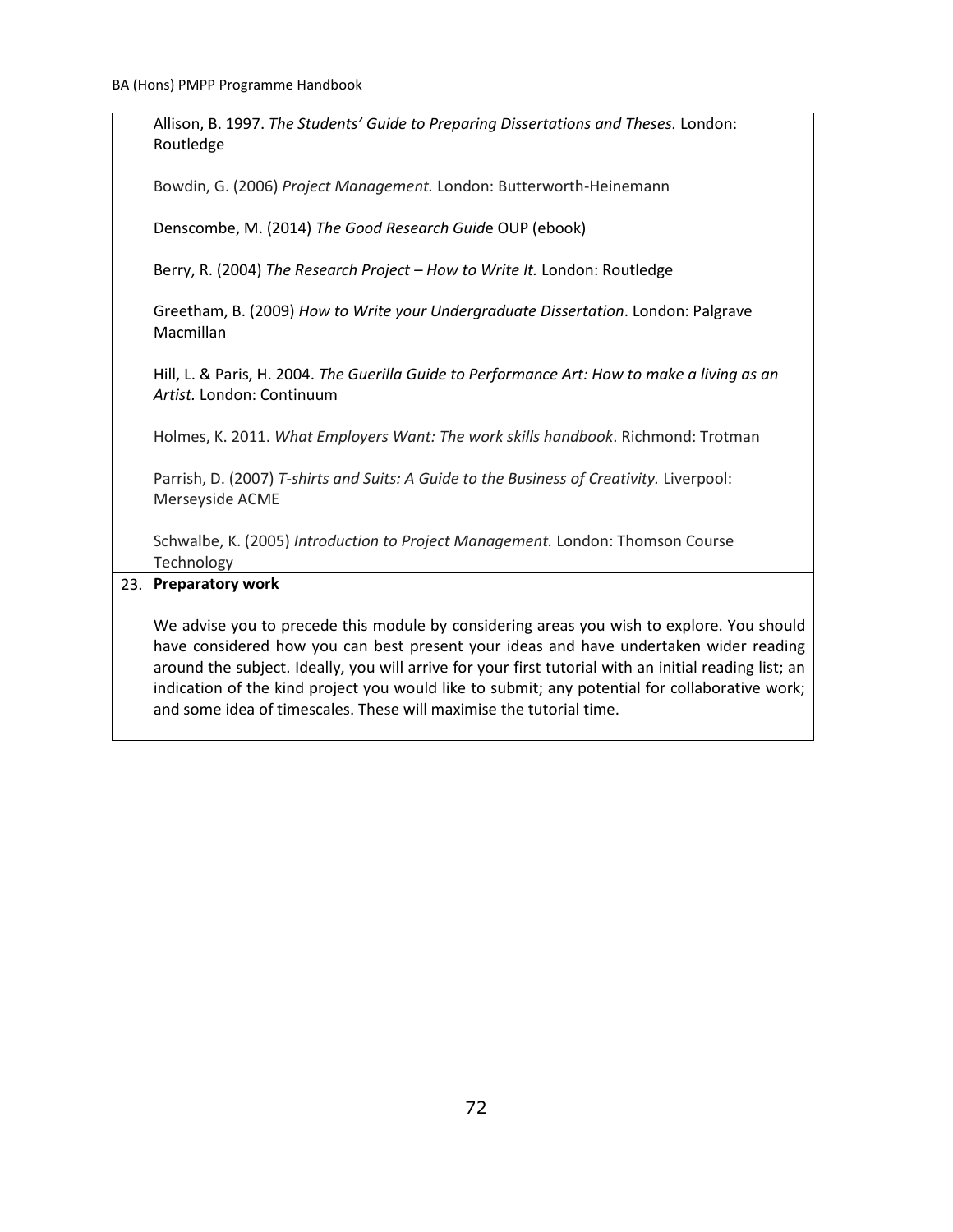## 9. Appendices

## Appendix 1 - Marking Criteria

| 90-100    | Exceptional quality work: Outstanding evidence of insight and innovation in the effective use of subject<br>knowledge and understanding and/or use of relevant skills(s). Practical work will equal the quality found<br>in a professional setting |
|-----------|----------------------------------------------------------------------------------------------------------------------------------------------------------------------------------------------------------------------------------------------------|
| 80-89     | Excellent quality work: Strong convincing and consistent evidence of insightful nuanced use of subject<br>knowledge and understanding and/or use of relevant skill(s)                                                                              |
| 70-79     | Very good to excellent work: Strong and convincing evidence of consistent use of subject knowledge<br>and understanding and/or use of relevant skill(s)                                                                                            |
| 60-69     | Good to very good: Good robust evidence of appropriate and effective use of subject knowledge and<br>understanding and/or use of relevant skill(s)                                                                                                 |
| 50-59     | Satisfactory to good: Evidence of subject knowledge and understanding and/or use of relevant skill(s)<br>is sufficient and appropriate to the task                                                                                                 |
| $40 - 49$ | Satisfactory: Evidence of subject knowledge and understanding and/or use of relevant skill(s) but<br>competence in the application of knowledge and/or skills(s) is limited                                                                        |
| 35-39     | <b>Unsatisfactory:</b> Some evidence of subject knowledge and understanding and/or use of relevant skills<br>but knowledge and/or skill(s) lacking in some very important areas.                                                                   |
| $20 - 34$ | Poor: Inappropriate evidence of subject knowledge and understanding and/or use of relevant skill(s).<br>An incomplete assignment.                                                                                                                  |
| $0 - 19$  | Very poor: Negligible evidence of subject knowledge and understanding and/or use of relevant skill(s).                                                                                                                                             |
| <b>NS</b> | Non-Submission: No work has been submitted                                                                                                                                                                                                         |